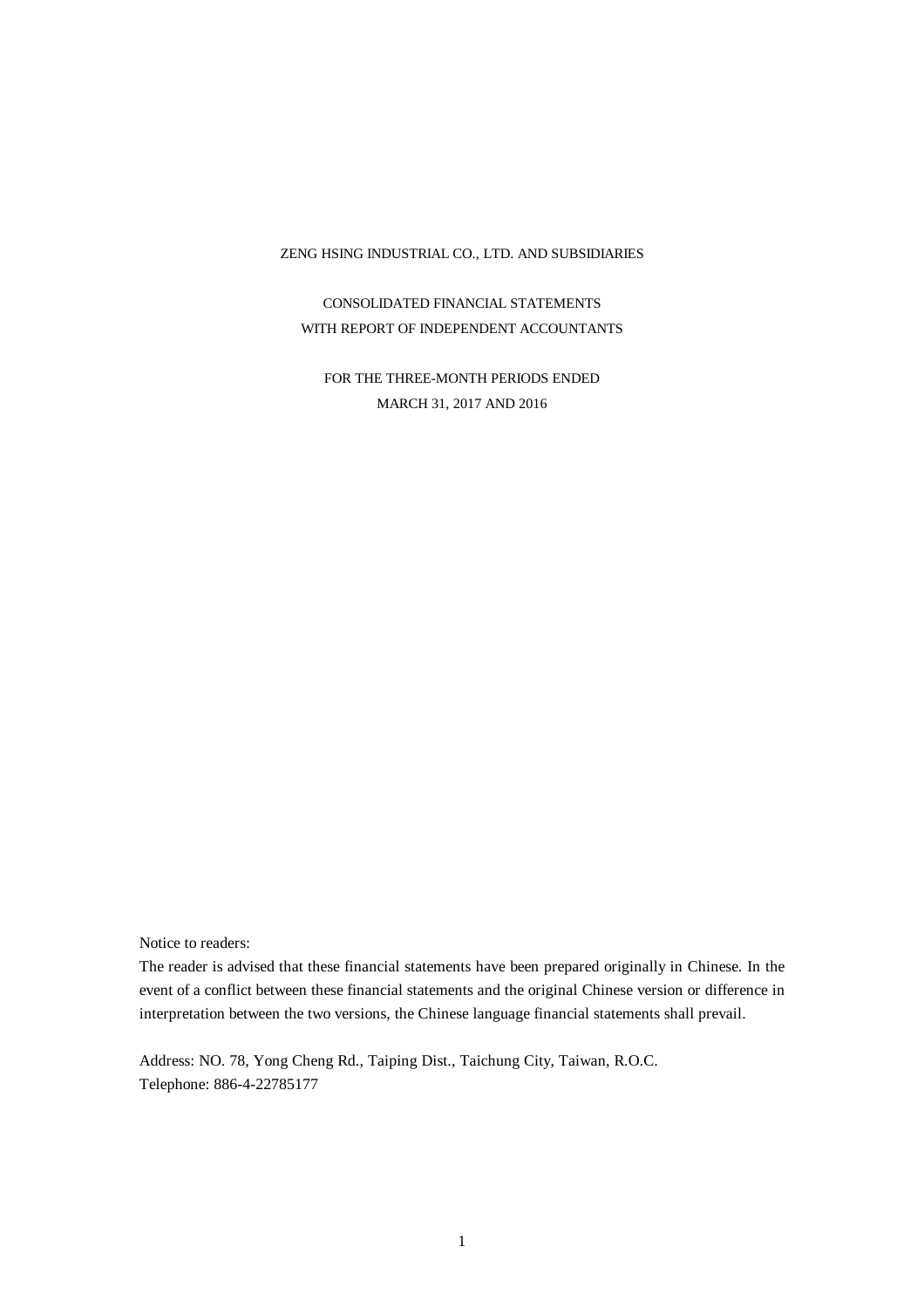## **REVIEW REPORT OF INDEPENDENT ACCOUNTANTS**

#### English Translation of a Report Originally Issued in Chinese

## The Board of Directors and Stockholders of ZENG HSING INDUSTRIAL CO., LTD.

We have reviewed the accompanying consolidated balance sheets of Zeng Hsing Industrial Co., Ltd. and subsidiaries (the "Group") as of March 31, 2017 and 2016, and the related consolidated statements of comprehensive income, consolidated statements of changes in equity and consolidated statements of cash flows for the three-month periods ended March 31, 2017 and 2016. These consolidated financial statements are the responsibility of the Company's management. Our responsibility is to issue the review report based on our reviews.

Except for as follows, we conducted our reviews in accordance with the Statements of Auditing Standards No. 36, "Review of Financial Statements" of the Republic of China (R.O.C.). A review is limited primarily to applying analytical procedures to financial data and making inquiries of persons responsible for financial and accounting matters. It is substantially less in scope than an audit conducted in accordance with generally accepted auditing standards, the objective of which is the expression of an opinion regarding the consolidated financial statements taken as a whole. Accordingly, we do not express such an opinion.

Certain investments were accounted for under the equity method based on the financial statements of the investees, which were not reviewed by the independent accountants. The assets of the investments amounted to NTD 198,355 thousand and NTD 207,285 thousand, which represented 3.30 % and 3.41% of the total consolidated assets as of March 31, 2017, and 2016, respectively. The liabilities of the investments amounted to NTD 15,527 thousand and NTD 16,826 thousand, which represented 1.00 % and 1.03% of the total consolidated liabilities as of March 31, 2017 and 2016, respectively. The related comprehensive income of the investments amounted to NTD (7,740) thousand and NTD 2,365 thousand, which represented (6.26) % and 3.11% of the consolidated comprehensive income for the three-month periods ended March 31, 2017 and 2016, respectively. Certain investments, which were accounted for under the equity method based on the financial statements of the investees, were not reviewed by independent accountants. Our review, insofar as it related to the investments accounted for under the equity method amounting to NT\$59,022 thousand as of March 31, 2017; and the related shares of investment income from the associates and joint ventures amounting to NT\$(4,099) thousand as of March 31, 2017; was recognized based upon the financial statements prepared by the investee companies not reviewed by the independent accountants in compliance with the review procedures described in the preceding paragraph. The information on Note (13) to the consolidated financial statements is not reviewed by the independent accountants.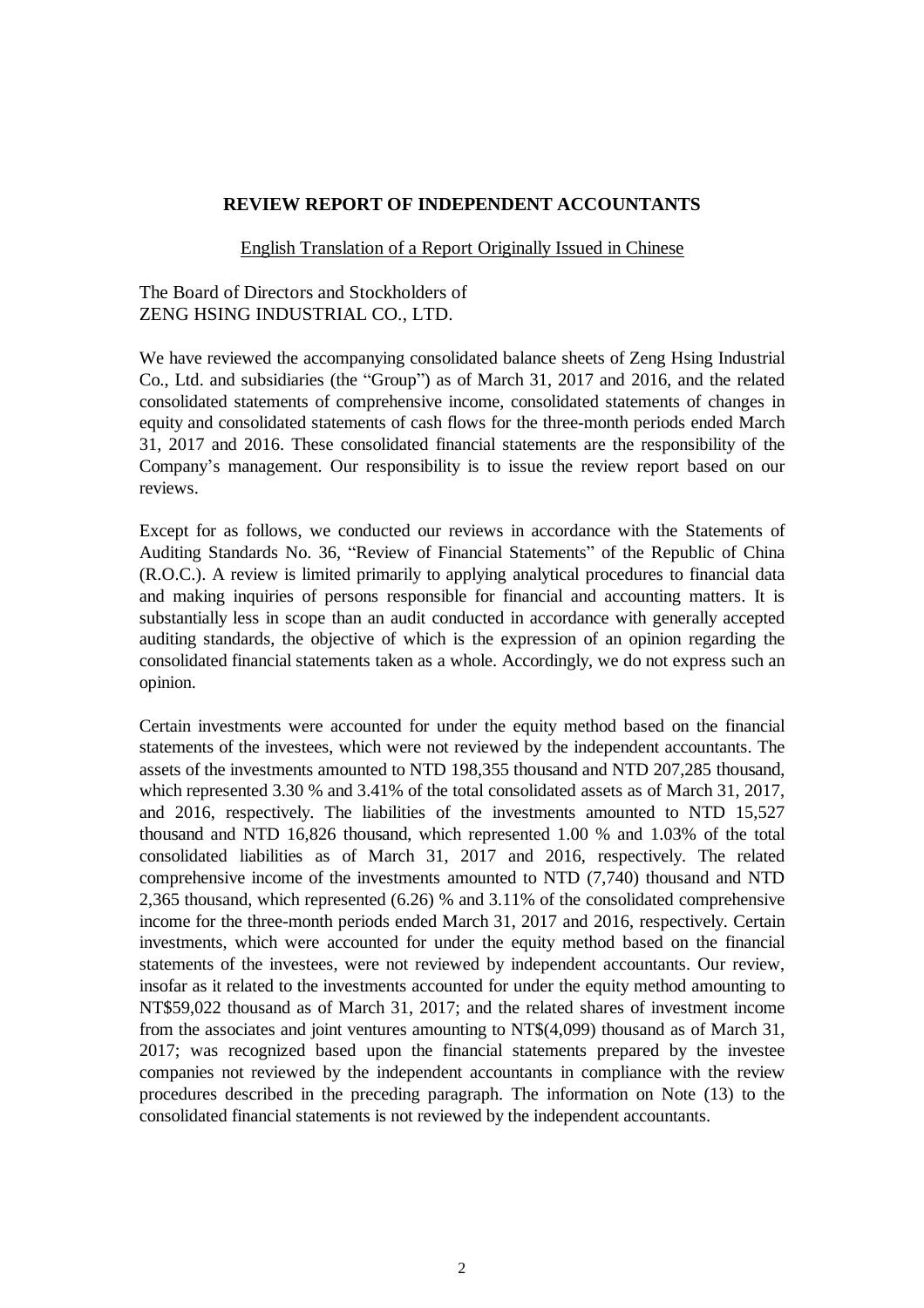Based on our reviews, except for the above mentioned subsidiaries' financial statement which may probably be adjusted if reviewed by other independent accountants, we are not aware of any material modifications or adjustments that should be made to the consolidated financial statements referred to above in order for them to be in conformity with the Regulations Governing the Preparation of Financial Reports by Securities Issuers and International Accounting Standards No. 34, "Interim Financial Reporting" which is endorsed by the Financial Supervisory Commission of the Republic of China.

Ernst & Young Certified Public Accountants May 3, 2017 Taichung, Taiwan Republic of China

#### **Notice to Readers**

The accompanying consolidated financial statements are intended only to present the consolidated financial position, results of operations and cash flows in accordance with accounting principles and practices generally accepted in the Republic of China and not those of any other jurisdictions. The standards, procedures and practices to audit such consolidated financial statements are those generally accepted and applied in the Republic of China.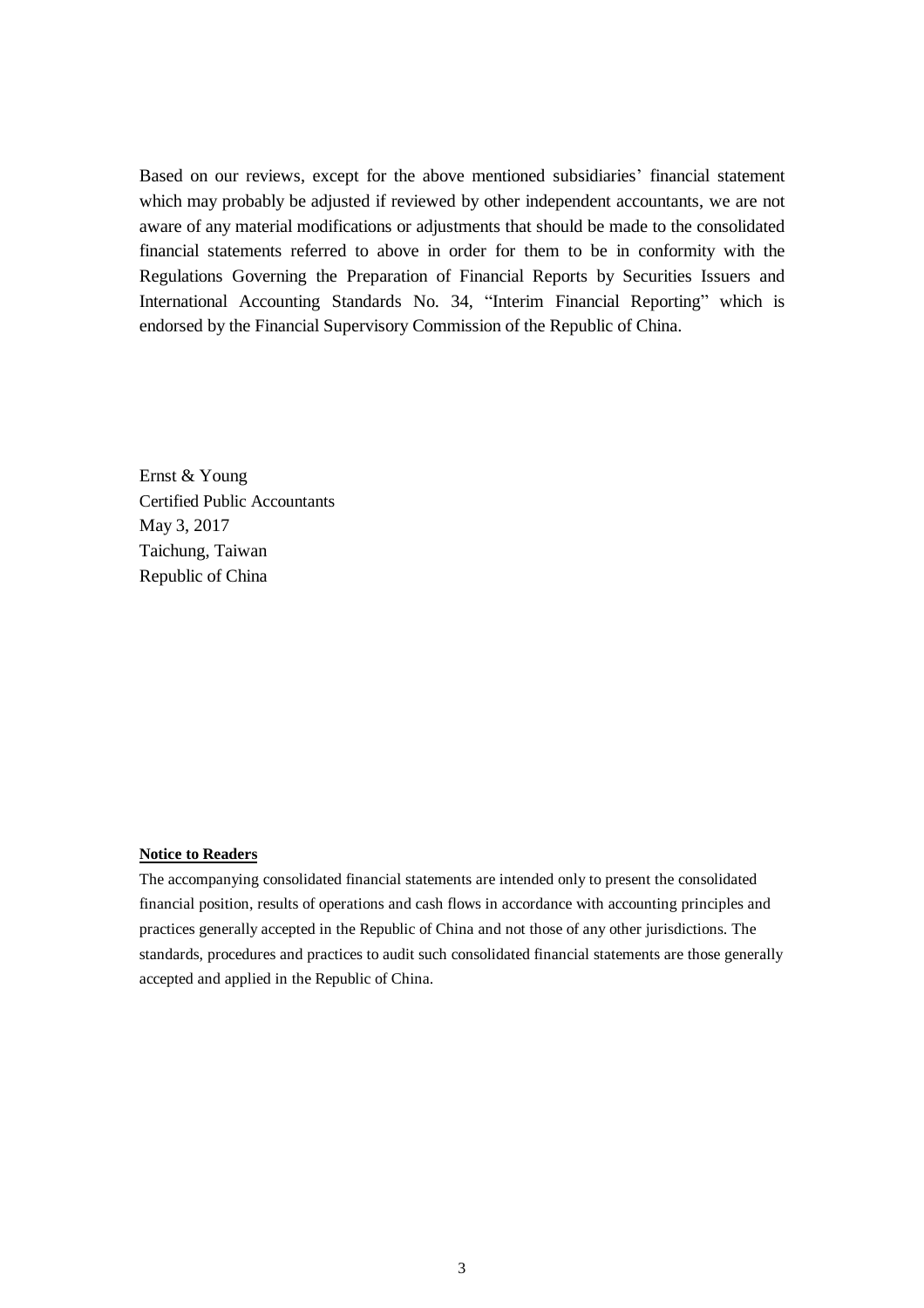# ZENG HSING INDUSTRIAL CO., LTD. AND SUBSIDIARIES CONSOLIDATED BALANCE SHEETS March 31, 2017, December 31, 2016 and March 31, 2016 (March 31, 2017 and 2016 are unaudited)

(Expressed in Thousands of New Taiwan Dollars)

|                                                                          |                |                | As of             |                |
|--------------------------------------------------------------------------|----------------|----------------|-------------------|----------------|
| Assets                                                                   | <b>Notes</b>   | March 31, 2017 | December 31, 2016 | March 31, 2016 |
| <b>Current Assets</b>                                                    |                |                |                   |                |
| Cash and cash equivalents                                                | 4, 6(1)        | \$2,392,003    | \$2,406,498       | \$2,604,439    |
| Financial assets at fair value through profit or loss, current $4, 6(2)$ |                | 5,722          | 22,308            |                |
| Accounts receivable, net                                                 | 4, 6(3)        | 929,195        | 1,409,769         | 1,020,343      |
| Other receivables                                                        |                | 17,296         | 21,333            | 23,150         |
| Inventories, net                                                         | 4, 6(4)        | 707,572        | 461,371           | 615,491        |
| Prepayment                                                               |                | 26,264         | 23,607            | 24,361         |
| Other current assets                                                     |                | 79,642         | 83,009            | 50,345         |
| <b>Total Current Assets</b>                                              |                | 4,157,694      | 4,427,895         | 4,338,129      |
| Non-current assets                                                       |                |                |                   |                |
| Financial assets measured at cost, noncurrent                            | 6(5)           | 19,096         | 19,096            | 19,096         |
| Debt instrument with no active market, noncurrent                        | $\,8\,$        | 200            | 200               | 200            |
| Investments accounted for under the equity method                        | 4              | 59,022         | 44,606            |                |
| Property, plant and equipment                                            | 4, 6(6), 8     | 1,377,594      | 1,381,370         | 1,416,557      |
| Investment property                                                      | 4, 6(7)        | 70,744         | 71,052            |                |
| Intangible assets                                                        | 4, 6(8)        | 42,292         | 40,860            | 41,614         |
| Deferred tax assets                                                      | $\overline{4}$ | 51,041         | 37,811            | 43,561         |
| Deposits-out                                                             |                | 12,559         | 10,933            | 9,495          |
| Other long-term investments                                              |                | 4,485          | 4,485             | 4,485          |
| Other non-current assets                                                 | 4, 6(9)        | 225,078        | 205,460           | 204,471        |
| Total non-current assets                                                 |                | 1,862,111      | 1,815,873         | 1,739,479      |
| Total assets                                                             |                | \$6,019,805    | \$6,243,768       | \$6,077,608    |

(The accompanying notes are an integral part of the consolidated financial statements)

(continued)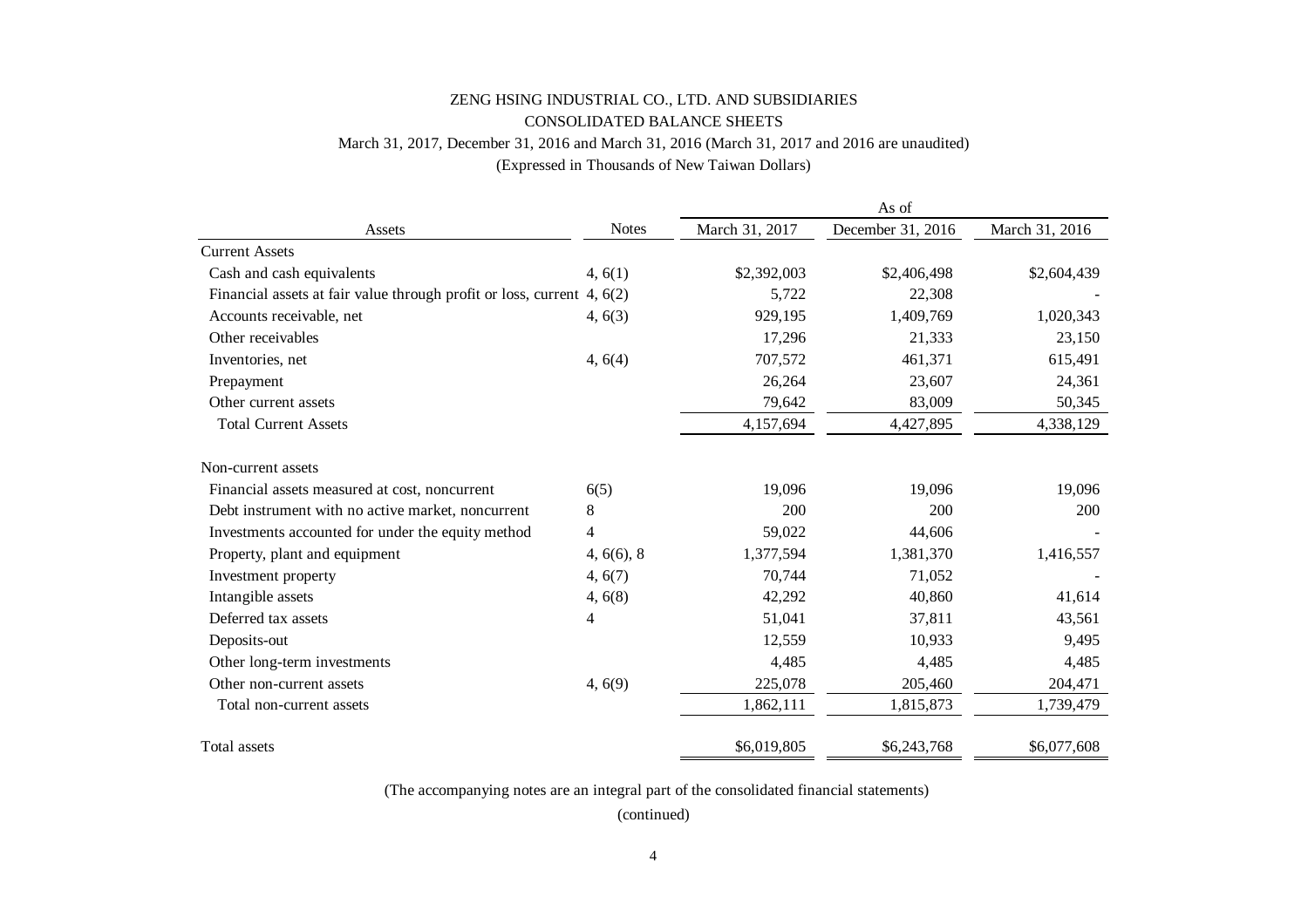#### ZENG HSING INDUSTRIAL CO., LTD. AND SUBSIDIARIES CONSOLIDATED BALANCE SHEETS March 31, 2017, December 31, 2016 and March 31, 2016 (March 31, 2017 and 2016 are unaudited) (Expressed in Thousands of New Taiwan Dollars)

|                                                                     |                |                | As of             |                |
|---------------------------------------------------------------------|----------------|----------------|-------------------|----------------|
| Liabilities and Equity                                              | <b>Notes</b>   | March 31, 2017 | December 31, 2016 | March 31, 2016 |
| <b>Current liabilities</b>                                          |                |                |                   |                |
| Short-term loans                                                    | 6(10)          | \$281,680      | \$311,395         | \$270,000      |
| Short-term notes and bills payable                                  | 6(11)          | 100,000        | 80,000            | 80,000         |
| Financial liabilities at fair value through profit or loss, current | 4, 6(2)        | 16,404         | 5.722             |                |
| Notes payable                                                       |                | 18,470         | 26,061            | 25,545         |
| Accounts payable                                                    |                | 623,675        | 622,640           | 644,624        |
| Other payables                                                      |                | 175,108        | 241,176           | 179,608        |
| Current tax liabilities                                             | $\overline{4}$ | 120,451        | 120,986           | 176,417        |
| Other current liabilities                                           |                | 19,297         | 40,218            | 27,760         |
| Total current liabilities                                           |                | 1,355,085      | 1,448,198         | 1,403,954      |
| Non-current liabilities                                             |                |                |                   |                |
| Deferred tax liabilities                                            | 4              | 138,705        | 143,867           | 151,885        |
| Accrued pension liabilities                                         | $\overline{4}$ | 64,331         | 66,437            | 70,641         |
| Deposits-in                                                         |                | 360            | 360               |                |
| Total non-current liabilities                                       |                | 203,396        | 210,664           | 222,526        |
| <b>Total liabilities</b>                                            |                | 1,558,481      | 1,658,862         | 1,626,480      |
| Equity attributable to the parent company                           | 4, 6(13)       |                |                   |                |
| Capital                                                             |                |                |                   |                |
| Common stock                                                        |                | 605,526        | 605,526           | 605,526        |
| Additional paid-in capital                                          |                |                |                   |                |
| Capital Surplus-Additional Paid-In Capital                          |                | 1,308,533      | 1,308,533         | 1,308,533      |
| Capital Surplus-Donated Assets Received                             |                | 314            | 314               | 314            |
| Capital Surplus-Other                                               |                | 78,498         | 78,498            | 78,498         |
| Total Additional paid-in capital                                    |                | 1,387,345      | 1,387,345         | 1,387,345      |
| Retained earnings                                                   |                |                |                   |                |
| Legal reserve                                                       |                | 645,420        | 645,420           | 559,523        |
| Retained earnings                                                   |                | 1,879,221      | 1,961,977         | 1,861,102      |
| <b>Total Retained earnings</b>                                      |                | 2,524,641      | 2,607,397         | 2,420,625      |
| Other components of equity                                          |                |                |                   |                |
| Exchange differences on translation of foreign operations           |                | (87,023)       | (45, 286)         | 3,795          |
| Treasury stock                                                      |                | (2,163)        | (2,163)           | (2,163)        |
| Non-controlling interests                                           | 6(14)          | 32,998         | 32,087            | 36,000         |
| Total equity                                                        |                | 4,461,324      | 4,584,906         | 4,451,128      |
| Total liabilities and equity                                        |                | \$6,019,805    | \$6,243,768       | \$6,077,608    |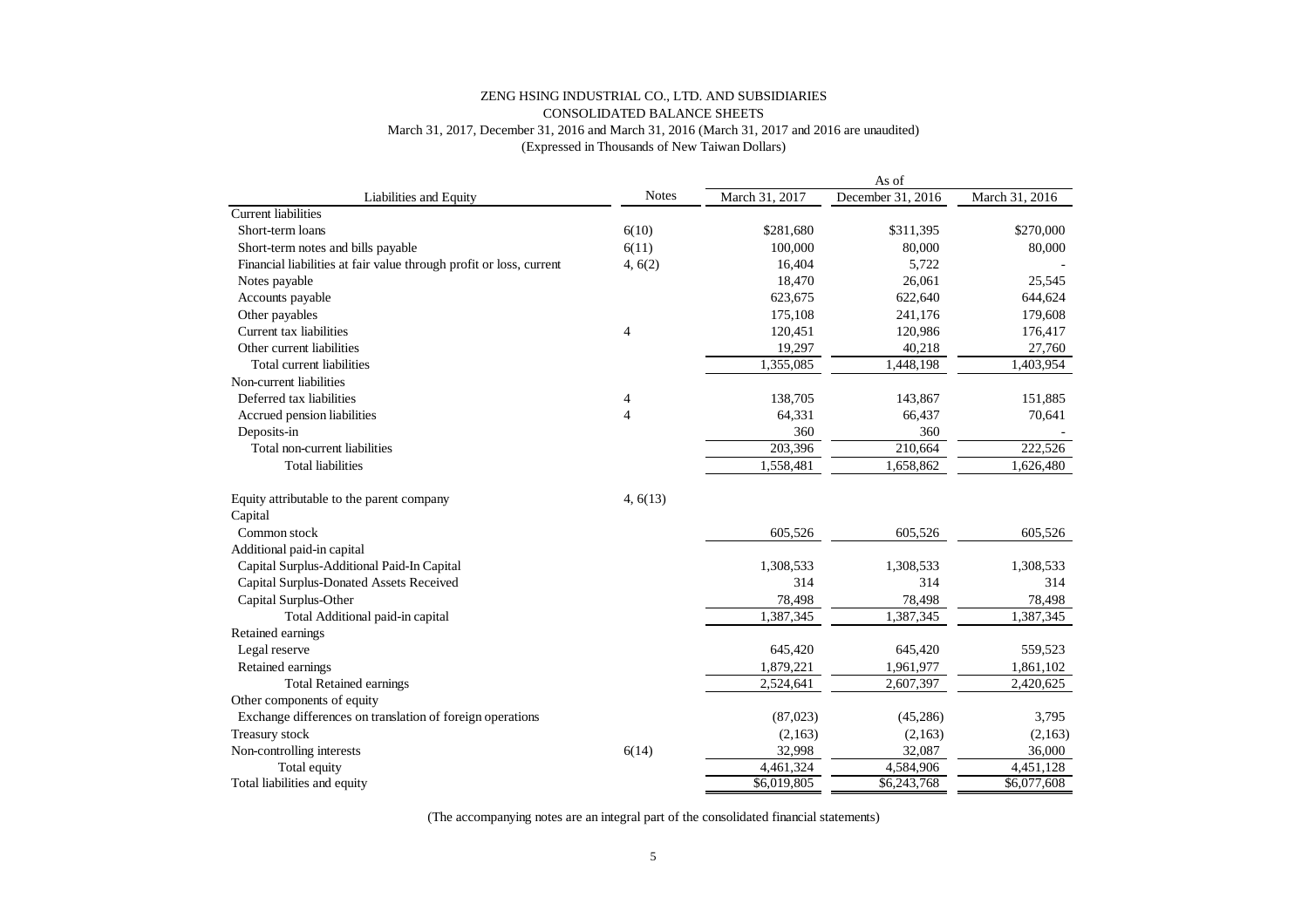## ZENG HSING INDUSTRIAL CO., LTD. AND SUBSIDIARIES CONSOLIDATED STATEMENTS OF COMPREHENSIVE INCOME For the three-month periods ended March 31, 2017 and 2016 (Reviewed, Not Audited)

### (Expressed in Thousands of New Taiwan Dollars, Except for Earnings per Share)

|                                                                |              | For the three-month periods ended March 31, |             |  |  |
|----------------------------------------------------------------|--------------|---------------------------------------------|-------------|--|--|
|                                                                | <b>Notes</b> | 2017                                        | 2016        |  |  |
| <b>Net Sales</b>                                               | 6(15)        | \$973,525                                   | \$1,225,525 |  |  |
| <b>Cost of Sales</b>                                           | 6(17)        | (738, 979)                                  | (897, 414)  |  |  |
| <b>Gross Profit</b>                                            |              | 234,546                                     | 328,111     |  |  |
| <b>Operating Expenses</b>                                      | 6(17)        |                                             |             |  |  |
| Selling and marketing                                          |              | (37, 183)                                   | (36,243)    |  |  |
| Management and administrative                                  |              | (99, 285)                                   | (91, 817)   |  |  |
| Research and development                                       |              | (31, 496)                                   | (28, 651)   |  |  |
| <b>Total Operating Expenses</b>                                |              | (167, 964)                                  | (156,711)   |  |  |
| <b>Operating Income</b>                                        |              | 66,582                                      | 171,400     |  |  |
| Non-operating income and expenses                              | 6(18)        |                                             |             |  |  |
| Other revenue                                                  |              | 18,176                                      | 13,159      |  |  |
| Other gain and loss                                            |              | (163,972)                                   | (60, 206)   |  |  |
| Financial costs                                                |              | (1,614)                                     | (719)       |  |  |
| Share of profit or loss of associates and joint ventures       |              | (4,099)                                     |             |  |  |
| Subtotal                                                       |              | (151, 509)                                  | (47,766)    |  |  |
| (Loss) income from continuing operations before income tax     |              | (84, 927)                                   | 123,634     |  |  |
| Income tax revenue (expense)                                   | 6(20)        | 3,082                                       | (32, 528)   |  |  |
| (Loss) Income from Continuing Operations, Net of Tax           |              | (81, 845)                                   | 91,106      |  |  |
| Other comprehensive income                                     | 6(19)        |                                             |             |  |  |
| Items that may be reclassified subsequently to profit or loss  |              |                                             |             |  |  |
| Exchange differences on translation of foreign operations      |              | (50, 285)                                   | (18, 264)   |  |  |
| Income tax related to components of other comprehensive income |              | 8,548                                       | 3,105       |  |  |
| Total other comprehensive income (Loss), net of tax            |              | (41, 737)                                   | (15, 159)   |  |  |
| Total comprehensive income                                     |              | \$(123,582)                                 | \$75,947    |  |  |
| Net (loss) income attributable to:                             |              |                                             |             |  |  |
| Stockholders of the parent                                     |              | \$(82,756)                                  | \$88,506    |  |  |
| Non-controlling interests                                      |              | 911                                         | 2,600       |  |  |
|                                                                |              | \$(81,845)                                  | \$91,106    |  |  |
| Comprehensive (loss) income attributable to:                   |              |                                             |             |  |  |
| Stockholder of the parent                                      |              | \$(124,493)                                 | \$73,347    |  |  |
| Non-controlling interests                                      |              | 911                                         | 2,600       |  |  |
|                                                                |              | \$(123,582)                                 | \$75,947    |  |  |
| Earnings per share (NTD)                                       | 6(21)        |                                             |             |  |  |
| Earnings per share-basic                                       |              | \$(1.37)                                    | \$1.46      |  |  |
| Earnings per share-diluted                                     |              | $\sqrt{(1.37)}$                             | \$1.46      |  |  |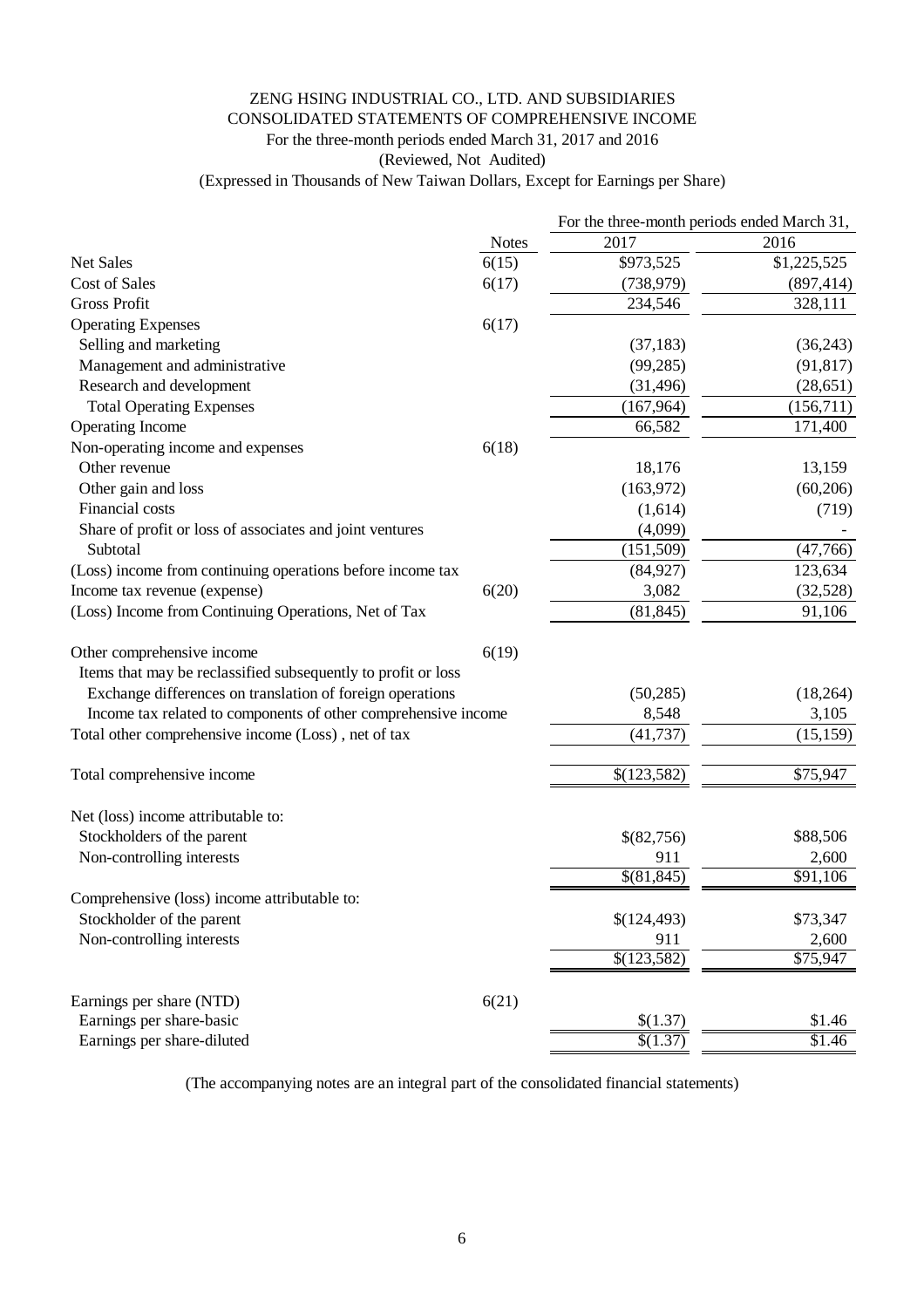### (Reviewed, Not Audited) (Expressed in Thousands of New Taiwan Dollars) ZENG HSING INDUSTRIAL CO., LTD. AND SUBSIDIARIES CONSOLIDATED STATEMENTS OF CHANGES IN EQUITY For the three-month periods ended March 31, 2017 and 2016

|                                                                                            |              |                 |                                  |                  |                    |                           | Exchange<br>Differences on                     |                |             |                                  |                     |
|--------------------------------------------------------------------------------------------|--------------|-----------------|----------------------------------|------------------|--------------------|---------------------------|------------------------------------------------|----------------|-------------|----------------------------------|---------------------|
|                                                                                            | <b>Notes</b> | Common<br>Stock | Additional<br>Paid-in<br>Capital | Legal<br>Reserve | Special<br>reserve | Unappropriate<br>Earnings | <b>Translation</b> of<br>Foreign<br>Operations | Treasury stock | Total       | Non-<br>Controlling<br>Interests | <b>Total Equity</b> |
| Balance as of January 1, 2016                                                              | 6(13)        | \$605,526       | \$1,387,345                      | \$559,523        | $S -$              | \$1,772,596               | \$18,954                                       | \$(2,163)      | \$4,341,781 | \$33,400                         | \$4,375,181         |
| Net income for the three-month periods ended March<br>31, 2016                             |              |                 |                                  |                  |                    | 88,506                    |                                                |                | 88,506      | 2,600                            | 91,106              |
| Other comprehensive income, net of tax for the three-<br>month periods ended March 31,2016 |              |                 |                                  |                  |                    |                           | (15, 159)                                      |                | (15, 159)   |                                  | (15, 159)           |
| Total comprehensive income                                                                 |              |                 |                                  |                  |                    | 88,506                    | (15, 159)                                      |                | 73,347      | 2,600                            | 75,947              |
| Balance as of March 31, 2016                                                               | 6(13)        | \$605,526       | \$1,387,345                      | \$559,523        | $S -$              | \$1,861,102               | \$3,795                                        | \$(2,163)      | \$4,415,128 | \$36,000                         | \$4,451,128         |
| Balance as of January 1, 2017                                                              | 6(13)        | \$605,526       | \$1,387,345                      | \$645,420        | $S -$              | \$1,961,977               | \$(45,286)                                     | \$(2,163)      | \$4,552,819 | \$32,087                         | \$4,584,906         |
| Net (loss) income for the three-month periods ended<br>March 31, 2017                      |              |                 |                                  |                  |                    | (82,756)                  |                                                |                | (82,756)    | 911                              | (81, 845)           |
| Other comprehensive income, net of tax for the three-<br>month periods ended March 31,2017 |              |                 |                                  |                  |                    |                           | (41, 737)                                      |                | (41, 737)   |                                  | (41, 737)           |
| Total comprehensive income                                                                 |              |                 |                                  |                  |                    | (82, 756)                 | (41, 737)                                      |                | (124, 493)  | 911                              | (123, 582)          |
| Balance as of March 31, 2017                                                               | 6(13)        | \$605,526       | \$1,387,345                      | \$645,420        |                    | \$1,879,221               | \$(87,023)                                     | \$(2,163)      | \$4,428,326 | \$32,998                         | \$4,461,324         |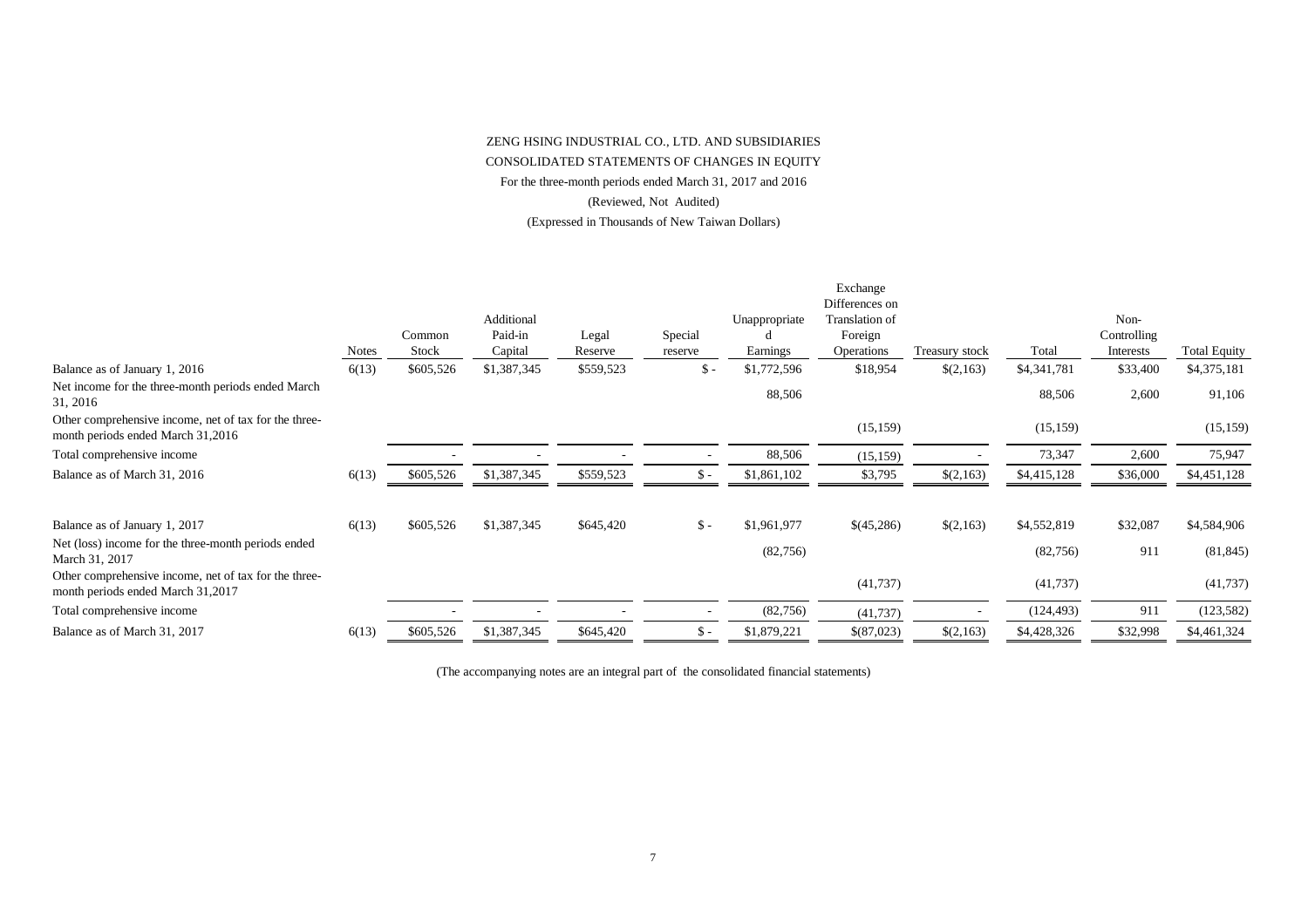### CONSOLIDATED STATEMENTS OF CASH FLOWS

For the three-month periods ended March 31, 2017 and 2016

(Reviewed, Not Audited)

(Expressed in Thousand New Taiwan Dollars)

|                                                                                          | For the three-month periods ended March 31, |            |
|------------------------------------------------------------------------------------------|---------------------------------------------|------------|
|                                                                                          | 2017                                        | 2016       |
| Cash flows from operating activities:                                                    |                                             |            |
| Net (loss) income before tax                                                             | \$(84,927)                                  | \$123,634  |
| Adjustments to reconcile net (loss) income to net cash provided by operating activities: |                                             |            |
| Depreciation                                                                             | 46,890                                      | 48,601     |
| Amortization                                                                             | 13,474                                      | 12,368     |
| (Gain) loss on disposal of property, plant and equipment                                 | (534)                                       | 1,851      |
| Net loss of financial assets at fair value through profit or loss                        | 39,981                                      | 196        |
| Loss from market value decline, obsolete and slow-moving of inventories                  | 587                                         | 3,480      |
| Share of profit or loss of associates and joint ventures                                 | 4,099                                       |            |
| Loss provision for doubtful accounts                                                     | 3,918                                       |            |
| Interest revenue                                                                         | (3,882)                                     | (2,662)    |
| Interest expense                                                                         | 1,614                                       | 719        |
| Changes in operating assets and liabilities:                                             |                                             |            |
| Increase in financial assets at fair value through profit or loss                        | (12,713)                                    | (251)      |
| Decrease in accounts receivable                                                          | 476,656                                     | 232,139    |
| Increase in inventories, net                                                             | (246, 788)                                  | (149, 934) |
| Decrease in other receivables                                                            | 4,037                                       | 6,502      |
| (Increase) decrease in prepayments                                                       | (3, 123)                                    | 178        |
| Decrease in other current assets                                                         | 3,367                                       | 32,678     |
| Increase in other assets-others                                                          | (39, 889)                                   | (9,517)    |
| Decrease in notes payable                                                                | (7,591)                                     | (2,835)    |
| Increase in accounts payable                                                             | 1,035                                       | 21,684     |
| Decrease in other payables                                                               | (66,068)                                    | (48, 534)  |
| (Decrease) increase in other current liabilities                                         | (20, 921)                                   | 66         |
| Decrease in accrued pension liabilities                                                  | (2,106)                                     | (3,613)    |
| Cash generated from operations                                                           | 107,116                                     | 266,750    |
| Interest received                                                                        | 3,882                                       | 2,662      |
| Income tax paid                                                                          | (7,297)                                     | (13,704)   |
| Net cash provided by operating activities                                                | 103,701                                     | 255,708    |

(The accompanying notes are an integral part of the consolidated financial statements)

(continued)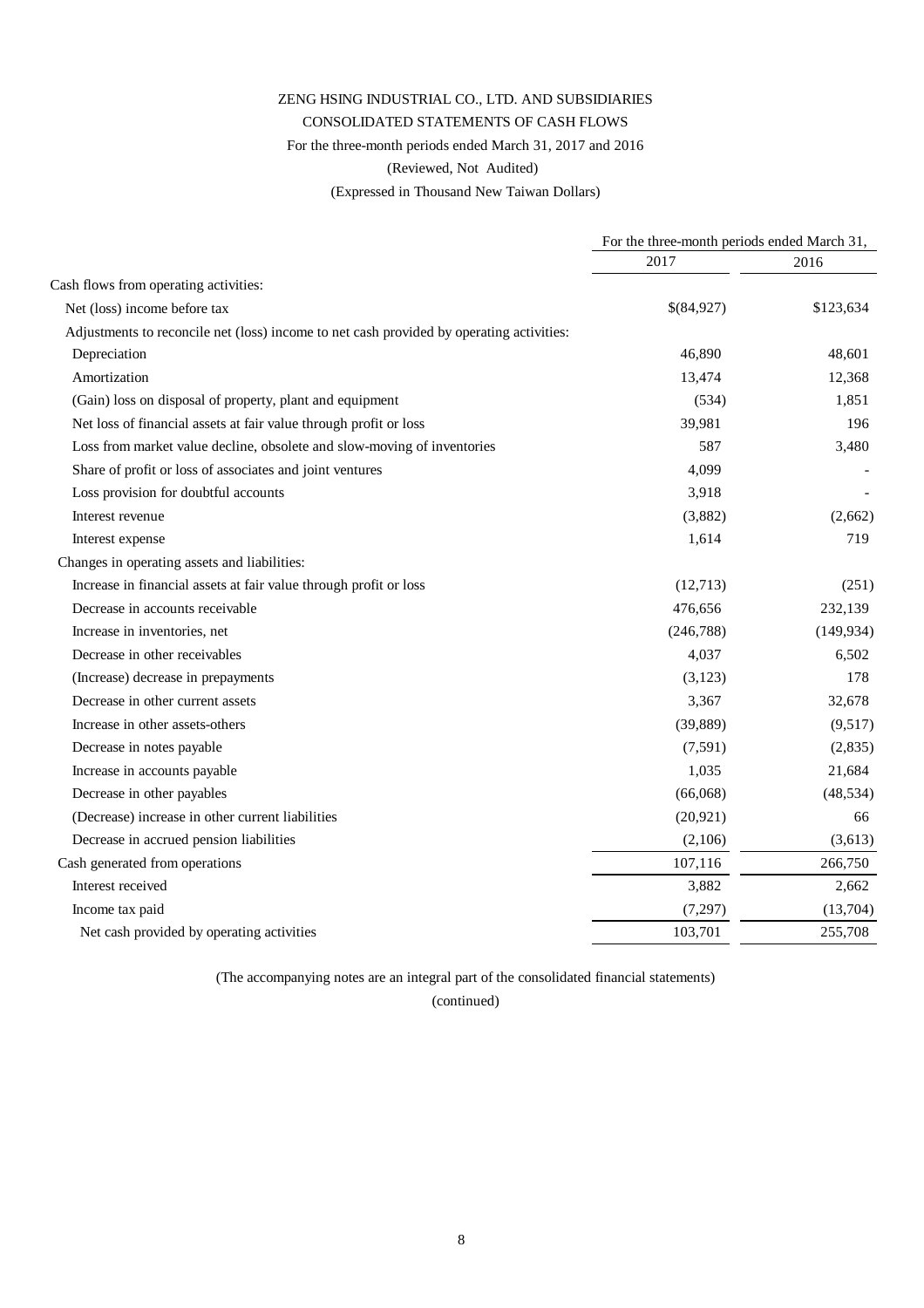# CONSOLIDATED STATEMENTS OF CASH FLOWS

#### For the three-month periods ended March 31, 2017 and 2016

(Reviewed, Not Audited)

#### (Expressed in Thousand New Taiwan Dollars)

|                                                              | For the three-month periods ended March 31, |             |  |
|--------------------------------------------------------------|---------------------------------------------|-------------|--|
|                                                              | 2017                                        | 2016        |  |
| Cash flows from investing activities:                        |                                             |             |  |
| Acquisition of property, plant and equipment                 | (41, 368)                                   | (56, 604)   |  |
| Investments accounted for under the equity method            | (18,515)                                    |             |  |
| Proceeds from disposal of property, plant and equipment      | 797                                         | 9,986       |  |
| Increase in deposits-out                                     | (1,626)                                     | (107)       |  |
| Increase in intangible assets                                | (4, 459)                                    | (7,611)     |  |
| Net cash used in investing activities                        | (65, 171)                                   | (54, 336)   |  |
| Cash flows from financing activities:                        |                                             |             |  |
| Increase in short-term loans                                 | 693,840                                     | 710,000     |  |
| Decrease in short-term loans                                 | (723, 555)                                  | (670,000)   |  |
| Increase in short-term notes and bills payable               | 310,000                                     | 220,000     |  |
| Decrease in short-term notes and bills payable               | (290,000)                                   | (140,000)   |  |
| Interest paid                                                | (1,614)                                     | (719)       |  |
| Net cash (used) provided by financing activities             | (11, 329)                                   | 119,281     |  |
| Effect of exchange rate changes on cash and cash equivalents | (41,696)                                    | (14, 172)   |  |
| Net (decrease) increase in cash and cash equivalents         | (14, 495)                                   | 306,481     |  |
| Cash and cash equivalents at beginning of period             | 2,406,498                                   | 2,297,958   |  |
| Cash and cash equivalents at end of period                   | \$2,392,003                                 | \$2,604,439 |  |
|                                                              |                                             |             |  |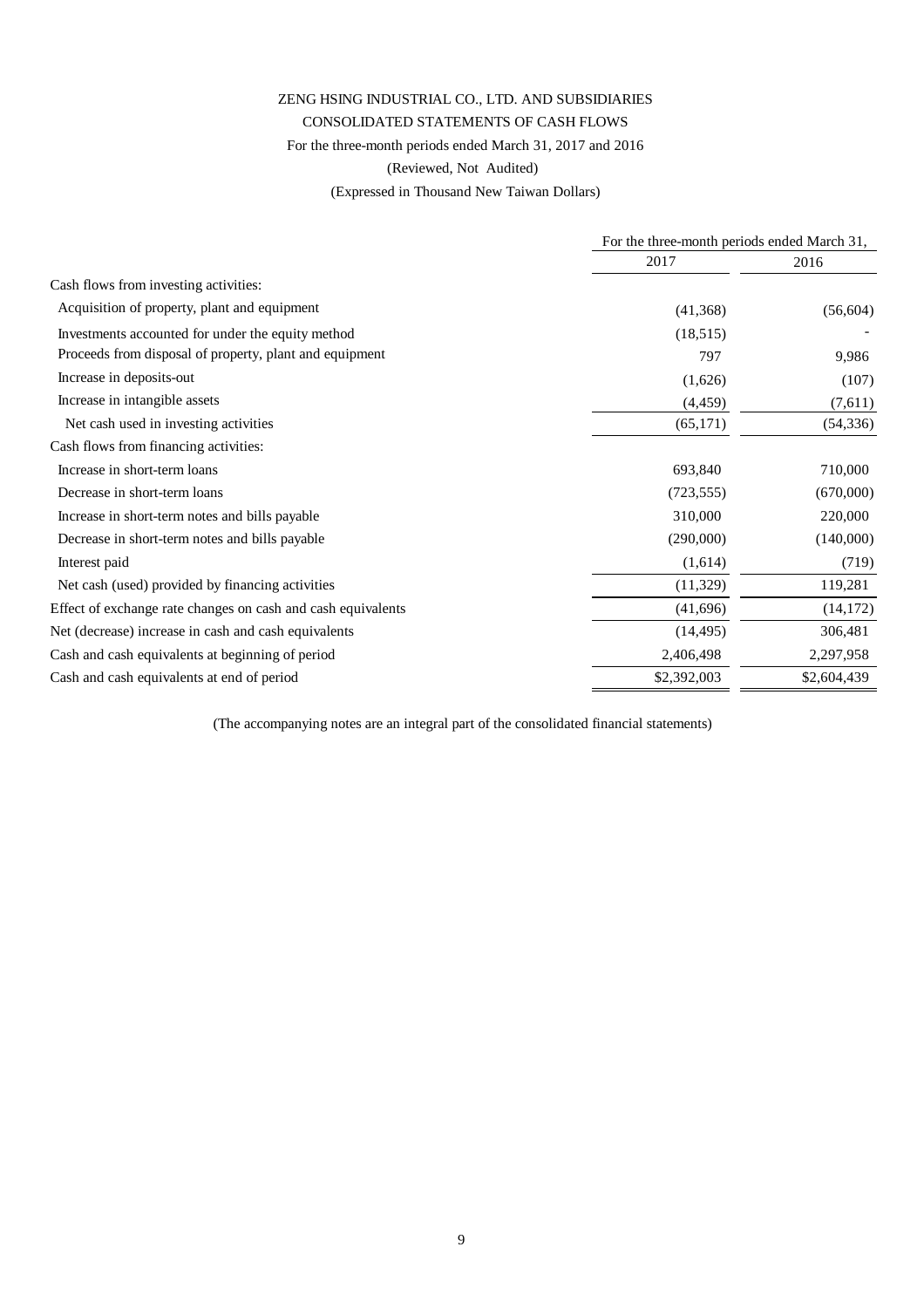# ZENG HSING INDUSTRIAL CO., LTD. AND SUBSIDIARIES Notes to Consolidated Financial Statements For the Three-month Periods Ended March 31, 2017 and 2016 (Expressed in Thousands of New Taiwan Dollars Unless Otherwise Specified)

# 1. ORGANIZATION AND OPERATIONS

Zeng Hsing Industrial Co., Ltd. (the Company) was incorporated in 1968 to manufacture and market household sewing machines, vacuum cleaners, and the spare parts used on these products. The Company applied to be listed on the GreTai Securities Market on April 2004, and was authorized for trading over the counter on December 28, 2007. On December 23, 2014, the Company was authorized to be listed on Taiwan Stock Exchange.

Zhangjiagang Zenghsing Machinery & Electronics Co., Ltd. is controlled by the Company, which was incorporated in 1998 to manufacture household sewing machines in Jiangsu Province, China.

Zeng Hsing Industrial Co., Ltd. (VN) is controlled by the Company, which was incorporated in 2004 to manufacture household sewing machines in BinhDuong Province, Vietnam.

Shinco Technologies Limited (VN) is controlled by the Company, which was incorporated in 2007 to die-cast metal alloy of aluminum, zinc and magnesium in BinhDuong Province, Vietnam.

# 2. DATE AND PROCEDURES OF AUTHORIZATION OF FINANCIAL STATEMENTS FOR ISSUE

The consolidated financial statements of the Company and subsidiaries (hereinafter referred to as "the Group") for the three-month periods ended March 31, 2017 and 2016 were authorized for issue in accordance with the resolution of the board of directors' meeting held on May 3, 2017.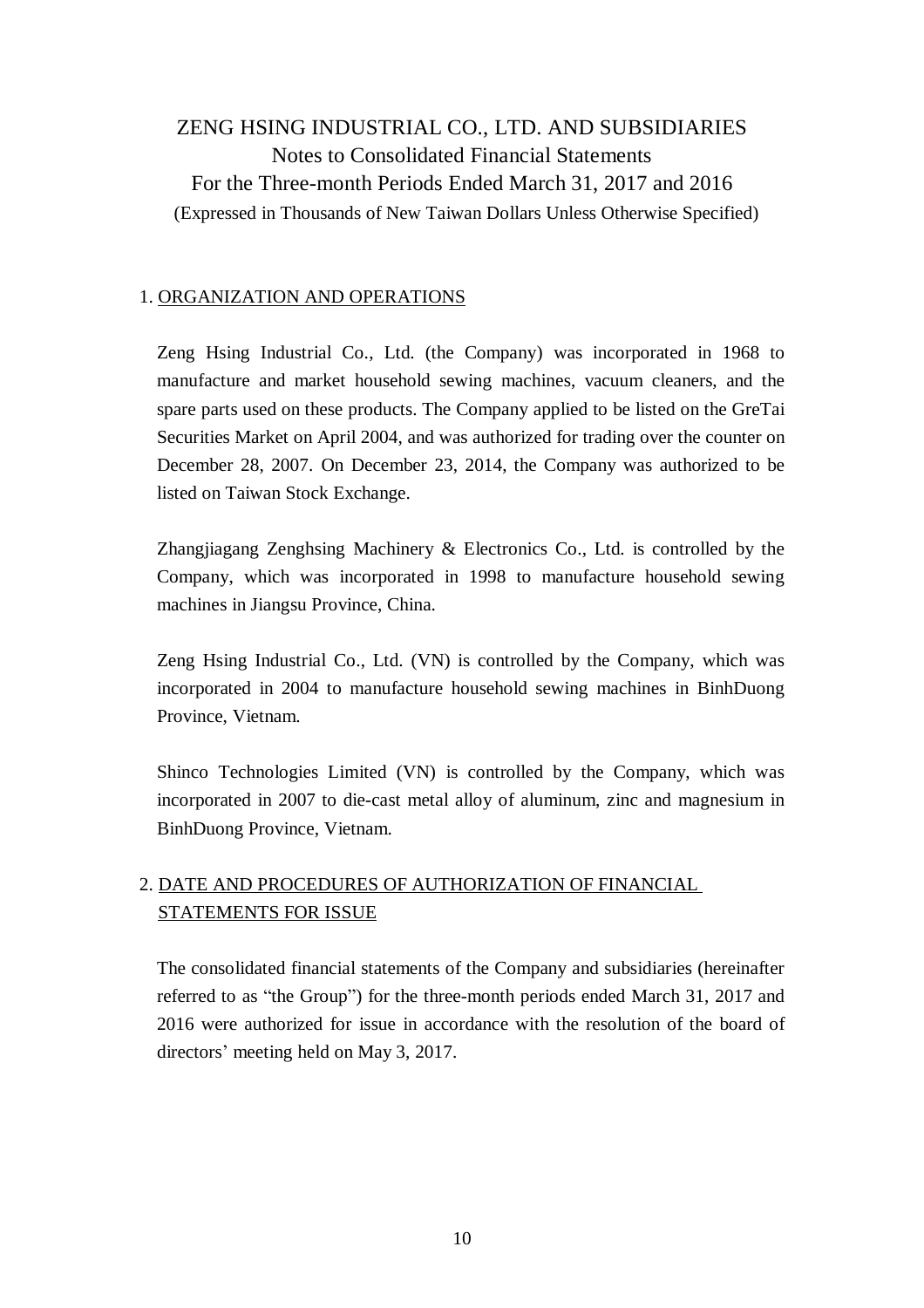# 3. NEWLY ISSUED OR REVISED STANDARDS AND INTERPRETATIONS

(1) Changes in accounting policies resulting from applying for the first time certain standards and amendments

The Group applied for the first time International Financial Reporting Standards, International Accounting Standards, and Interpretations issued, revised or amended which are recognized by Financial Supervisory Commission ("FSC") and become effective for annual periods beginning on or after 1 January 2017. The nature and the impact of each new standard and amendment that has a material effect on the Group is described below:

# *IAS 36 "Impairment of Assets" (Amendment)*

This amendments relate to the amendments issued in May 2011 and require entities to disclose the recoverable amount of an asset (including goodwill) or a cash-generating unit when an impairment loss has been recognized or reversed during the period. The amendments also require detailed disclosure of how the fair value less costs of disposal has been measured when an impairment loss has been recognized or reversed, including valuation techniques used, level of fair value hierarchy of assets and key assumptions used in measurement.

(2) Standards or interpretations issued, revised or amended, by IASB but not yet recognized by FSC at the date of issuance of the Group's financial statements are listed below.

## (a) *IFRS 15 "Revenue from Contracts with Customers"*

The core principle of the new Standard is for companies to recognize revenue to depict the transfer of promised goods or services to customers in amounts that reflect the consideration to which the company expects to be entitled in exchange for those goods or services. An entity recognizes revenue in accordance with that core principle by applying the following steps:

Step 1: Identify the contract(s) with a customer

Step 2: Identify the performance obligations in the contract

Step 3: Determine the transaction price

Step 4: Allocate the transaction price to the performance obligations in the contract

Step 5: Recognize revenue when (or as) the entity satisfies a performance obligation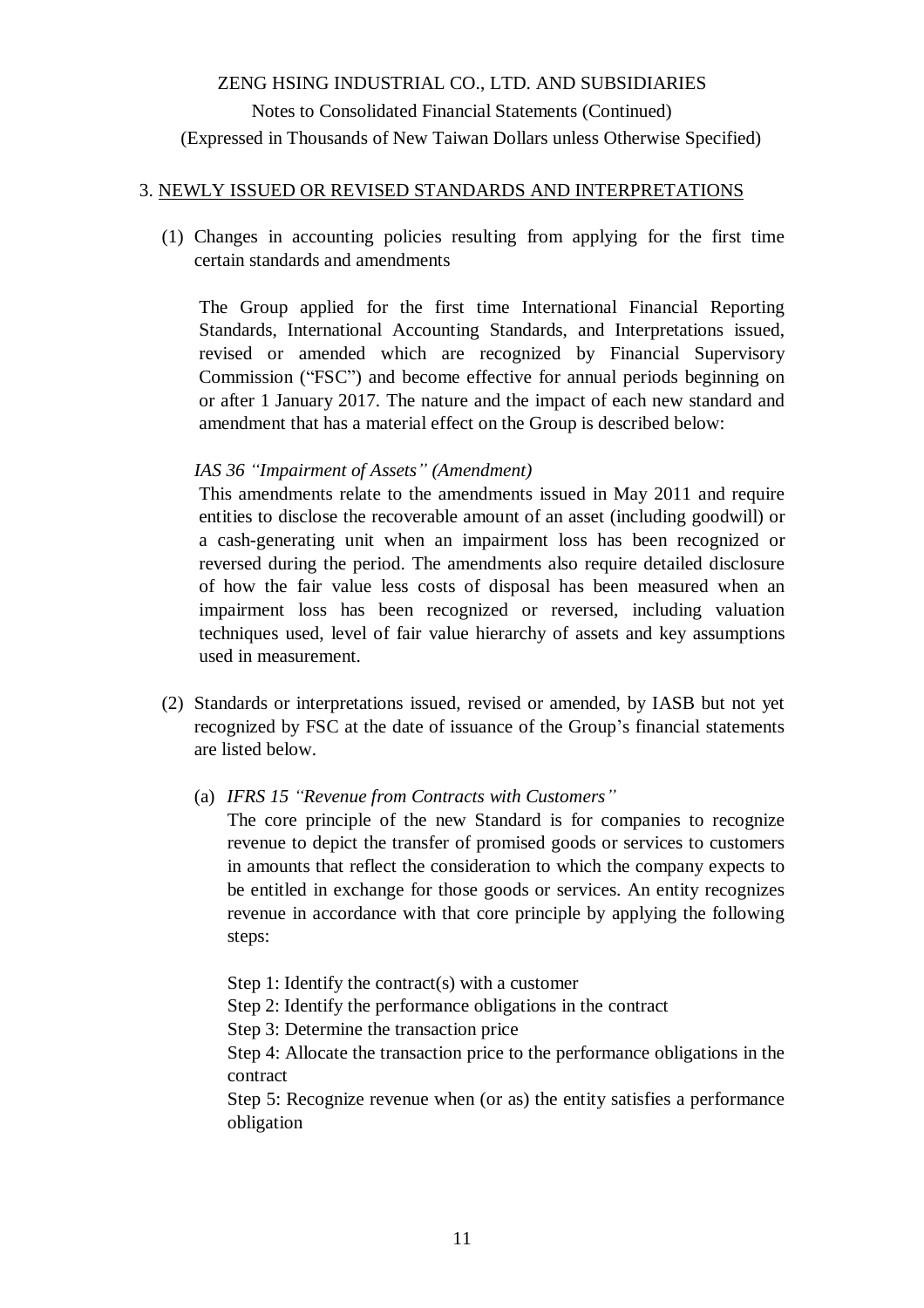Notes to Consolidated Financial Statements (Continued)

(Expressed in Thousands of New Taiwan Dollars unless Otherwise Specified)

The new Standard includes a cohesive set of disclosure requirements that would result in an entity providing users of financial statements with comprehensive information about the nature, amount, timing and uncertainty of revenue and cash flows arising from the entity's contracts with customers. The Standard is effective for annual periods beginning on or after 1 January 2018.

(b) *IFRS 9"Financial Instruments"* 

The IASB has issued the final version of IFRS 9, which combines classification and measurement, the expected credit loss impairment model and hedge accounting. The standard will replace IAS 39 *Financial Instruments: Recognition and Measurement* and all previous versions of IFRS 9 *Financial Instruments* (which include standards issued on classification and measurement of financial assets and liabilities and hedge accounting).

Classification and measurement: Financial assets are measured at amortized cost, fair value through profit or loss, or fair value through other comprehensive income, based on both the entity's business model for managing the financial assets and the financial asset's contractual cash flow characteristics. Financial liabilities are measured at amortized cost or fair value through profit or loss. Furthermore there is requirement that 'own credit risk' adjustments are not recognized in profit or loss.

Impairment: Expected credit loss model is used to evaluate impairment. Entities are required to recognize either 12-month or lifetime expected credit losses, depending on whether there has been a significant increase in credit risk since initial recognition.

Hedge accounting: Hedge accounting is more closely aligned with risk management activities and hedge effectiveness is measured based on the hedge ratio.

The new standard is effective for annual periods beginning on or after 1 January 2018.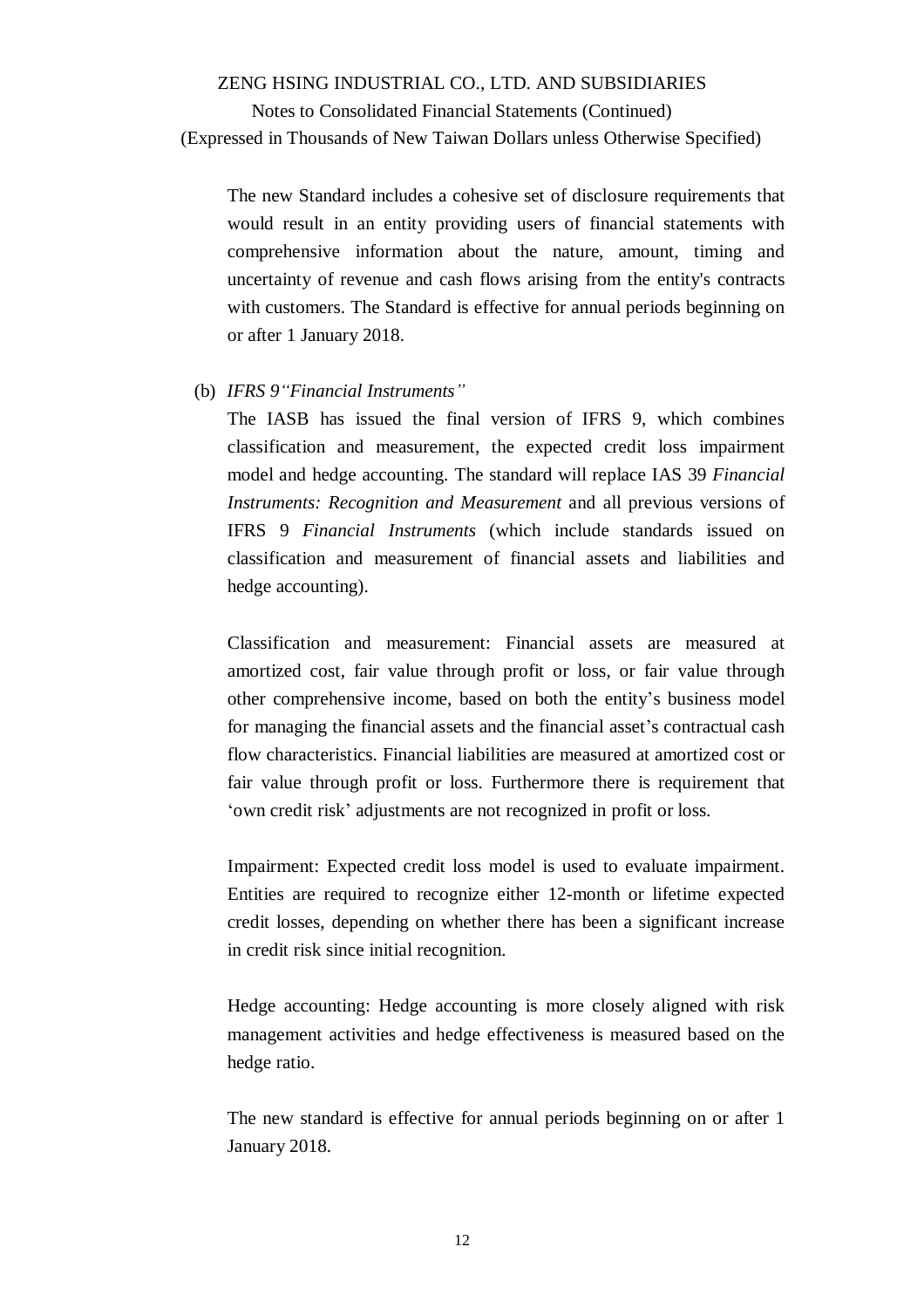Notes to Consolidated Financial Statements (Continued)

(Expressed in Thousands of New Taiwan Dollars unless Otherwise Specified)

(c) *IFRS 10"Consolidated Financial Statements" and IAS 28"Investments in Associates and Joint Ventures" — Sale or Contribution of Assets between an Investor and its Associate or Joint Ventures* 

The amendments address the inconsistency between the requirements in IFRS 10 *Consolidated Financial Statements and IAS 28 Investments in Associates and Joint Ventures*, in dealing with the loss of control of a subsidiary that is contributed to an associate or a joint venture. IAS 28 restricts gains and losses arising from contributions of non-monetary assets to an associate or a joint venture to the extent of the interest attributable to the other equity holders in the associate or joint ventures. IFRS 10 requires full profit or loss recognition on the loss of control of the subsidiary. IAS 28 was amended so that the gain or loss resulting from the sale or contribution of assets that constitute a business as defined in IFRS 3 between an investor and its associate or joint venture is recognized in full. IFRS 10 was also amended so that the gains or loss resulting from the sale or contribution of a subsidiary that does not constitute a business as defined in IFRS 3 between an investor and its associate or joint venture is recognized only to the extent of the unrelated investors' interests in the associate or joint venture. The effective date of the amendments has been postponed indefinitely, but early adoption is allowed.

(d) *IFRS 16"Leases"*

The new standard requires lessees to account for all leases under a single on-balance sheet model (subject to certain exemptions). Lessor accounting still uses the dual classification approach: operating lease and finance lease. The Standard is effective for annual periods beginning on or after 1 January 2019.

# (e) *IAS 12"Income Taxes" — Recognition of Deferred Tax Assets for Unrealized Losses*

The amendments clarify how to account for deferred tax assets for unrealized losses. The amendments are effective for annual periods beginning on or after 1 January 2017.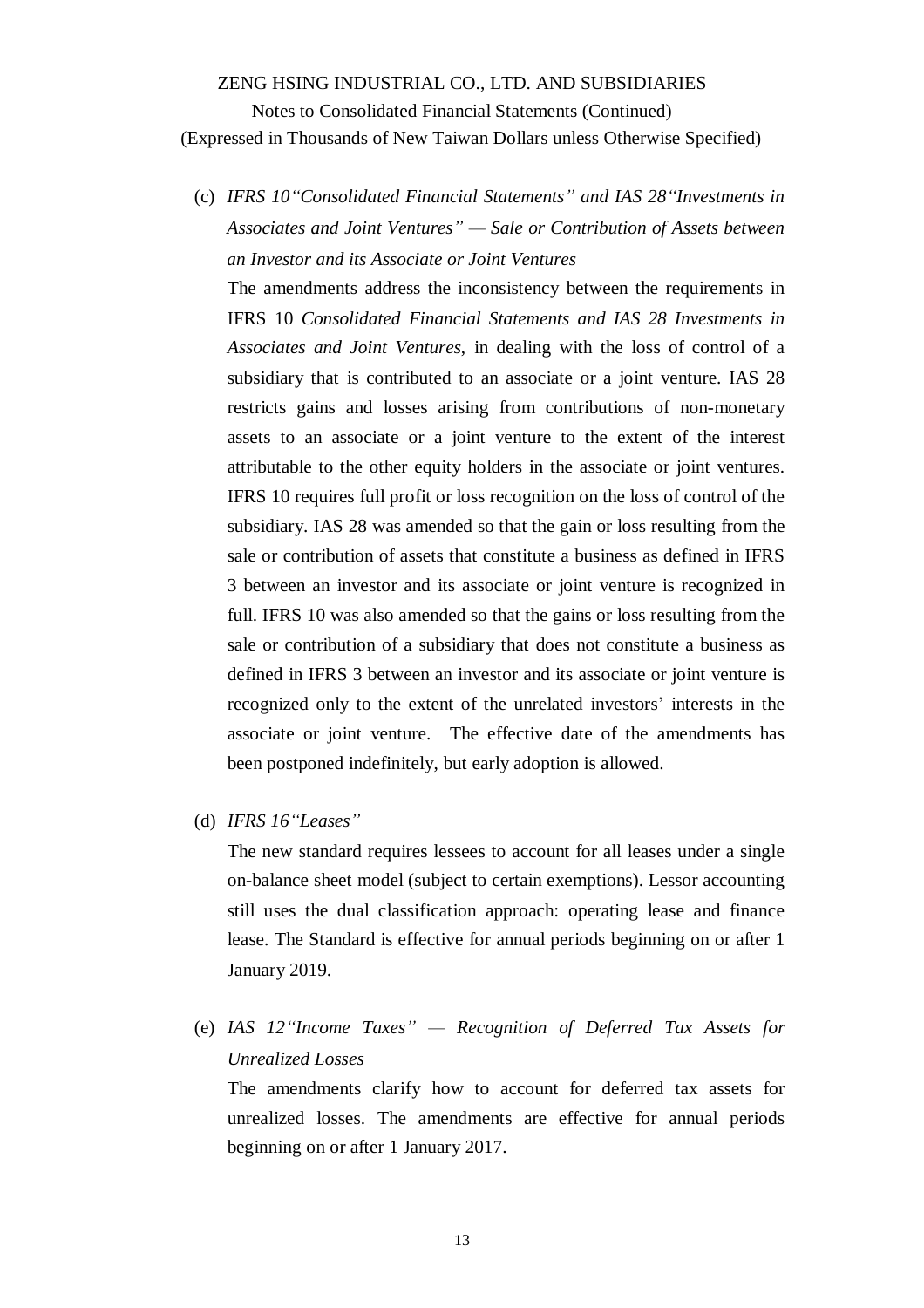## Notes to Consolidated Financial Statements (Continued)

(Expressed in Thousands of New Taiwan Dollars unless Otherwise Specified)

- (f) *Disclosure Initiative — Amendment to IAS 7 "Statement of Cash Flows":* The amendments relate to changes in liabilities arising from financing activities and to require a reconciliation of the carrying amount of liabilities at the beginning and end of the period. The amendments are effective for annual periods beginning on or after 1 January 2017.
- (g) *IFRS 15 "Revenue from Contracts with Customers" — Clarifications to IFRS 15*

The amendments clarify how to identify a performance obligation in a contract, determine whether an entity is a principal or an agent, and determine whether the revenue from granting a licence should be recognized at a point in time or over time. The amendments are effective for annual periods beginning on or after 1 January 2018.

- (h) *IFRS 2 "Shared-Based Payment" — Amendments to IFRS 2*
	- The amendments contain (1) clarifying that vesting conditions (service and non-market performance conditions), upon which satisfaction of a cash-settled share-based payment transaction is conditional, are not taken into account when estimating the fair value of the cash-settled share-based payment at the measurement date. Instead, these are taken into account by adjusting the number of awards included in the measurement of the liability arising from the transaction, (2) clarifying if tax laws or regulations require the employer to withhold a certain amount in order to meet the employee's tax obligation associated with the share-based payment, such transactions will be classified in their entirety as equity-settled share-based payment transactions if they would have been so classified in the absence of the net share settlement feature, and (3) clarifying that if the terms and conditions of a cash-settled share-based payment transaction are modified, with the result that it becomes an equity-settled share-based payment transaction, the transaction is accounted for as an equity-settled transaction from the date of the modification. The equity-settled share-based payment transaction is measured by reference to the fair value of the equity instruments granted at the modification date and is recognized in equity, on the modification date, to the extent to which goods or services have been received. The liability for the cash-settled share-based payment transaction as at the modification date is derecognized on that date. Any difference between the carrying amount of the liability derecognized and the amount recognized in equity on the modification date is recognized immediately in profit or loss. The amendments are effective for annual periods beginning on or after 1 January 2018.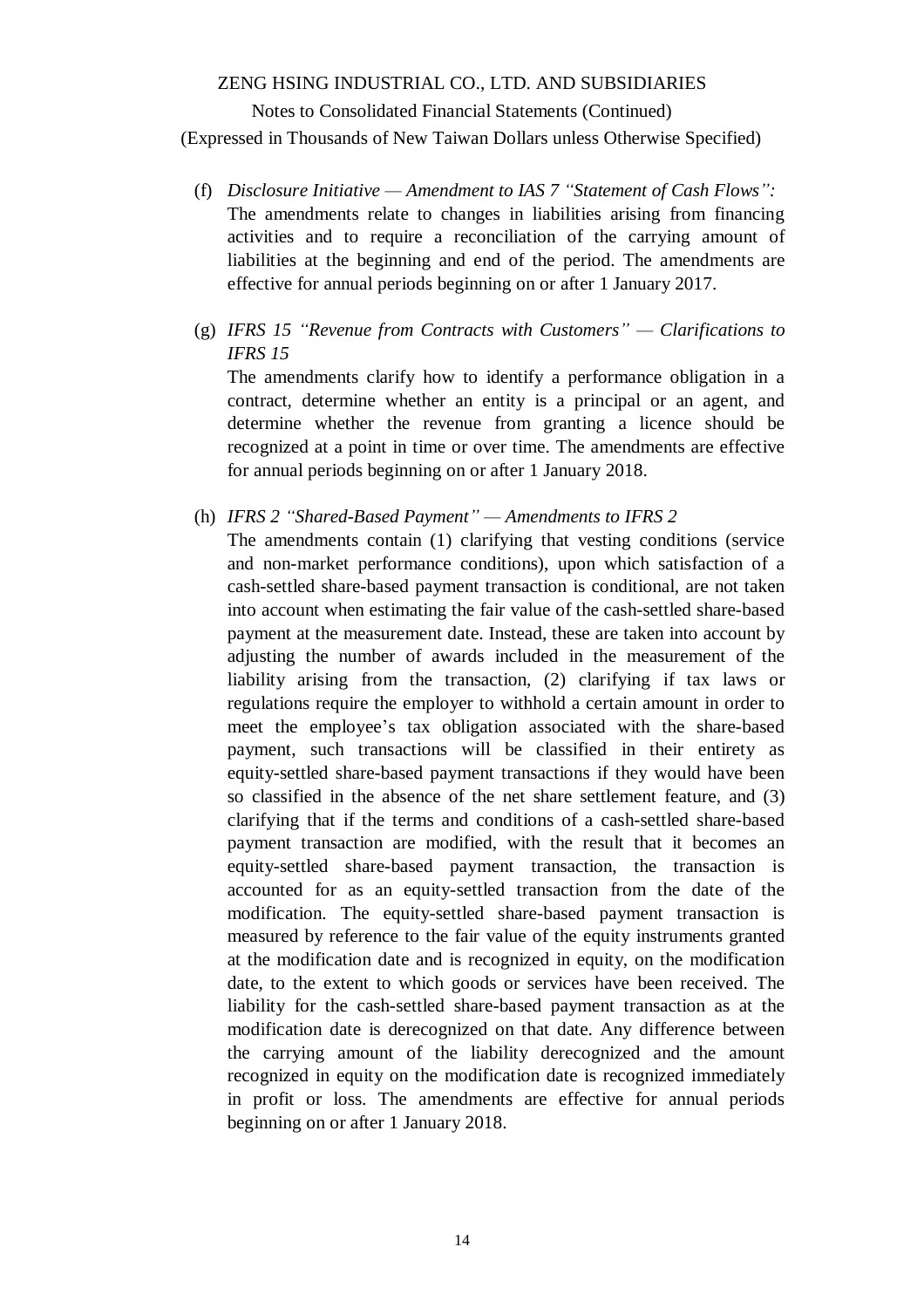Notes to Consolidated Financial Statements (Continued) (Expressed in Thousands of New Taiwan Dollars unless Otherwise Specified)

(i) *Applying IFRS 9 Financial Instruments with IFRS 4 Insurance Contracts — Amendments to IFRS 4*

The amendments help to resolve issues arising from the different effective dates for IFRS 9 "Financial Instruments" (1 January 2018) and the new insurance contracts standard about to be issued by the IASB (still to be decided, but not before 1 January 2020). The amendments allow entities issuing insurance contracts within the scope of IFRS 4 to mitigate certain effects of applying IFRS 9 "Financial Instruments" before the IASB's new insurance contracts standard becomes effective. The amendments introduce two approaches: an overlay approach and a temporary exemption. The overlay approach allows an entity applying IFRS 9 to remove from profit or loss the effects of some of the accounting mismatches that may occur from applying IFRS 9 before the new insurance contracts standard is applied. The temporary exemption enables eligible entities to defer the implementation date of IFRS 9 until 2021 (these entities that defer the application of IFRS 9 will continue to apply IAS 39).

(j) *Transfers of Investment Property — Amendments to IAS 40* 

The amendments relate to the transfers of investment property. The amendments clarify that a change in use occurs when the property meets, or ceases to meet, the definition of investment property and there is evidence of the change in use, the entity should transfer property into and out of investment property accordingly. A mere change in management's intentions for the use of a property does not provide evidence of a change in use. The amendments are effective for annual periods beginning on or after 1 January 2018.

(k) *Improvements to International Financial Reporting Standards (2014-2016 cycle)*:

*IFRS 1 "First-time Adoption of International Financial Reporting Standards"*

The amendments revise and amend transition requirements relating to certain standards and delete short-term exemptions under Appendix E for first-time adopter. The amendments are effective for annual periods beginning on or after 1 January 2018.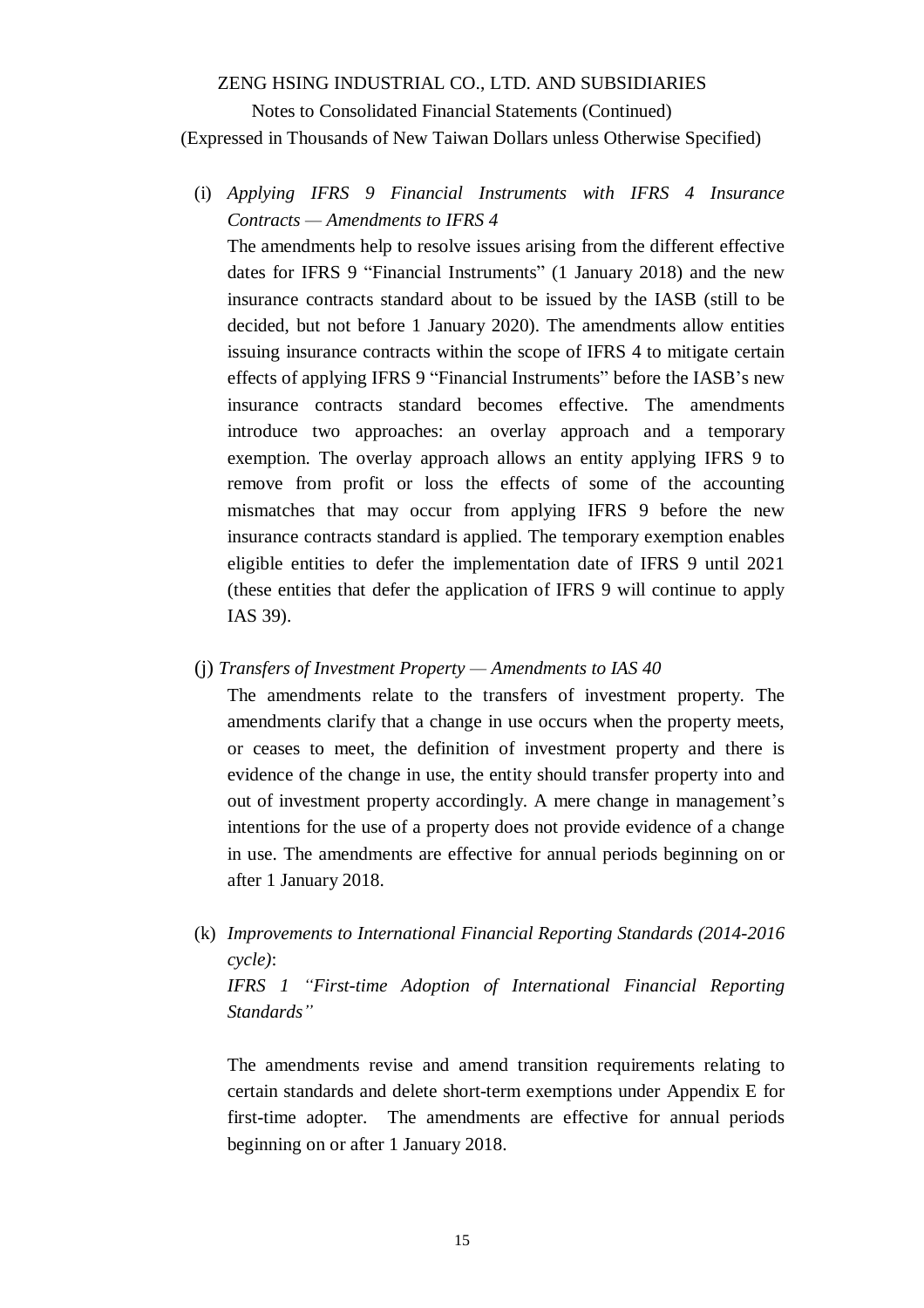Notes to Consolidated Financial Statements (Continued) (Expressed in Thousands of New Taiwan Dollars unless Otherwise Specified)

# *IFRS 12 "Disclosure of Interests in Other Entities"*

The amendments clarify that the disclosure requirements in IFRS 12, other than those in paragraphs B10–B16, apply to an entity's interests that are classified as held for sale or discontinued operations. The amendments are effective for annual periods beginning on or after 1 January 2017.

## *IAS 28"Investments in Associates and Joint Ventures"*

The amendments clarify that when an investment in an associate or a joint venture is held by, or is held indirectly through, an entity that is a venture capital organisation, or a mutual fund, unit trust and other qualifying entities including investment-linked insurance funds, the entity may elect to measure that investment at fair value through profit or loss in accordance with IFRS 9 "Financial Instruments" on an investment-by-investment basis. Besides, if an entity that is not itself an investment entity has an interest in an associate or joint venture that is an investment entity, the entity may, when applying the equity method, elect to retain the fair value measurement applied by that investment entity associate or joint venture to the investment entity associate's or joint venture's interests in subsidiaries on an investment-by-investment basis. The amendments are effective for annual periods beginning on or after 1 January 2018.

(l) IFRIC 22 "*Foreign Currency Transactions and Advance Consideration*" The interpretation clarifies that when applying paragraphs 21 and 22 of IAS 21 "The Effects of Changes in Foreign Exchange Rates", in determining the spot exchange rate to use on initial recognition of the related asset, expense or income (or part of it) on the derecognition of a non-monetary asset or non-monetary liability relating to advance consideration, the date of the transaction is the date on which an entity initially recognizes the non-monetary asset or non-monetary liability arising from the advance consideration. If there are multiple payments or receipts in advance, then the entity must determine a date of the transactions for each payment or receipt of advance consideration. The interpretation is effective for annual periods beginning on or after 1 January 2018.

The abovementioned standards and interpretations issued by IASB have not yet endorsed by FSC at the date when the Group's financial statements were authorized for issue, the local effective dates are to be determined by FSC. All other standards and interpretations have no material impact on the Group.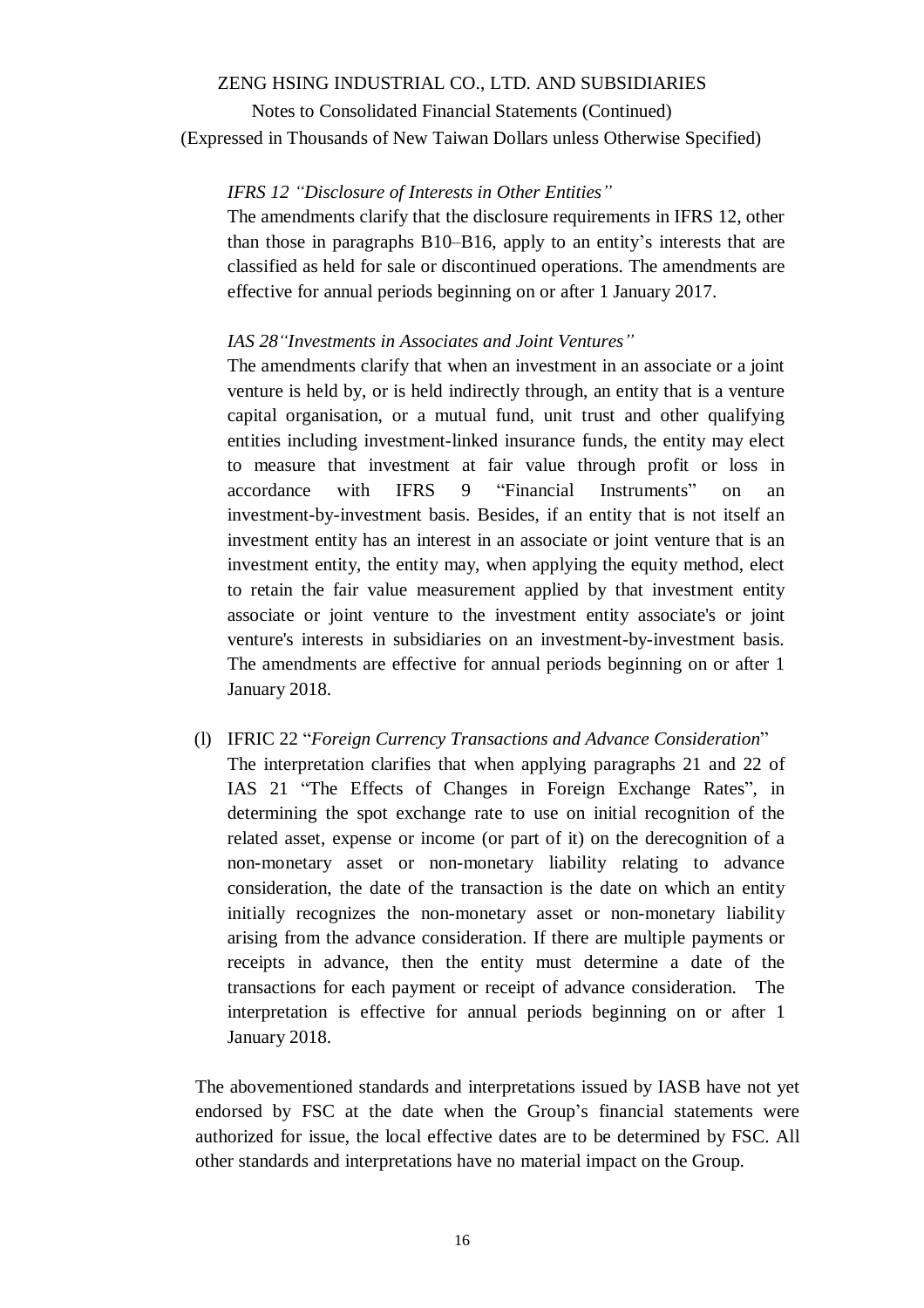# 4. SUMMARY OF SIGNIFICANT ACCOUNTING POLICIES

(1) Statement of compliance

The consolidated financial statements of the Group for the three-month periods ended 31 March 2017 and 2016 have been prepared in accordance with the Regulations Governing the Preparation of Financial Reports by Securities Issuers ("the Regulations") and IAS 34 Interim Financial Reporting as endorsed and became effective by the FSC.

(2) Basis of preparation

The consolidated financial statements have been prepared on a historical cost basis, except for financial instruments that have been measured at fair value. The consolidated financial statements are expressed in thousands of New Taiwan Dollars ("\$") unless otherwise stated.

(3) Basis of consolidation

# Preparation principle of consolidated financial statement

- (a) Control is achieved when the Group is exposed, or has rights, to variable returns from its involvement with the investee and has the ability to affect those returns through its power over the investee. Specifically, the Group controls an investee if and only if the Group has:
	- (a)power over the investee (i.e. existing rights that give it the current ability to direct the relevant activities of the investee)
	- (b)exposure, or rights, to variable returns from its involvement with the investee, and
	- (c)the ability to use its power over the investee to affect its returns

When the Group has less than a majority of the voting or similar rights of an investee, the Group considers all relevant facts and circumstances in assessing whether it has power over an investee, including: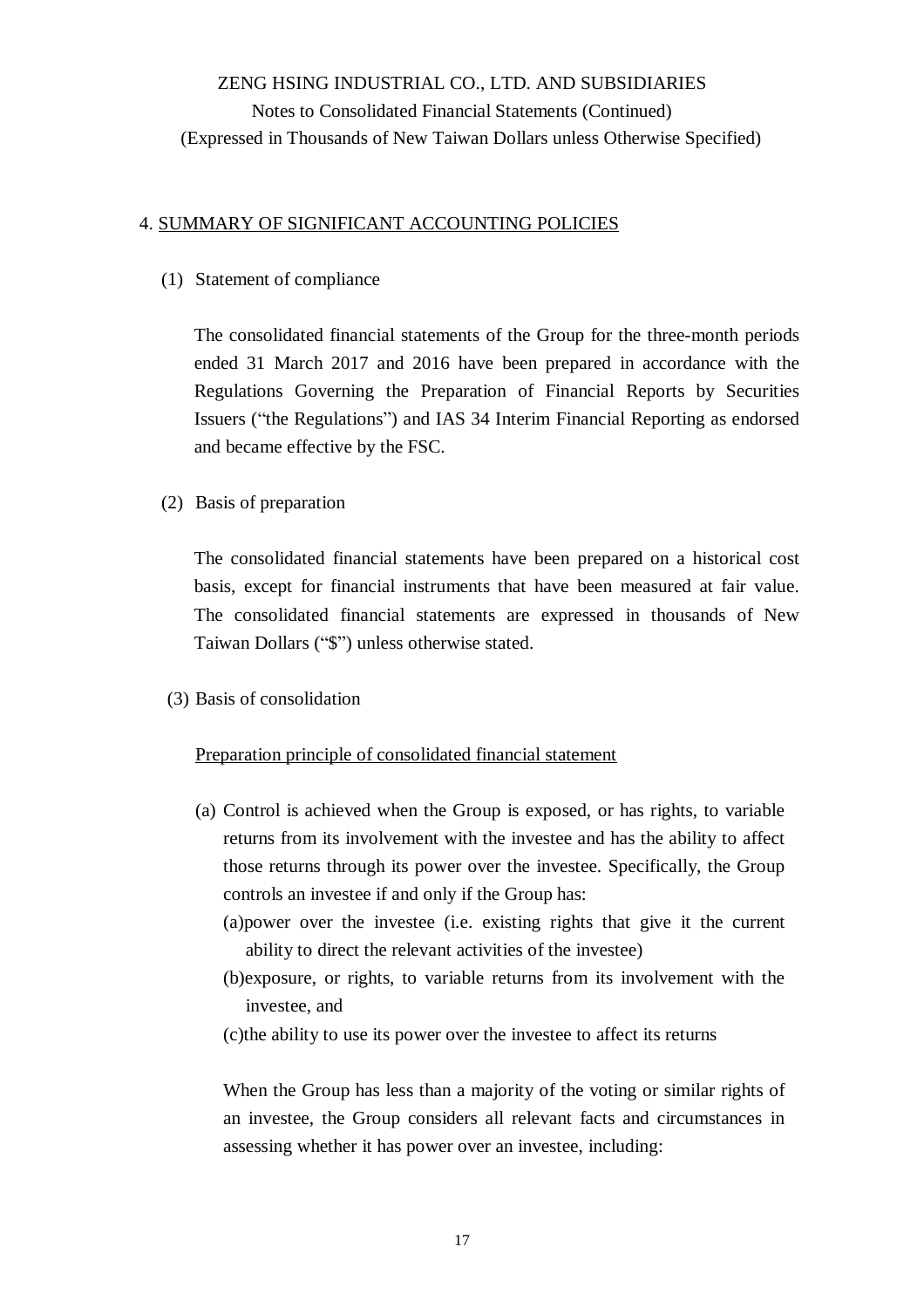Notes to Consolidated Financial Statements (Continued) (Expressed in Thousands of New Taiwan Dollars unless Otherwise Specified)

(a)the contractual arrangement with the other vote holders of the investee (b)rights arising from other contractual arrangements (c)the Group's voting rights and potential voting rights

The Group re-assesses whether or not it controls an investee if facts and circumstances indicate that there are changes to one or more of the three elements of control.

Subsidiaries are fully consolidated from the acquisition date, being the date on which the Group obtains control, and continue to be consolidated until the date that such control ceases. The financial statements of the subsidiaries are prepared for the same reporting period as the parent company, using uniform accounting policies. All intra-group balances, income and expenses, unrealized gains and losses and dividends resulting from intra-group transactions are eliminated in full.

A change in the ownership interest of a subsidiary, without a change of control, is accounted for as an equity transaction.

Total comprehensive income of the subsidiaries is attributed to the owners of the parent and to the non-controlling interests even if this results in the non-controlling interests having a deficit balance.

If the Group loses control of a subsidiary, it:

(a)derecognizes the assets (including goodwill) and liabilities of the subsidiary;

(b)derecognizes the carrying amount of any non-controlling interest;

(c)recognizes the fair value of the consideration received;

(d)recognizes the fair value of any investment retained;

(e)recognizes any surplus or deficit in profit or loss; and

(f)reclassifies the parent's share of components previously recognized in other comprehensive income to profit or loss.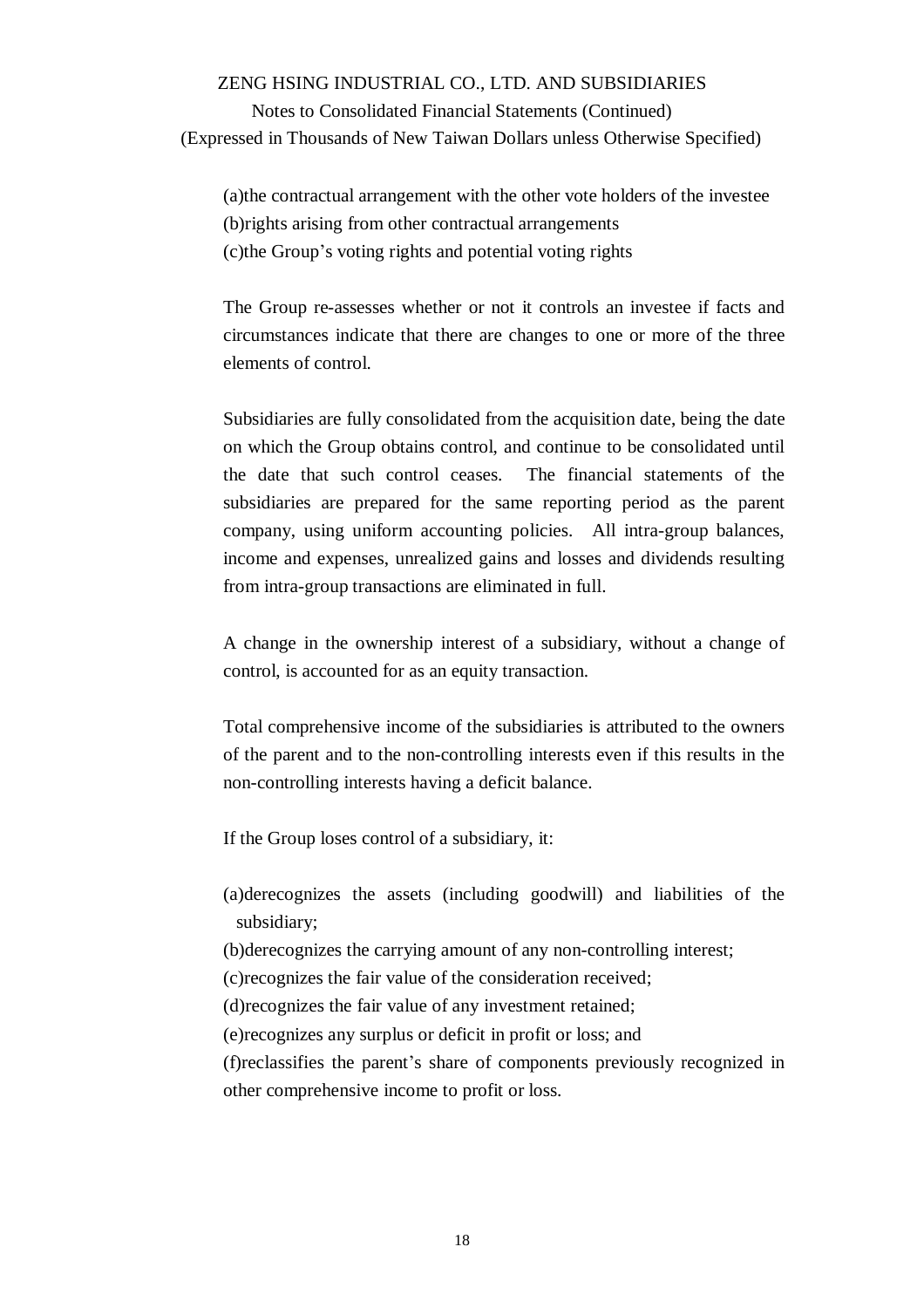|                                                                                  |                                                                                                      |                                                                                 | Percentage of ownership (%) |                      |                   |
|----------------------------------------------------------------------------------|------------------------------------------------------------------------------------------------------|---------------------------------------------------------------------------------|-----------------------------|----------------------|-------------------|
| Investor                                                                         | Subsidiary                                                                                           | <b>Business nature</b>                                                          | March 31,<br>2017           | December<br>31, 2016 | March 31,<br>2016 |
| the Company                                                                      | Shinco Worldwide Ltd.<br>(BVI) [Shinco (BVI)]                                                        | Selling household<br>sewing machines<br>and spare parts                         | 100.00%                     | 100.00%              | 100.00%           |
| the Company                                                                      | Zeng Hsing Industrial<br>Co., Ltd. (BVI) [Zeng<br>Hsing(BVI)                                         | Trading and<br>holding company                                                  | 100.00%                     | 100.00%              | 100.00%           |
| the Company                                                                      | Zeng Hsing Industrial<br>Co., Ltd. (VN) [Zeng<br>Hsing (VN) ]                                        | Manufacturing<br>household sewing<br>machines and sport<br>equipment            | 100.00%                     | 100.00%              | 100.00%           |
| the Company                                                                      | Shinco Technologies<br>Limited (VN) [Shinco<br>$(VN)$ ]                                              | Material<br>die-casting of<br>metal of aluminum,<br>zinc and<br>magnesium alloy | 100.00%                     | 100.00%              | 100.00%           |
| the Company                                                                      | Mitsumichi Industrial<br>Co. Ltd.<br>[Mitsumichi]                                                    | Manufacturing<br>household sewing<br>machines                                   | 53.00%                      | 53.00%               | 53.00%            |
| Zeng Hsing Industrial<br>Co., Ltd. (BVI) [Zeng<br>Hsing (BVI)]                   | Zhangjiagang Zenghsing<br>Machinery & Electronics<br>Co., Ltd. [Zhangjiagang]                        | Manufacturing<br>household sewing<br>machines                                   | 100.00%                     | 100.00%              | 100.00%           |
| Zeng Hsing Industrial<br>Co., Ltd. (BVI) [Zeng<br>Hsing (BVI)]                   | Zhangjiagang Free<br>Trade Zone Cheau<br>Hsing Machinery &<br>Electronics Co., Ltd.<br>[Cheau Hsing] | Selling household<br>sewing machines<br>and spare parts.                        | 100.00%                     | 100.00%              | 100.00%           |
| Zeng Hsing Industrial<br>Co., Ltd. (BVI) [Zeng<br>Hsing (BVI)]                   | Arcoris Pte Ltd.                                                                                     | <b>Holding Company</b>                                                          | 100.00%                     | 100.00%              | $-9/0$            |
| Arcoris Pte Ltd.                                                                 | Zorca Worldwide Ltd.<br>(BVI)                                                                        | <b>Holding Company</b>                                                          | 100.00%                     | 100.00%              | $-9/0$            |
| Arcoris Pte Ltd.                                                                 | Berano International<br>Limited (BVI)                                                                | <b>Holding Company</b>                                                          | 100.00%                     | $-9/0$               | $-9/0$            |
| Zhangjiagang<br>Zenghsing Machinery<br>& Electronics Co., Ltd.<br>[Zhangjiagang] | Zhangjiagang Zenghsing<br>Trading Co., Ltd.<br>[Zhangjiagang trading]                                | Selling household<br>sewing machines<br>and spare parts                         | 100.00%                     | 100.00%              | 100.00%           |

# The consolidated entities are as follows: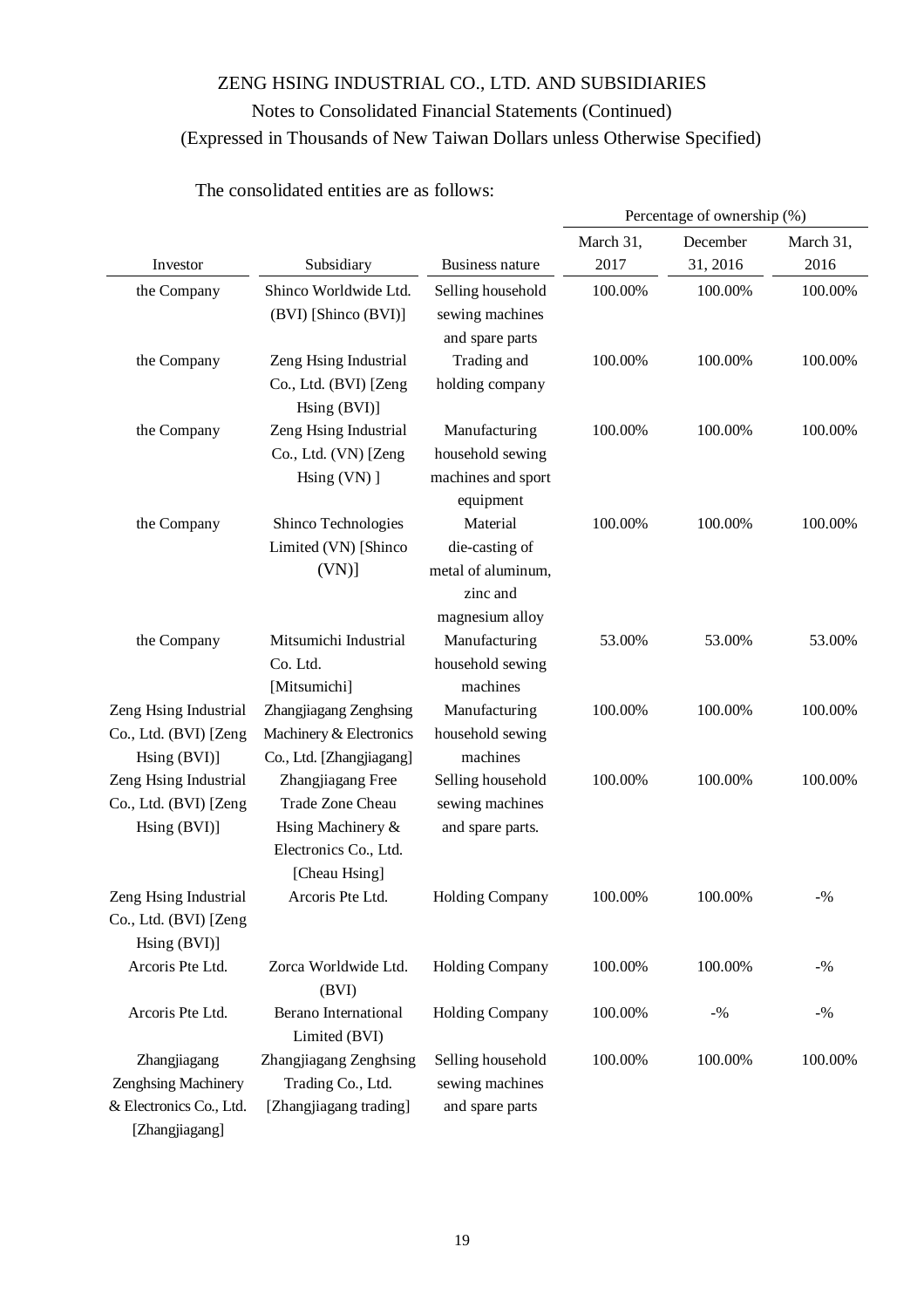# Notes to Consolidated Financial Statements (Continued) (Expressed in Thousands of New Taiwan Dollars unless Otherwise Specified)

Certain investments were accounted for under the equity method based on the financial statements of the investees, which were not reviewed by the independent accountants. The assets of the investments amounted to \$198,355 and \$207,285 of the total consolidated assets as of March 31, 2017, and 2016, respectively. The liabilities of the investments amounted to \$15,527 and \$16,826 of the total consolidated liabilities as of March 31, 2017 and 2016, respectively. The related comprehensive income of the investments amounted to \$(7,740) and \$2,365 of the consolidated comprehensive income for the three-month periods ended March 31, 2017 and 2016, respectively.

(4) Foreign currency transactions

The Group's consolidated financial statements are presented in New Taiwan Dollars (NTD), which is also the parent company's functional currency. Each entity in the Group determines its own functional currency and items included in the financial statements of each entity are measured using that functional currency.

Transactions in foreign currencies are initially recorded by the Group's entities at their respective functional currency rates prevailing at the transaction date. Monetary assets and liabilities denominated in foreign currencies are translated at the functional currency closing rate of exchange ruling at the reporting date. Non-monetary items measured at fair value in a foreign currency are translated using the exchange rates at the date when the fair value is determined. Non-monetary items that are measured at historical cost in a foreign currency are translated using the exchange rates as at the dates of the initial transactions.

All exchange differences arising on the settlement of monetary items or on translating monetary items are taken to profit or loss in the period in which they arise except for the following:

- a. Exchange differences arising from foreign currency borrowings for an acquisition of a qualifying asset to the extent that they are regarded as an adjustment to interest costs are included in the borrowing costs that are eligible for capitalization.
- b. Foreign currency items within the scope of IAS 39 *Financial Instruments: Recognition and Measurement* are accounted for based on the accounting policy for financial instruments.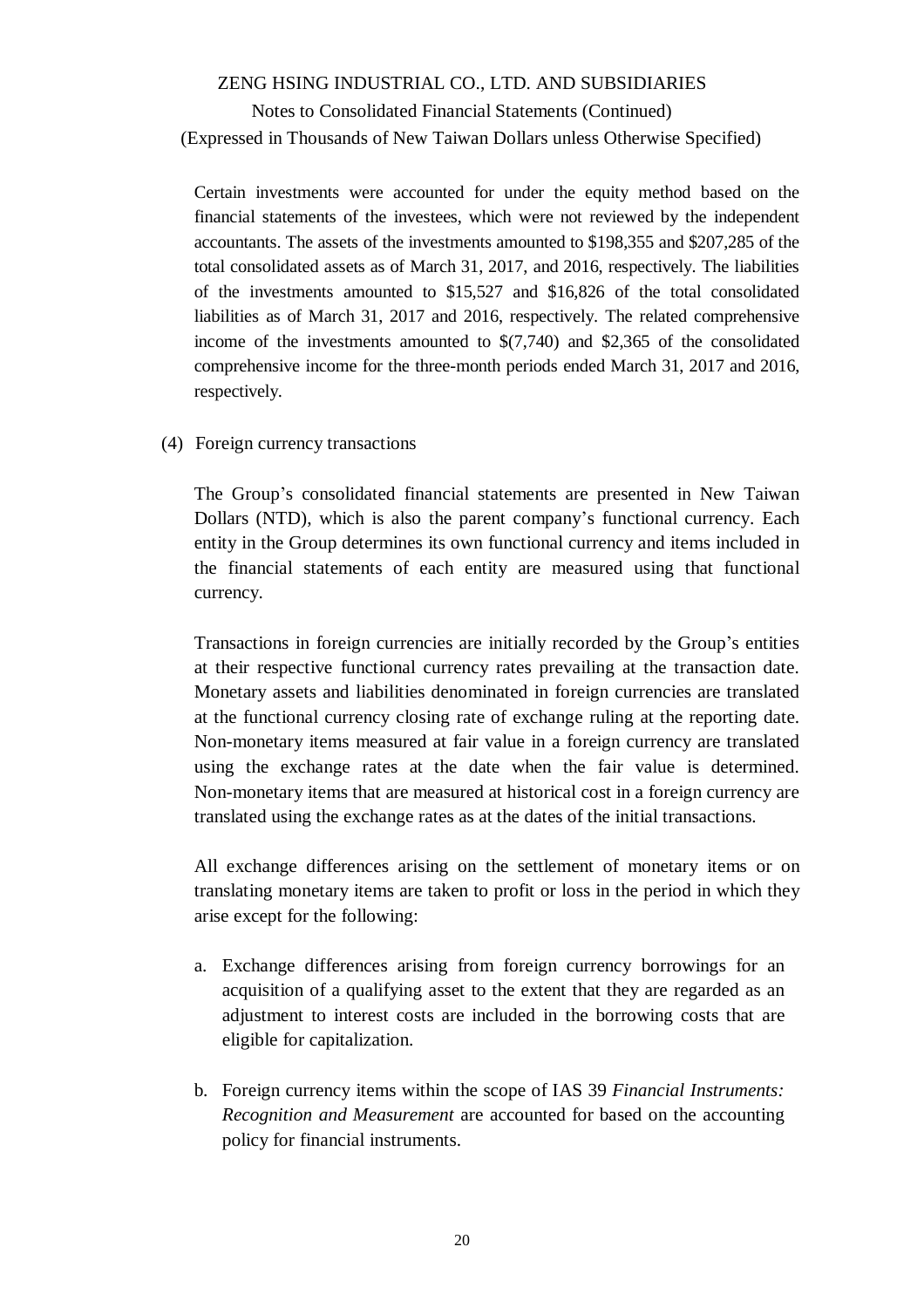# Notes to Consolidated Financial Statements (Continued) (Expressed in Thousands of New Taiwan Dollars unless Otherwise Specified)

c. Exchange differences arising on a monetary item that forms part of a reporting entity's net investment in a foreign operation is recognized initially in other comprehensive income and reclassified from equity to profit or loss on disposal of the net investment.

When a gain or loss on a non-monetary item is recognized in other comprehensive income, any exchange component of that gain or loss is recognized in other comprehensive income. When a gain or loss on a non-monetary item is recognized in profit or loss, any exchange component of that gain or loss is recognized in profit or loss.

(5) Translation of foreign currency financial statements

The assets and liabilities of foreign operations are translated into NTD at the closing rate of exchange prevailing at the reporting date and their income and expenses are translated at an average exchange rate for the period. The exchange differences arising on the translation are recognized in other comprehensive income. On the disposal of a foreign operation, the cumulative amount of the exchange differences relating to that foreign operation, recognized in other comprehensive income and accumulated in the separate component of equity, is reclassified from equity to profit or loss when the gain or loss on disposal is recognized.

On the partial disposal of a subsidiary that includes a foreign operation that does not result in a loss of control, the proportionate share of the cumulative amount of the exchange differences recognized in other comprehensive income is re-attributed to the non-controlling interests in that foreign operation. In the partial disposal of an associate or jointly controlled entity that includes a foreign operation that does not result in a loss of significant influence or joint control, only the proportionate share of the cumulative amount of the exchange differences recognized in other comprehensive income is reclassified to profit or loss.

Any goodwill and any fair value adjustments to the carrying amounts of assets and liabilities arising on the acquisition of a foreign operation are treated as assets and liabilities of the foreign operation and expressed in its functional currency.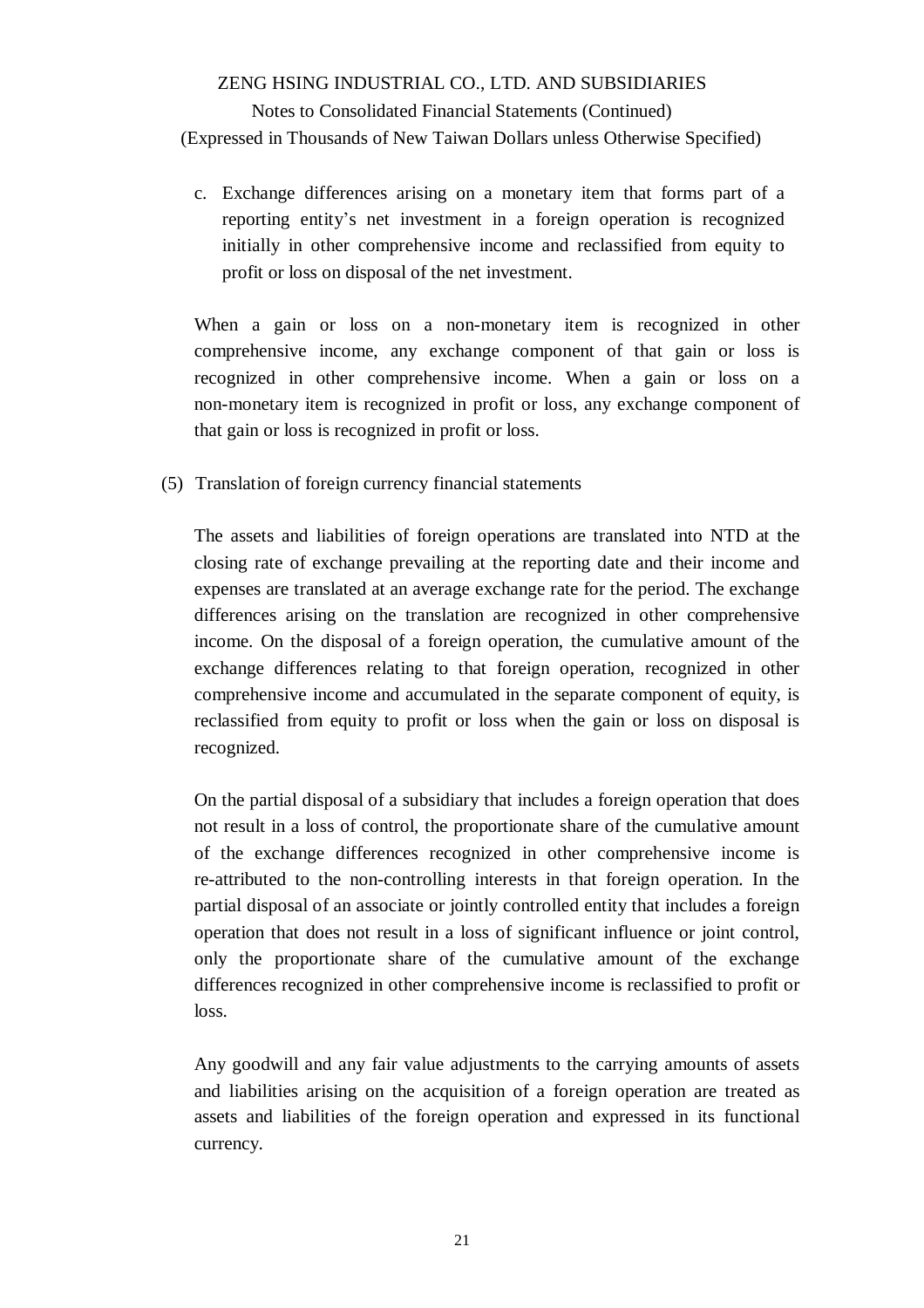# Notes to Consolidated Financial Statements (Continued) (Expressed in Thousands of New Taiwan Dollars unless Otherwise Specified)

(6) Current and non-current distinction

An asset is classified as current when:

- a. The Group expects to realize the asset, or intends to sell or consume it, in its normal operating cycle
- b. The Group holds the asset primarily for the purpose of trading
- c. The Group expects to realize the asset within twelve months after the reporting period
- d. The asset is cash or a cash equivalent unless the asset is restricted from being exchanged or used to settle a liability for at least twelve months after the reporting period.

All other assets are classified as non-current.

A liability is classified as a current when:

- a. The Group expects to settle the liability in normal operating cycle
- b. The Group holds the liability primarily for the purpose of trading
- c. The liability is due to be settled within twelve months after the reporting period
- d. The Group does not have an unconditional right to defer settlement of the liability for at least twelve months after the reporting date. Term of a liability that could, at the option of the counterparty, result in its settlement by the issue of equity instruments do not affect its classification.

All other liabilities are classified as non-current.

(7) Cash and cash equivalents

Cash and cash equivalents comprises cash on hand, demand deposits and short-term, highly liquid time deposits (including ones that have maturity within three months) or investments that are readily convertible to known amounts of cash and which are subject to an insignificant risk of changes in value.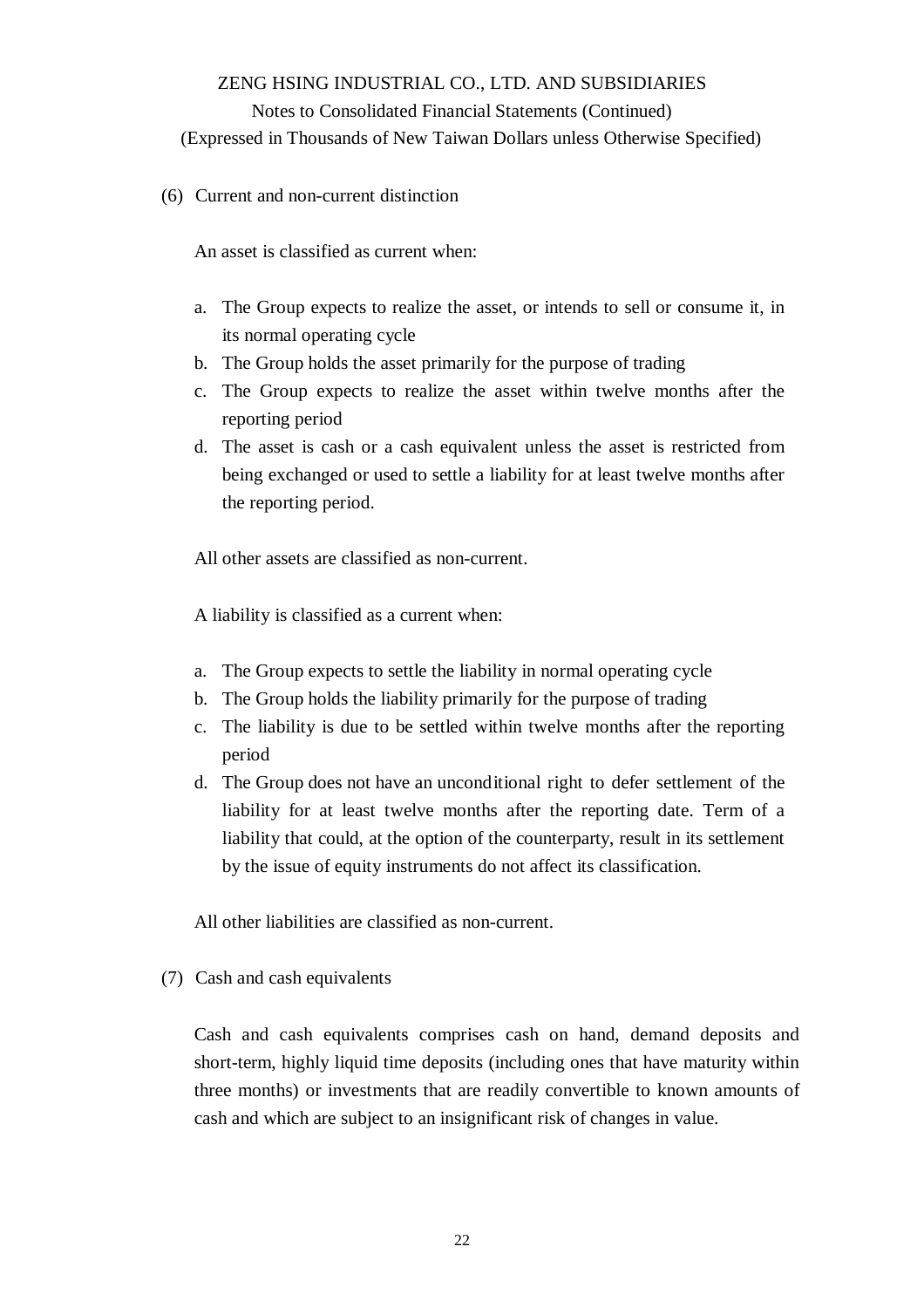# (8) Financial Instruments

Financial assets and financial liabilities are recognized when the Group becomes a party to the contractual provisions of the instrument.

Financial assets and financial liabilities within the scope of IAS 39 *Financial Instruments: Recognition and Measurement* are recognized initially at fair value plus or minus, in the case of investments not at fair value through profit or loss, directly attributable transaction costs.

(a) Financial assets

The Group accounts for regular way purchase or sales of financial assets on the trade date.

Financial assets of the Group are classified as financial assets at fair value through profit or loss, held-to-maturity investments, available-for-sale financial assets and loans and receivables. The Group determines the classification of its financial assets at initial recognition.

# Financial assets at fair value through profit or loss

Financial assets at fair value through profit or loss include financial assets held for trading and financial assets designated upon initial recognition at fair value through profit or loss. A financial asset is classified as held for trading if:

- i. it is acquired or incurred principally for the purpose of selling or repurchasing it in the near term
- ii. on initial recognition it is part of a portfolio of identified financial instruments that are managed together and for which there is evidence of a recent actual pattern of short-term profit-taking
- iii. it is a derivative (except for a derivative that is a financial guarantee contract or a designated and effective hedging instrument)

If a contract contains one or more embedded derivatives, the entire hybrid (combined) contract may be designated as a financial asset at fair value through profit or loss; or a financial asset may be designated as at fair value through profit or loss when doing so results in more relevant information, because either: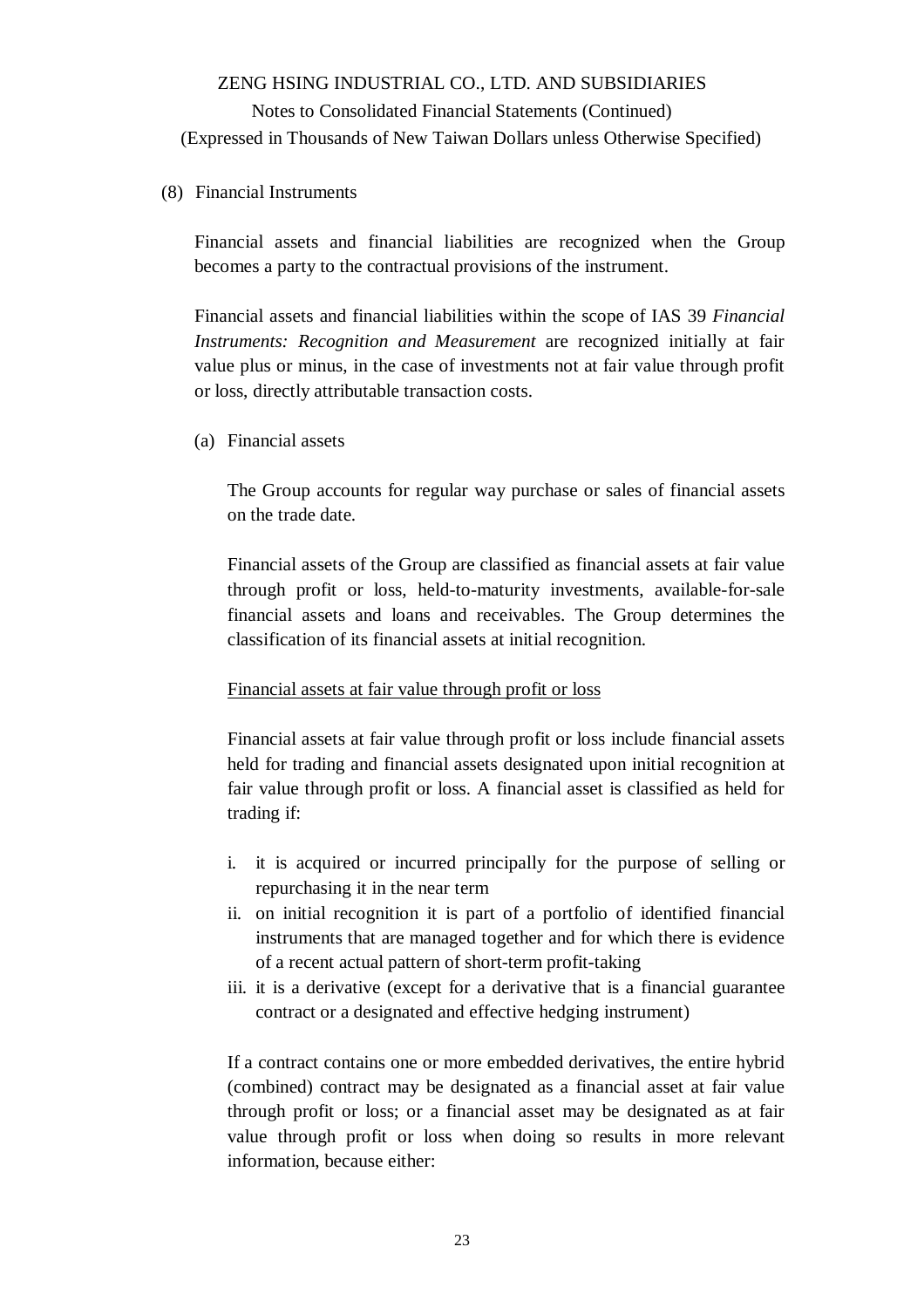Notes to Consolidated Financial Statements (Continued)

(Expressed in Thousands of New Taiwan Dollars unless Otherwise Specified)

- i. it eliminates or significantly reduces a measurement or recognition inconsistency; or
- ii. a group of financial assets, financial liabilities or both is managed and its performance is evaluated on a fair value basis, in accordance with a documented risk management or investment strategy, and information about the group is provided internally on that basis to the key management personnel.

Financial assets at fair value through profit or loss are measured at fair value with changes in fair value recognized in profit or loss. Dividends or interests on financial assets at fair value through profit or loss are recognized in profit or loss (including those received during the period of initial investment).

If financial assets do not have quoted prices in an active market and their far value cannot be reliably measured, then they are classified as financial assets measured at cost on balance sheet and carried at cost net of accumulated impairment losses, if any, as at the reporting date.

## Available-for-sale financial assets

Available-for-sale investments are non-derivative financial assets that are designated as available-for-sale or those not classified as financial assets at fair value through profit or loss, held-to-maturity financial assets, or loans and receivables.

Foreign exchange gains and losses and interest calculated using the effective interest method relating to monetary available-for-sale financial assets, or dividends on an available-for-sale equity instrument, are recognized in profit or loss. Subsequent measurement of available-for-sale financial assets at fair value is recognized in equity until the investment is derecognized, at which time the cumulative gain or loss is recognized in profit or loss.

If equity instrument investments do not have quoted prices in an active market and their far value cannot be reliably measured, then they are classified as financial assets measured at cost on balance sheet and carried at cost net of accumulated impairment losses, if any, as at the reporting date.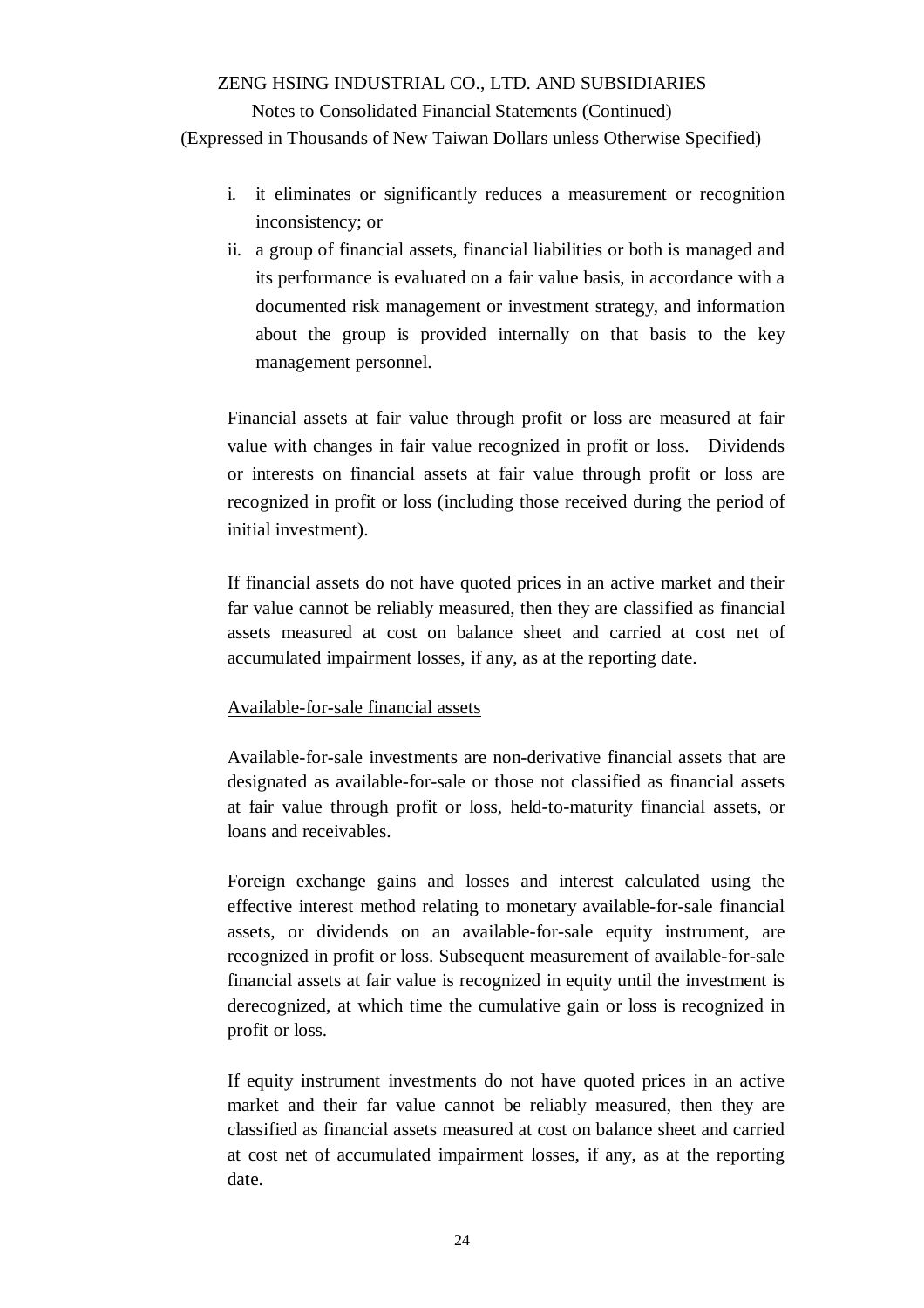# Loans and receivables

Loans and receivables are non-derivative financial assets with fixed or determinable payments that are not quoted in an active market other than those that the Group upon initial recognition designates as available for sale, classified as at fair value through profit or loss, or those for which the holder may not recover substantially all of its initial investment.

Loans and receivables are separately presented on the balance sheet as receivables or debt instrument investments for which no active market exists. After initial measurement, such financial assets are subsequently measured at amortized cost using the effective interest rate method, less impairment. Amortized cost is calculated by taking into account any discount or premium on acquisition and fee or transaction costs. The effective interest method amortization is recognized in profit or loss.

# Impairment of financial assets

The Group assesses at each reporting date whether there is any objective evidence that a financial asset other than the financial assets at fair value through profit or loss is impaired. A financial asset is deemed to be impaired if, and only if, there is objective evidence of impairment as a result of one or more loss events that has occurred after the initial recognition of the asset and that loss event has an impact on the estimated future cash flows of the financial asset. The carrying amount of the financial asset impaired, other than receivables impaired which are reduced through the use of an allowance account, is reduced directly and the amount of the loss is recognized in profit or loss.

A significant or prolonged decline in the fair value of an available-for-sale equity instrument below its cost is considered a loss event.

Other loss events include:

- i significant financial difficulty of the issuer or obligor
- ii. a breach of contract, such as a default or delinquency in interest or principal payments
- iii. it becoming probable that the borrower will enter bankruptcy or other financial reorganisation
- iv. the disappearance of an active market for that financial asset because of financial difficulties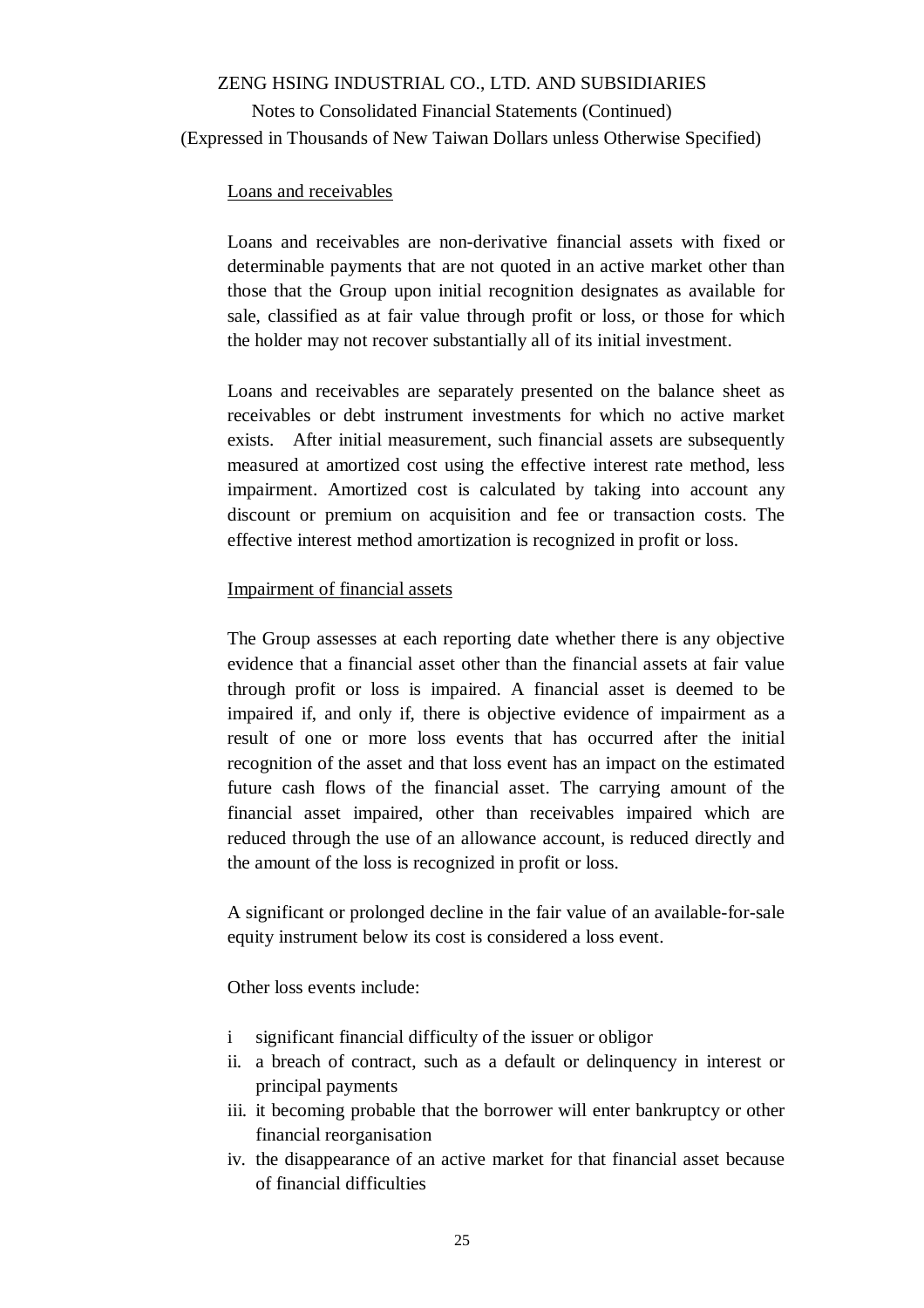Notes to Consolidated Financial Statements (Continued) (Expressed in Thousands of New Taiwan Dollars unless Otherwise Specified)

For held-to-maturity financial assets and loans and receivables measured at amortized cost, the Group first assesses individually whether objective evidence of impairment exists individually for financial asset that are individually significant, or collectively for financial assets that are not individually significant. If the Group determines that no objective evidence of impairment exits for an individually assessed financial asset, whether significant or not, it includes the asset in a group of financial assets with similar credit risk characteristics and collectively assesses them for impairment. If there is objective evidence that an impairment loss has been incurred, the amount of the loss is measured as the difference between the assets carrying amount and the present value of estimated future cash flows. The present value of the estimated future cash flows is discounted at the financial assets original effective interest rate. If a loan has a variable interest rate, the discount rate for measuring any impairment loss is the current effective interest rate. Interest income is accrued based on the reduced carrying amount of the asset, using the rate of interest used to discount the future cash flows for the purpose of measuring the impairment loss.

Receivables together with the associated allowance are written off when there is no realistic prospect of future recovery. If, in a subsequent year, the amount of the estimated impairment loss increases or decreases because of an event occurring after the impairment was recognized, the previously recognized impairment loss is increased or reduced by adjusting the allowance account. If a future write-off is later recovered, the recovery is credited to profit or loss.

In the case of equity investments classified as available-for-sale, where there is evidence of impairment, the cumulative loss – measured as the difference between the acquisition cost and the current fair value, less any impairment loss on that investment previously recognized in profit or loss – is removed from other comprehensive income and recognized in profit or loss. Impairment losses on equity investments are not reversed through profit or loss; increases in their fair value after impairment are recognized directly in other comprehensive income.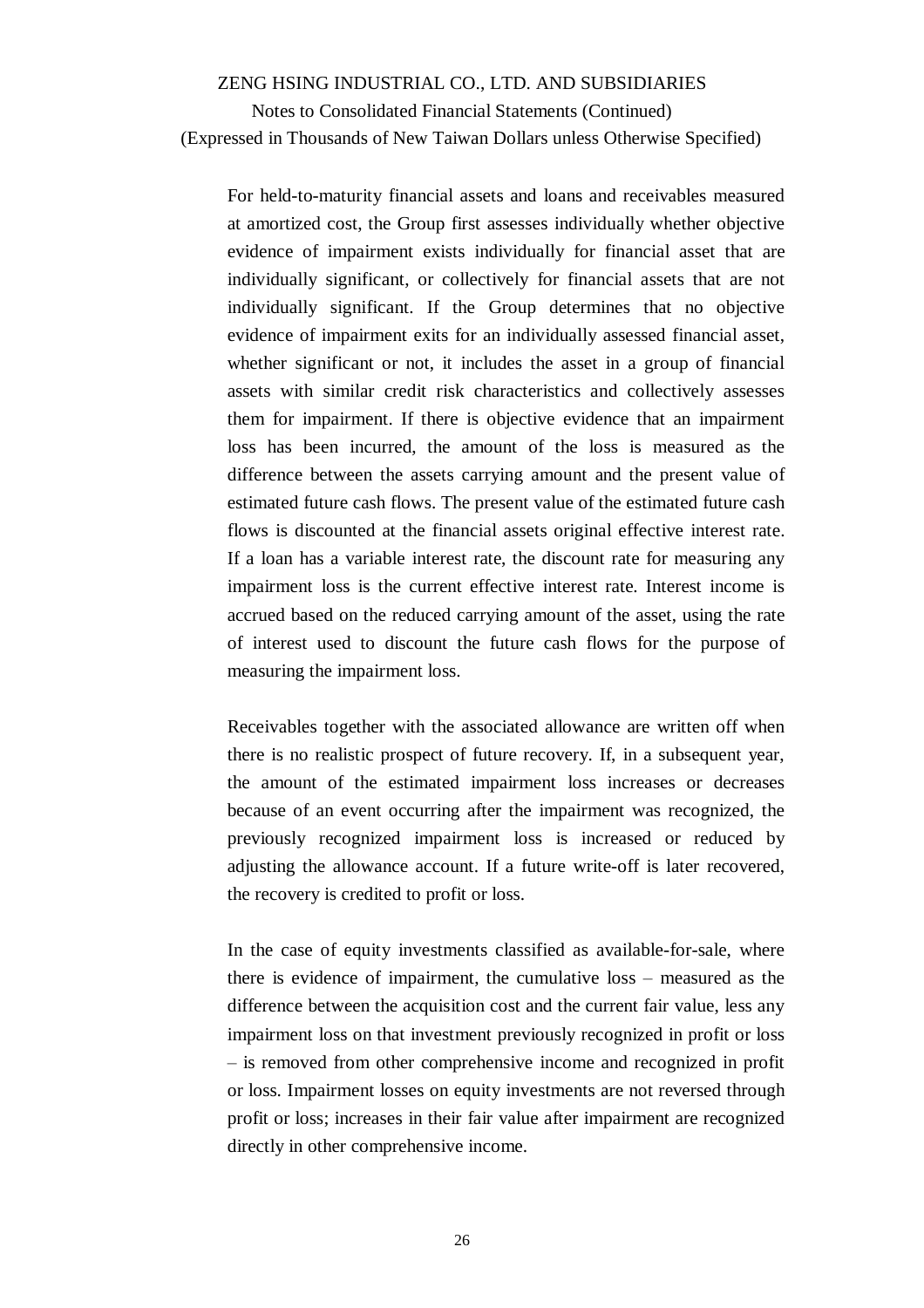Notes to Consolidated Financial Statements (Continued) (Expressed in Thousands of New Taiwan Dollars unless Otherwise Specified)

In the case of debt instruments classified as available-for-sale, the amount recorded for impairment is the cumulative loss measured as the difference between the amortized cost and the current fair value, less any impairment loss on that investment previously recognized in profit or loss. Future interest income continues to be accrued based on the reduced carrying amount of the asset, using the rate of interest used to discount the future cash flows for the purpose of measuring the impairment loss. The interest income is recognized in profit or loss. If, in a subsequent year, the fair value of a debt instrument increases and the increase can be objectively related to an event occurring after the impairment loss was recognized in profit or loss, the impairment loss is reversed through profit or loss.

### Derecognition of financial assets

A financial asset is derecognized when:

- i. The rights to receive cash flows from the asset have expired
- ii. The Group has transferred the asset and substantially all the risks and rewards of the asset have been transferred
- iii. The Group has neither transferred nor retained substantially all the risks and rewards of the asset, but has transferred control of the asset

On derecognition of a financial asset in its entirety, the difference between the carrying amount and the consideration received or receivable including any cumulative gain or loss that had been recognized in other comprehensive income, is recognized in profit or loss.

(b) Financial liabilities and equity

## Classification between liabilities or equity

The Group classifies the instrument issued as a financial liability or an equity instrument in accordance with the substance of the contractual arrangement and the definitions of a financial liability, and an equity instrument.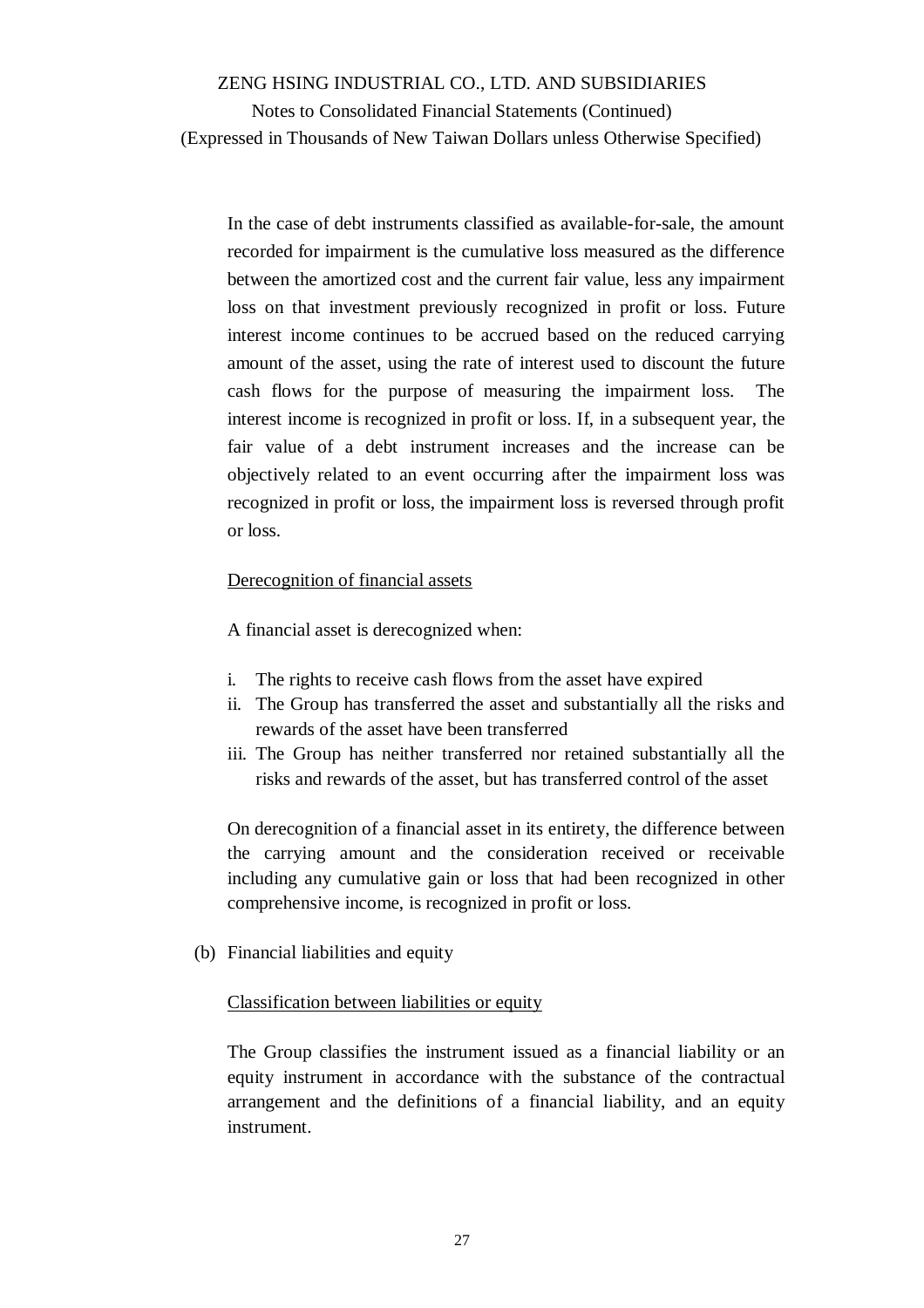# Equity instruments

An equity instrument is any contract that evidences a residual interest in the assets of an entity after deducting all of its liabilities. The transaction costs of an equity transaction are accounted for as a deduction from equity (net of any related income tax benefit) to the extent they are incremental costs directly attributable to the equity transaction that otherwise would have been avoided.

# Compound instruments

The Group evaluates the terms of the convertible bonds issued to determine whether it contains both a liability and an equity component. Furthermore, the Group assesses if the economic characteristics and risks of the put and call options contained in the convertible bonds are closely related to the economic characteristics and risk of the host contract before separating the equity element.

For the liability component excluding the derivatives, its fair value is determined based on the rate of interest applied at that time by the market to instruments of comparable credit status. The liability component is classified as a financial liability measured at amortized cost before the instrument is converted or settled.

For the embedded derivative that is not closely related to the host contract (for example, if the exercise price of the embedded call or put option is not approximately equal on each exercise date to the amortized cost of the host debt instrument), it is classified as a liability component and subsequently measured at fair value through profit or loss unless it qualifies for an equity component. The equity component is assigned the residual amount after deducting from the fair value of the instrument as a whole the amount separately determined for the liability component. Its carrying amount is not remeasured in the subsequent accounting periods. If the convertible bond issued does not have an equity component, it is accounted for as a hybrid instrument in accordance with the requirements under IAS 39 *Financial Instruments: Recognition and Measurement*.

Transaction costs are apportioned between the liability and equity components of the convertible bond based on the allocation of proceeds to the liability and equity components when the instruments are initially recognized.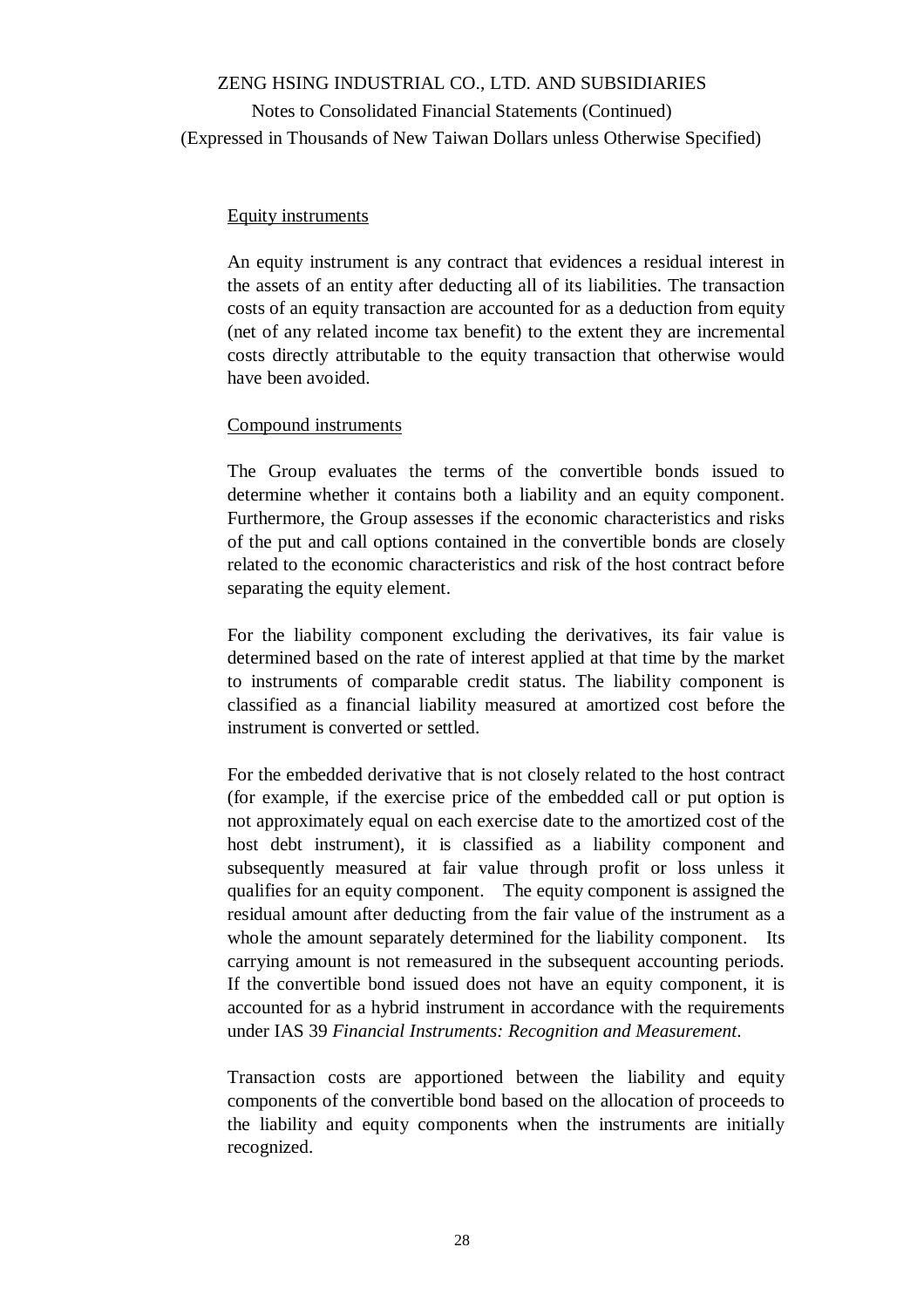Notes to Consolidated Financial Statements (Continued) (Expressed in Thousands of New Taiwan Dollars unless Otherwise Specified)

On conversion of a convertible bond before maturity, the carrying amount of the liability component being the amortized cost at the date of conversion is transferred to equity.

# Financial liabilities

Financial liabilities within the scope of IAS 39 *Financial Instruments: Recognition and Measurement* are classified as financial liabilities at fair value through profit or loss or financial liabilities measured at amortized cost upon initial recognition.

# Financial liabilities at fair value through profit or loss

Financial liabilities at fair value through profit or loss include financial liabilities held for trading and financial liabilities designated upon initial recognition as at fair value through profit or loss. A financial liability is classified as held for trading if:

- i. it is acquired or incurred principally for the purpose of selling or repurchasing it in the near term
- ii. on initial recognition it is part of a portfolio of identified financial instruments that are managed together and for which there is evidence of a recent actual pattern of short-term profit-taking
- iii. it is a derivative (except for a derivative that is a financial guarantee contract or a designated and effective hedging instrument)

If a contract contains one or more embedded derivatives, the entire hybrid (combined) contract may be designated as a financial liability at fair value through profit or loss; or a financial liability may be designated as at fair value through profit or loss when doing so results in more relevant information, because either:

- i. it eliminates or significantly reduces a measurement or recognition inconsistency; or
- ii. a group of financial assets, financial liabilities or both is managed and its performance is evaluated on a fair value basis, in accordance with a documented risk management or investment strategy, and information about the group is provided internally on that basis to the key management personnel.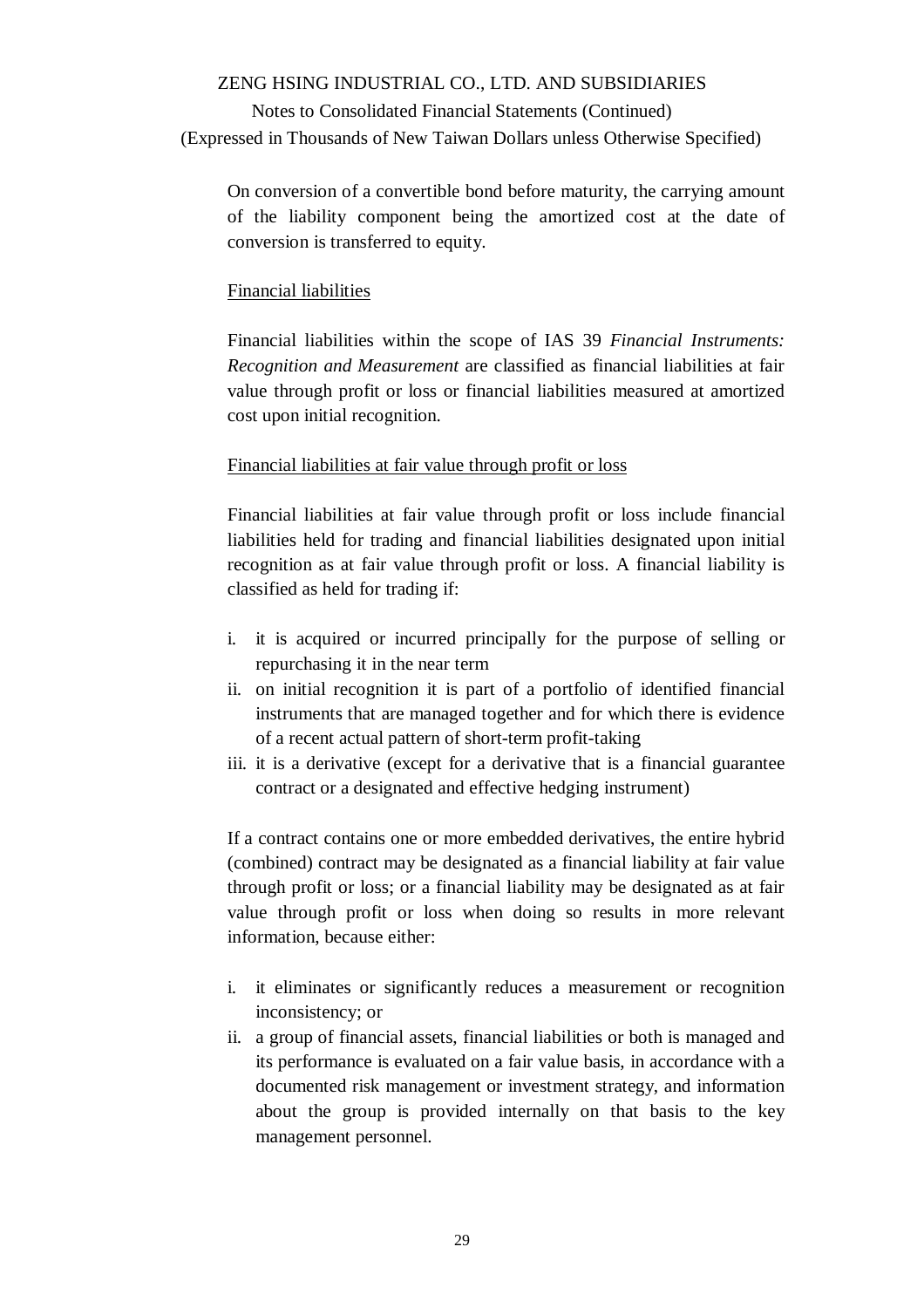# Notes to Consolidated Financial Statements (Continued) (Expressed in Thousands of New Taiwan Dollars unless Otherwise Specified)

Gains or losses on the subsequent measurement of liabilities at fair value through profit or loss including interest paid are recognized in profit or loss.

If the financial liabilities at fair value through profit or loss do not have quoted prices in an active market and their far value cannot be reliably measured, then they are classified as financial liabilities measured at cost on balance sheet and carried at cost as at the reporting date.

# Financial liabilities at amortized cost

Financial liabilities measured at amortized cost include interest bearing loans and borrowings that are subsequently measured using the effective interest rate method after initial recognition. Gains and losses are recognized in profit or loss when the liabilities are derecognized as well as through the effective interest rate method amortization process.

Amortized cost is calculated by taking into account any discount or premium on acquisition and fees or transaction costs.

# Derecognition of financial liabilities

A financial liability is derecognized when the obligation under the liability is discharged or cancelled or expires.

When an existing financial liability is replaced by another from the same lender on substantially different terms, or the terms of an existing liability are substantially modified (whether or not attributable to the financial difficulty of the debtor), such an exchange or modification is treated as a derecognition of the original liability and the recognition of a new liability, and the difference in the respective carrying amounts and the consideration paid, including any non-cash assets transferred or liabilities assumed, is recognized in profit or loss.

## (c) Offsetting of financial instruments

Financial assets and financial liabilities are offset and the net amount reported in the balance sheet if, and only if, there is a currently enforceable legal right to offset the recognized amounts and there is an intention to settle on a net basis, or to realize the assets and settle the liabilities simultaneously.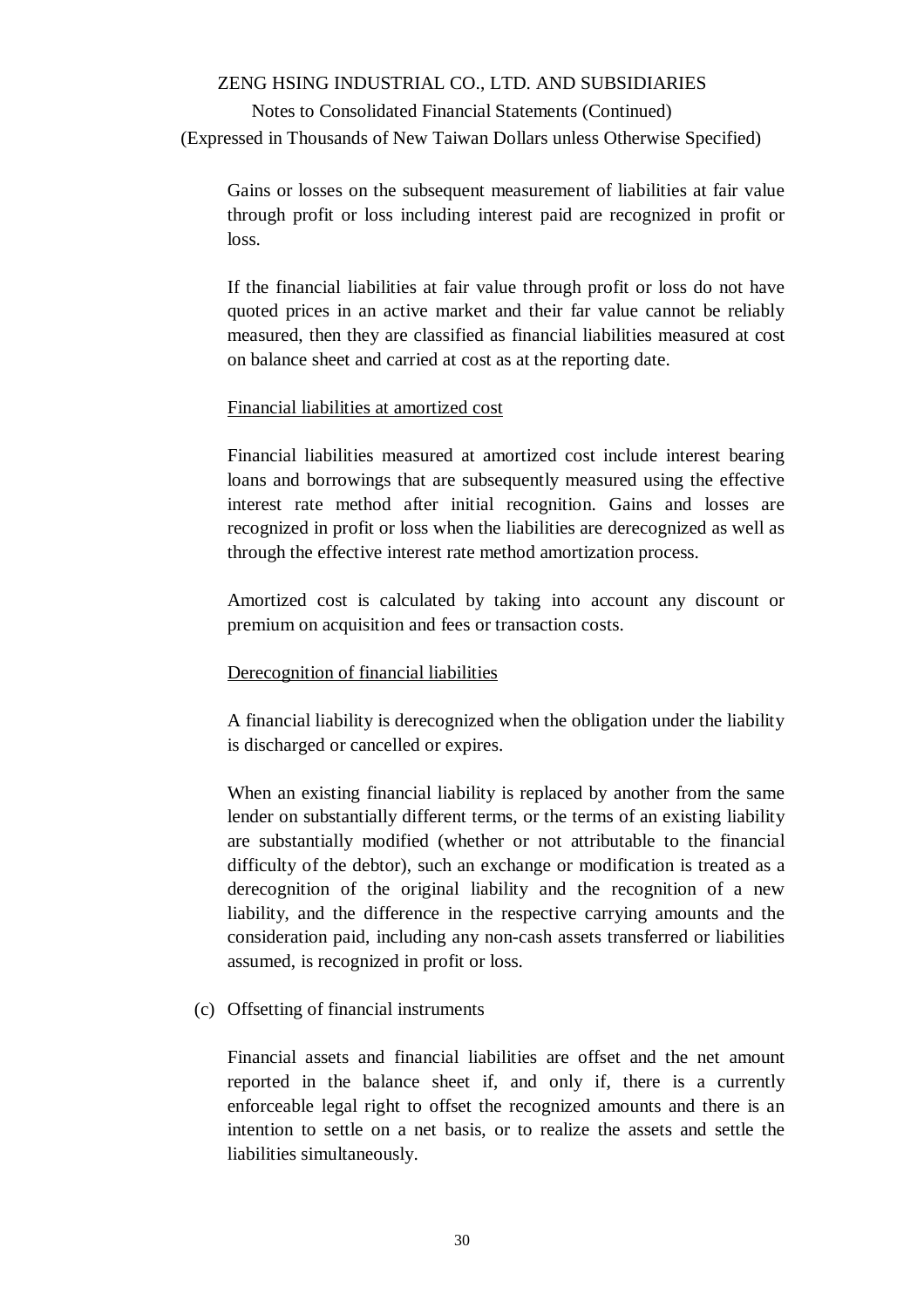## (9) Derivative financial instruments

The Group uses derivative financial instruments to hedge its foreign currency risks and interest rate risks. A derivative is classified in the balance sheet as financial assets or liabilities at fair value through profit or loss (held for trading) except for derivatives that are designated effective hedging instruments which are classified as derivative financial assets or liabilities for hedging.

Derivative financial instruments are initially recognized at fair value on the date on which a derivative contract is entered into and are subsequently remeasured at fair value. Derivatives are carried as financial assets when the fair value is positive and as financial liabilities when the fair value is negative. Any gains or losses arising from changes in the fair value of derivatives are taken directly to profit or loss, except for the effective portion of cash flow hedges and hedges of net investments in foreign operations, which is recognized in equity.

Derivatives embedded in host contracts are accounted for as separate derivatives and recorded at fair value if their economic characteristics and risks are not closely related to those of the host contracts and the host contracts are not held for trading or designated at fair value though profit or loss. These embedded derivatives are measured at fair value with changes in fair value recognized in profit or loss.

(10) Fair value measurement

Fair value is the price that would be received to sell an asset or paid to transfer a liability in an orderly transaction between market participants at the measurement date. The fair value measurement is based on the presumption that the transaction to sell the asset or transfer the liability takes place either:

- (a) In the principal market for the asset or liability, or
- (b) In the absence of a principal market, in the most advantageous market for the asset or liability

The principal or the most advantageous market must be accessible to the Group.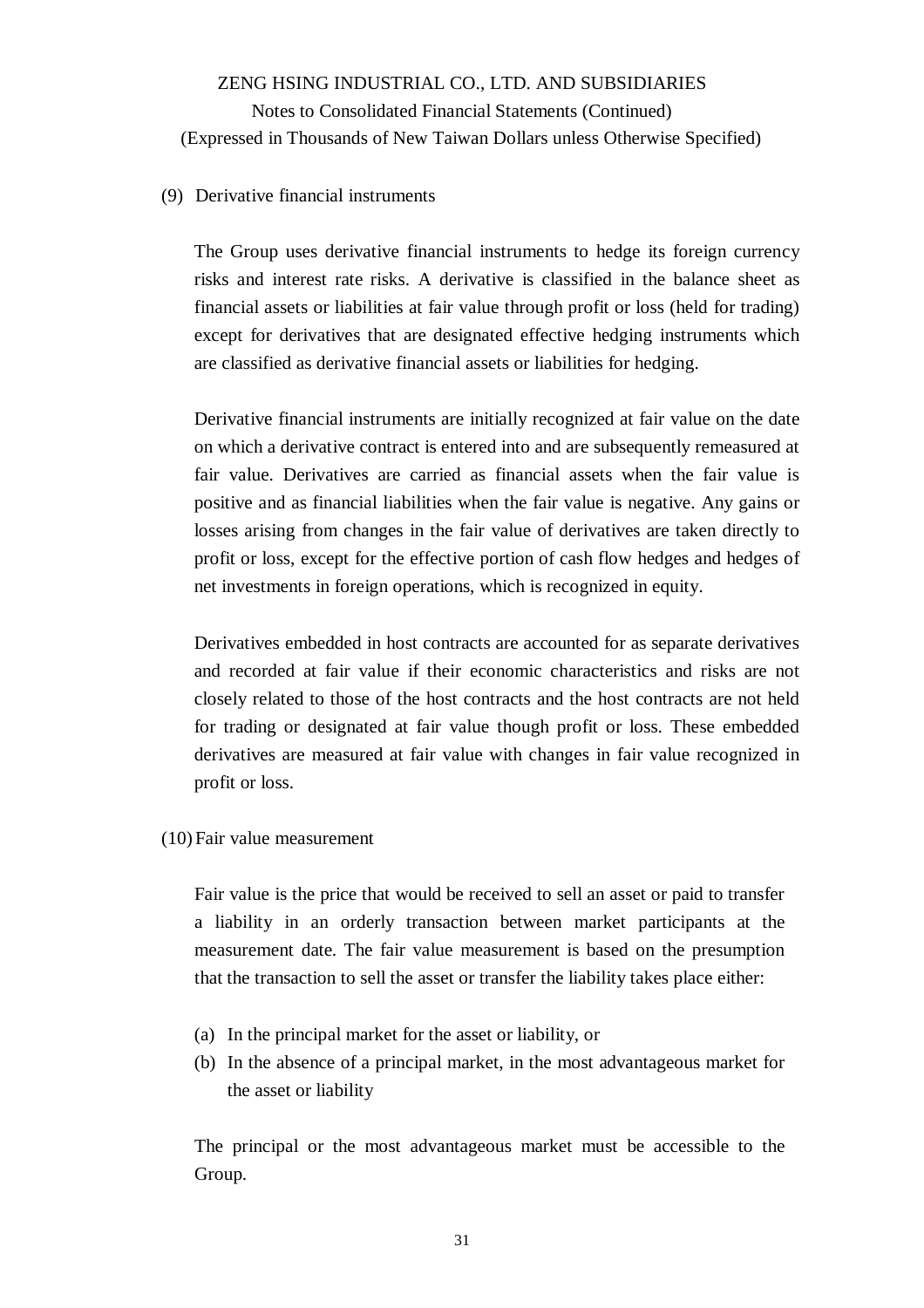Notes to Consolidated Financial Statements (Continued) (Expressed in Thousands of New Taiwan Dollars unless Otherwise Specified)

The fair value of an asset or a liability is measured using the assumptions that market participants would use when pricing the asset or liability, assuming that market participants in their economic best interest.

A fair value measurement of a non-financial asset takes into account a market participant's ability to generate economic benefits by using the asset in its highest and best use or by selling it to another market participant that would use the asset in its highest and best use.

The Group uses valuation techniques that are appropriate in the circumstances and for which sufficient data are available to measure fair value, maximizing the use of relevant observable inputs and minimizing the use of unobservable inputs.

## (11)Inventories

Inventories are valued at lower of cost and net realizable value item by item.

Costs incurred in bringing each inventory to its present location and condition are accounted for as follows:

| Materials           | - Weighted average of actual procurements                |
|---------------------|----------------------------------------------------------|
| Work in process and | - Cost of direct materials and labor and a proportion of |
| finished goods      | manufacturing overheads based on normal operating        |
|                     | capacity but excluding borrowing costs. Finished         |
|                     | goods and work in process are accounted for under        |
|                     | the weighted average method.                             |

Net realizable value is the estimated selling price in the ordinary course of business, less estimated costs of completion and the estimated costs necessary to make the sale.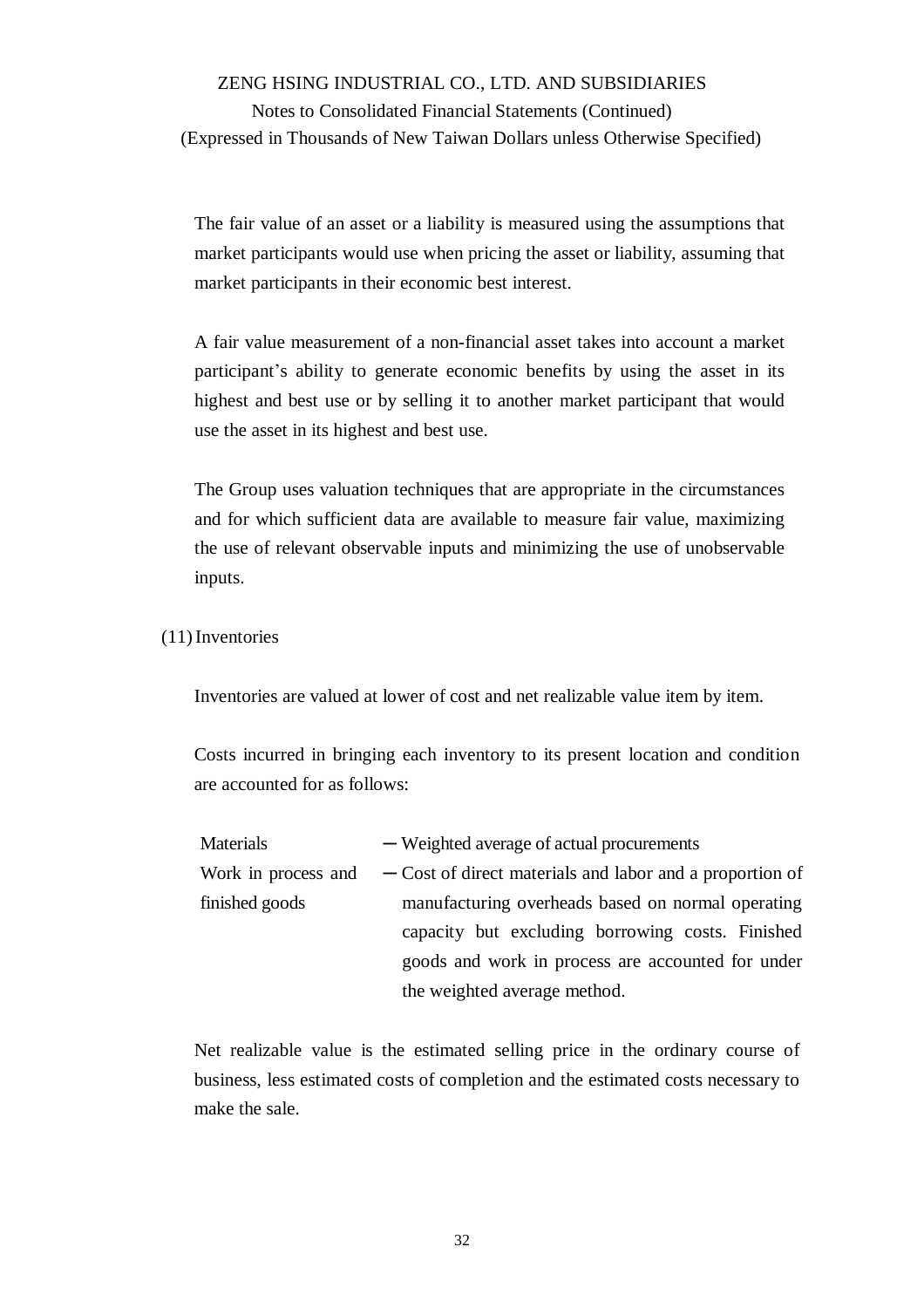# (12)Investments accounted for under the equity method

The Group's investment in its associate is accounted for using the equity method other than those that meet the criteria to be classified as held for sale. An associate is an entity over which the Group has significant influence. A joint venture is a type of joint arrangement whereby the parties that have joint control of the arrangement have rights to the net assets of the joint venture.

Under the equity method, the investment in the associate or an investment in a joint venture is carried in the balance sheet at cost and adjusted thereafter for the post-acquisition change in the Group's share of net assets of the associate or joint venture. After the interest in the associate or joint venture is reduced to zero, additional losses are provided for, and a liability is recognized, only to the extent that the Group has incurred legal or constructive obligations or made payments on behalf of the associate or joint venture. Unrealized gains and losses resulting from transactions between the Group and the associate or joint venture are eliminated to the extent of the Group's related interest in the associate or joint venture.

When changes in the net assets of an associate or a joint venture occur and not those that are recognized in profit or loss or other comprehensive income and do not affects the Group's percentage of ownership interests in the associate or joint venture, the Group recognizes such changes in equity based on its percentage of ownership interests. The resulting capital surplus recognized will be reclassified to profit or loss at the time of disposing the associate or joint venture on a prorata basis.

When the associate or joint venture issues new stock, and the Group's interest in an associate or a joint venture is reduced or increased as the Group fails to acquire shares newly issued in the associate or joint venture proportionately to its original ownership interest, the increase or decrease in the interest in the associate or joint venture is recognized in Additional Paid in Capital and Investment accounted for using the equity method. When the interest in the associate or joint venture is reduced, the cumulative amounts previously recognized in other comprehensive income are reclassified to profit or loss or other appropriate items. The aforementioned capital surplus recognized is reclassified to profit or loss on a pro rata basis when the Group disposes the associate or joint venture.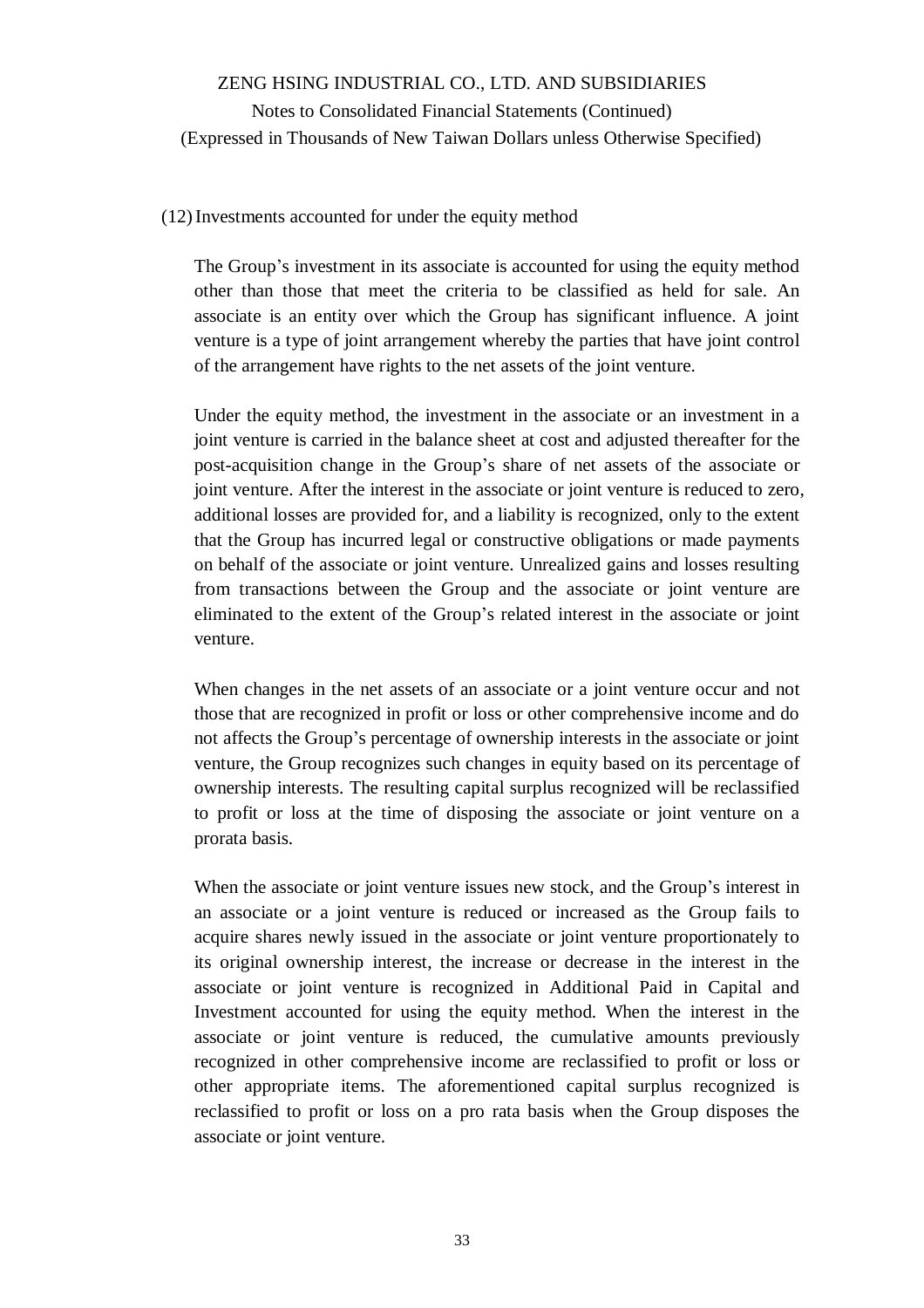Notes to Consolidated Financial Statements (Continued) (Expressed in Thousands of New Taiwan Dollars unless Otherwise Specified)

The financial statements of the associate or joint venture are prepared for the same reporting period as the Group. Where necessary, adjustments are made to bring the accounting policies in line with those of the Group.

The Group determines at each reporting date whether there is any objective evidence that the investment in the associate or an investment in a joint venture is impaired in accordance with IAS 39 Financial Instruments: Recognition and Measurement. If this is the case the Group calculates the amount of impairment as the difference between the recoverable amount of the associate or joint venture and its carrying value and recognizes the amount in the 'share of profit or loss of an associate' in the statement of comprehensive income in accordance with IAS 36 Impairment of Assets. In determining the value in use of the investment, the Group estimates:

- (a) Its share of the present value of the estimated future cash flows expected to be generated by the associate or joint venture, including the cash flows from the operations of the associate and the proceeds on the ultimate disposal of the investment; or
- (b) The present value of the estimated future cash flows expected to arise from dividends to be received from the investment and from its ultimate disposal.

Because goodwill that forms part of the carrying amount of an investment in an associate or an investment in a joint venture is not separately recognized, it is not tested for impairment separately by applying the requirements for impairment testing goodwill in IAS 36 Impairment of Assets.

Upon loss of significant influence over the associate or joint venture, the Group measures and recognizes any retaining investment at its fair value. Any difference between the carrying amount of the associate or joint venture upon loss of significant influence and the fair value of the retaining investment and proceeds from disposal is recognized in profit or loss. Furthermore, if an investment in an associate becomes an investment in a joint venture or an investment in a joint venture becomes an investment in an associate, the entity continues to apply the equity method and does not remeasure the retained interest.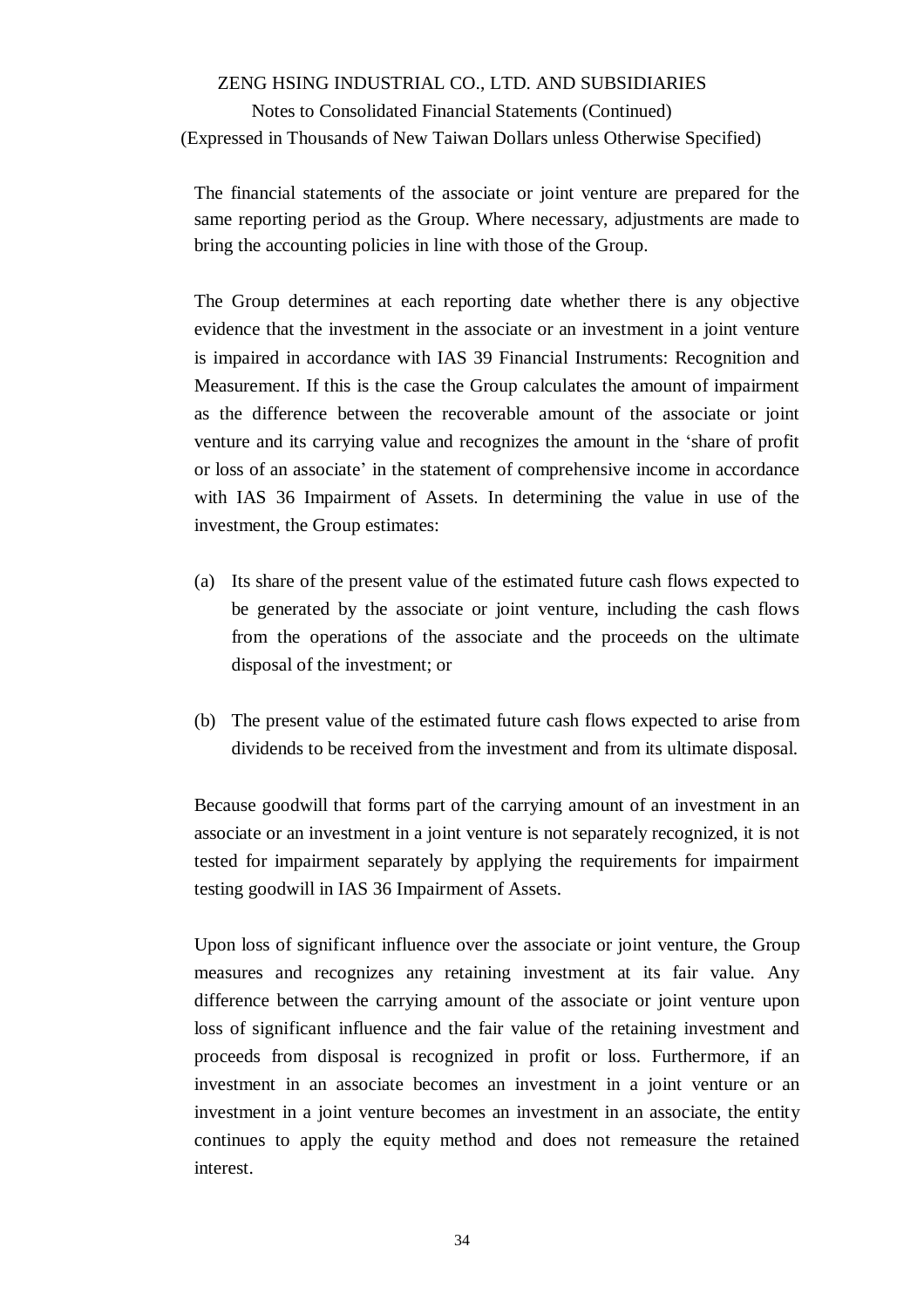# (13) Property, plant and equipment

Property, plant and equipment is stated at cost, net of accumulated depreciation and accumulated impairment losses, if any. Such cost includes the cost of dismantling and removing the item and restoring the site on which it is located and borrowing costs for construction in progress if the recognition criteria are met. Each part of an item of property, plant and equipment with a cost that is significant in relation to the total cost of the item is depreciated separately. When significant parts of property, plant and equipment are required to be replaced in intervals, the Group recognized such parts as individual assets with specific useful lives and depreciation, respectively. The carrying amount of those parts that are replaced is derecognized in accordance with the derecognition provisions of IAS 16 "Property, plant and equipment". When a major inspection is performed, its cost is recognized in the carrying amount of the plant and equipment as a replacement if the recognition criteria are satisfied. All other repair and maintenance costs are recognized in profit or loss as incurred.

Depreciation is calculated on a straight-line basis over the estimated economic lives of the following assets:

| Items                             | <b>Useful Lives</b>                    |
|-----------------------------------|----------------------------------------|
| Buildings and facilities          | $20 \sim 50$ years                     |
| Machinery and equipment           | $5 \sim 17$ years                      |
| Tooling equipment                 | $2 \sim 4$ years                       |
| Transportation equipment          | $5 \sim 10$ years                      |
| Furniture, fixtures and equipment | $3 \sim 11$ years                      |
| Miscellaneous equipment           | $3{\sim}15$ years                      |
| Leasehold improvements            | The shorter of lease terms or economic |
|                                   | useful lives                           |

An item of property, plant and equipment and any significant part initially recognized is derecognized upon disposal or when no future economic benefits are expected from its use or disposal. Any gain or loss arising on derecognition of the asset is recognized in profit or loss.

The assets' residual values, useful lives and methods of depreciation are reviewed at each financial year end and adjusted prospectively, if appropriate, and are treated as changes in accounting estimates.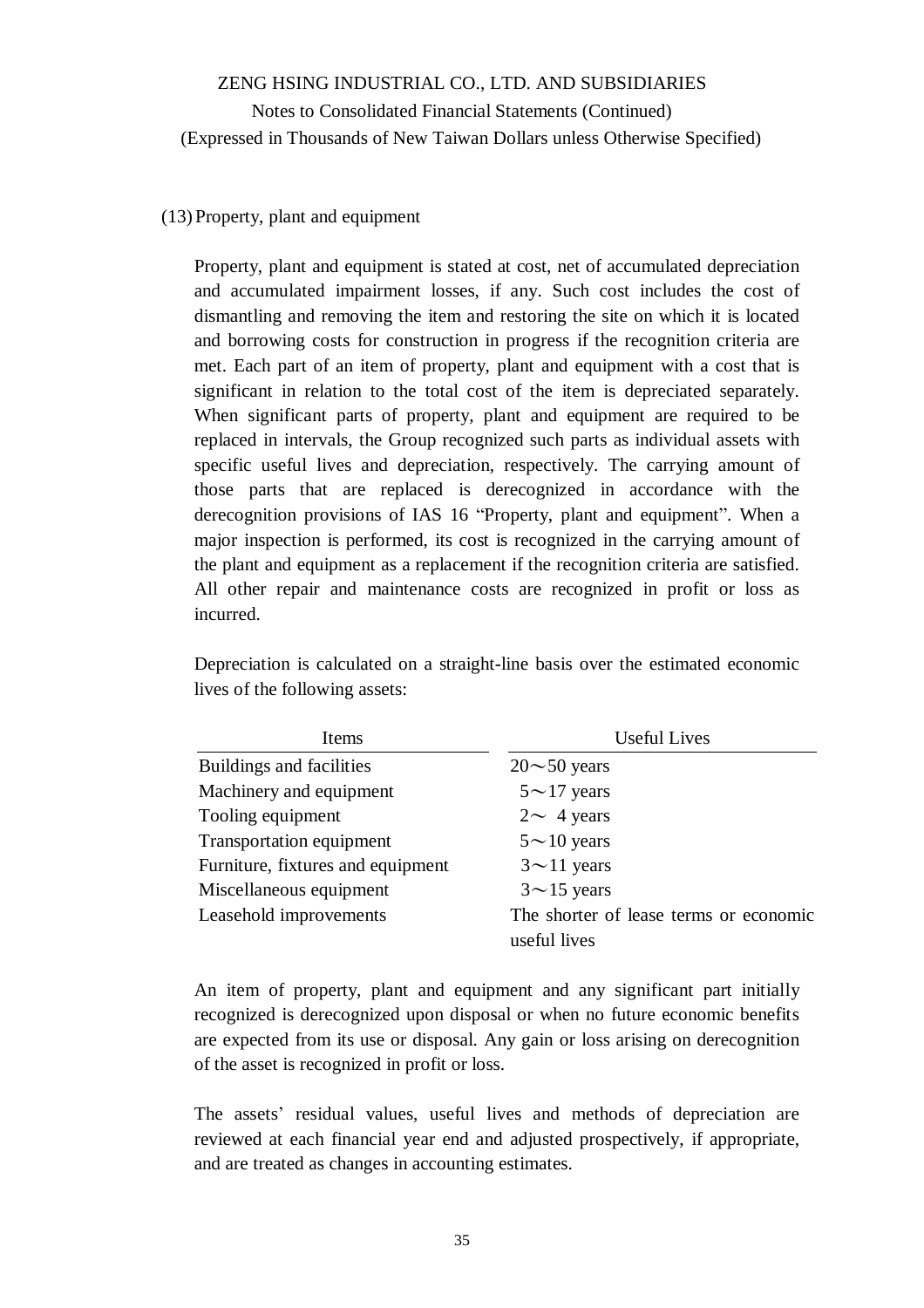# (14)Investment property

Investment properties are measured initially at cost, including transaction costs. The carrying amount includes the cost of replacing part of an existing investment property at the time that cost is incurred if the recognition criteria are met and excludes the costs of day-to-day servicing of an investment property. Subsequent to initial recognition, investment properties are measured using the cost model in accordance with the requirements of IAS 16 for that model, other than those that meet the criteria to be classified as held for sale (or are included in a disposal group that is classified as held for sale) in accordance with IFRS 5 *Non-current Assets Held for Sale and Discontinued Operations*.

Depreciation is calculated on a straight-line basis over the estimated economic lives of the following assets:

Buildings - 25 years

Investment properties are derecognized when either they have been disposed of or when the investment property is permanently withdrawn from use and no future economic benefit is expected from its disposal. The difference between the net disposal proceeds and the carrying amount of the asset is recognized in profit or loss in the period of derecognition.

Assets are transferred to or from investment properties when there is a change in use.

(15)Leases

# The Group as a lessee

Finance leases which transfer to the Group substantially all the risks and benefits incidental to ownership of the leased item, are capitalized at the commencement of the lease at the fair value of the leased property or, if lower, at the present value of the minimum lease payments. Lease payments are apportioned between finance charges and reduction of the lease liability so as to achieve a constant rate of interest on the remaining balance of the liability. Finance charges are recognized in profit or loss.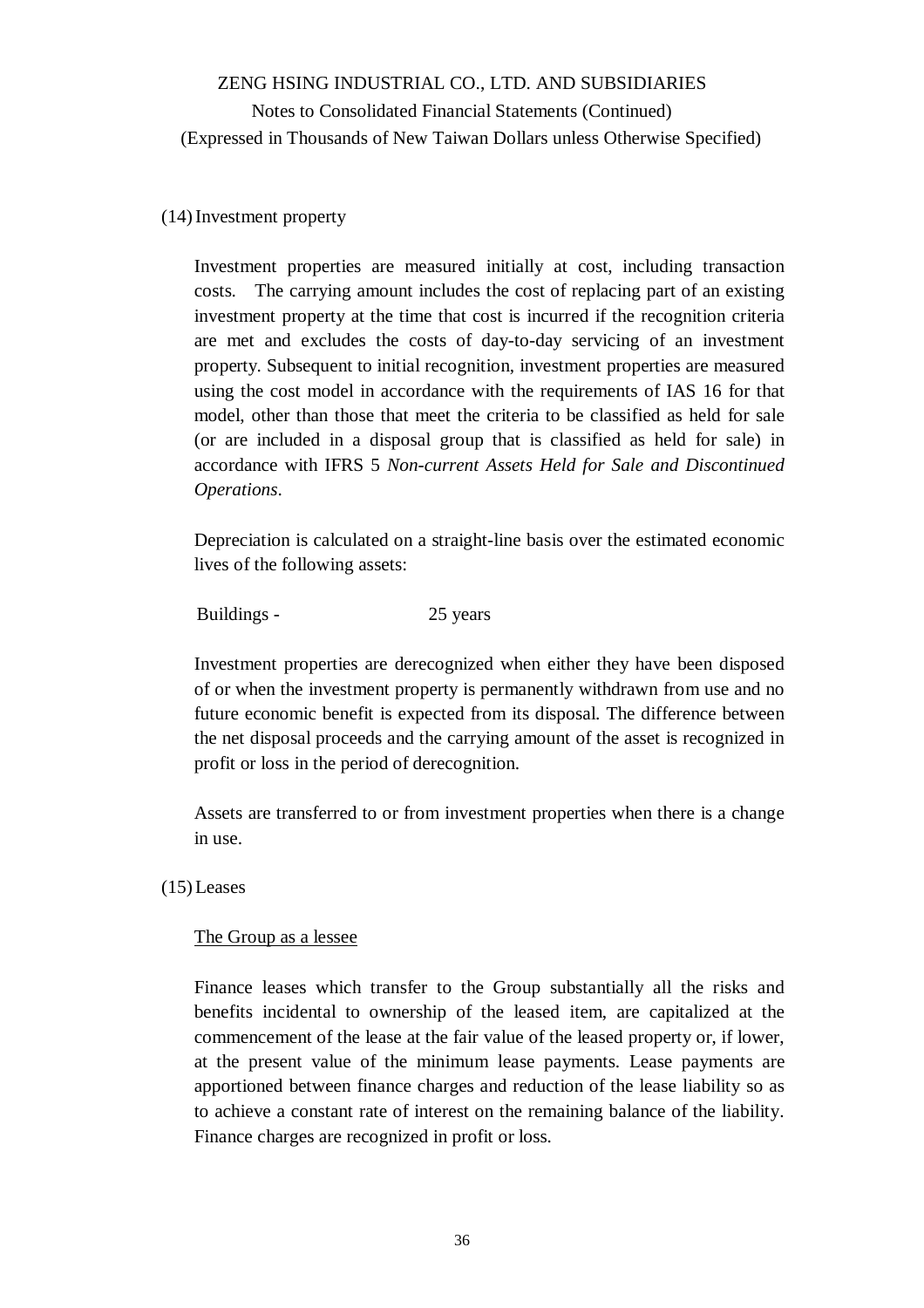Notes to Consolidated Financial Statements (Continued) (Expressed in Thousands of New Taiwan Dollars unless Otherwise Specified)

A leased asset is depreciated over the useful life of the asset. However, if there is no reasonable certainty that the Group will obtain ownership by the end of the lease term, the asset is depreciated over the shorter of the estimated useful life of the asset and the lease term.

Operating lease payments are recognized as an expense on a straight-line basis over the lease term.

#### Group as a lessor

Leases in which the Group does not transfer substantially all the risks and benefits of ownership of the asset are classified as operating leases. Initial direct costs incurred in negotiating an operating lease are added to the carrying amount of the leased asset and recognized over the lease term on the same basis as rental income. Contingent rents are recognized as revenue in the period in which they are earned.

#### (16)Intangible assets

Intangible assets acquired separately are measured on initial recognition at cost. The cost of intangible assets acquired in a business combination is its fair value as at the date of acquisition. Following initial recognition, intangible assets are carried at cost less any accumulated amortization and accumulated impairment losses, if any. Internally generated intangible assets, excluding capitalized development costs, are not capitalized and expenditure is reflected in profit or loss for the year in which the expenditure is incurred.

The useful lives of intangible assets are assessed as either finite or indefinite.

Intangible assets with finite lives are amortized over the useful economic life and assessed for impairment whenever there is an indication that the intangible asset may be impaired. The amortization period and the amortization method for an intangible asset with a finite useful life is reviewed at least at the end of each financial year. Changes in the expected useful life or the expected pattern of consumption of future economic benefits embodied in the asset is accounted for by changing the amortization period or method, as appropriate, and are treated as changes in accounting estimates.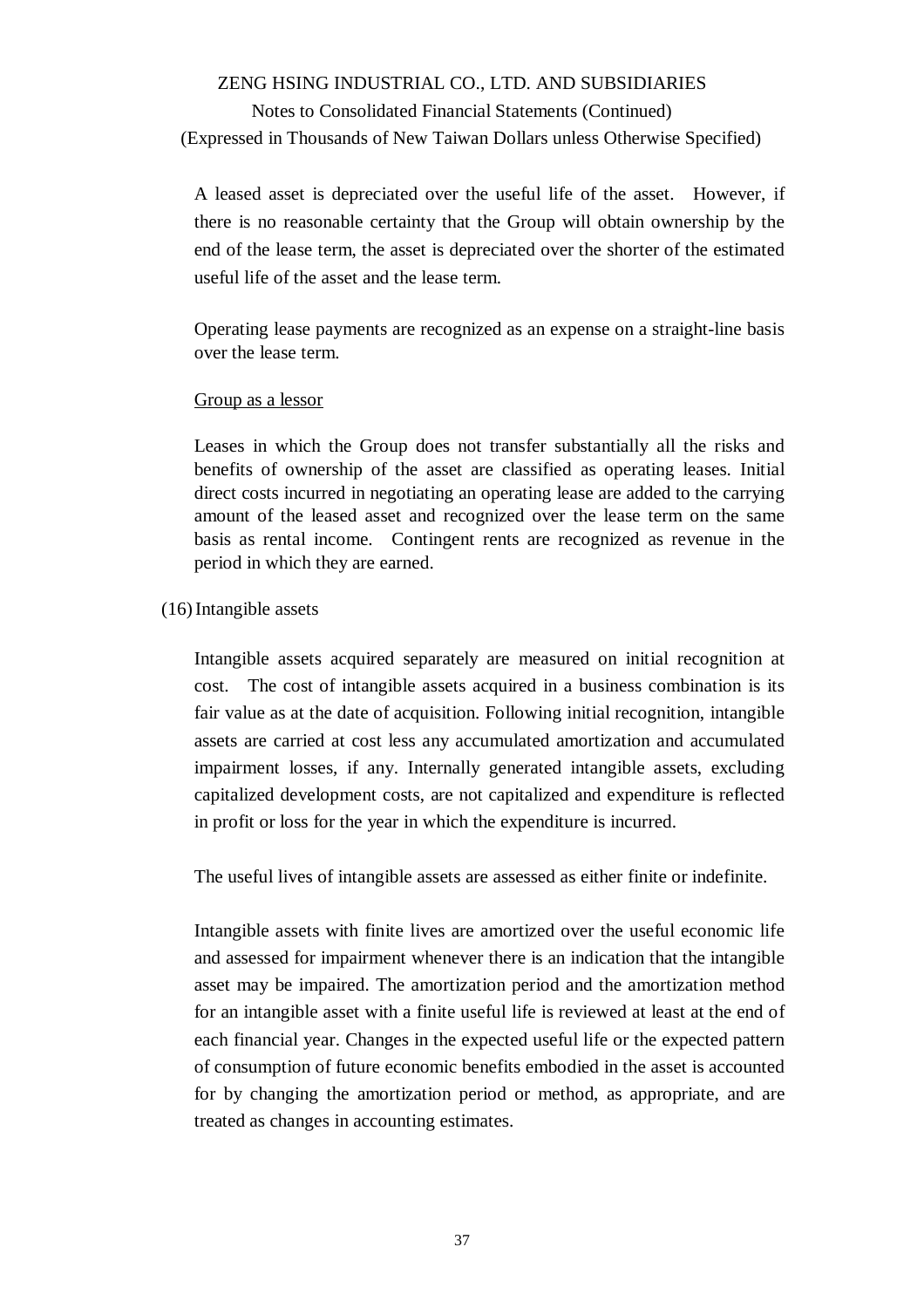Notes to Consolidated Financial Statements (Continued) (Expressed in Thousands of New Taiwan Dollars unless Otherwise Specified)

Intangible assets with indefinite useful lives are not amortized, but are tested for impairment annually, either individually or at the cash-generating unit level. The assessment of indefinite life is reviewed annually to determine whether the indefinite life continues to be supportable. If not, the change in useful life from indefinite to finite is made on a prospective basis.

Gains or losses arising from derecognition of an intangible asset are measured as the difference between the net disposal proceeds and the carrying amount of the asset and are recognized in profit or loss when the asset is derecognized. Accounting policies of the Group's intangible assets is summarized as follows:

|              | Software        | Trademarks      | Patents         | Goodwill     | Others          |
|--------------|-----------------|-----------------|-----------------|--------------|-----------------|
| Useful lives | $1 - 5$ years   | $1 - 5$ years   | $1 - 5$ years   | indefinite   | 4 years         |
| Method of    | Amortized on    | Amortized on    | Amortized on    | There is no  | Amortized on    |
| amortization | a straight-line | a straight-line | a straight-line | amortization | a straight-line |
|              | basis over the  | basis over the  | basis over the  |              | basis over the  |
|              | estimated       | estimated       | estimated       |              | estimated       |
|              | useful life     | useful life     | useful life     |              | useful life     |
| Sources      | Outside         | Outside         | Outside         | Outside      | Outside         |

(17)Impairment of non-financial assets

The Group assesses at the end of each reporting period whether there is any indication that an asset in the scope of IAS 36 Impairment of Assets may be impaired. If any such indication exists, or when annual impairment testing for an asset is required, the Group estimates the asset's recoverable amount. An asset's recoverable amount is the higher of an asset's or cash-generating unit's ("CGU") fair value less costs to sell and its value in use and is determined for an individual asset, unless the asset does not generate cash inflows that are largely independent of those from other assets or groups of assets. Where the carrying amount of an asset or CGU exceeds its recoverable amount, the asset is considered impaired and is written down to its recoverable amount.

For assets excluding goodwill, an assessment is made at each reporting date as to whether there is any indication that previously recognized impairment losses may no longer exist or may have decreased. If such indication exists, the Group estimates the asset's or cash-generating unit's recoverable amount. A previously recognized impairment loss is reversed only if there has been an increase in the estimated service potential of an asset which in turn increases the recoverable amount. However, the reversal is limited so that the carrying amount of the asset does not exceed its recoverable amount, nor exceed the carrying amount that would have been determined, net of depreciation, had no impairment loss been recognized for the asset in prior years.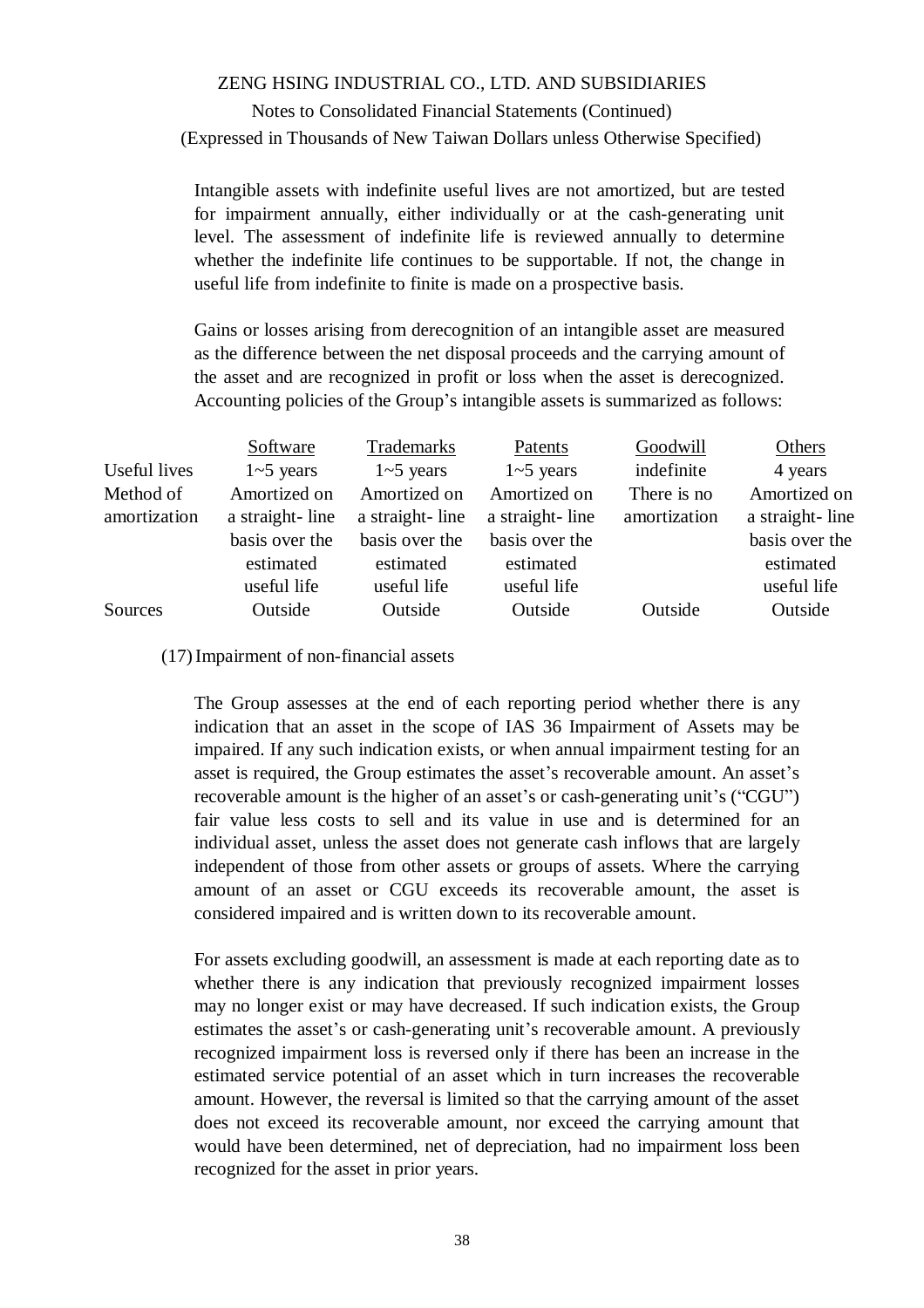A cash generating unit, or groups of cash-generating units, to which goodwill has been allocated is tested for impairment annually at the same time, irrespective of whether there is any indication of impairment. If an impairment loss is to be recognized, it is first allocated to reduce the carrying amount of any goodwill allocated to the cash generating unit (group of units), then to the other assets of the unit (group of units) pro rata on the basis of the carrying amount of each asset in the unit (group of units). Impairment losses relating to goodwill cannot be reversed in future periods for any reason.

An impairment loss of continuing operations or a reversal of such impairment loss is recognized in profit or loss.

(18) Provisions

Provisions are recognized when the Group has a present obligation (legal or constructive) as a result of a past event, it is probably that an outflow of resources embodying economic benefits will be required to settle the obligation and a reliable estimate can be made of the amount of the obligation. Where the Group expects some or all of a provision to be reimbursed, the reimbursement is recognized as a separate asset but only when the reimbursement is virtually certain. If the effect of the time value of money is material, provisions are discounted using a current pre-tax rate that reflects the risks specific to the liability Where discounting is used, the increase in the provision due to the passage of time is recognized as a finance cost.

(19)Treasury Stock

Own equity instruments which are reacquired (treasury shares) are recognized at cost and deducted from equity. Any difference between the carrying amount and the consideration is recognized in equity.

(20)Revenue recognition

Revenue is recognized to the extent that it is probable that the economic benefits will flow to the Group and the revenue can be reliably measured. Revenue is measured at the fair value of the consideration received or receivable. The following specific recognition criteria must also be met before revenue is recognized: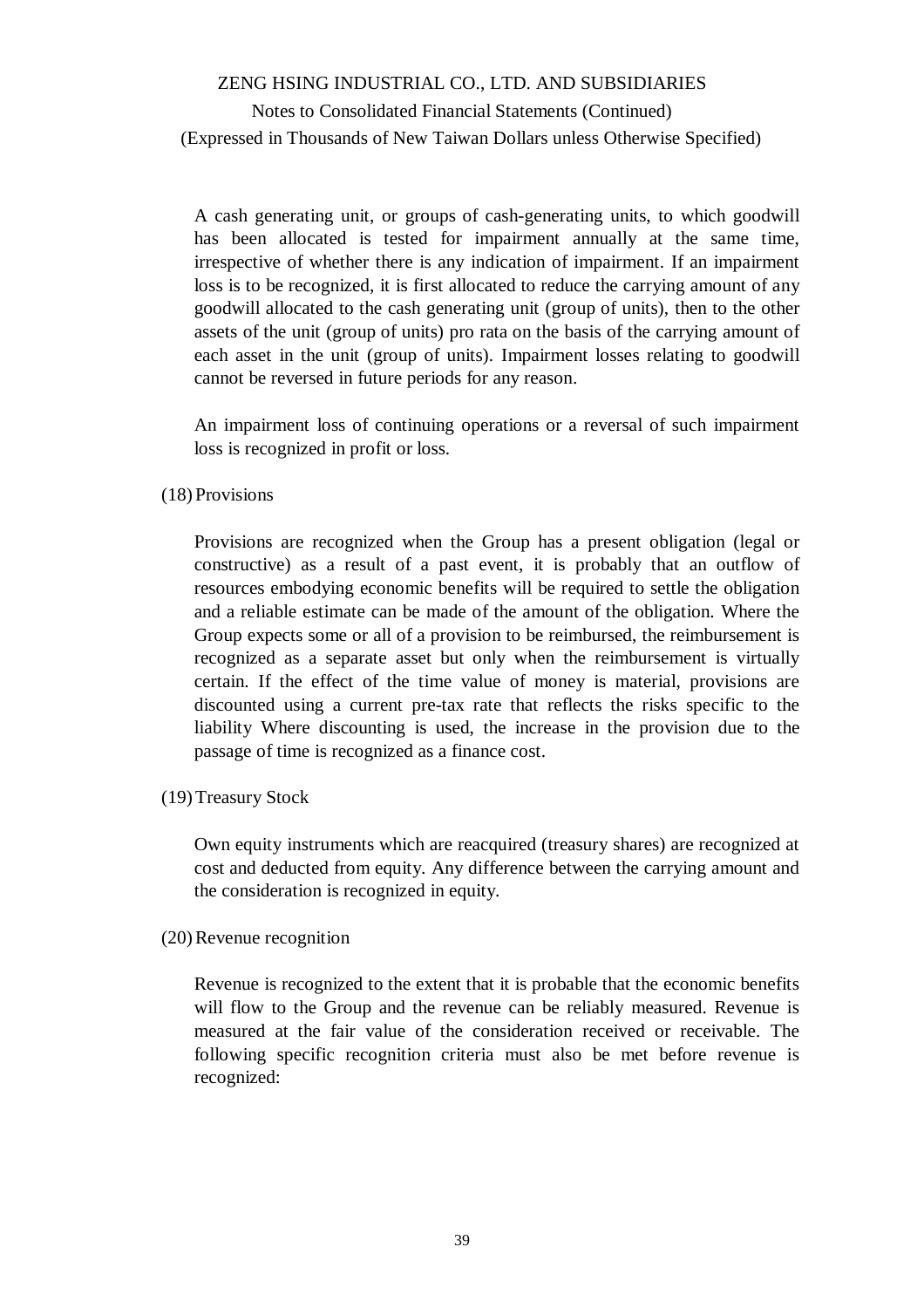# Notes to Consolidated Financial Statements (Continued) (Expressed in Thousands of New Taiwan Dollars unless Otherwise Specified)

a. Sale of goods

Revenue from the sale of goods is recognized when all the following conditions have been satisfied:

- i. the significant risks and rewards of ownership of the goods have passed to the buyer;
- ii. neither continuing managerial involvement nor effective control over the goods sold have been retained;
- iii. the amount of revenue can be measured reliably;
- iv. it is probable that the economic benefits associated with the transaction will flow to the entity; and
- v. the costs incurred in respect of the transaction can be measured reliably.
- b. Interest income

For all financial assets measured at amortized cost (including loans and receivables and held-to-maturity financial assets) and available-for-sale financial assets, interest income is recorded using the effective interest rate method and recognized in profit or loss.

c. Dividends

Revenue is recognized when the Group's right to receive the payment is established.

#### (21)Borrowing cost

Borrowing costs directly attributable to the acquisition, construction or production of an asset that necessarily takes a substantial period of time to get ready for its intended use or sale are capitalized as part of the cost of the respective assets. All other borrowing costs are expensed in the period they occur. Borrowing costs consist of interest and other costs that an entity incurs in connection with the borrowing of funds.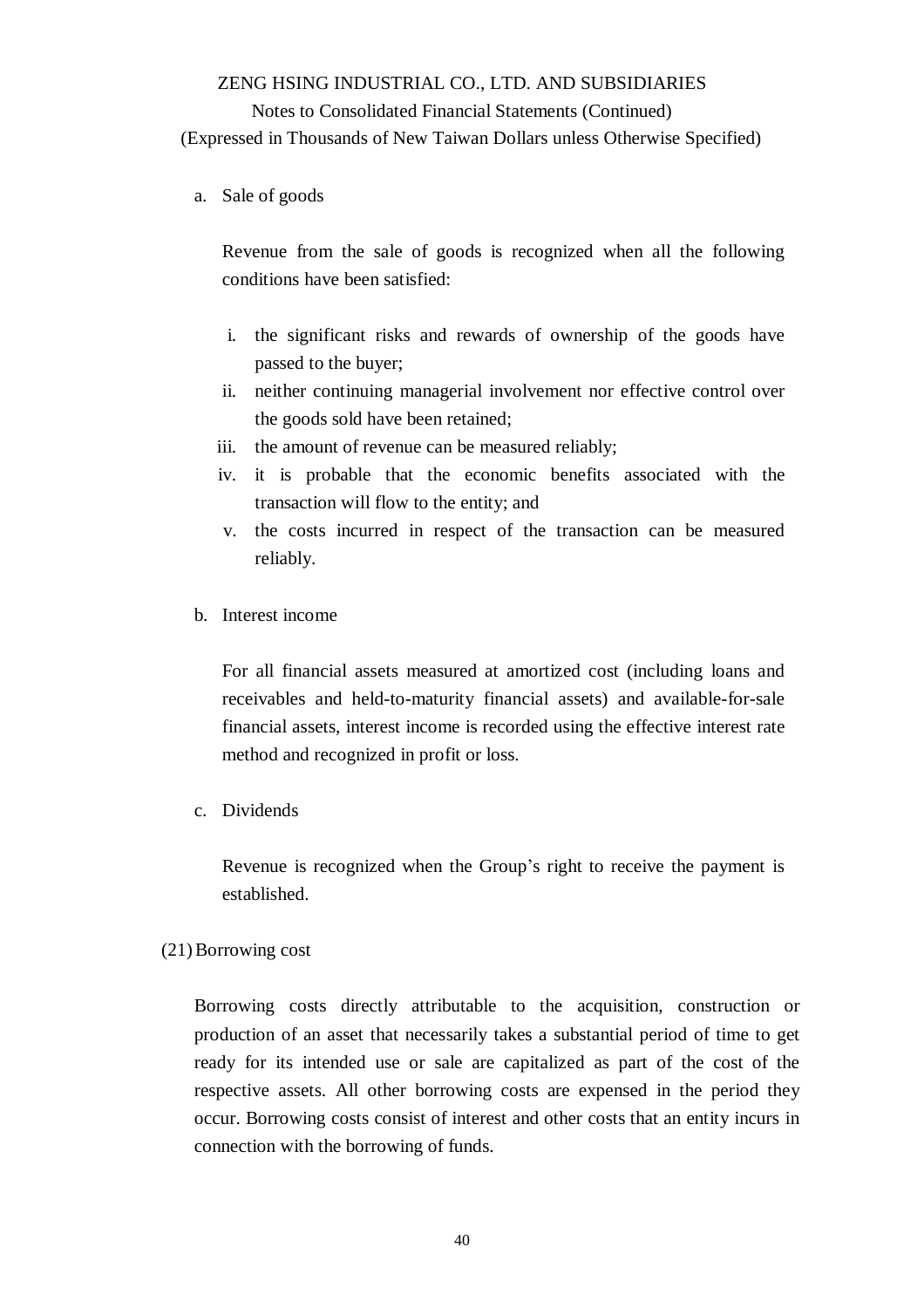#### (22) Post-employment benefits

All regular employees of the Company and its domestic subsidiaries are entitled to a pension plan that is managed by an independently administered pension fund committee. Fund assets are deposited under the committee's name in the specific bank account and hence, not associated with the Company and its domestic subsidiaries. Therefore fund assets are not included in the Group's consolidated financial statements. Pension benefits for employees of the overseas subsidiaries and the branches are provided in accordance with the respective local regulations.

For the defined contribution plan, the Company and its domestic subsidiaries will make a monthly contribution of no less than 6% of the monthly wages of the employees subject to the plan. The Company recognizes expenses for the defined contribution plan in the period in which the contribution becomes due. Overseas subsidiaries and branches make contribution to the plan based on the requirements of local regulations.

Post-employment benefit plan that is classified as a defined benefit plan uses the Projected Unit Credit Method to measure its obligations and costs based on actuarial assumptions. Re-measurements, comprising of the effect of the actuarial gains and losses, the effect of the asset ceiling (excluding net interest) and the return on plan assets, excluding net interest, are recognized as other comprehensive income with a corresponding debit or credit to retained earnings in the period in which they occur. Past service costs are recognized in profit or loss on the earlier of :

- (a) the date of the plan amendment or curtailment, and
- (b) the date that the Group recognizes restructuring-related costs

Net interest is calculated by applying the discount rate to the net defined benefit liability or asset, both as determined at the start of the annual reporting period, taking account of any changes in the net defined benefit liability (asset) during the period as a result of contribution and benefit payment.

Pension cost for an interim period is calculated on a year-to-date basis by using the actuarially determined pension cost rate at the end of the prior financial year, adjusted and disclosed for significant market fluctuations since that time and for significant curtailments, settlements, or other significant one-off events.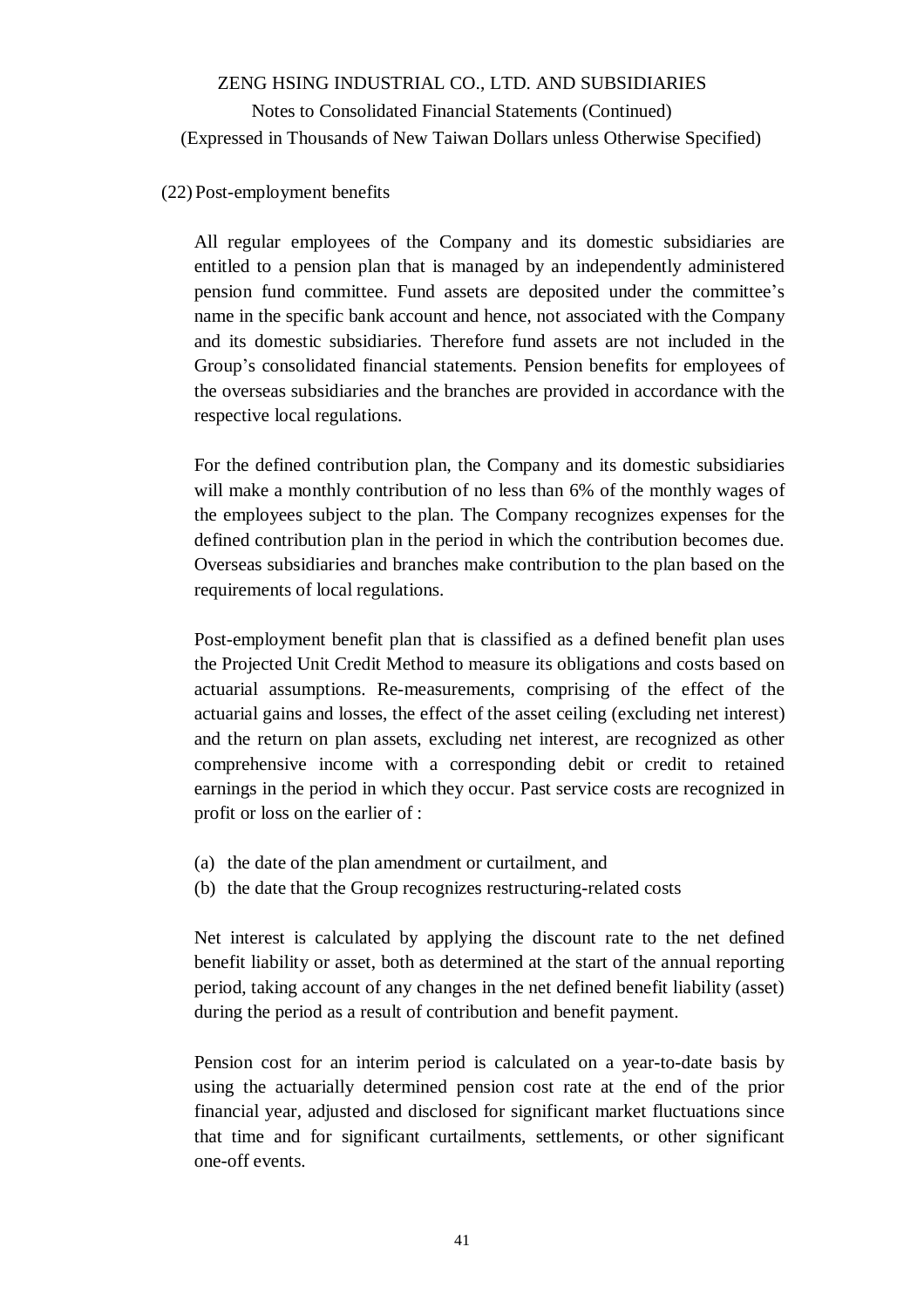### (23)Income Tax

Income tax expense (income) is the aggregate amount included in the determination of profit or loss for the period in respect of current tax and deferred tax.

### Current income tax

Current income tax assets and liabilities for the current and prior periods are measured at the amount expected to be recovered from or paid to the taxation authorities, using the tax rates and tax laws that have been enacted or substantively enacted by the end of the reporting period. Current income tax relating to items recognized in other comprehensive income or directly in equity is recognized in other comprehensive income or equity and not in profit or loss.

The 10% income tax for undistributed earnings is recognized as income tax expense in the subsequent year when the distribution proposal is approved by the Shareholders' meeting.

### Deferred tax

Deferred tax is provided on temporary differences at the reporting date between the tax bases of assets and liabilities and their carrying amounts for financial reporting purposes.

Deferred tax liabilities are recognized for all taxable temporary differences, except:

- i. Where the deferred tax liability arises from the initial recognition of goodwill or of an asset or liability in a transaction that is not a business combination and, at the time of the transaction, affects neither the accounting profit nor taxable profit or loss
- ii. In respect of taxable temporary differences associated with investments in subsidiaries, associates and interests in joint arrangements, where the timing of the reversal of the temporary differences can be controlled and it is probable that the temporary differences will not reverse in the foreseeable future.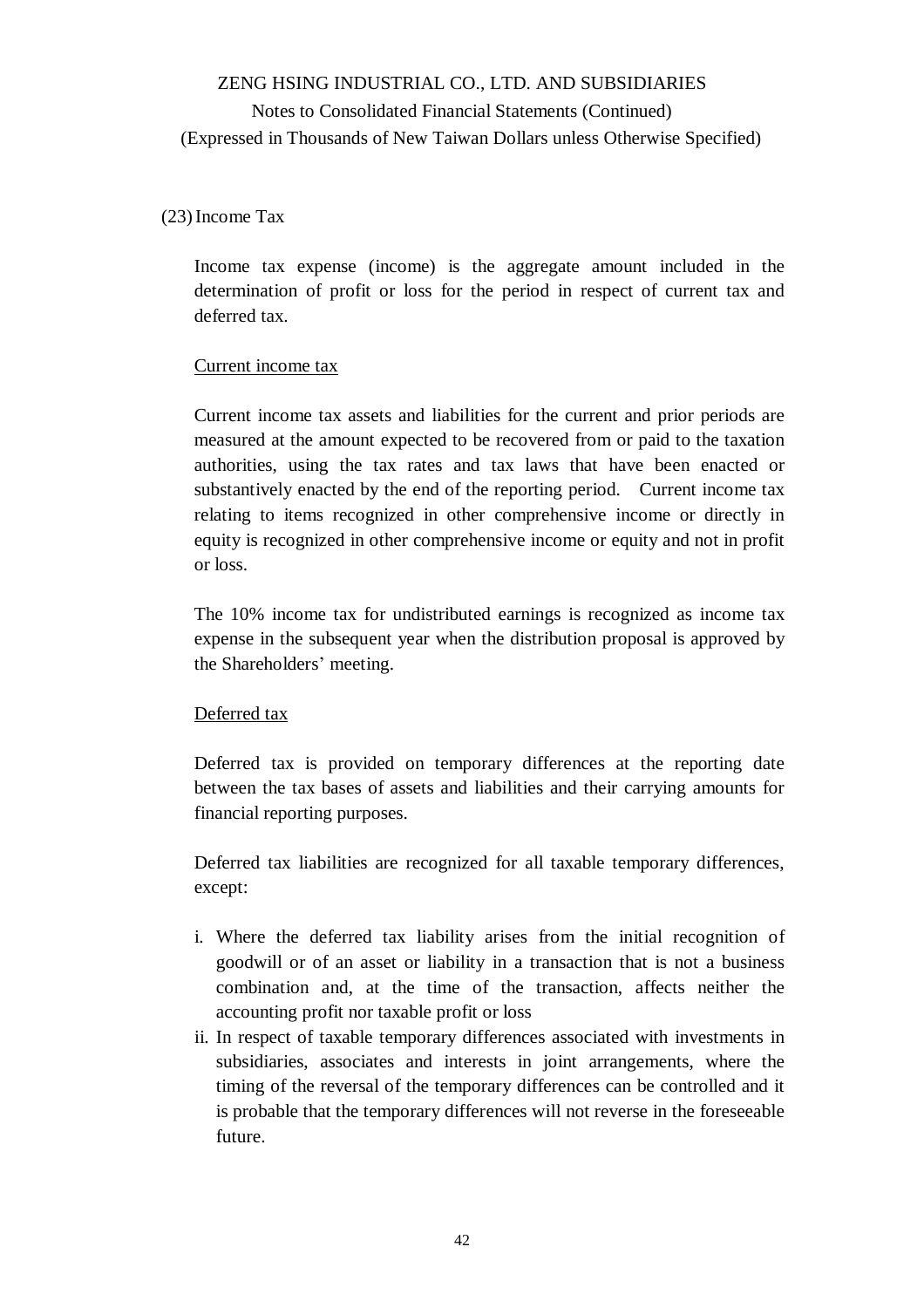# Notes to Consolidated Financial Statements (Continued) (Expressed in Thousands of New Taiwan Dollars unless Otherwise Specified)

Deferred tax assets are recognized for all deductible temporary differences, carry forward of unused tax credits and unused tax losses, to the extent that it is probable that taxable profit will be available against which the deductible temporary differences, and the carry forward of unused tax credits and unused tax losses can be utilized, except:

- i. Where the deferred tax asset relating to the deductible temporary difference arises from the initial recognition of an asset or liability in a transaction that is not a business combination and, at the time of the transaction, affects neither the accounting profit nor taxable profit or loss
- ii. In respect of deductible temporary differences associated with investments in subsidiaries, associates and interests in joint arrangements, deferred tax assets are recognized only to the extent that it is probable that the temporary differences will reverse in the foreseeable future and taxable profit will be available against which the temporary differences can be utilized.

Deferred tax assets and liabilities are measured at the tax rates that are expected to apply in the year when the asset is realized or the liability is settled, based on tax rates and tax laws that have been enacted or substantively enacted at the reporting date. The measurement of deferred tax assets and deferred tax liabilities reflects the tax consequences that would follow from the manner in which the Group expects, at the end of the reporting period, to recover or settle the carrying amount of its assets and liabilities.

Deferred tax relating to items recognized outside profit or loss is recognized outside profit or loss. Deferred tax items are recognized in correlation to the underlying transaction either in other comprehensive income or directly in equity. Deferred tax assets are reassessed at each reporting date and are recognized accordingly.

Deferred tax assets and deferred tax liabilities are offset, if a legally enforceable right exists to set off current income tax assets against current income tax liabilities and the deferred taxes relate to the same taxable entity and the same taxation authority.

Interim period income tax expense is accrued using the tax rate that would be applicable to expected total annual earnings, that is, the estimated average annual effective income tax rate applied to the pre-tax income of the interim period.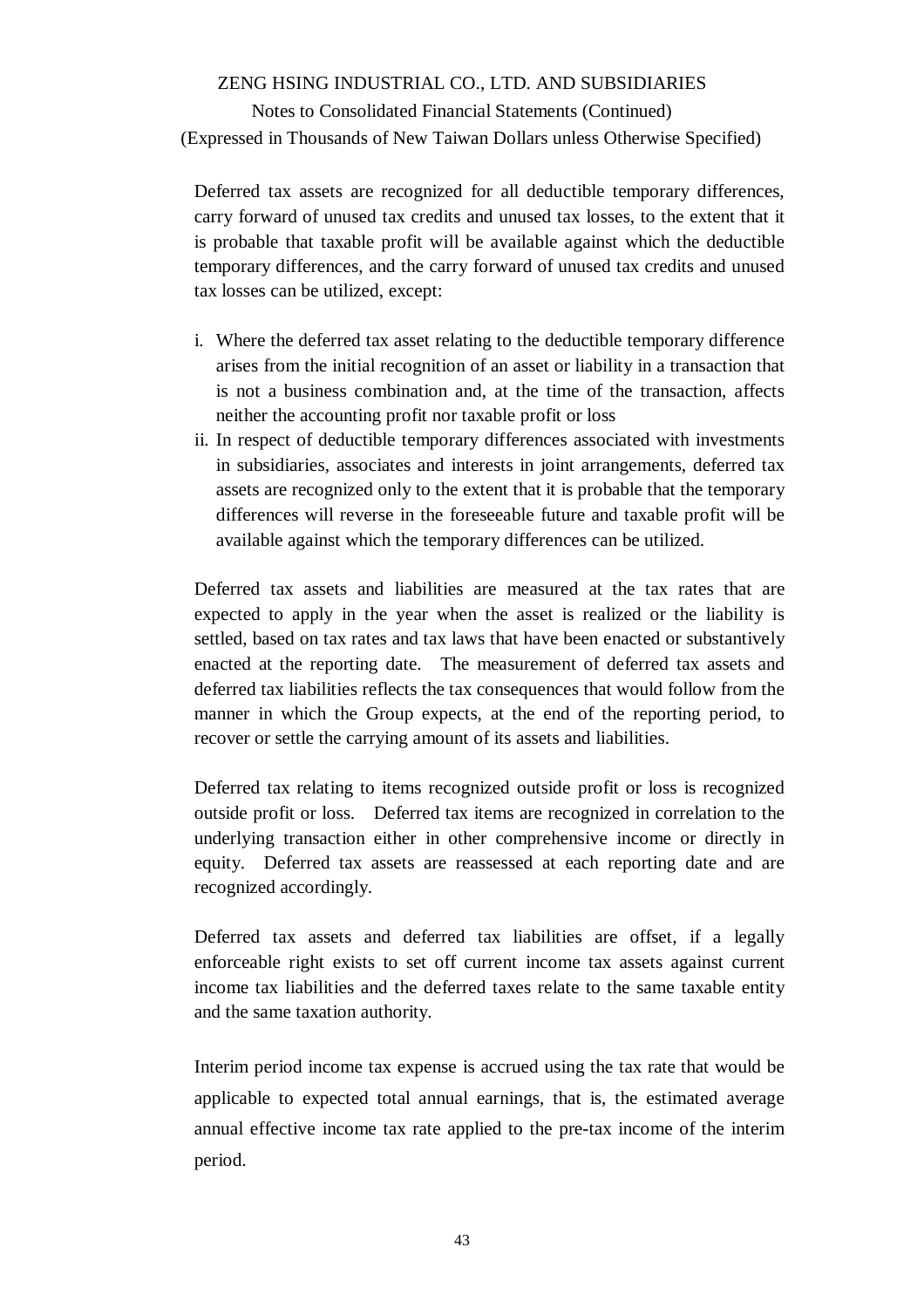### (24) Seasonal change

The Group's operation was seasonal, because the demand in the second half year was higher than the first half year, which caused the Group's revenues in the second half to be higher than the first half.

### 5. SIGNIFICANT ACCOUNTING ESTIMATES AND ASSUMPTIONS

The preparation of the Group's consolidated financial statements require management to make judgements, estimates and assumptions that affect the reported amounts of revenues, expenses, assets and liabilities, and the disclosure of contingent liabilities, at the end of the reporting period. However, uncertainty about these assumption and estimate could result in outcomes that require a material adjustment to the carrying amount of the asset or liability affected in future periods.

### (1) Judgement

In the process of applying the Group's accounting policies, management has made the following judgements, which have the most significant effect on the amounts recognized in the consolidated financial statements:

(a) Investment properties

Certain properties of the Group comprise a portion that is held to earn rentals or for capital appreciation and another portion that is owner-occupied. If these portions could be sold separately, the Group accounts for the portions separately as investment properties and property, plant and equipment.

(b) Operating lease commitment $-Group$  as the lessor

The Group has entered into commercial property leases on its investment property portfolio. The Group has determined, based on an evaluation of the terms and conditions of the arrangements, that it retains all the significant risks and rewards of ownership of these properties and accounts for the contracts as operating leases.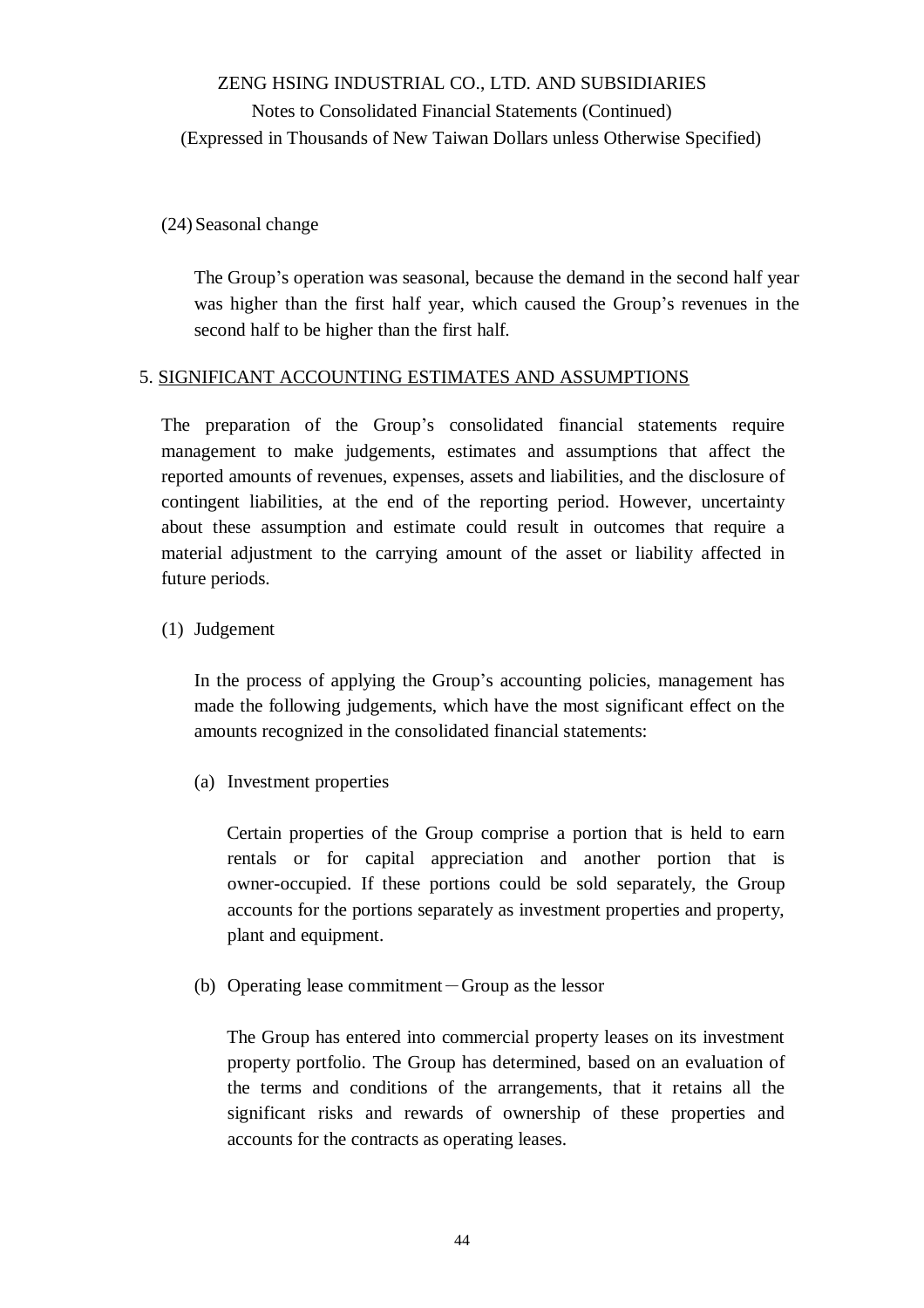#### (2) Estimates and assumptions

The key assumptions concerning the future and other key sources of estimation uncertainty at the reporting date, that have a significant risk of causing a material adjustment to the carrying amounts of assets and liabilities within the next financial year are discussed below.

#### (a) Accounts receivables–estimation of impairment loss

The Group considers the estimation of future cash flows when there is objective evidence showed indications of impairment. The amount of the loss is measured as the difference between the asset's carrying amount and the present value of estimated future cash flows (excluding future credit losses that have not been incurred) discounted at the financial asset's original effective interest rate. However, as the impact from the discounting of short-term receivables is not material, the impairment of short-term receivables is measured as the difference between the asset's carrying amount and the estimated undiscounted future cash flows. Where the actual future cash flows are lower than expected, a material impairment loss may arise. Please refer to Note 6 for more details.

#### (b) Inventories

Estimates of net realisable value of inventories take into consideration that inventories may be damaged, become wholly or partially obsolete, or their selling prices have declined. The estimates are based on the most reliable evidence available at the time the estimates are made.

#### (c) Fair value of financial instruments

Where the fair value of financial assets and financial liabilities recorded in the balance sheet cannot be derived from active markets, they are determined using valuation techniques including the income approach (for example the discounted cash flows model) or market approach. Changes in assumptions about these factors could affect the reported fair value of the financial instruments. Please refer to Note 12 for more details.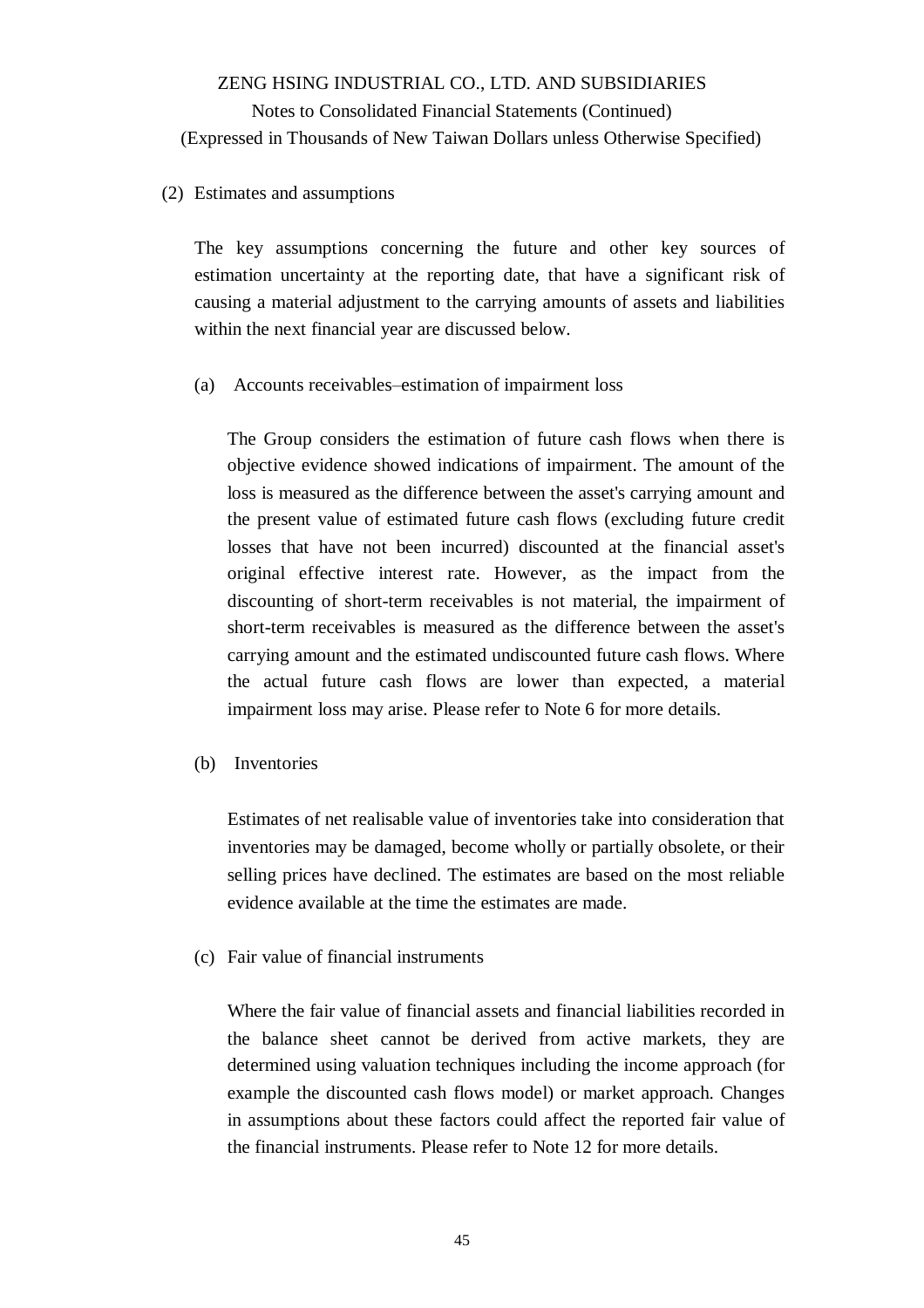#### (d) Pension benefits

The cost of post-employment benefit and the present value of the pension obligation under defined benefit pension plans are determined using actuarial valuations. An actuarial valuation involves making various assumptions. These include the determination of the discount rate, future salary increases, mortality rates and future pension increases. Please refer to Note 6 for more details.

#### (e) Income tax

Uncertainties exist with respect to the interpretation of complex tax regulations and the amount and timing of future taxable income. Given the wide range of international business relationships and the long-term nature and complexity of existing contractual agreements, differences arising between the actual results and the assumptions made, or future changes to such assumptions, could necessitate future adjustments to tax income and expense already recorded. The Group establishes provisions, based on reasonable estimates, for possible consequences of audits by the tax authorities of the respective counties in which it operates. The amount of such provisions is based on various factors, such as experience of previous tax audits and differing interpretations of tax regulations by the taxable entity and the responsible tax authority. Such differences of interpretation may arise on a wide variety of issues depending on the conditions prevailing in the respective Group company's domicile.

Deferred tax assets are recognized for all carryforward of unused tax losses and unused tax credits and deductible temporary differences to the extent that it is probable that taxable profit will be available or there are sufficient taxable temporary differences against which the unused tax losses, unused tax credits or deductible temporary differences can be utilized. The amount of deferred tax assets determined to be recognized is based upon the likely timing and the level of future taxable profits and taxable temporary differences together with future tax planning strategies.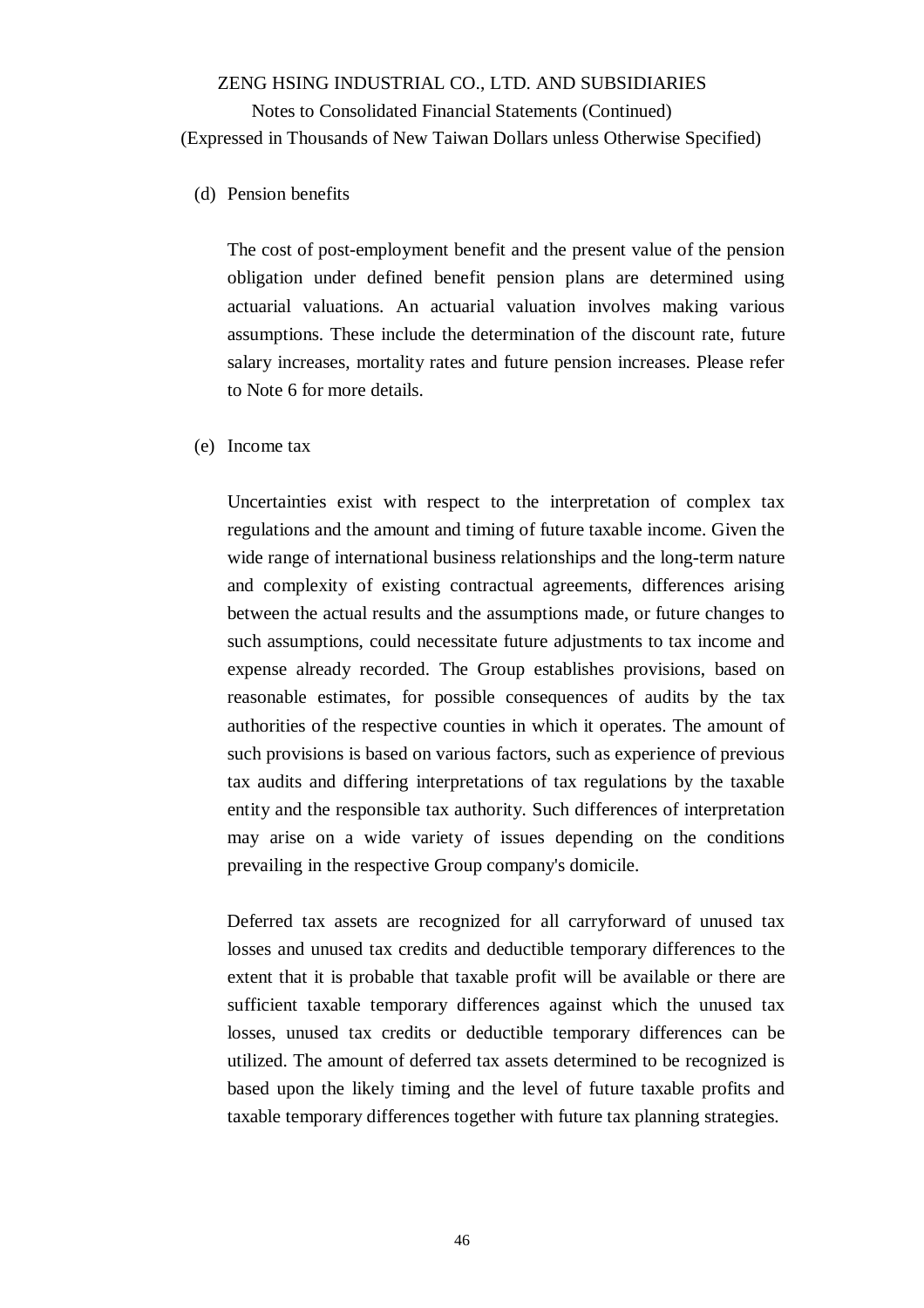### 6. CONTENTS OF SIGNIFICANT ACCOUNTS

### (1) CASH AND CASH EQUIVALENTS

|                               | As of       |              |             |  |  |  |
|-------------------------------|-------------|--------------|-------------|--|--|--|
|                               | March 31,   | December 31, | March 31,   |  |  |  |
|                               | 2017        | 2016         | 2016        |  |  |  |
| Cash on hand                  | \$353       | \$285        | \$473       |  |  |  |
| Checking and savings accounts | 2,330,941   | 2,059,770    | 2,485,439   |  |  |  |
| Time deposits                 | 60,709      | 346,443      | 118,527     |  |  |  |
| Total                         | \$2,392,003 | \$2,406,498  | \$2,604,439 |  |  |  |

### (2) FINANCIAL ASSETS AT FAIR VALUE THROUGH PROFIT OR LOSS

|                               |            | As of        |           |
|-------------------------------|------------|--------------|-----------|
|                               | March 31,  | December 31, | March 31, |
|                               | 2017       | 2016         | 2016      |
| Held for trading:             |            |              |           |
| Derivatives not designated as |            |              |           |
| hedging instruments           |            |              |           |
| Foreign Exchange Swap and     |            |              |           |
| <b>Cross Currency Swap</b>    |            |              |           |
| assets                        | \$5,722    | \$22,308     | \$-       |
| liabilities                   | (16, 404)  | (5, 722)     |           |
| Total                         | \$(10,682) | \$16,586     | \$-       |

#### (3) ACCOUNTS RECEIVABLE, NET

|                          |           | As of        |             |
|--------------------------|-----------|--------------|-------------|
|                          | March 31, | December 31, | March 31,   |
|                          | 2017      | 2016         | 2016        |
| Accounts receivable -    |           |              |             |
| non related parties      | \$943,250 | \$1,419,906  | \$1,036,884 |
| Less: Allowance for      |           |              |             |
| doubtful accounts        | (14, 055) | (10, 137)    | (16, 541)   |
| Accounts receivable, net | \$929,195 | \$1,409,769  | \$1,020,343 |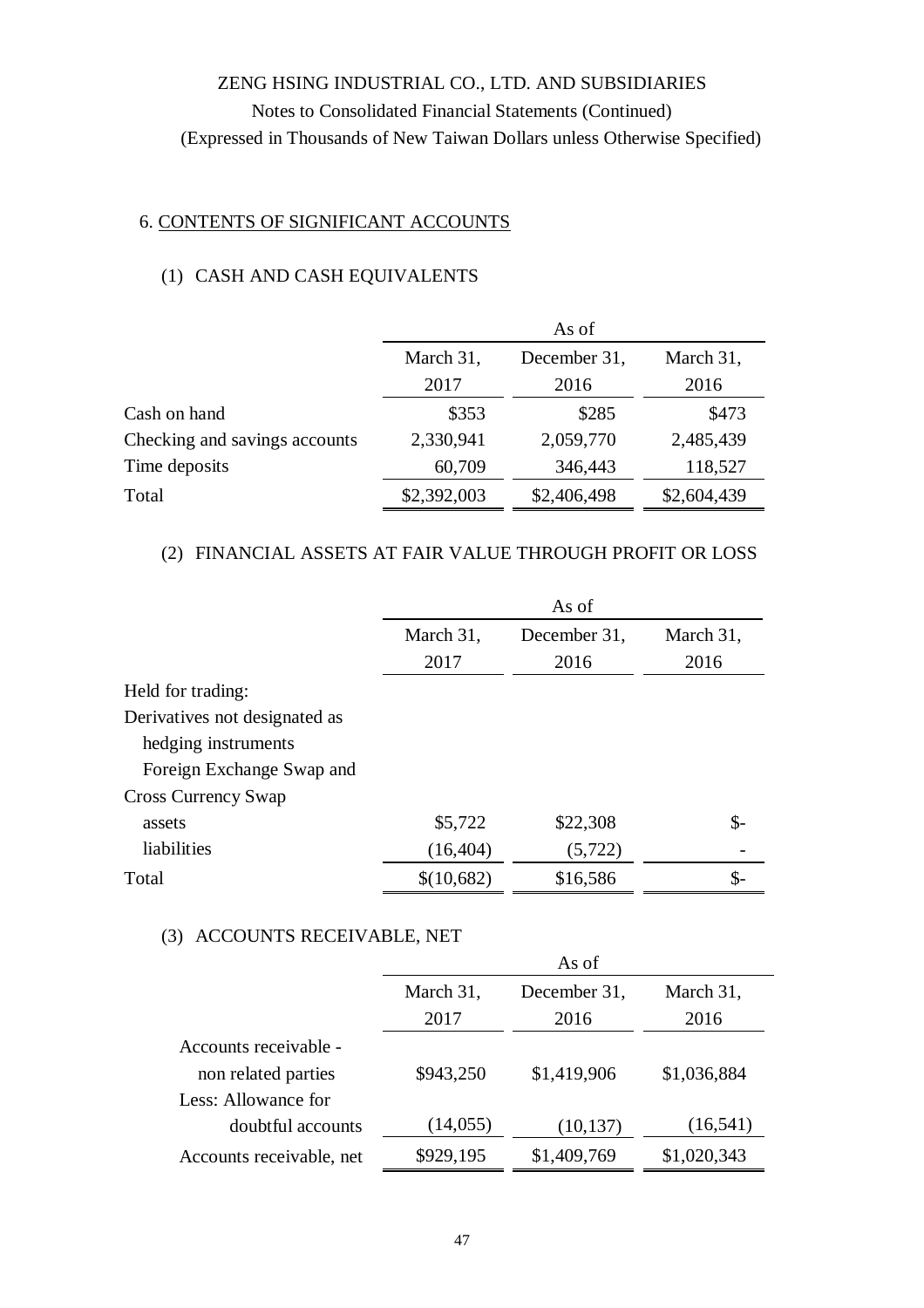# Notes to Consolidated Financial Statements (Continued) (Expressed in Thousands of New Taiwan Dollars unless Otherwise Specified)

Accounts receivables are generally on 45-90 day terms. The movements in the provision for impairment of accounts receivables are as follows (please refer to Note 12 for credit risk disclosure):

|                               | Individually    | Collectively |          |
|-------------------------------|-----------------|--------------|----------|
|                               | impaired        | impaired     | Total    |
| As of January 1, 2017         | $\mathcal{S}$ - | \$10,137     | \$10,137 |
| Charge for the current period |                 | 3,918        | 3,918    |
| As of March 31, 2017          | \$-             | \$14,055     | \$14,055 |
|                               |                 |              |          |
| As of January 1, 2016         | $\mathcal{S}$ - | \$16,541     | \$16,541 |
| Charge for the current period |                 |              |          |
| As of March 31, 2016          | \$-             | \$16,541     | \$16,541 |

Ageing analysis of trade receivables and trade receivables-related parties that are past due as of the end of the reporting period but not impaired is as follows:

|                   |                  |                  | Past due but not impaired |         |                |           |
|-------------------|------------------|------------------|---------------------------|---------|----------------|-----------|
|                   | Neither past due |                  |                           | 91-360  | Upon $361$     |           |
|                   | nor impaired     | $1 \sim 30$ days | $31-90$ days              | days    | day            | Total     |
| March 31, 2017    | \$725,827        | \$178,486        | \$16,670                  | \$8,212 | $\mathbb{S}^-$ | \$929,195 |
| December 31, 2016 | 1,100,430        | 260,635          | 47,759                    | 945     |                | 1,409,769 |
| March 31, 2016    | 931,874          | 52,351           | 31,009                    | 5,051   | 58             | 1,020,343 |

No accounts receivables were pledged.

#### (4) Inventories, net

a. Details as follows

|                         |           | As of        |           |
|-------------------------|-----------|--------------|-----------|
|                         | March 31, | December 31, | March 31, |
|                         | 2017      | 2016         | 2016      |
| Raw materials           | \$240,340 | \$250,042    | \$198,958 |
| Work in progress        | 109,164   | 7,348        | 86,295    |
| Semi-manufactured goods | 16,186    | 18,325       | 25,854    |
| Finished goods          | 341,882   | 185,656      | 304,384   |
| Total                   | \$707,572 | \$461,371    | \$615,491 |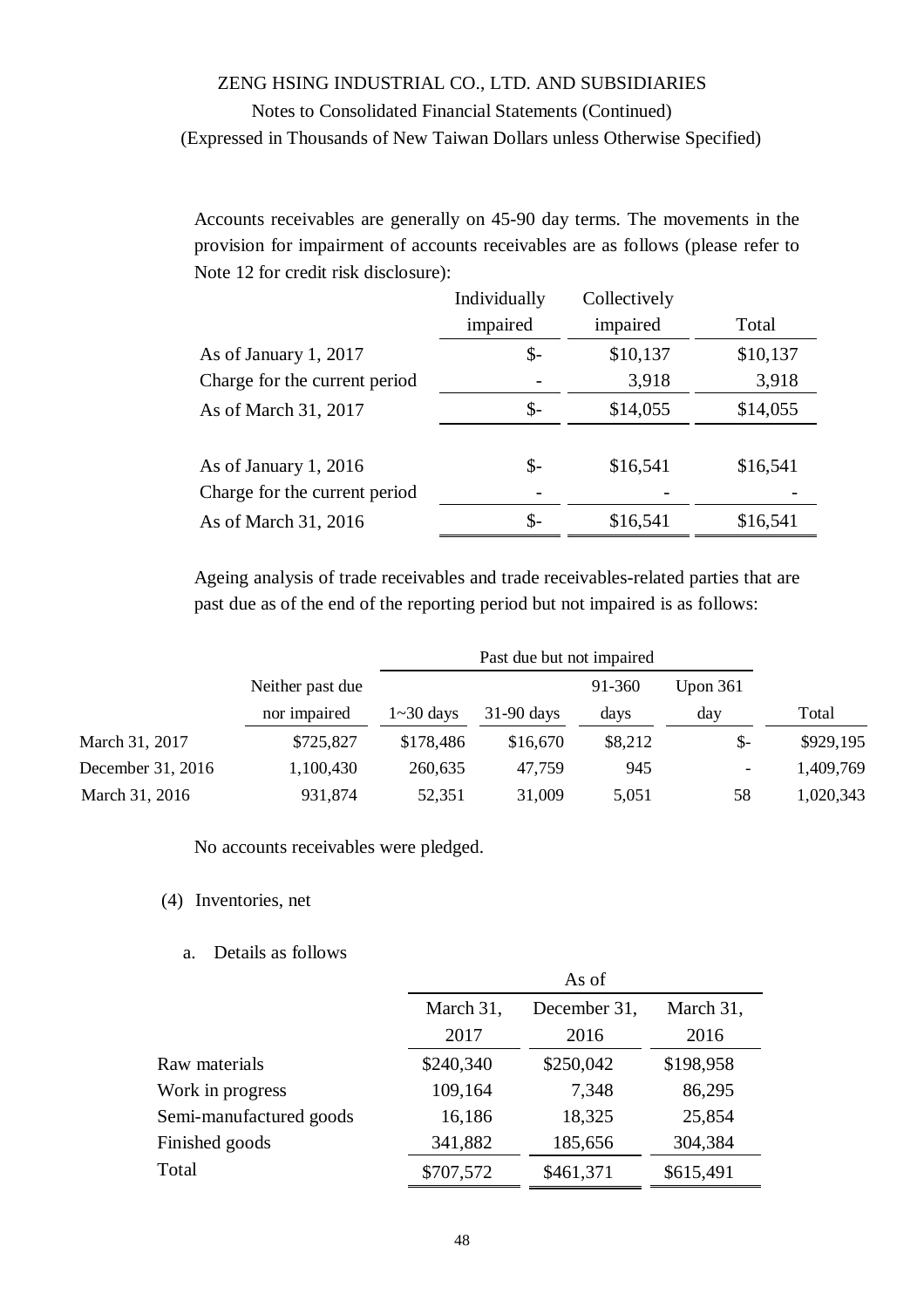Notes to Consolidated Financial Statements (Continued) (Expressed in Thousands of New Taiwan Dollars unless Otherwise Specified)

- b. For the three-month periods ended March 31, 2017 and 2016, the Group recognized \$738,979 and \$897,414, respectively, in operating cost, of which \$587 and \$3,480 were related to loss recognized, respectively, as a result of the net realized value of inventory being lower than its cost.
- c. No inventories were pledged.
- (5) Financial assets measured at cost

|                      | As of     |              |           |  |  |  |
|----------------------|-----------|--------------|-----------|--|--|--|
|                      | March 31, | December 31, | March 31, |  |  |  |
|                      | 2017      | 2016         | 2015      |  |  |  |
| <b>HEYDAY</b>        |           |              |           |  |  |  |
| <b>INTERNATIONAL</b> |           |              |           |  |  |  |
| <b>LIMITED</b>       | \$19,096  | \$19,096     | \$19,096  |  |  |  |

Because the fair value range of the non-publicly traded stocks that the Group held were significant and the probability of the estimated value cannot be evaluated reasonably, the Group did not measure the financial assets at fair value but rather by cost.

Financial assets measured at cost were not pledged.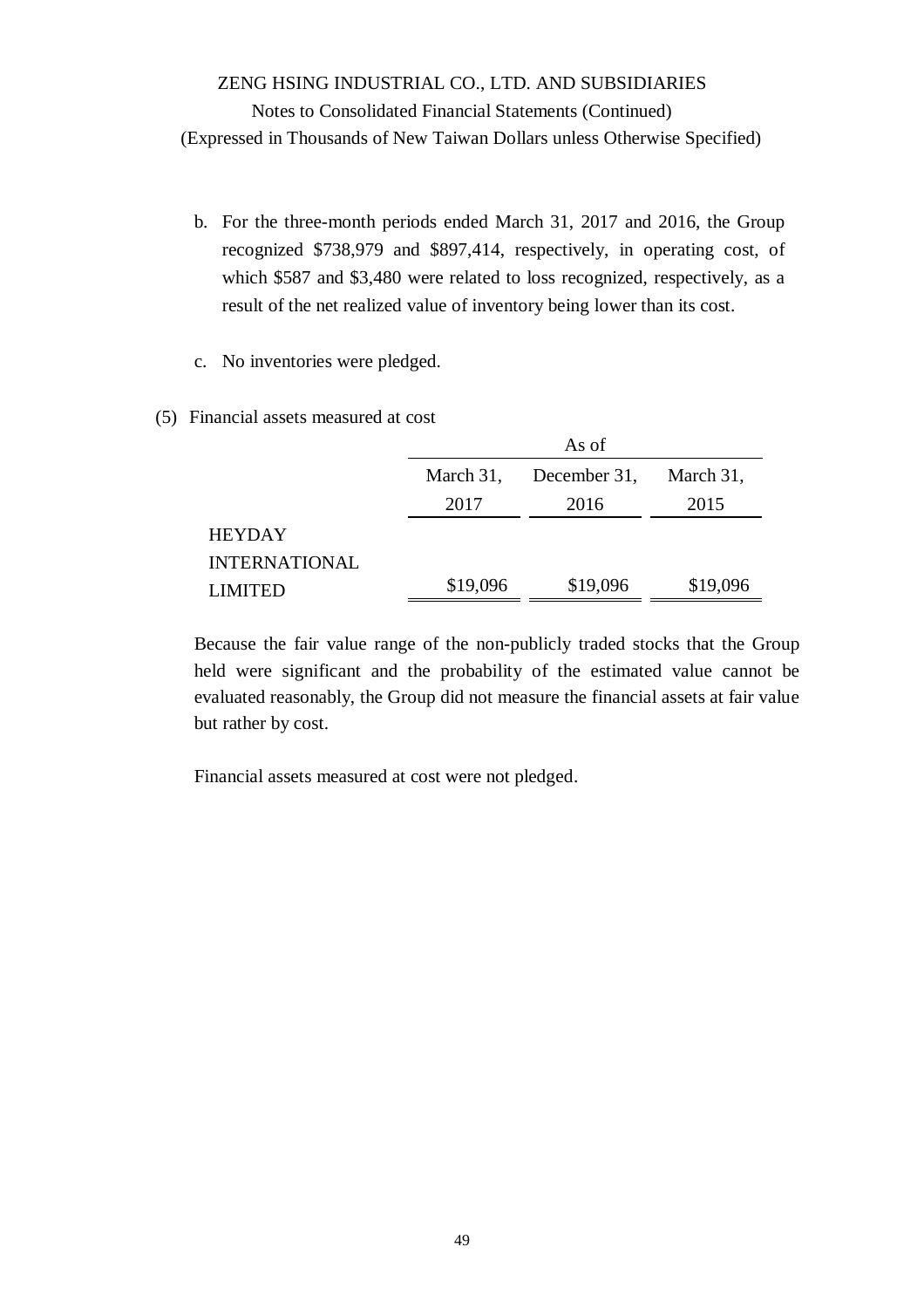# Notes to Consolidated Financial Statements (Continued) (Expressed in Thousands of New Taiwan Dollars Unless Otherwise Specified)

### (6) Property, plant and equipment

|                       |          |                          |           |           |                |              |                          |               | Construction in    |             |
|-----------------------|----------|--------------------------|-----------|-----------|----------------|--------------|--------------------------|---------------|--------------------|-------------|
|                       |          |                          | Machinery |           |                | Furniture,   |                          |               | progress and       |             |
|                       |          | Buildings and            | and       | Tooling   | Transportation | fixtures and | Leasehold                | Miscellaneous | equipment awaiting |             |
|                       | Land     | Facilities               | equipment | equipment | equipment      | equipment    | improvements             | equipment     | examination        | Total       |
| Cost:                 |          |                          |           |           |                |              |                          |               |                    |             |
| As of January 1, 2017 | \$21,075 | \$754,034                | \$866,263 | \$249,567 | \$32,318       | \$27,209     | \$3,280                  | \$333,041     | \$40,514           | \$2,327,301 |
| Additions             |          | $\overline{\phantom{a}}$ | 9,664     | 17,641    | 1,627          | 318          | $\overline{\phantom{a}}$ | 2,539         | 9,579              | 41,368      |
| Disposals             |          | $\overline{\phantom{a}}$ | (257)     | (1,543)   | (2,570)        | (11)         |                          | (180)         |                    | (4, 561)    |
| Transfers             |          |                          | 5,654     | 6,598     | 55             | 159          |                          | 207           | (3,380)            | 9,293       |
| Exchange differences  |          | (7, 819)                 | (9,158)   | (4,282)   | (327)          | (8)          |                          | (2,599)       | (105)              | (24, 298)   |
| As of March 31, 2017  | \$21,075 | \$746,215                | \$872,166 | \$267,981 | \$31,103       | \$27,667     | \$3,280                  | \$333,008     | \$46,608           | \$2,349,103 |
|                       |          |                          |           |           |                |              |                          |               |                    |             |
| As of January 1, 2016 | \$21,075 | \$758,621                | \$786,142 | \$326,124 | \$48,569       | \$23,988     | \$3,280                  | \$341,006     | \$24,722           | \$2,333,527 |
| Additions             |          | $\overline{\phantom{a}}$ | 2,163     | 8,088     | 558            | 81           |                          | 7,305         | 38,409             | 56,604      |
| Disposals             |          | $\overline{\phantom{a}}$ | (18, 624) | (18, 232) |                | (15)         |                          | (227)         |                    | (37,098)    |
| Transfers             |          | $\overline{a}$           | 67,167    | (6,365)   | (17,103)       | 143          | $\overline{\phantom{a}}$ | (22, 265)     | (18, 176)          | 3,401       |
| Exchange differences  |          | (3,245)                  | (3,929)   | (3,362)   | (179)          | (2)          |                          | (1,154)       |                    | (11, 871)   |
| As of March 31, 2016  | \$21,075 | \$755,376                | \$832,919 | \$306,253 | \$31,845       | \$24,195     | \$3,280                  | \$324,665     | \$44,955           | \$2,344,563 |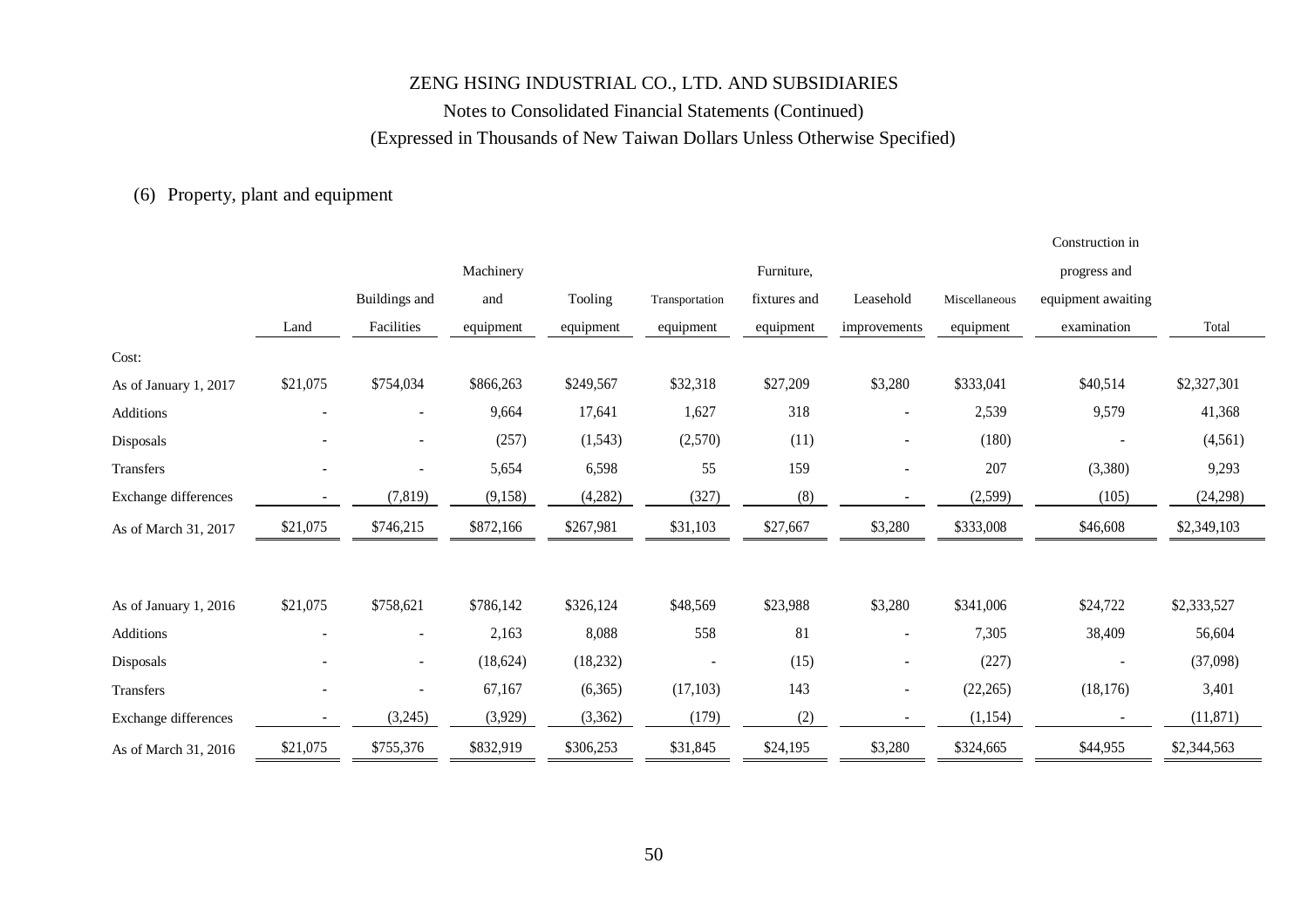# Notes to Consolidated Financial Statements (Continued) (Expressed in Thousands of New Taiwan Dollars Unless Otherwise Specified)

Construction in

|                                 |                 |               | Machinery |           |                | Furniture,   |                |               | progress and       |             |
|---------------------------------|-----------------|---------------|-----------|-----------|----------------|--------------|----------------|---------------|--------------------|-------------|
|                                 |                 | Buildings and | and       | Tooling   | Transportation | fixtures and | Leasehold      | Miscellaneous | equipment awaiting |             |
|                                 | Land            | Facilities    | equipment | equipment | equipment      | equipment    | improvements   | equipment     | examination        | Total       |
| Depreciation and<br>impairment: |                 |               |           |           |                |              |                |               |                    |             |
| As of January 1, 2017           | $\mathsf{S}$ -  | \$197,739     | \$404,198 | \$184,564 | \$16,132       | \$14,536     | \$2,937        | \$125,825     | $\mathsf{S}$ -     | \$945,931   |
| Depreciation                    |                 | 6,494         | 20,180    | 11,401    | 853            | 949          | 171            | 6,534         |                    | 46,582      |
| Disposals                       |                 |               | (255)     | (1,543)   | (2,313)        | (11)         |                | (176)         |                    | (4,298)     |
| Transfers                       |                 |               |           |           |                |              |                |               |                    |             |
| Exchange differences            |                 | (4, 433)      | (6,754)   | (3,340)   | (259)          | (3)          |                | (1, 917)      |                    | (16,706)    |
| As of March 31, 2017            | $\mathcal{S}$ - | \$199,800     | \$417,369 | \$191,082 | \$14,413       | \$15,471     | \$3,108        | \$130,266     | \$-                | \$971,509   |
| As of January 1, 2016           | $\mathsf{S}$ -  | \$179,069     | \$356,346 | \$243,308 | \$17,123       | \$11,226     | \$2,250        | \$103,561     | \$-                | \$912,883   |
| Depreciation                    |                 | 6,621         | 19,498    | 14,669    | 719            | 797          | 172            | 6,125         |                    | 48,601      |
| Disposals                       |                 |               | (8,597)   | (16, 447) |                | (13)         |                | (204)         |                    | (25,261)    |
| Transfers                       |                 | 131           | 464       | (5,813)   | (1,313)        |              |                | 6,530         |                    |             |
| Exchange differences            |                 | (1,715)       | (2,750)   | (2,721)   | (153)          | (2)          | $\blacksquare$ | (876)         |                    | (8,217)     |
| As of March 31, 2016            | \$-             | \$184,106     | \$364,961 | \$232,996 | \$16,376       | \$12,009     | \$2,422        | \$115,136     | \$-                | \$928,006   |
| Net carrying amount<br>as of:   |                 |               |           |           |                |              |                |               |                    |             |
| March 31, 2017                  | \$21,075        | \$546,415     | \$454,797 | \$76,899  | \$16,690       | \$12,196     | \$172          | \$202,742     | \$46,608           | \$1,377,594 |
| December 31, 2016               | \$21,075        | \$556,295     | \$462,065 | \$65,003  | \$16,186       | \$12,673     | \$343          | \$207,216     | \$40,514           | \$1,381,370 |
| March 31, 2016                  | \$21,075        | \$571,270     | \$467,958 | \$73,257  | \$15,469       | \$12,186     | \$858          | \$209,529     | \$44,955           | \$1,416,557 |

a. Please refer to Note 8 for property, plant and equipment pledged as collateral.

b. There is no capitalization of interest due to purchase property, plant and equipment for the three-month periods ended of March 31, 2017 and 2016.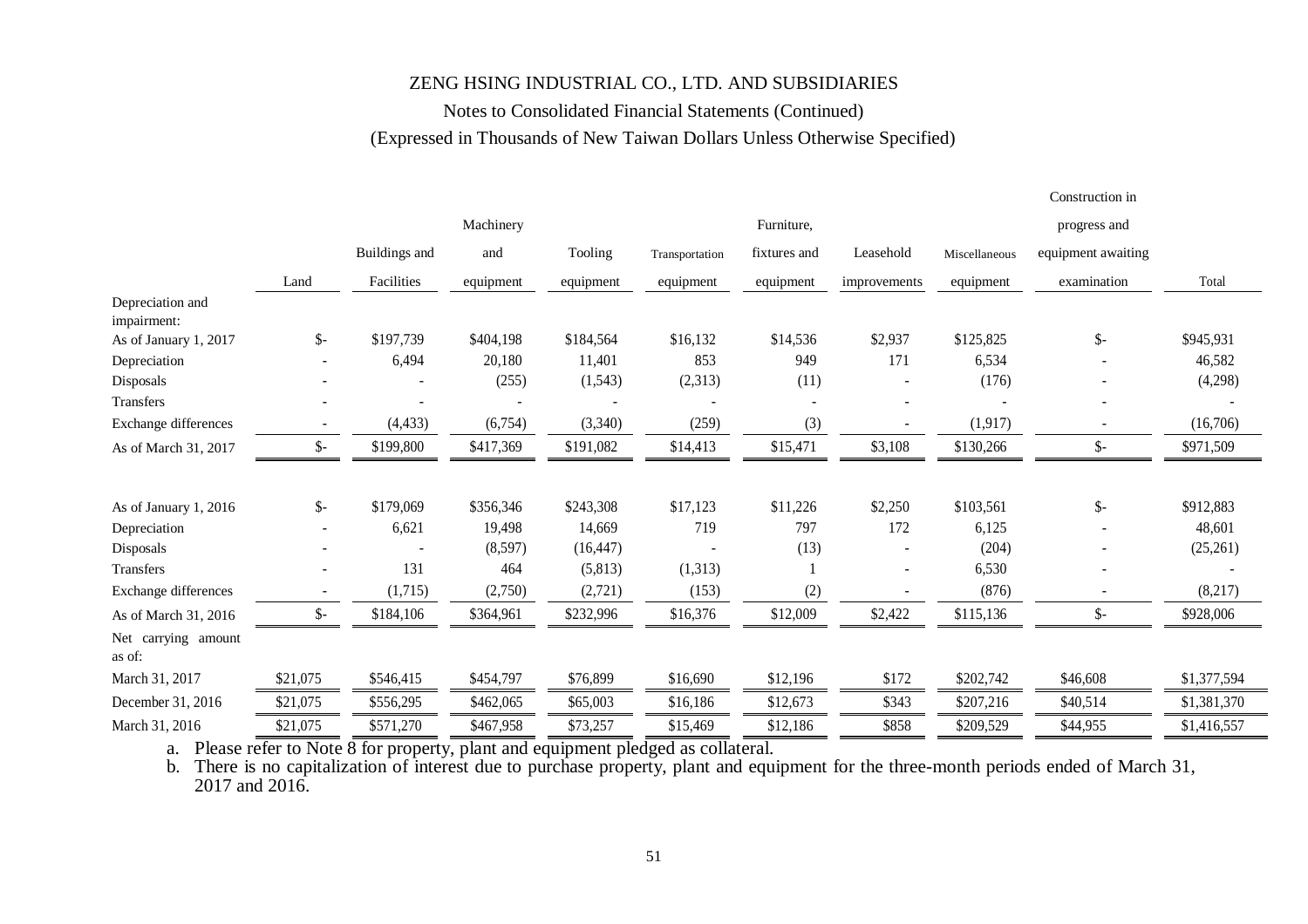### (7) Investment property

|                                       | Land            | <b>Buildings</b> | Total           |
|---------------------------------------|-----------------|------------------|-----------------|
| Cost:                                 |                 |                  |                 |
| As of January 1, 2017                 | \$41,124        | \$30,747         | \$71,871        |
| <b>Additions</b>                      |                 |                  |                 |
| As of March 31, 2017                  | \$41,124        | \$30,747         | \$71,871        |
| As of January 1, 2016                 | $\mathcal{S}$ - | $\mathsf{S}$ -   | $\mathcal{S}$ - |
| <b>Additions</b>                      |                 |                  |                 |
| As of March 31, 2016                  | $\mathcal{S}$ - | $\mathcal{S}$ -  | $\mathcal{S}$ - |
| <b>Depreciation and impairment:</b>   |                 |                  |                 |
| As of January 1, 2017                 | $\mathcal{S}$ - | \$819            | \$819           |
| Depreciation                          |                 | 308              | 308             |
| As of March 31, 2017                  | $\mathcal{S}$ - | \$1,127          | \$1,127         |
| As of January 1, 2016<br>Depreciation | $\mathcal{S}$ - | $\mathsf{S}$ -   | $\mathcal{S}$ - |
| As of March 31, 2016                  | $\mathcal{S}$ - | $\mathsf{S}$ -   | $\mathcal{S}$ - |
| Net carrying amount:                  |                 |                  |                 |
| As of March 31, 2017                  | \$41,124        | \$29,620         | \$70,744        |
| As of December 31, 2016               | \$41,124        | \$29,928         | \$71,052        |
| As of March 31, 2016                  | \$-             | \$-              | $\mathcal{S}$ - |

No investment property was pledged.

Investment properties held by the Group are not measured at fair value but for which the fair value is disclosed. The fair value measurements of the investment properties are categorized within Level 3. The fair value of the Group's investment properties was \$80,690 as of March 31, 2017 and December 31, 2016. The fair value has been determined based on valuations performed by an independent valuer.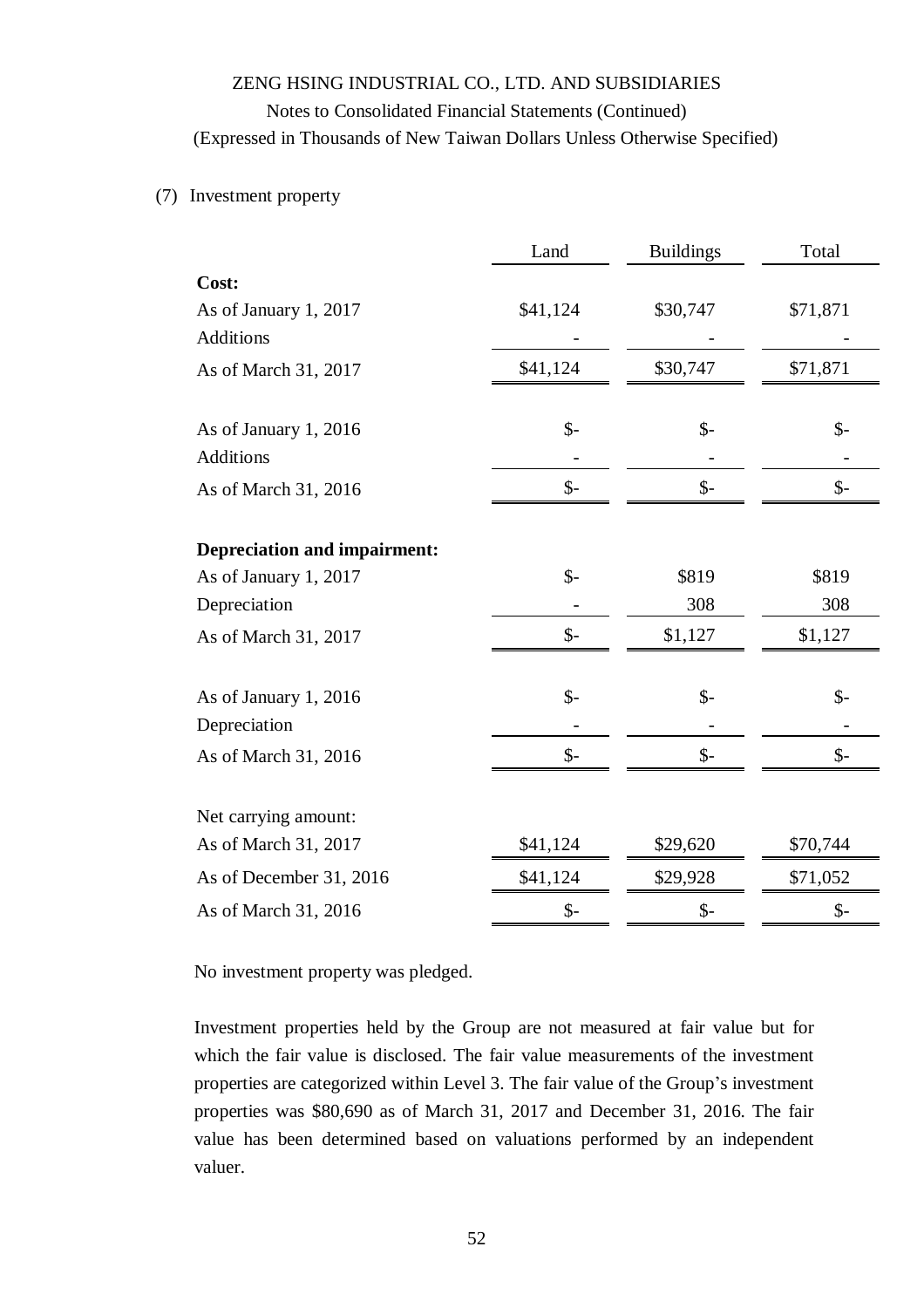# Notes to Consolidated Financial Statements (Continued) (Expressed in Thousands of New Taiwan Dollars Unless Otherwise Specified)

### (8) Intangible assets

|                                              | Software  | Patents        | Trademarks        | Goodwill                 | Others  | Total                |
|----------------------------------------------|-----------|----------------|-------------------|--------------------------|---------|----------------------|
| Cost:                                        |           |                |                   |                          |         |                      |
| As of January 1, 2017                        | \$98,528  | \$8,273        | \$2,004           | \$1,181                  | \$6,872 | \$116,858            |
| Addition-acquired separately                 | 4,402     | 57             |                   |                          |         | 4,459                |
| <b>Transfers</b>                             | 1,400     |                |                   |                          |         | 1,400                |
| <b>Exchange differences</b>                  | (121)     |                |                   |                          |         | (121)                |
| As of March 31, 2017                         | \$104,209 | \$8,330        | \$2,004           | \$1,181                  | \$6,872 | \$122,596            |
|                                              |           |                |                   |                          |         |                      |
| As of January 1, 2016                        | \$80,186  | \$8,099        | \$2,004           | \$1,181                  | \$6,872 | \$98,342             |
| Addition-acquired separately                 | 7,573     | 38             |                   |                          |         | 7,611                |
| Exchange differences                         | (33)      |                |                   |                          |         | (33)                 |
| As of March 31, 2016                         | \$87,726  | \$8,137        | \$2,004           | \$1,181                  | \$6,872 | \$106,920            |
|                                              |           |                |                   |                          |         |                      |
|                                              | Software  | Patents        | <b>Trademarks</b> | Goodwill                 | Others  | Total                |
| Amortization and impairment:                 |           |                |                   |                          |         |                      |
| As of January 1, $2017$                      | \$61,218  | \$5,972        | \$1,936           | \$-                      | \$6,872 | \$75,998             |
| Amortization                                 | 4,317     | 51             | 10                |                          |         | 4,378                |
| <b>Exchange differences</b>                  | (72)      |                |                   |                          |         | (72)                 |
| As of March 31, 2017                         | \$65,463  | \$6,023        | \$1,946           | $\overline{\mathcal{S}}$ | \$6,872 | $\overline{$80,304}$ |
|                                              |           |                |                   |                          |         |                      |
| As of January 1, 2016                        | \$46,343  | \$5,777        | \$1,889           | $\mathcal{S}$ -          | \$6,872 | \$60,881             |
| Amortization                                 | 3,391     | 48             | 13                |                          |         | 3,452                |
| Exchange differences                         | (27)      |                |                   |                          |         | (27)                 |
| As of March 31, 2016                         | \$49,707  | \$5,825        | \$1,902           | $\overline{\$}$          | \$6,872 | \$64,306             |
|                                              |           |                |                   |                          |         |                      |
| Net carrying amount as of:<br>March 31, 2017 | \$38,746  | \$2,307        | \$58              | \$1,181                  |         | \$42,292             |
| December 31, 2016                            | \$37,310  | \$2,301        | \$68              | \$1,181                  |         | \$40,860             |
| March 31, 2016                               | \$38,019  | $\sqrt{2,312}$ | \$102             | \$1,181                  |         | \$41,614             |
|                                              |           |                |                   |                          |         |                      |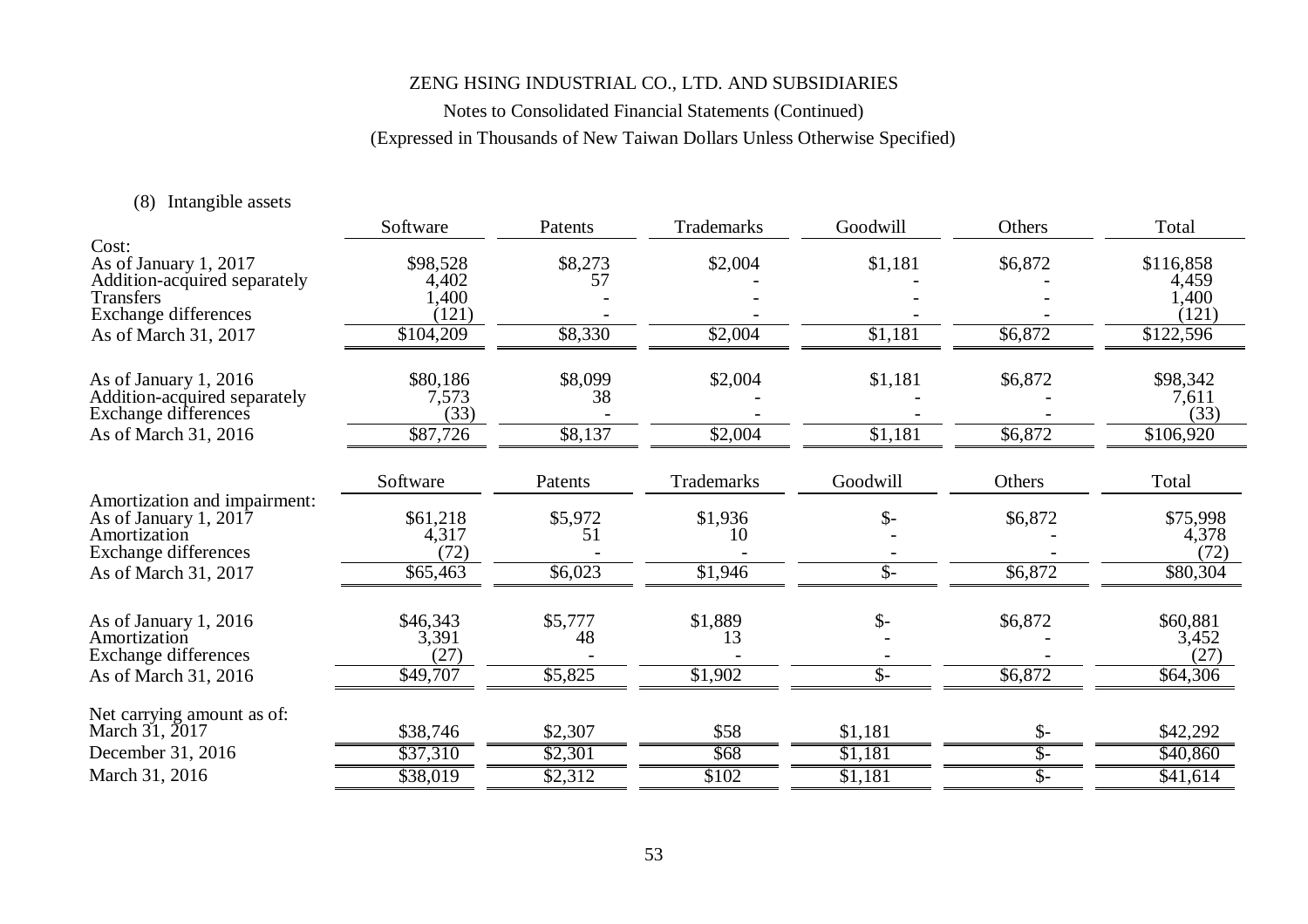## Notes to Consolidated Financial Statements (Continued) (Expressed in Thousands of New Taiwan Dollars Unless Otherwise Specified)

Intangible asset amortization expenses are summarized as follows:

|                               | For the three-month periods ended March 31, |         |  |
|-------------------------------|---------------------------------------------|---------|--|
|                               | 2017                                        | 2016    |  |
| Operating cost                | \$1,507                                     | \$1,315 |  |
| Selling and marketing         | 107                                         | 39      |  |
| Management and administrative | 2,237                                       | 1,692   |  |
| Research and development      | 527                                         | 406     |  |
| Total                         | \$4,378                                     | \$3,452 |  |

(9) Other non-current assets

|                                 | As of                                  |           |           |  |
|---------------------------------|----------------------------------------|-----------|-----------|--|
|                                 | December 31,<br>March 31,<br>March 31, |           |           |  |
|                                 | 2017                                   | 2016      | 2016      |  |
| Long-term prepaid rent expenses | \$149,475                              | \$151,150 | \$155,110 |  |
| Prepayment for equipment        | 46,453                                 | 23,336    | 20,347    |  |
| Others                          | 29,150                                 | 30,974    | 29,014    |  |
| Total                           | \$225,078                              | \$205,460 | \$204,471 |  |

As of March 31, 2017, December 31, 2016 and March 31, 2016 all of long-term prepaid rent expenses were land use rights.

### (10) Short-term borrowings

|                      |                      | As of                |                   |
|----------------------|----------------------|----------------------|-------------------|
|                      | March 31,            | December 31,         | March 31,         |
|                      | 2017                 | 2016                 | 2016              |
| Unsecured bank loans | \$281,680            | \$311,395            | \$270,000         |
|                      |                      |                      |                   |
|                      |                      | As of                |                   |
|                      | March 31,            | December 31,         | March 31,         |
|                      | 2017                 | 2016                 | 2016              |
| Interest rates       | $0.88\% \sim 1.52\%$ | $0.88\% \sim 1.21\%$ | $0.95\% - 0.98\%$ |

The Group's unused short-term lines of credits amounted to \$440,672, \$394,558 and \$424,564 as of March 31, 2017, December 31, 2016 and March 31, 2016, respectively.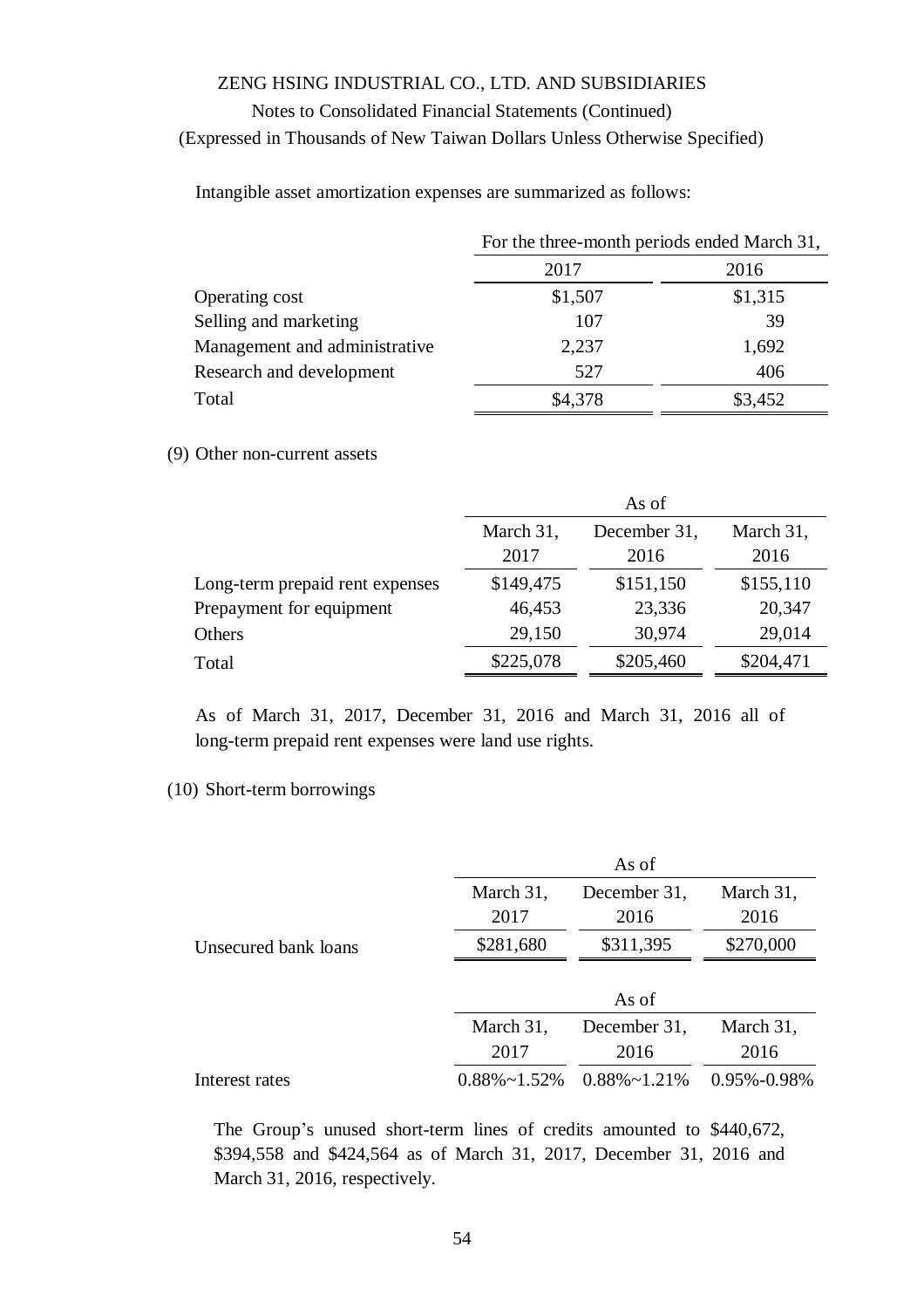### (11) Short-term notes and bills payable

|                              |                            |  |              | As of             |           |
|------------------------------|----------------------------|--|--------------|-------------------|-----------|
|                              |                            |  | March 31,    | December          | March 31, |
| Accounting title             | Guarantee                  |  | 2017         | 31, 2016          | 2016      |
| Commercial paper payable     | Ta Ching Bills             |  | \$80,000     | \$80,000          | \$30,000  |
|                              | <b>Finance Corporation</b> |  |              |                   |           |
|                              | Mega Bills Finance         |  | 20,000       |                   | 50,000    |
|                              | Corporation                |  |              |                   |           |
| Less: discount on short-term |                            |  |              |                   |           |
| notes and bills payable      |                            |  |              |                   |           |
| Net commercial paper payable |                            |  | \$100,000    | \$80,000          | \$80,000  |
|                              |                            |  | As of        |                   |           |
|                              | March 31,                  |  | December 31, | March 31,         |           |
|                              | 2017                       |  | 2016         | 2016              |           |
| Interest rates               | $0.56\% \sim 0.75\%$       |  | 0.56%        | $0.58\% - 0.66\%$ |           |

#### (12) Post-employment benefits

### Defined contribution plan

Pension expenses under the defined contribution plan were \$2,758 and \$2,506 for the three-month periods ended March 31, 2017 and 2016, respectively.

### Defined benefits plan

Pension expenses under the defined benefits plan were \$660 and \$703 for the three-month periods ended March 31, 2017 and 2016, respectively.

The Group recognized pension cost for high-ranking officers amounting to \$300 and \$300 for the three-month periods ended March 31, 2017 and 2016, respectively.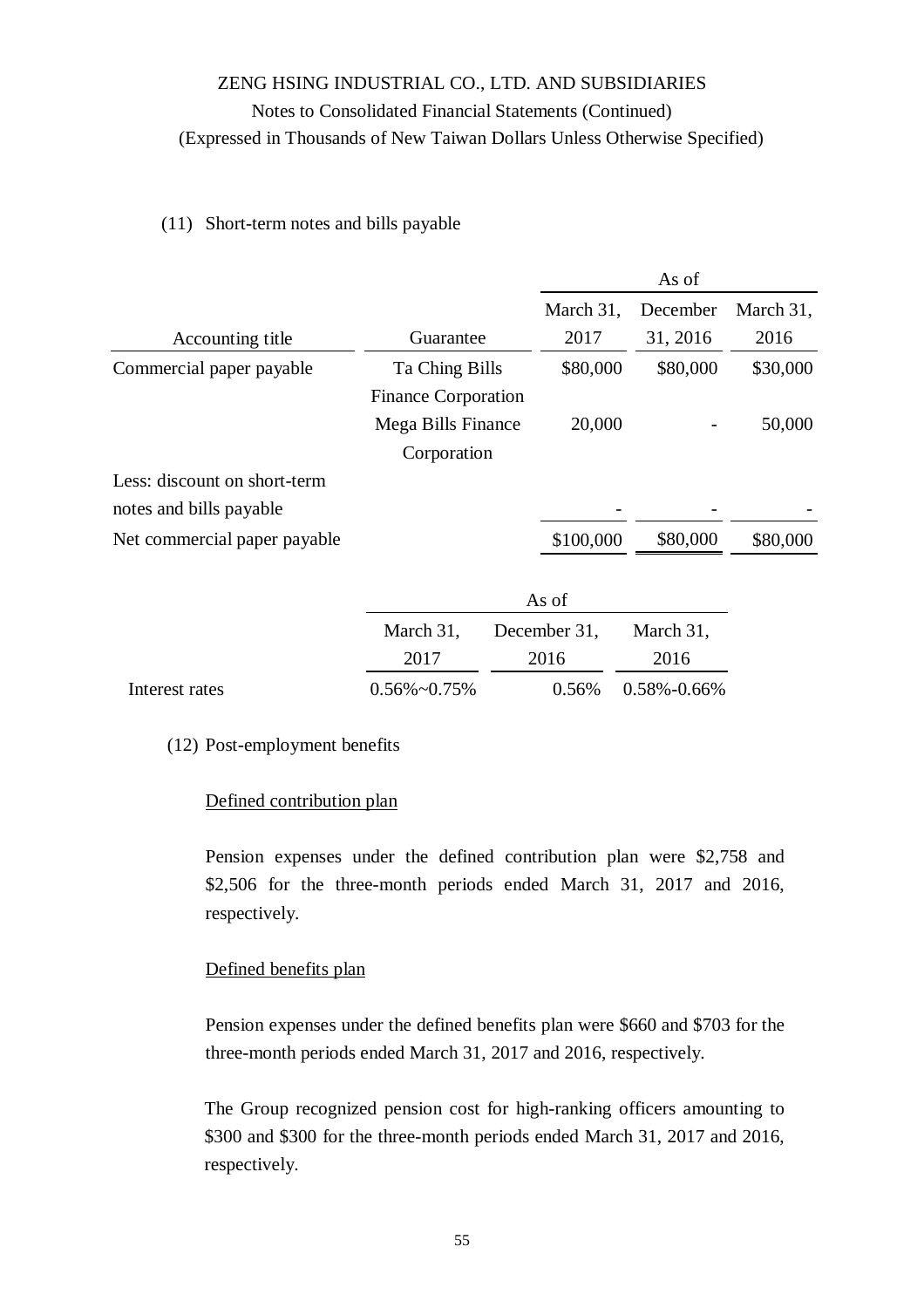### (13)Equities

a. Share capital

As of January 1, 2016, the Company's authorized capital was \$850,000, divided into 85,000,000 shares with par value of \$10 (in dollar) each. The issued and outstanding capital stocks were \$605,526, divided into 60,552,631 shares with par value of \$10 (in dollar) each.

b. Capital surplus

According to the Company Act, the capital reserve shall not be used except when offsetting the deficit of the company. When a company incurs no loss, it may distribute the capital reserves related to the income derived from the issuance of new shares at a premium or income from endowments received by the company. The distribution could be made in cash or in the form of dividend shares to its shareholders in proportion to the number of shares being held by each of them.

- c. Treasury Stock
	- (a) As of March 31, 2017, the Company's treasury stocks amounted to \$2,163, divided into 17,000 shares.
	- (b) The board meeting held on August 28, 2015 approved to repurchase 1,200,000 shares, which would be transferred to employees to motivate them. The expected period to execute the decision will take place between August 29, 2015 and October 27, 2015; the repurchase price will be between \$100 to \$150.
	- (c) No treasury stock has been transferred to employees as of March 31, 2017.
	- (d) According to the Securities and Exchange Act of R.O.C., the total shares of treasury stock shall not exceed 10% of issued stock, and the total purchase amount shall not exceed the sum of retained earnings, additional paid-in capital in excess of par and realized additional paid-in capital.
	- (e) In compliance with Securities and Exchange Act of R.O.C., treasury stocks shall not be pledged, nor should they be entitled to voting rights or receiving dividends.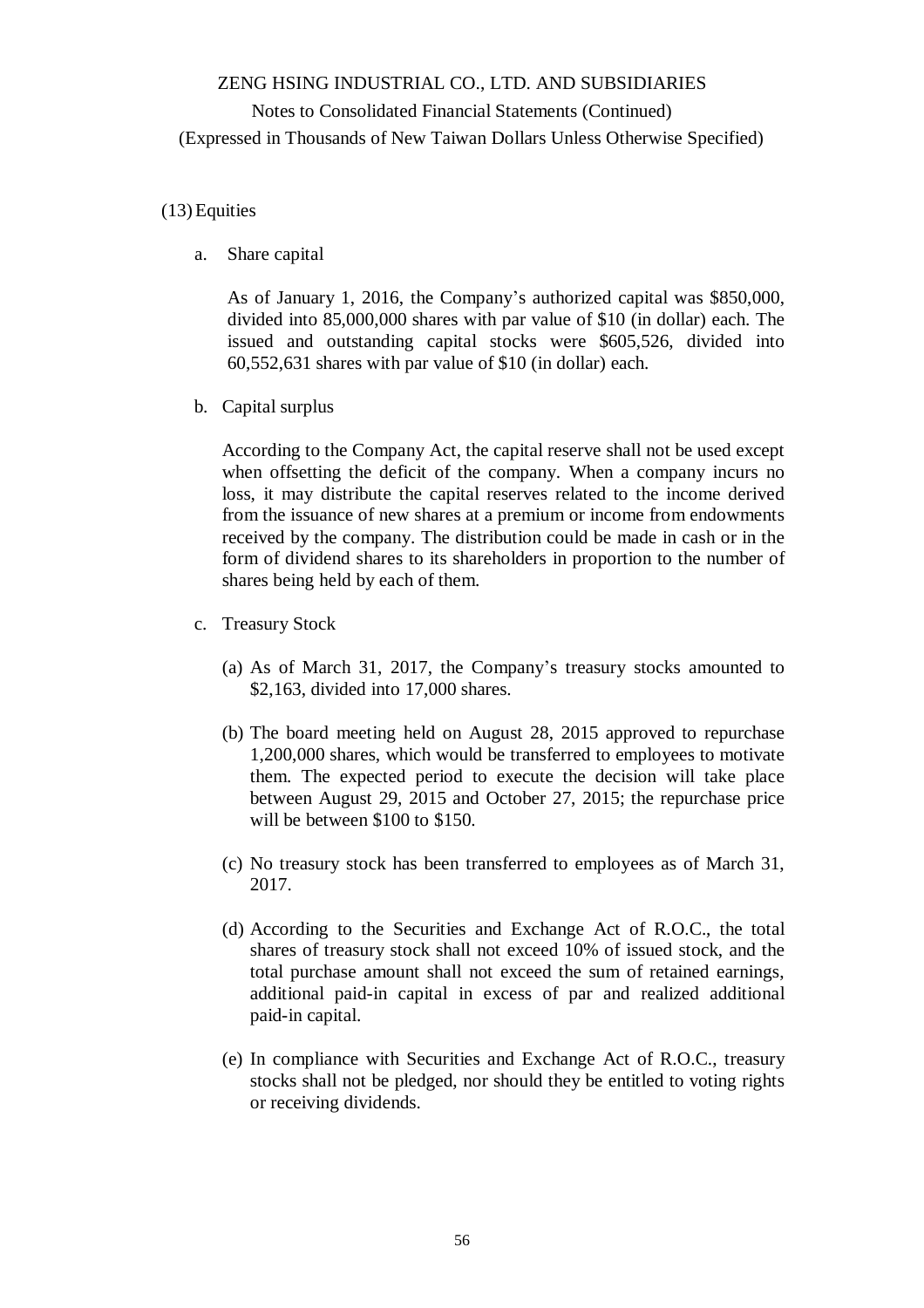# Notes to Consolidated Financial Statements (Continued) (Expressed in Thousands of New Taiwan Dollars Unless Otherwise Specified)

#### d. Retained earnings and dividend policy

Pursuant to the Company's Articles of Incorporation, current year's earnings, if any, shall be distributed in the following order: payment of all taxes and dues; offset prior years' operation losses; set aside 10% of the remaining amount; set aside or reverse special reserve in accordance with relevant rules and regulations. However, when accumulated legal reserve reach to the capital stock, it is not required to set aside or reverse special reserve in accordance with relevant rules and regulations. The distribution of the remaining portion, if any, will be proposed by the Board of Directors to the shareholders' meeting for approval.

The Company operates in a traditional industry and is currently at its mature stage of business life cycle, with a relatively well established financial structure and fairly consistent earnings year-over-year. In addition to adhering to the Company Act and the Company's bylaws, the actual distribution of earnings would depend on the Company's projected capital expenditure and operational results which will be reviewed by the board of directors before voting in the annual stockholder' meetings. Cash dividend would be no less than 30% of the total dividend to be distributed.

According to the Company Act, the Company needs to set aside amount to legal reserve unless where such legal reserve amounts to the total authorized capital. The legal reserve can be used to make good the deficit of the Company. When the Company incurs no loss, it may distribute the portion of legal serve which exceeds 25% of the paid-in capital by issuing new shares or by cash in proportion to the number of shares being held by each of the shareholders.

Following the adoption of TIFRS, the FSC on 6 April 2012 issued Order No. Financial-Supervisory-Securities-Corporate-1010012865, on a public company's first-time adoption of the TIFRS, for any unrealized revaluation gains and cumulative translation adjustments (gains) recorded to shareholders' equity that the company elects to transfer to retained earnings by application of the exemption under IFRS 1, the company shall set aside an equal amount of special reserve. Following a company's adoption of the TIFRS for the preparation of its financial reports, when distributing distributable earnings, it shall set aside to special reserve, from the profit/loss of the current period and the undistributed earnings from the previous period, an amount equal to "other net deductions from shareholders' equity for the current fiscal year, provided that if the company has already set aside special reserve according to the requirements in the preceding point, it shall set aside supplemental special reserve based on the difference between the amount already set aside and other net deductions from shareholders' equity. For any subsequent reversal of other net deductions from shareholders' equity, the amount reversed may be distributed.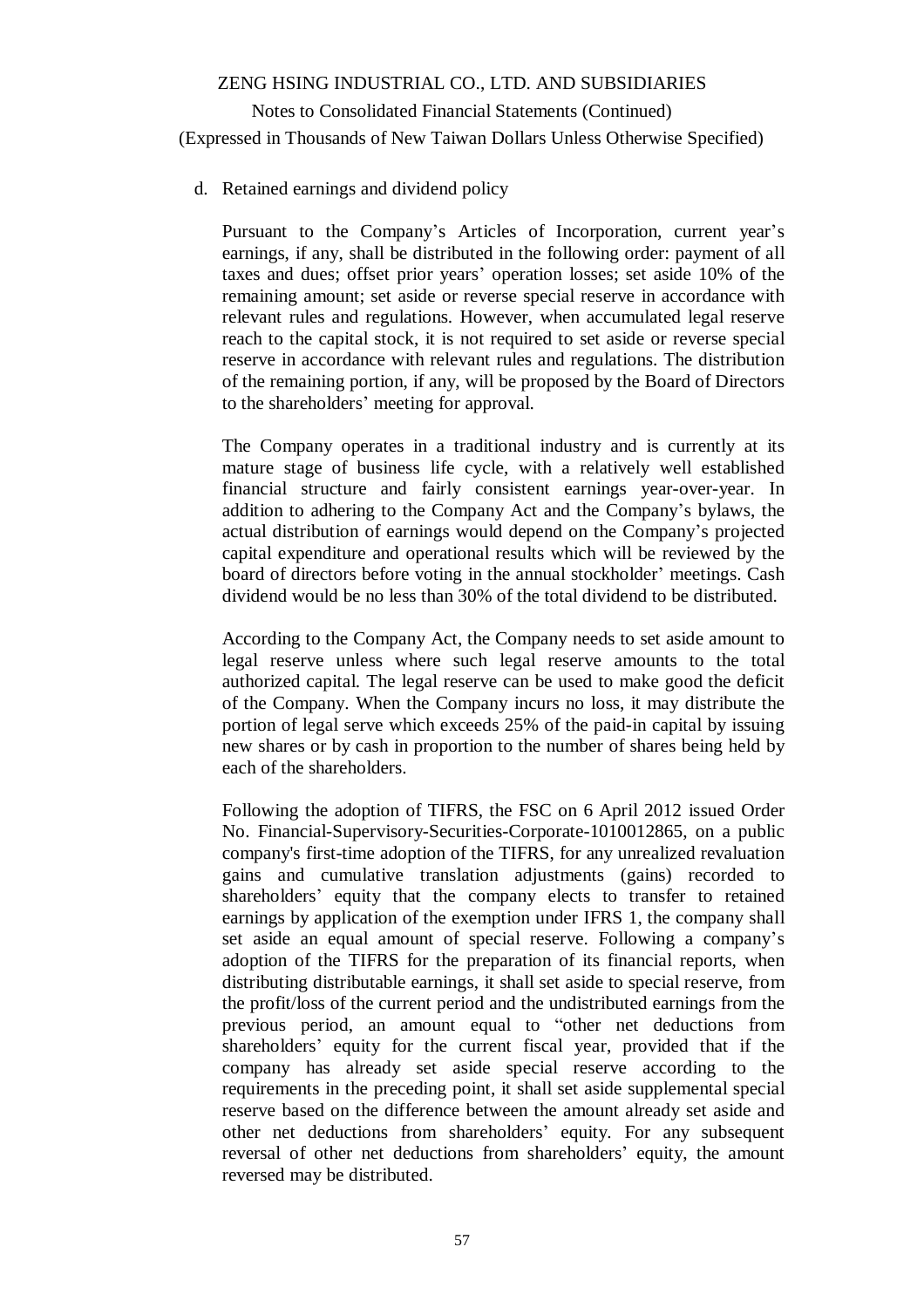# Notes to Consolidated Financial Statements (Continued) (Expressed in Thousands of New Taiwan Dollars Unless Otherwise Specified)

Details of the 2016 and 2015 earnings distribution and dividends per share as approved and resolved by the board of directors' meeting and shareholders' meeting on March 22, 2017 and June 15, 2016, respectively, are as follows:

|                             |                           |           | Dividend per share |       |
|-----------------------------|---------------------------|-----------|--------------------|-------|
|                             | Appropriation of earnings |           | (NTD)              |       |
|                             | 2016                      | 2015      | 2016               | 2015  |
| Legal reserve               | \$85,143                  | \$85,898  |                    |       |
| Special reserve             | 45,286                    |           |                    |       |
| Cash dividends-common stock | 575,088                   | 575,088   | \$9.5              | \$9.5 |
| Total                       | \$705,517                 | \$660,986 |                    |       |

The Company estimated the amounts of the employee's compensation and remuneration to directors and supervisors, please refer to Note 6 (17) for more details.

#### (14) Non-controlling interests

|                                           | For the three-month periods ended<br>March 31, |          |
|-------------------------------------------|------------------------------------------------|----------|
|                                           |                                                |          |
|                                           | 2017                                           | 2016     |
| Balance as of January 1                   | \$32,087                                       | \$33,400 |
| Attributable to non-controlling interests |                                                |          |
| Income                                    | 911                                            | 2,600    |
| Balance as of March 31                    | \$32,998                                       | \$36,000 |

#### (15) Sales

|                                   | For the three-month periods ended |             |  |
|-----------------------------------|-----------------------------------|-------------|--|
|                                   | March 31,                         |             |  |
|                                   | 2017                              | 2016        |  |
| Sale of goods                     | \$975,321                         | \$1,226,018 |  |
| Less: Sales returns and discounts | (1,796)                           | (493)       |  |
| Net sales                         | \$973,525                         | \$1,225,525 |  |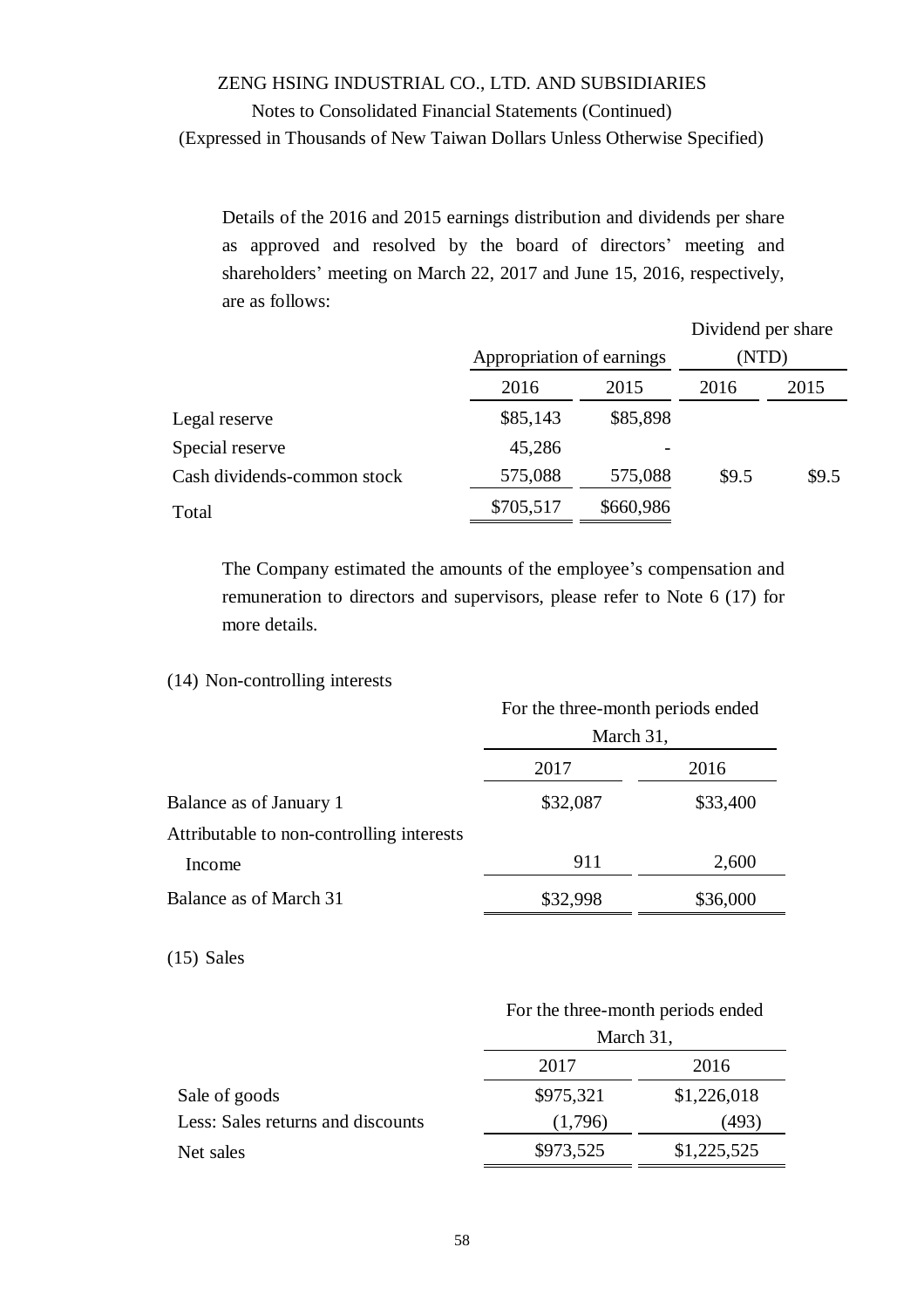#### (16) Operating lease

### The Group as lessee

The Group has entered into commercial leases on certain buildings. These leases have an average life of three to five years with no renewal option included in the contracts. There are no restrictions placed upon the Group by entering into these leases.

Future minimum rentals payable under non-cancellable operating leases as at 31 March 2017, 31 December 2016, and 31 March 2016 are as follows:

|                      | As of             |                      |                   |
|----------------------|-------------------|----------------------|-------------------|
|                      | March 31,<br>2017 | December 31,<br>2016 | March 31,<br>2016 |
| Lower than 1 year    | \$6,405           | \$450                | \$900             |
| Between 1 to 5 years | 10,715            |                      | 225               |
| Total                | \$17,120          | \$450                | \$1,125           |

The expenses of operating lease were as follows:

|                        | For the three-month periods ended March 31, |       |  |  |
|------------------------|---------------------------------------------|-------|--|--|
|                        | 2017                                        | 2016  |  |  |
| Minimum lease payments | \$1,770                                     | \$225 |  |  |

(17) The Group's personnel, depreciation and amortization expenses are summarized as follows:

|                            |           |           |           | For the three-month periods ended March 31, |           |           |
|----------------------------|-----------|-----------|-----------|---------------------------------------------|-----------|-----------|
| Function                   |           | 2017      |           | 2016                                        |           |           |
| Nature                     | Operating | Operating | Total     | Operating                                   | Operating |           |
|                            | costs     | expenses  |           | costs                                       | expenses  | Total     |
| Employee benefits expense  |           |           |           |                                             |           |           |
| <b>Salaries</b>            | \$110,371 | \$69,151  | \$179,522 | \$105,072                                   | \$59,312  | \$164,384 |
| Labor and health insurance | 13,968    | 6,797     | 20,765    | 13,681                                      | 6,105     | 19,786    |
| Pension                    | 888       | 2,830     | 3,718     | 801                                         | 2,708     | 3,509     |
| Others                     | 7,885     | 2,533     | 10,418    | 7,983                                       | 5,047     | 13,030    |
| Depreciation               | 38,633    | 8,257     | 46,890    | 40,546                                      | 8,055     | 48,601    |
| Amortization               | 4,637     | 8,837     | 13,474    | 4,712                                       | 7,656     | 12,368    |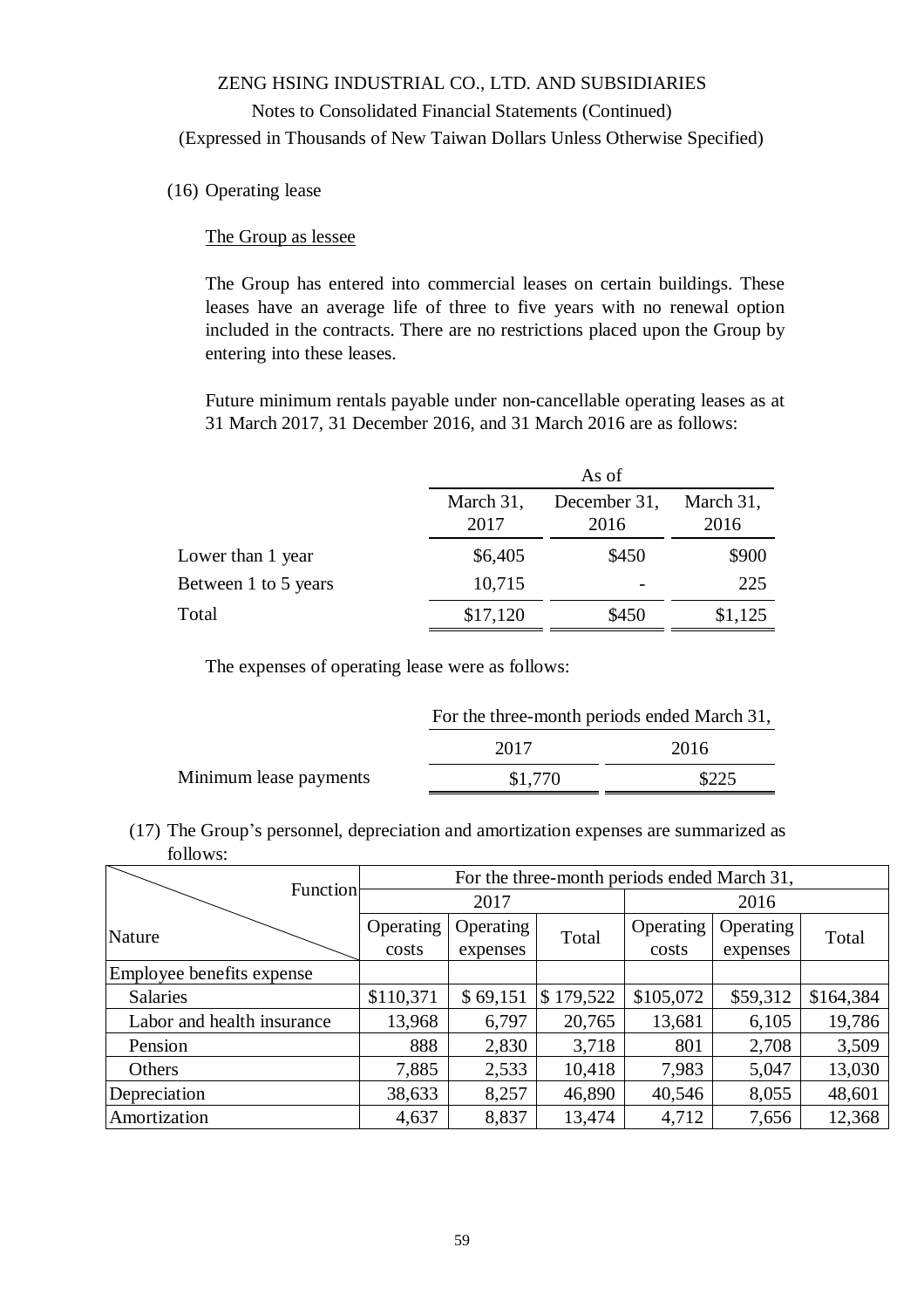# Notes to Consolidated Financial Statements (Continued) (Expressed in Thousands of New Taiwan Dollars Unless Otherwise Specified)

According to the Articles of Incorporation, 2% to 6% of profit of the current year is distributable as employees' compensation and no higher than 4% of profit of the current year is distributable as remuneration to directors and supervisors. However, the company's accumulated losses shall have been covered. The Company may, by a resolution adopted by a majority vote at a meeting of Board of Directors attended by two-thirds of the total number of directors, have the profit distributable as employees' compensation in the form of shares or in cash; and in addition thereto a report of such distribution is submitted to the shareholders' meeting. Information on the Board of Directors' resolution regarding the employees' compensation and remuneration to directors and supervisors can be obtained from the "Market Observation Post System" on the website of the TWSE.

Based on the profit, operating performance and seasonal changes of the three-month period ended 31 March 2017, the Company estimated the amounts of the employees' compensation and remuneration to directors and supervisors for the three-month period ended 31 March 2017 to be \$7,000 and \$1,450, respectively, recognized as employee benefits expense. Employees' compensation and remuneration to directors and supervisors for the three-month period ended 31 March 2016 amount to \$6,228 and \$828, respectively.

A resolution was passed at a board of directors meeting held on 22 March 2017 to distribute \$28,000 and \$3,845 in cash as employees' compensation and remuneration to directors and supervisors of 2016, respectively. No material differences exist between the estimated amount and the actual distribution of the employee compensation and remuneration to directors and supervisors for the year ended 31 December 2016.

No material differences exist between the estimated amount and the actual distribution of the employee compensation and remuneration to directors and supervisors for the year ended 31 December 2015.

- (18) Non-operating income and expenses
	- a. Other income

|                 |          | For the three-month periods ended March 31, |  |  |
|-----------------|----------|---------------------------------------------|--|--|
|                 | 2017     | 2016                                        |  |  |
| Interest income | \$3,882  | \$2,662                                     |  |  |
| Rental income   | 860      | 286                                         |  |  |
| Others          | 13,434   | 10,211                                      |  |  |
| Total           | \$18,176 | \$13,159                                    |  |  |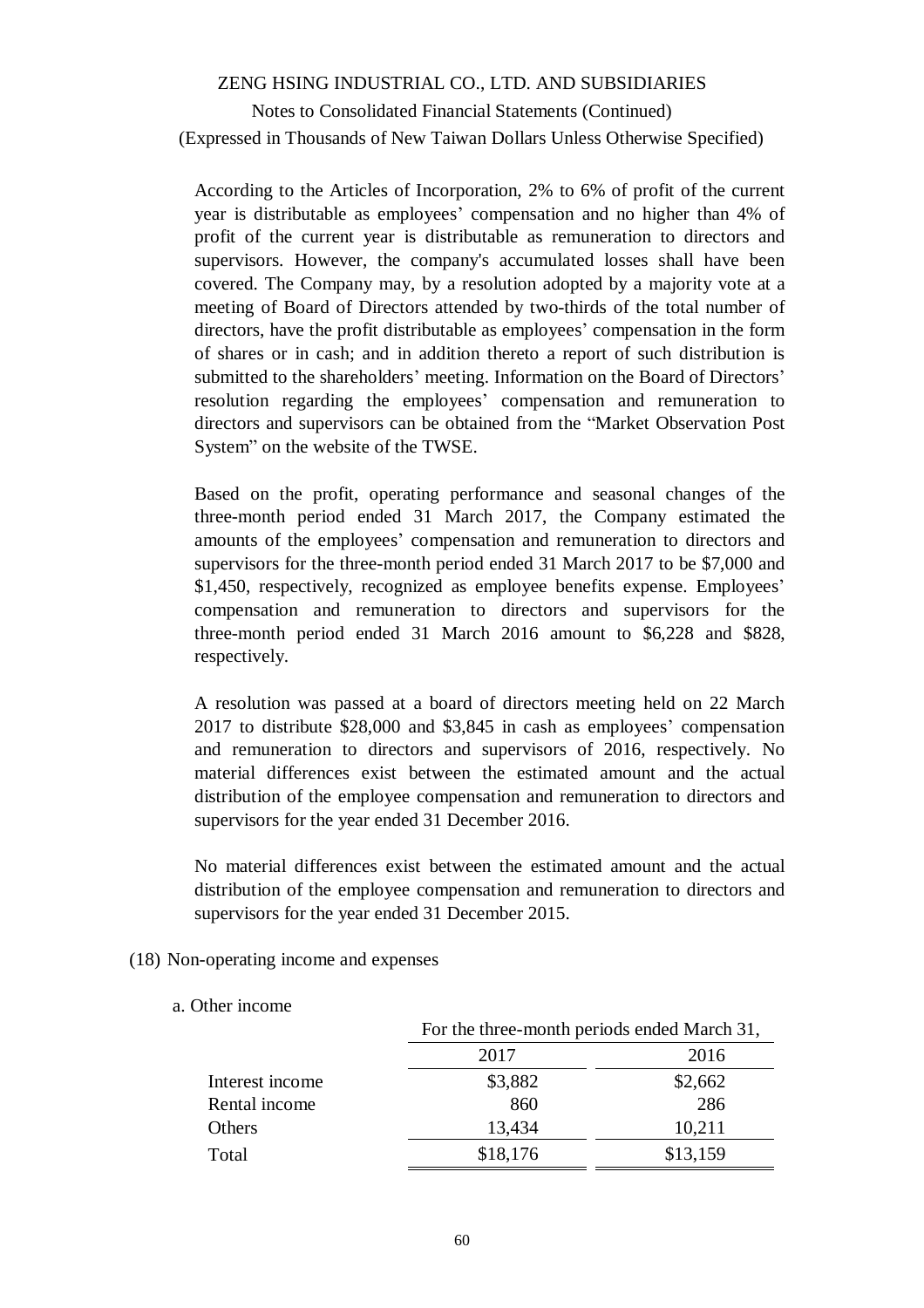# Notes to Consolidated Financial Statements (Continued) (Expressed in Thousands of New Taiwan Dollars Unless Otherwise Specified)

b. Other gains and losses

|                                          | For the three-month periods ended March 31, |            |  |
|------------------------------------------|---------------------------------------------|------------|--|
|                                          | 2017                                        | 2016       |  |
| Foreign exchange losses, net             | \$(124,352)                                 | \$(58,088) |  |
| Losses on financial assets at fair value |                                             |            |  |
| through profit or loss                   | (39, 981)                                   | (196)      |  |
| Gains (losses) on disposal of            |                                             |            |  |
| property, plant and equipment            | 534                                         | (1,851)    |  |
| Others                                   | (173)                                       | (71)       |  |
| Total                                    | \$(163,972)                                 | \$(60,206) |  |

(19) Components of other comprehensive income

### a. For the three-month periods ended March 31, 2017

|                                                                             |                              | Other<br>comprehensive |                      | Other<br>comprehensive |
|-----------------------------------------------------------------------------|------------------------------|------------------------|----------------------|------------------------|
|                                                                             | Arising during<br>the period | income,<br>net of tax  | Income tax<br>effect | income,<br>net of tax  |
| To be reclassified to profit or loss in<br>subsequent periods:              |                              |                        |                      |                        |
| Exchange differences resulting from<br>translating the financial statements |                              |                        |                      |                        |
| of a foreign operation                                                      | \$(50,285)                   | \$(50,285)             | \$8,548              | \$(41,737)             |
| Total of other comprehensive income                                         | \$(50,285)                   | \$(50,285)             | \$8,548              | \$(41,737)             |

#### b. For the three-month periods ended March 31, 2016

|                                                                             | Other<br>comprehensive       |                       |                      | Other<br>comprehensive |
|-----------------------------------------------------------------------------|------------------------------|-----------------------|----------------------|------------------------|
|                                                                             | Arising during<br>the period | income,<br>net of tax | Income tax<br>effect | income,<br>net of tax  |
| To be reclassified to profit or loss in<br>subsequent periods:              |                              |                       |                      |                        |
| Exchange differences resulting from<br>translating the financial statements |                              |                       |                      |                        |
| of a foreign operation                                                      | \$(18,264)                   | \$(18,264)            | \$3,105              | \$(15,159)             |
| Total of other comprehensive income                                         | \$(18,264)                   | \$(18,264)            | \$3,105              | \$(15,159)             |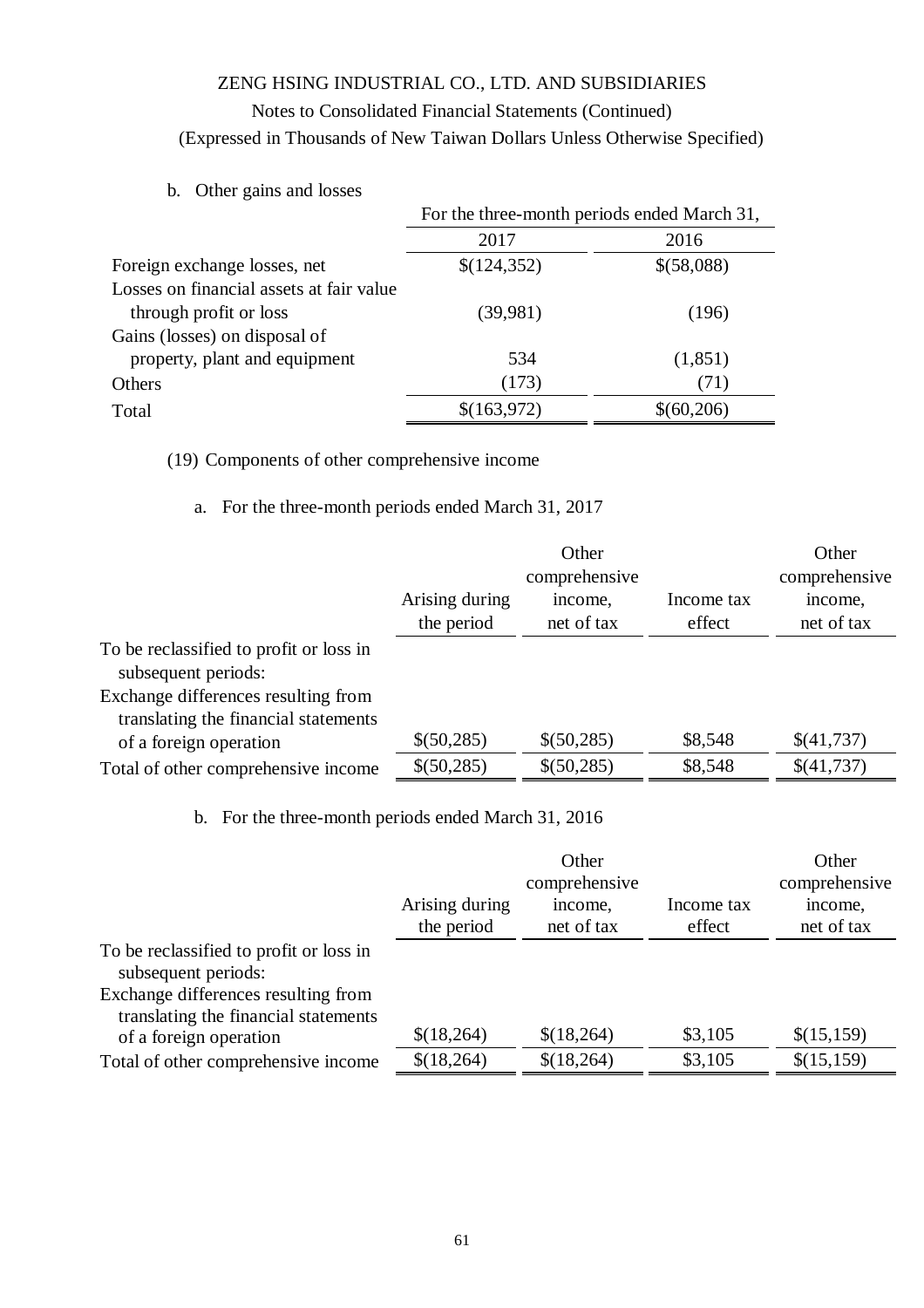#### Notes to Consolidated Financial Statements (Continued)

(Expressed in Thousands of New Taiwan Dollars Unless Otherwise Specified)

(20) Income tax

The major components of income tax expense are as follows:

a. Income tax recorded in profit or loss

|                                                                    | For the three-month |                         |
|--------------------------------------------------------------------|---------------------|-------------------------|
|                                                                    |                     | periods ended March 31, |
|                                                                    | 2017                | 2016                    |
| Current income tax expense:                                        |                     |                         |
| Current income tax charge                                          | \$6,445             | \$39,868                |
| Adjustments in respect of current income tax of prior periods      | 316                 |                         |
| Deferred income tax benefit:                                       |                     |                         |
| Deferred income tax benefit related to origination and reversal of |                     |                         |
| temporary differences                                              | (9, 843)            | (7,340)                 |
| Income tax (benefit) expense recognized in profit or loss          | \$(3,082)           | \$32,528                |

### b. Income tax relating to components of other comprehensive income

|                                                                 | For the three-month |                         |
|-----------------------------------------------------------------|---------------------|-------------------------|
|                                                                 |                     | periods ended March 31, |
|                                                                 | 2017                | 2016                    |
| Deferred income tax benefit:                                    |                     |                         |
| Exchange differences on translation of foreign operations       | \$(8,548)           | \$(3,105)               |
| Income tax relating to components of other comprehensive income | \$(8,548)           | \$(3,105)               |

#### c. Integrated income tax information

|                                          | As of     |              |           |
|------------------------------------------|-----------|--------------|-----------|
|                                          | March 31. | December 31, | March 31, |
|                                          | 2017      | 2016         | 2016      |
| Balance of the imputation credit account | \$312,865 | \$312,865    | \$252,303 |

The expected creditable ratio for 2016 and the actual creditable ratio for 2015 were 25.75% and 20.44%, respectively.

According to Article 66-6 of Company Act amended on June 4, 2014, the creditable ratio of the individual shareholders residing in Taiwan will be reduced by 50%, and will apply on January 1, 2015 to earnings distribution.

The Company's earnings generated in the year ended December 31, 1997 and prior years have been fully appropriated.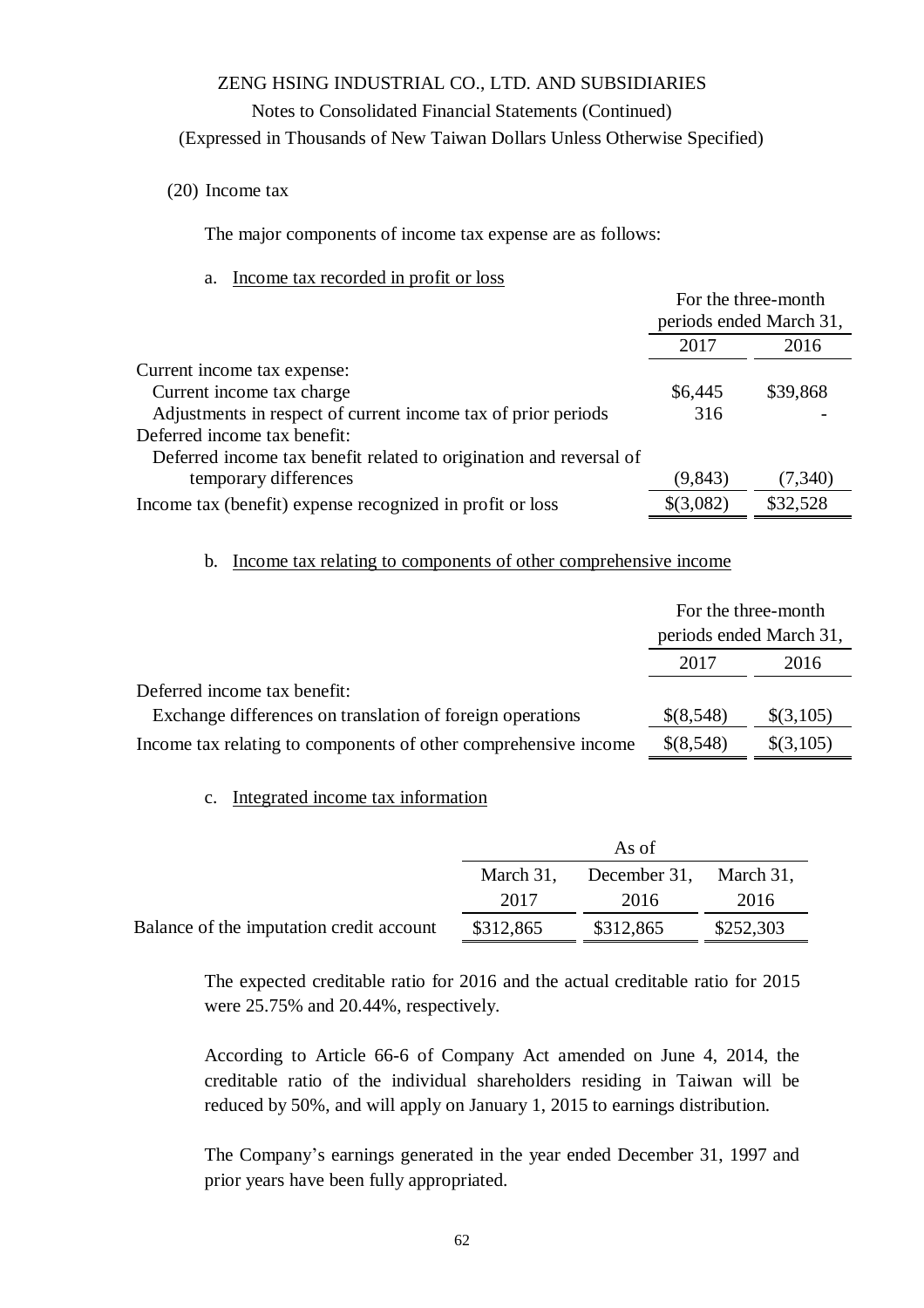Notes to Consolidated Financial Statements (Continued) (Expressed in Thousands of New Taiwan Dollars Unless Otherwise Specified)

#### The assessment of income tax returns

As of March 31, 2017, the assessment of the income tax returns of the Company and its subsidiaries is as follows:

|                                                                        | The assessment of income tax returns |
|------------------------------------------------------------------------|--------------------------------------|
| The Company                                                            | Assessed and approved up to 2015     |
| Mitsumichi Industrial Co., Ltd                                         | Assessed and approved up to 2015     |
| Zhangjiagang Zenghsing Machinery<br>$\propto$<br>Electronics Co., Ltd. | Assessed to 2016                     |
| Zhangjiagang Free Trade Zone Qiao Xing<br>Electrical Co., Ltd.         | Assessed to 2016                     |
| Zhangjiagang Zenghsing Trading CO., Ltd.                               | Assessed to 2016                     |
| Zeng Hsing Industrial CO., Ltd. (VN)                                   | Assessed to 2016                     |
| Shinco Technologies Limited (VN)                                       | Assessed to 2016                     |

#### (21) Earnings per share

Basic earnings per share amounts are calculated by dividing net profit for the year attributable to ordinary equity holders of the parent entity by the weighted average number of ordinary shares outstanding during the year.

Diluted earnings per share amounts are calculated by dividing the net profit attributable to ordinary equity holders of the parent entity (after adjusting for interest on the convertible preference shares) by the weighted average number of ordinary shares outstanding during the year plus the weighted average number of ordinary shares that would be issued on conversion of all the dilutive potential ordinary shares into ordinary shares.

|                                                    | For the three-month periods ended |          |  |
|----------------------------------------------------|-----------------------------------|----------|--|
|                                                    | March 31,                         |          |  |
|                                                    | 2017                              | 2016     |  |
| Net (loss) profit attributable to the parent Group | \$(82,756)                        | \$88,506 |  |
| Weighted-average number of ordinary shares         |                                   |          |  |
| for basic earnings per share(thousand shares)      | 60,536                            | 60,536   |  |
| Earnings per share-basic (NTD)                     | \$(1.37)                          | \$1.46   |  |

a. Earnings per share-basic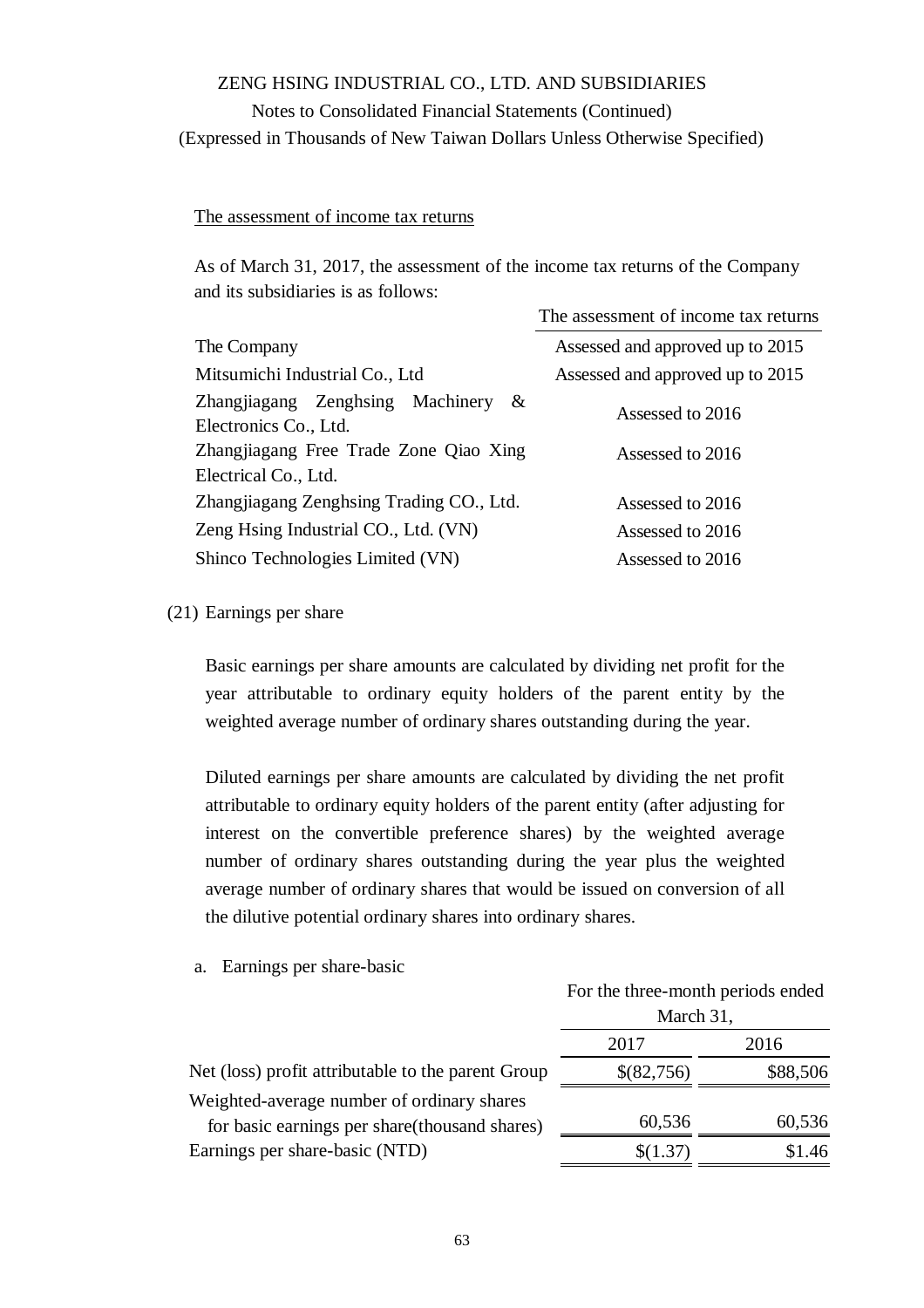#### Notes to Consolidated Financial Statements (Continued)

(Expressed in Thousands of New Taiwan Dollars Unless Otherwise Specified)

b. Earnings per share-diluted

|                                                    | For the three-month periods ended<br>March 31, |          |
|----------------------------------------------------|------------------------------------------------|----------|
|                                                    | 2017                                           | 2016     |
| Net (loss) profit attributable to the parent Group | \$(82,756)                                     | \$88,506 |
| Weighted-average number of ordinary shares         |                                                |          |
| for basic earnings per share (thousand shares)     | 60,536                                         | 60,536   |
| Effect of dilution:                                |                                                |          |
| Employee compensation-stock(thousand               |                                                |          |
| shares)                                            | Note 1                                         | 46       |
| Weighted average number of common stocks           |                                                |          |
| after dilution (thousand shares)                   | 60,536                                         | 60,582   |
| Diluted earnings per share (NTD)                   | \$(1.37)                                       | \$1.46   |

There have been no other transactions involving ordinary shares or potential ordinary shares between the reporting date and the date the financial statements were authorized for issue.

Note1: Due to net loss for the three-period ended March 31, 2017, no dilution effect is concered.

#### 7. RELATED PARTY TRANSACTIONS

(1) Name and nature of relationship of the related parties

| Name of the related parties       | Nature of relationship of the related parties |
|-----------------------------------|-----------------------------------------------|
| Lin Zhi Cheng and other 21 people | Directors and Deputy General Manager of       |
|                                   | the Company                                   |

(2) Key management personnel compensation

|                              | For the three-month periods ended |         |
|------------------------------|-----------------------------------|---------|
|                              | March 31,                         |         |
|                              | 2017                              | 2016    |
| Short-term employee benefits | \$13,091                          | \$5,091 |
| Post-Employment Benefits     | 477                               | 353     |
|                              | \$13,568                          |         |

#### 8. ASSETS PLEDGED AS COLLATERAL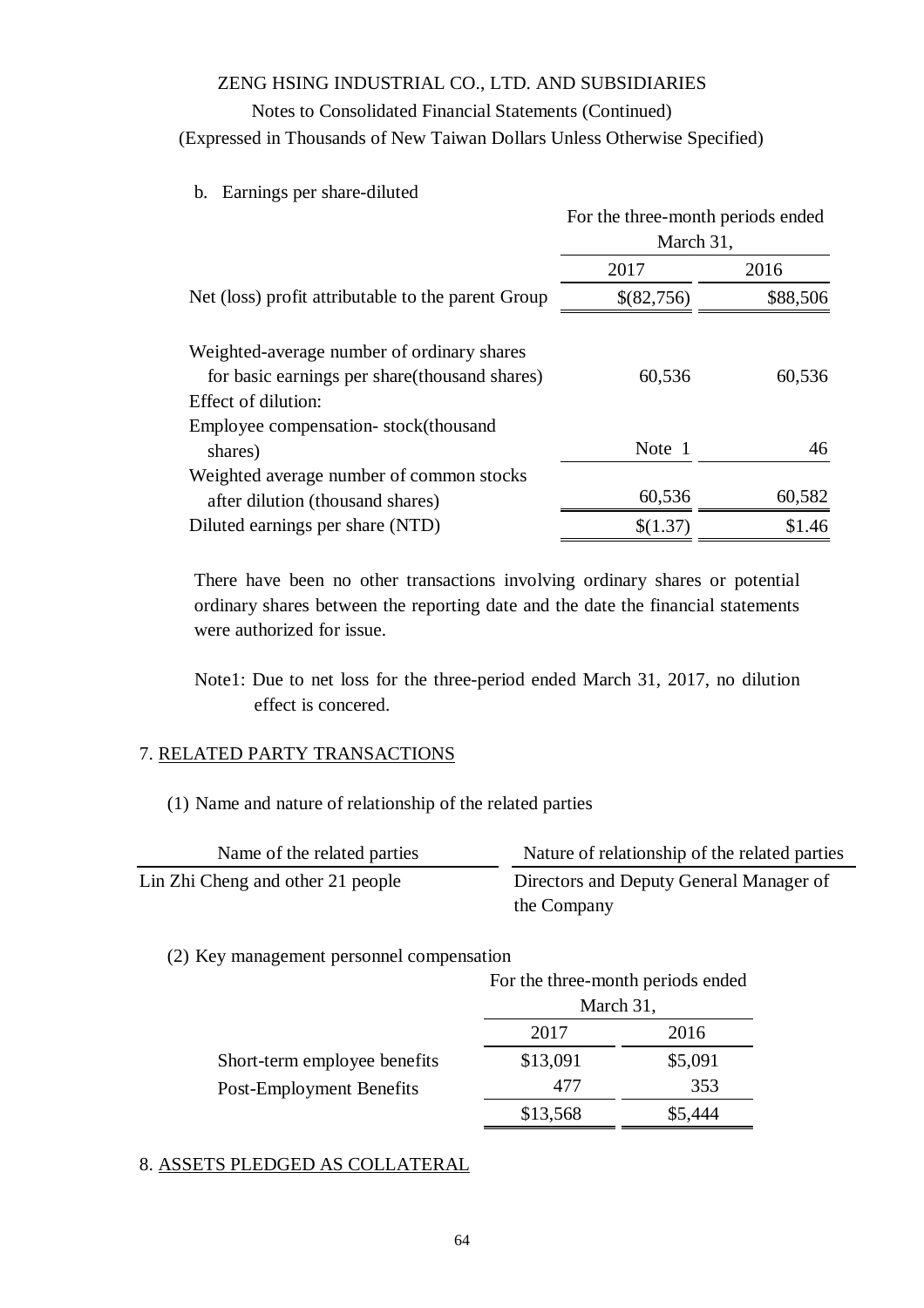# Notes to Consolidated Financial Statements (Continued) (Expressed in Thousands of New Taiwan Dollars Unless Otherwise Specified)

The following assets were pledged:

|                                        |            | AS 01    |           |
|----------------------------------------|------------|----------|-----------|
|                                        | March 31,  | December | March 31, |
|                                        | 2017       | 31, 2016 | 2016      |
| Property, Plant and Equipment-building |            | \$22,594 | \$23,071  |
| Property, Plant and Equipment-land     |            | 20,660   | 20,660    |
| Bond investments in inactive market    | <b>200</b> | 200      | 200       |
| Total                                  | \$200      | \$43,454 | \$43,931  |

As of

#### 9. SIGNIFICANT CONTINGENCIES AND UNRECOGNIZED CONTRACT COMMITMENTS

- (1) As of March 31, 2017 and 2016, the Group provided guarantee notes in the amount both of \$100,000, as guarantees for loans, forward exchange agreements and a subsidy research project of Industrial Development Bureau Ministry of Economic Affairs.
- (2) The Group entered into the financial guarantees to related parties: refer to Table 1 on pages 79.

#### 10. SIGNIFICANT DISASTER LOSS

None.

### 11. SIGNIFICANT SUBSEQUENT EVENTS

None.

### 12. OTHERS

### (1) Categories of financial instruments

|                                                        |             | As of        |             |
|--------------------------------------------------------|-------------|--------------|-------------|
|                                                        | March 31,   | December 31, | March 31,   |
|                                                        | 2017        | 2016         | 2016        |
| <b>Financial Assets</b>                                |             |              |             |
| Loans and receivables:                                 |             |              |             |
| Cash and cash equivalents (excludes cash on hand)      | \$2,391,650 | \$2,406,213  | \$2,603,966 |
| Notes and accounts receivable                          | 929,195     | 1,409,769    | 1,020,343   |
| Other receivables                                      | 17,296      | 21,333       | 23,150      |
| Bond investments in inactive market                    | 200         | 200          | 200         |
| Subtotal                                               | 3,338,341   | 3,837,515    | 3,647,659   |
| Financial assets at fair value through profit or loss: |             |              |             |
| Held for trading                                       | 5,722       | 22,308       |             |
| Financial assets in available for sale:                |             |              |             |
| Financial assets at cost-noncurrent                    | 19,096      | 19,096       | 19,096      |
| Total                                                  | \$3,363,159 | \$3,878,919  | \$3,666,755 |

#### Financial Liabilities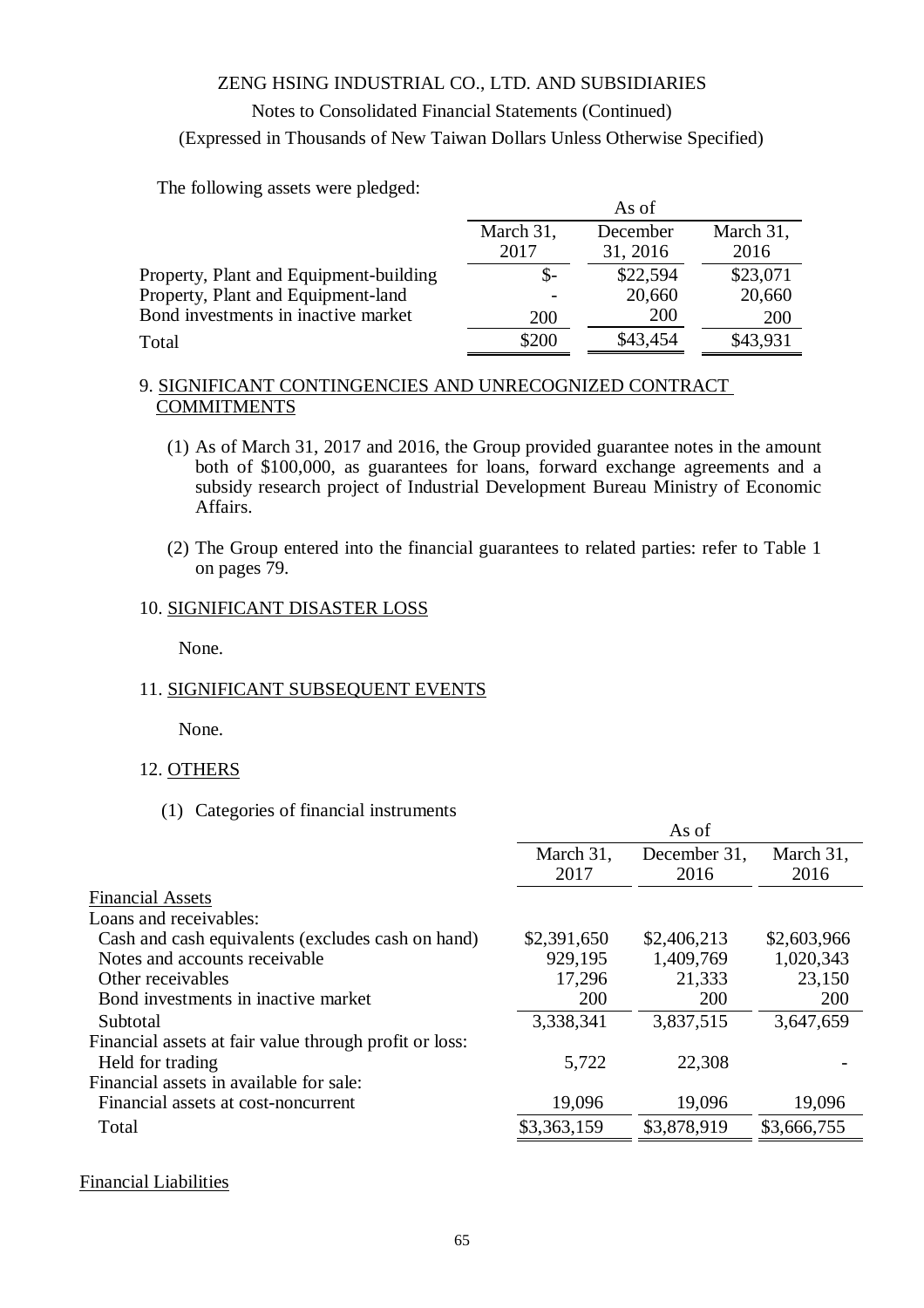# Notes to Consolidated Financial Statements (Continued) (Expressed in Thousands of New Taiwan Dollars Unless Otherwise Specified)

|                                                                                | As of             |                      |                   |
|--------------------------------------------------------------------------------|-------------------|----------------------|-------------------|
|                                                                                | March 31,<br>2017 | December 31,<br>2016 | March 31,<br>2016 |
| Financial liabilities carried at amortized cost:                               |                   |                      |                   |
| Short-term loans                                                               | \$281,680         | \$311,395            | \$270,000         |
| Short-term notes and bills payable                                             | 100,000           | 80,000               | 80,000            |
| Notes and accounts payables                                                    | 642,145           | 648,701              | 670,169           |
| Other payables                                                                 | 175,108           | 241,176              | 179,608           |
| Subtotal                                                                       | 1,198,933         | 1,281,272            | 1,199,777         |
| Financial liabilities at fair value through profit or loss<br>Held for trading | 16,404            | 5,722                |                   |
| Total                                                                          | \$1,215,337       | \$1,286,994          | \$1,199,777       |

### (2) Financial risk management objectives and policies

The Group's risk management objective is to manage the market risk, credit risk and liquidity risk related to its operating activities. The Group identifies measures and manages the aforementioned risks based on policy and risk appetite.

The Group has established appropriate policies, procedures and internal controls for financial risk management. Before entering into significant financial activities, due approval process by the board of directors and audit committee must be carried out based on related protocols and internal control procedures. The Group complies with its financial risk management policies at all times.

(3) Market risk

Market risk is the risk that the fair value or future cash flows of a financial instrument will fluctuate because of the changes in market prices. Market prices comprise currency risk, interest rate risk and other price risk.

In practice, it is rarely the case that a single risk variable will change independently from other risk variable, there are usually interdependencies between risk variables. However the sensitivity analysis disclosed below does not take into account the interdependencies between risk variables.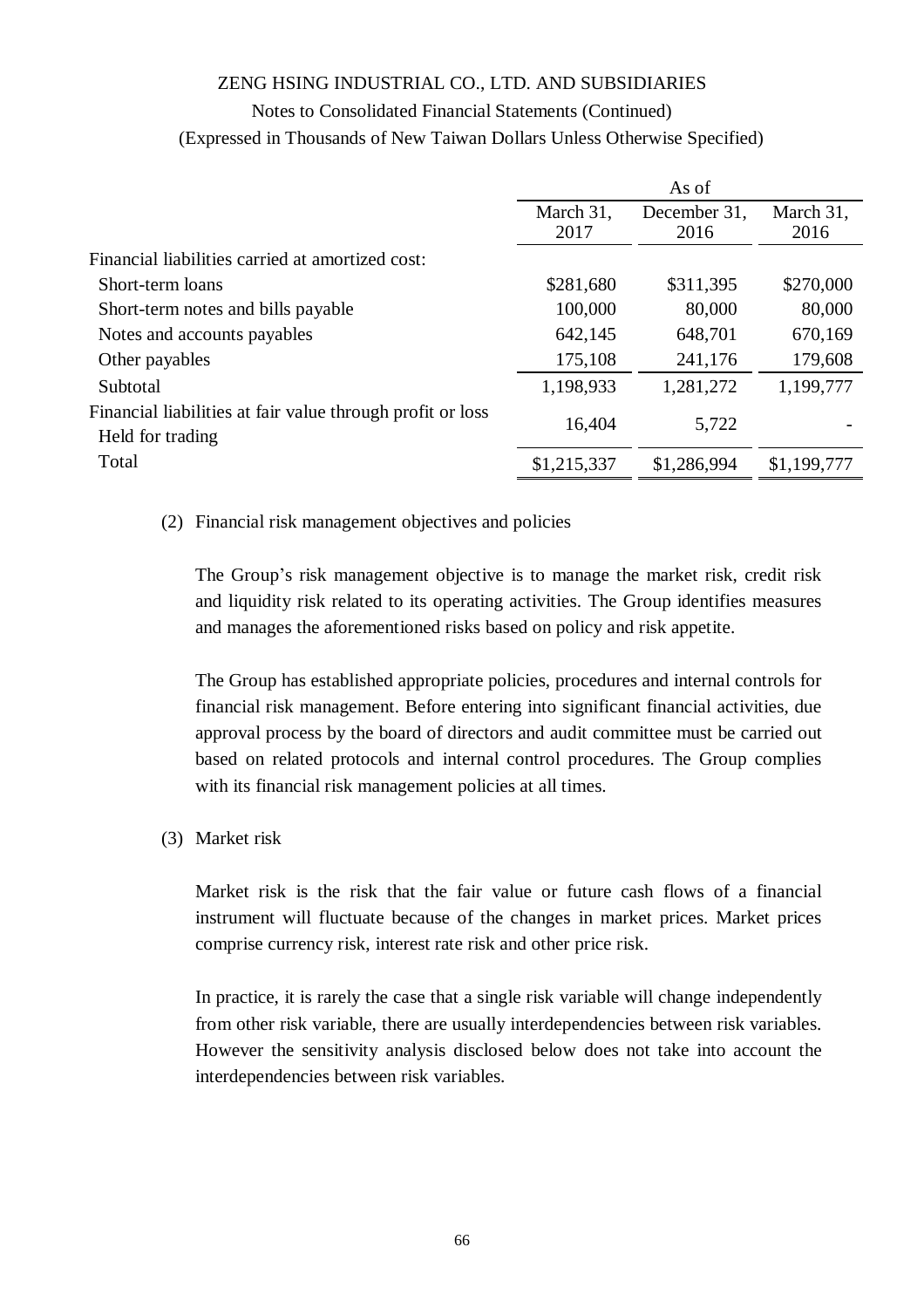### Foreign currency risk

The Group's exposure to the risk of changes in foreign exchange rates relates primarily to the Group's operating activities (when revenue or expense is denominated in a different currency from the Group's functional currency) and the Group's net investments in foreign subsidiaries.

The Group has certain foreign currency receivables to be denominated in the same foreign currency with certain foreign currency payables, therefore natural hedge is received. The Group also uses forward exchange contracts to hedge the foreign currency risk on certain items denominated in foreign currencies. Hedge accounting is not applied as they did not qualify for hedge accounting criteria. Furthermore, as net investments in foreign subsidiaries are for strategic purposes, they are not hedged by the Group.

The foreign currency sensitivity analysis of the possible change in foreign exchange rates on the Group's profit is performed on significant monetary items denominated in foreign currencies as of the end of the reporting period. The Group's foreign currency risk is mainly related to the volatility in the exchange rates for USD, RMB and VND. The information of the sensitivity analysis is as follows:

- a. When NTD strengthens/weakens against USD by 1%, the profit for the three-month periods ended March 31, 2017 and 2016 is decreased/increase by \$20,456 and \$25,040, respectively; and no impact on the equity.
- b. When NTD strengthens/weakens against RMB by 1%, the profit for the three-month periods ended March 31, 2017 and 2016 is decreased/increase by \$712 and \$197, respectively; and no impact on the equity.
- c. When NTD strengthens/weakens against VND by 1%, the profit for the three-month periods ended March 31, 2017 and 2016 is decreased/increase by \$78 and \$712, respectively; and no impact on the equity.

#### Interest rate risk

Interest rate risk is the risk that the fair value or future cash flows of a financial instrument will fluctuate because of changes in market interest rates. The Group's exposure to the risk of changes in market interest rates relates primarily to Group's bank borrowings with fixed interestrates and variable interest rates.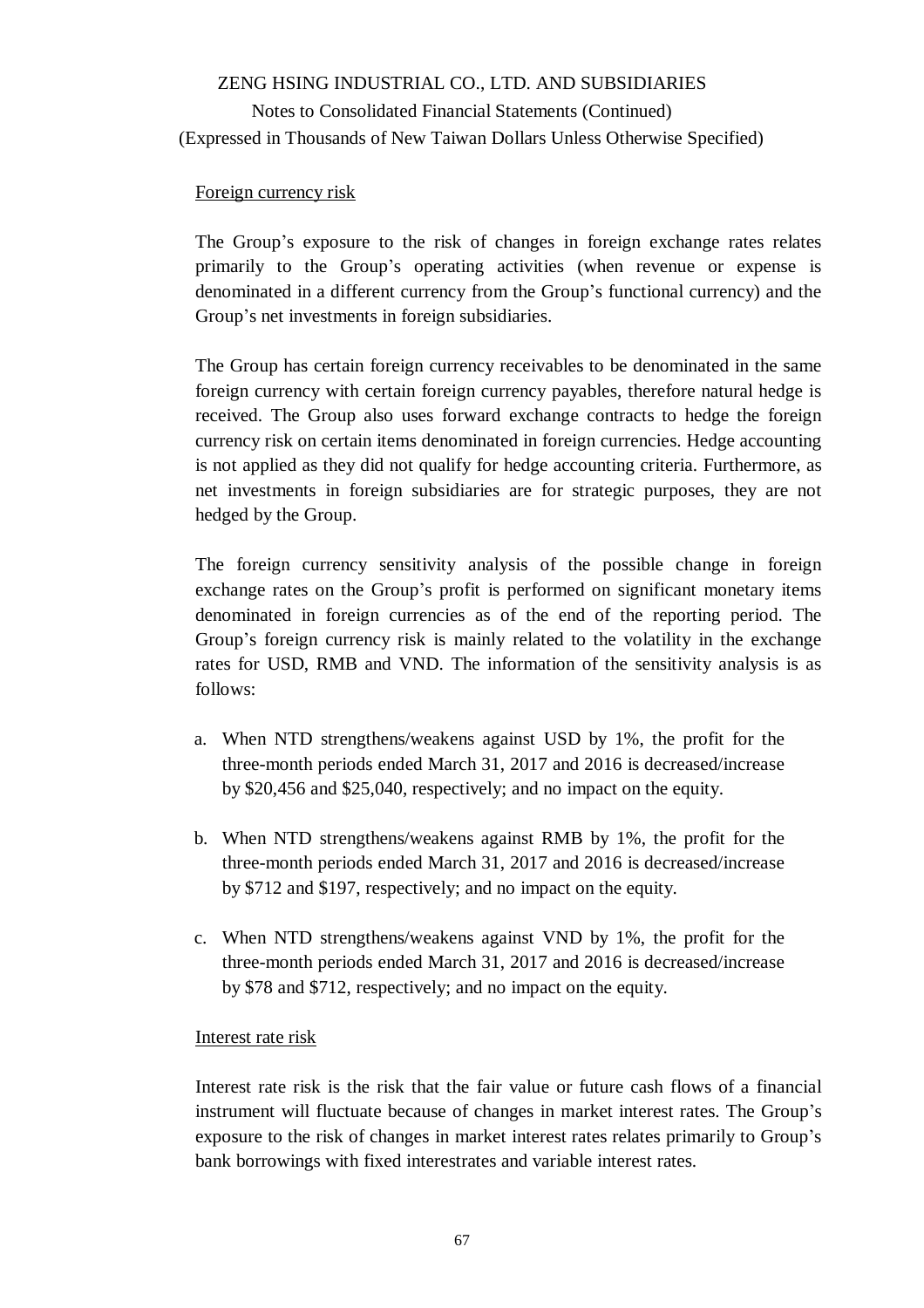Notes to Consolidated Financial Statements (Continued) (Expressed in Thousands of New Taiwan Dollars Unless Otherwise Specified)

The interest rate sensitivity analysis is performed on the borrowings with variable interest rates as of the end of the reporting period. At the reporting date, a change of 10 basis points of interest rate in a reporting period does not affect the profit for the three-month periods ended March 31, 2017 and 2016, respectively.

(4) Credit risk management

Credit risk is the risk that counterparty will not meet its obligations under a contract, leading to a financial loss. The Group is exposed to credit risk from operating activities (primarily for trade receivables) and from its financing activities, including bank deposits and other financial instruments.

Customer credit risk is managed by each business unit subject to the Group's established policy, procedures and control relating to customer credit risk management. Credit limits are established for all customers based on their financial position, rating from credit rating agencies, historical experience, prevailing economic condition and the Group's internal rating criteria, etc. Certain customer's credit risk will also be managed by taking credit enhancing procedures, such as requesting for prepayment.

As of March 31, 2017, December 31, 2016 and March 31, 2016, amounts receivables from top ten customers represented 88.69%, 89.01% and 87.93% of the total trade receivables of the Group, respectively. The credit concentration risk of other accounts receivables is insignificant.

Credit risk from balances with banks, fixed income securities and other financial instruments is managed by the Group's treasury in accordance with the Group's policy. The Group only transacts with counterparties approved by the internal control procedures, which are banks and financial institutions, companies and government entities with good credit rating and with no significant default risk. Consequently, there is no significant credit risk for these counter parties.

(5) Liquidity risk management

The Group's objective is to maintain a balance between continuity of funding and flexibility through the use of cash and cash equivalents, highly liquid equity investments and bank borrowings. The table below summarizes the maturity profile of the Company's financial liabilities based on the contractual undiscounted payments and contractual maturity. The payment amount includes the contractual interest. The undiscounted payment relating to borrowings with variable interest rates is extrapolated based on the estimated interest rate yield curve as of the end of the reporting period.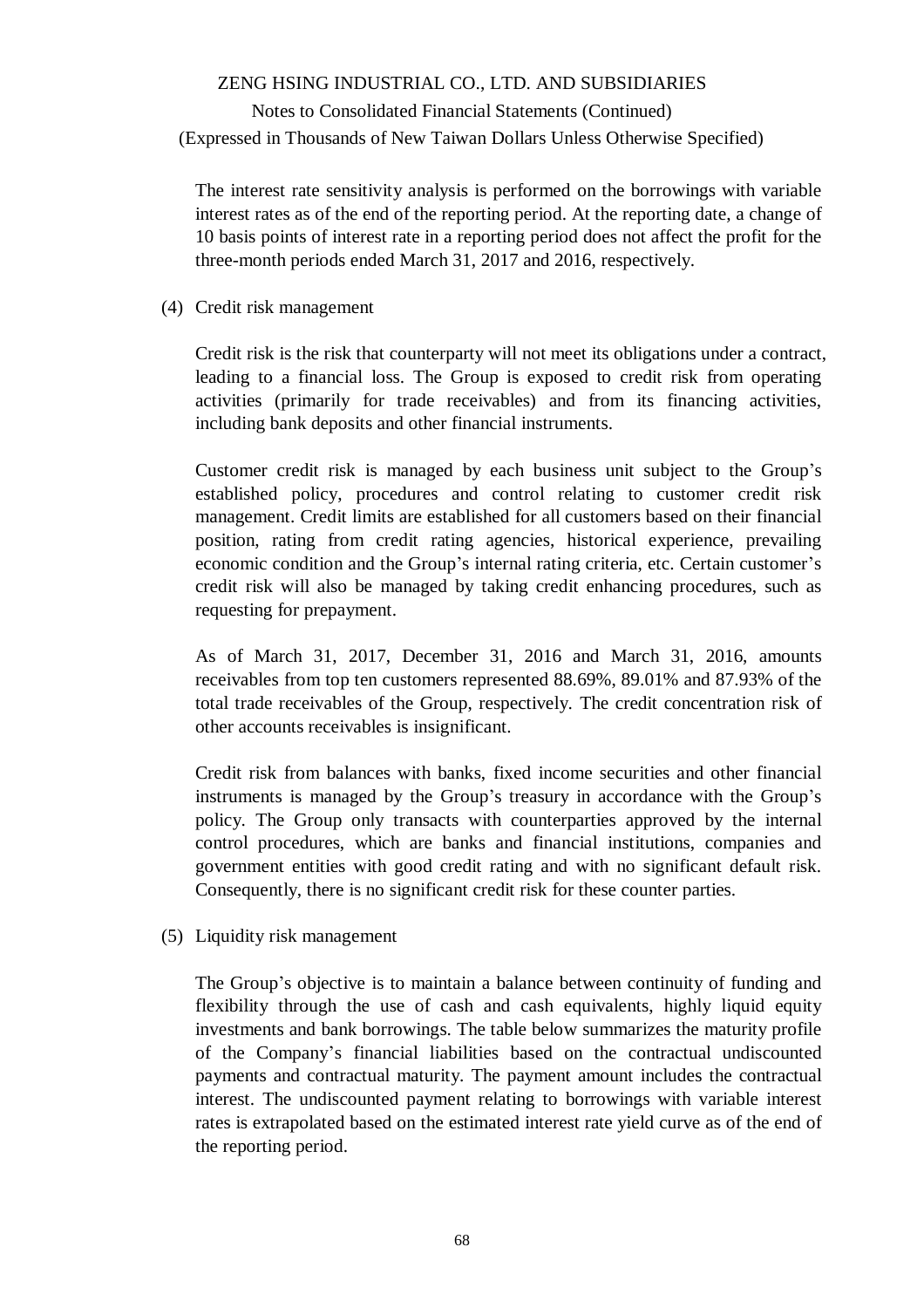| Non-derivative financial           |                 |                 |                                               |                 |                 |
|------------------------------------|-----------------|-----------------|-----------------------------------------------|-----------------|-----------------|
| instruments                        |                 |                 |                                               |                 |                 |
|                                    | $< 1$ year      |                 | $2 \sim 3$ years $4 \sim 5$ years $> 5$ years |                 | Total           |
| As of March 31, 2017               |                 |                 |                                               |                 |                 |
| Short-term loans                   | \$281,680       | $\mathcal{S}$ - | $\mathcal{S}$ -                               | $\mathcal{S}$ - | \$281,680       |
| Short-term notes and bills payable | 100,000         |                 |                                               |                 | 100,000         |
| Payables                           | 642,145         |                 |                                               |                 | 642,145         |
| As of December 31, 2016            |                 |                 |                                               |                 |                 |
| Short-term loans                   | \$311,395       | $\mathcal{S}$ - | $\mathcal{S}$ -                               | $\mathcal{S}$ - | \$311,395       |
| Short-term notes and bills payable | 80,000          |                 |                                               |                 | 80,000          |
| Payables                           | 648,701         |                 |                                               |                 | 648,701         |
| As of March 31, 2016               |                 |                 |                                               |                 |                 |
| Short-term loans                   | \$270,000       | $\frac{1}{2}$   | $\mathcal{S}$ -                               | $\mathcal{S}$ - | \$270,000       |
| Short-term notes and bills payable | 80,000          |                 |                                               |                 | 80,000          |
| Payables                           | 670,169         |                 |                                               |                 | 670,169         |
| Derivative financial instruments   |                 |                 |                                               |                 |                 |
|                                    | $< 1$ year      |                 | $2 \sim 3$ years $4 \sim 5$ years $> 5$ years |                 | Total           |
| As of March 31, 2017               |                 |                 |                                               |                 |                 |
| Inflow                             | \$5,722         | $\frac{1}{2}$   | $\mathcal{S}$ -                               | $\mathcal{S}$ - | \$5,722         |
| Outflow                            | (16, 404)       |                 |                                               |                 | (16, 404)       |
| <b>Net</b>                         | \$10,682        | $\mathcal{S}$ - | $\mathcal{S}$ -                               | $\mathcal{S}$ - | \$10,682        |
| As of December 31, 2016            |                 |                 |                                               |                 |                 |
| Inflow                             | \$22,308        | $\mathcal{S}$ - | $\mathcal{S}$ -                               | $\mathcal{S}$ - | \$22,308        |
| Outflow                            | (5, 722)        |                 |                                               |                 | (5, 722)        |
| Net                                | \$16,586        | $\frac{1}{2}$   | $\mathsf{\$}$                                 | \$-             | \$16,586        |
| As of March 31, 2016               |                 |                 |                                               |                 |                 |
| Inflow                             | $\mathcal{S}$ - | $\mathcal{S}$ - | $\frac{1}{2}$                                 | \$-             | $\mathcal{S}$ - |
| Outflow                            |                 |                 |                                               |                 |                 |
| Net                                | $\frac{1}{2}$   | \$-             | \$-                                           | $\mathcal{S}$ - | $\mathcal{S}$ - |

The table above contains the undiscounted net cash flows of derivative financial instruments which will be matured in less than a year.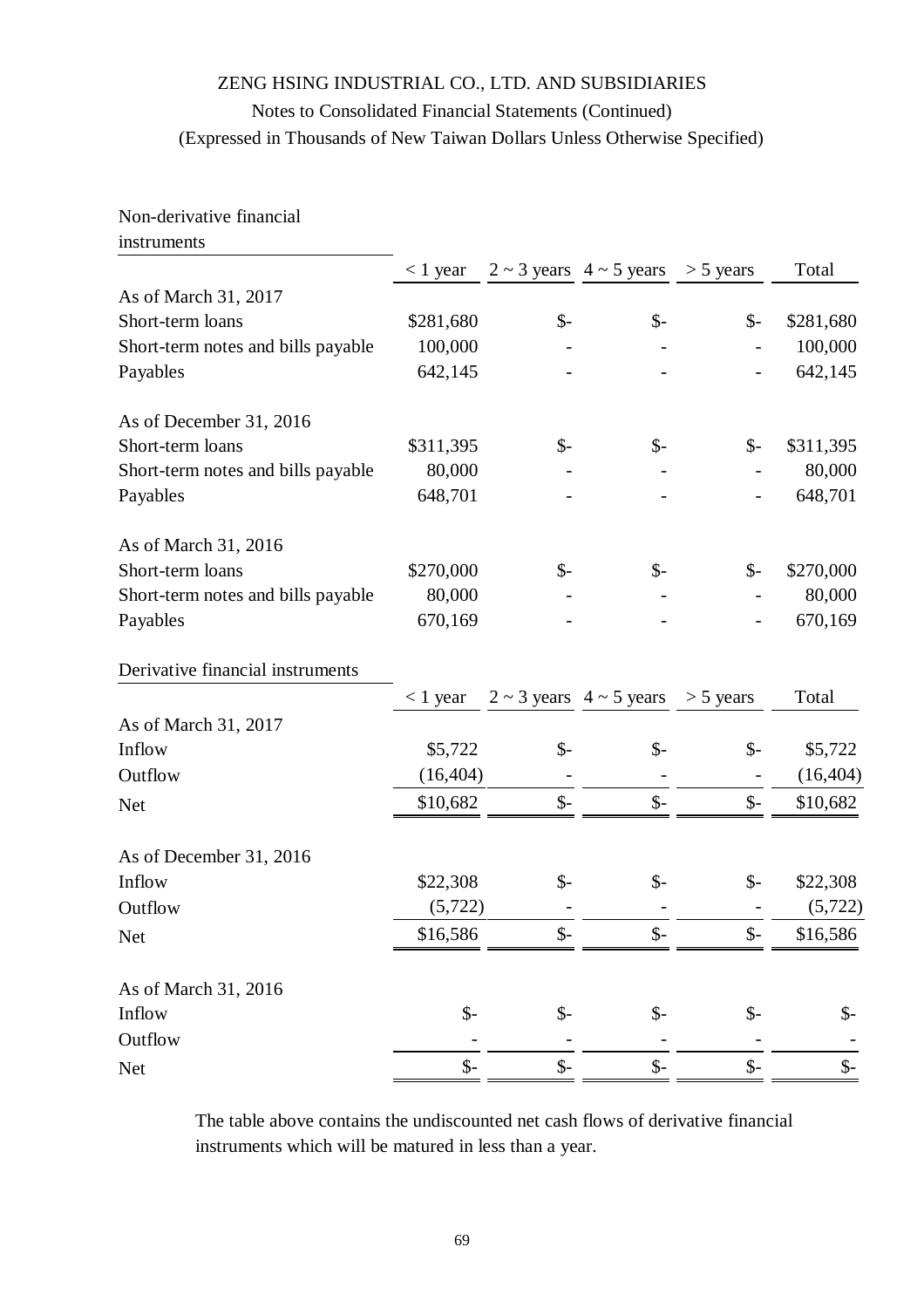- (6) Fair value of financial instruments
	- a. the methods and assumptions applied in determining the fair value of financial instruments:

Fair value is the price that would be received to sell an asset or paid to transfer a liability in an orderly transaction between market participants at the measurement date. The following methods and assumptions were used by the Group to measure or disclose the fair values of financial assets and financial liabilities:

- i. The carrying amount of cash and cash equivalents, accounts receivables, accounts payable and other current liabilities approximate their fair value due to their short maturities.
- ii. For financial assets and liabilities traded in an active market with standard terms and conditions, their fair value is determined based on market quotation price (including listed equity securities, beneficiary certificates, bonds and futures, etc.) at the reporting date.
- iii. Fair value of equity instruments without market quotations (including private placement of listed equity securities, unquoted public company and private company equity securities) are estimated using the market method valuation techniques based on parameters such as prices based on market transactions of equity instruments of identical or comparable entities and other relevant information (for example, inputs such as discount for lack of marketability, P/E ratio of similar entities and Price-Book ratio of similar entities).
- iv. Fair value of debt instruments without market quotations, bank loans, bonds payable and other non-current liabilities are determined based on the counterparty prices or valuation method. The valuation method uses DCF method as a basis, and the assumptions such as the interest rate and discount rate are primarily based on relevant information of similar instrument (such as yield curves published by the GreTai Securities Market, average prices for Fixed Rate Commercial Paper published by Reuters and credit risk, etc.)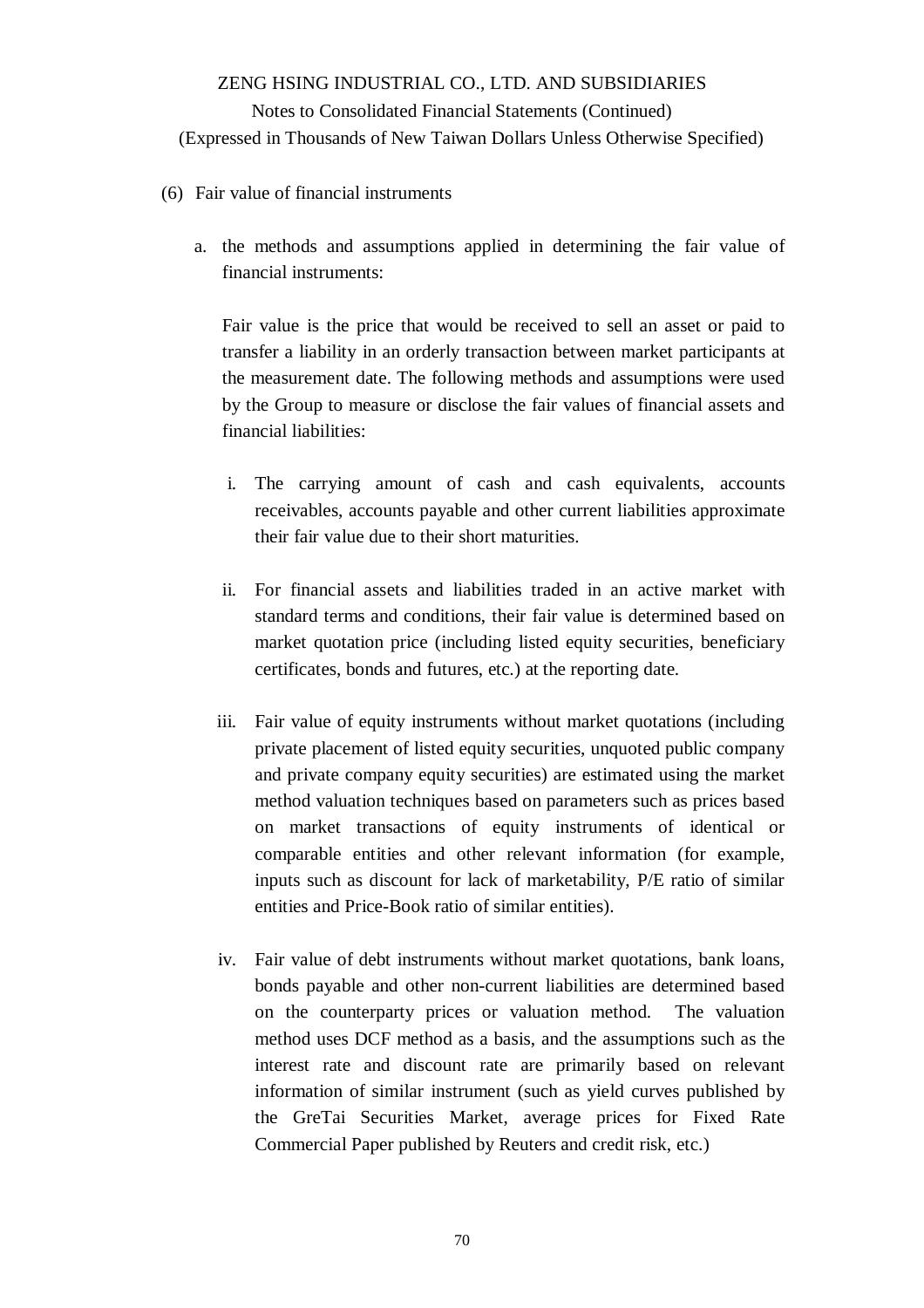# Notes to Consolidated Financial Statements (Continued)

(Expressed in Thousands of New Taiwan Dollars Unless Otherwise Specified)

- v. The fair value of derivatives which are not options and without market quotations, is determined based on the counterparty prices or discounted cash flow analysis using interest rate yield curve for the contract period. Fair value of option-based derivative financial instruments is obtained using on the counterparty prices or appropriate option pricing model (for example, Black-Scholes model) or other valuation method (for example, Monte Carlo Simulation).
- b. Fair value of financial instruments measured at amortized cost

The carrying amount of the Group's financial assets and liabilities measured at amortized cost approximate their fair value.

- c. Fair value measurements recognized in the consolidated statement of financial position: Please refer to note 12 (8).
- (7) Investment financial instruments

The Group's derivative financial instruments include forward exchange contracts, foreign exchange swap and cross currency swap. The related information for derivative financial instruments not qualified for hedge accounting and not yet settled as of March 31, 2017, December 31, 2016 and March 31, 2016 is as follows:

#### Foreign Exchange Swap and Cross Currency Swap

The Group entered into a foreign exchange swap and a cross currency swap to manage its exposure to financial risk, but these contracts are not designated as hedging instruments.

| Contract                   |          | Contract amount | Maturity              |  |
|----------------------------|----------|-----------------|-----------------------|--|
| As of March 31, 2017       |          |                 |                       |  |
| Foreign Exchange Swap      | Sell USD | 17,000,000      | 2017.02.06-2017.06.09 |  |
| <b>Cross Currency Swap</b> | Sell USD | 5,000,000       | 2017.03.10-2017.05.19 |  |
| As of December 31, 2016    |          |                 |                       |  |
| Foreign Exchange Swap      | Sell USD | 17,000,000      | 2016.10.06-2017.03.09 |  |
| <b>Cross Currency Swap</b> | Sell USD | 5,000,000       | 2016.11.10-2017.01.18 |  |
| As of March 31, 2016       |          |                 |                       |  |
| None.                      |          |                 |                       |  |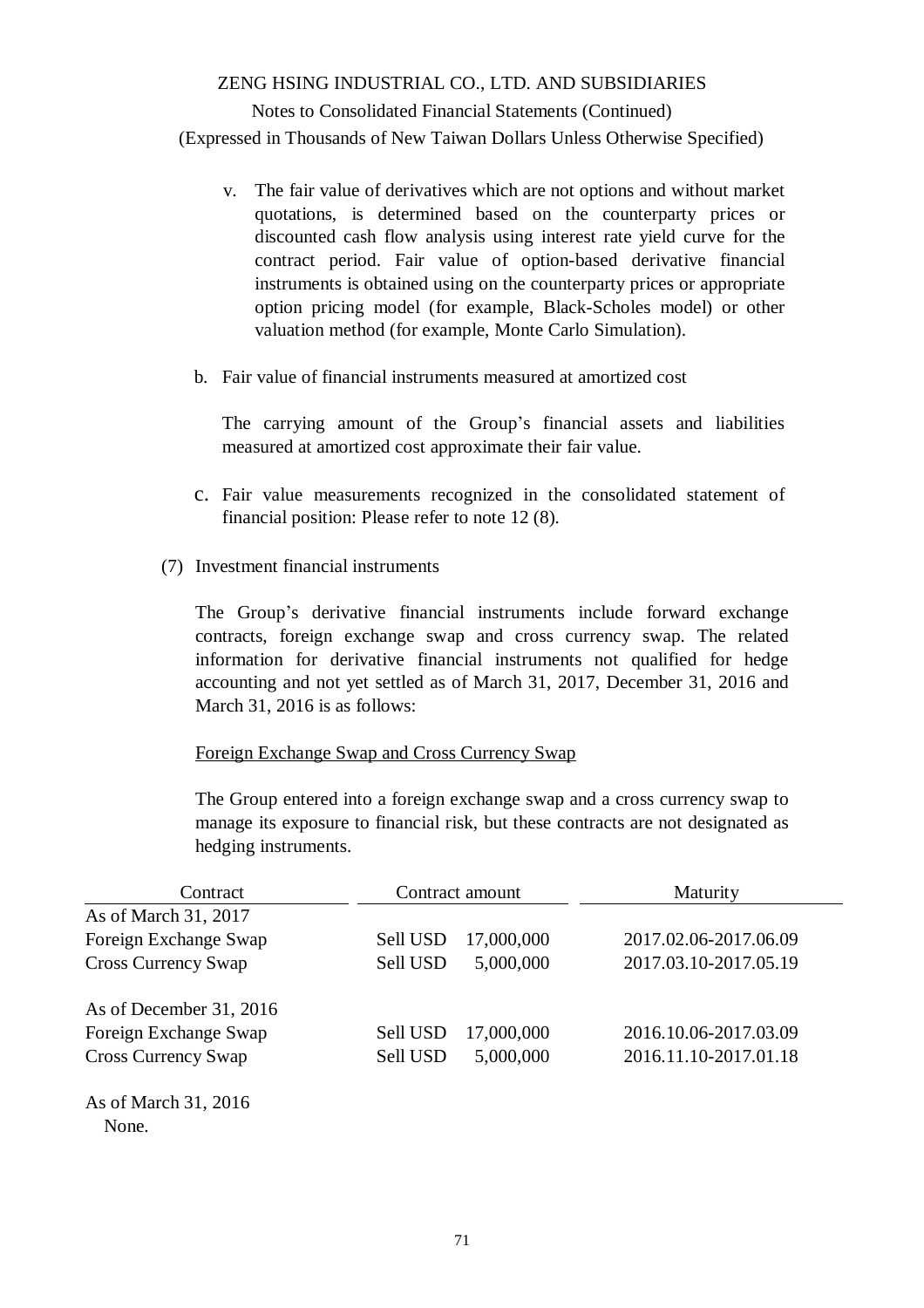Notes to Consolidated Financial Statements (Continued) (Expressed in Thousands of New Taiwan Dollars Unless Otherwise Specified)

The Group entered into derivative transactions to manage exposures related to exchange rate fluctuations. Because the Group held sufficient working capital, there were not significant impacts on cash flow when the derivative transactions were completed.

(8) Fair value of financial instruments

(a)Fair value measurement hierarchy

All asset and liabilities for which fair value is measured or disclosed in the financial statements are categorized within the fair value hierarchy, based on the lowest level input that is significant to the fair value measurement as a whole. Level 1, 2 and 3 inputs are described as follows:

Level 1 – Quoted (unadjusted) market prices in active markets for identical assets or liabilities that the entity can access at the measurement date

Level 2 – Inputs other than quoted prices included within Level 1 that are observable for the asset or liability, either directly or indirectly

Level 3 – Unobservable inputs for the asset or liability

For assets and liabilities that are recognized in the financial statements on a recurring basis, the Group determines whether transfers have occurred between Levels in the hierarchy by re-assessing categorization at the end of each reporting period.

(b)Fair value measurement hierarchy of the Group's assets and liabilities

The Group does not have assets that are measured at fair value on a non-recurring basis. Fair value measurement hierarchy of the Group's assets and liabilities measured at fair value on a recurring basis is as follows:

As of March 31, 2017

|                                        | Level 1 | Level 2 | Level 3 | Total   |
|----------------------------------------|---------|---------|---------|---------|
| Financial assets:                      |         |         |         |         |
| Financial assets at fair value through |         |         |         |         |
| profit or loss                         |         |         |         |         |
| Foreign exchange swap and cross        | $S-$    | \$5,722 | $S-$    | \$5,722 |
| currency swap                          |         |         |         |         |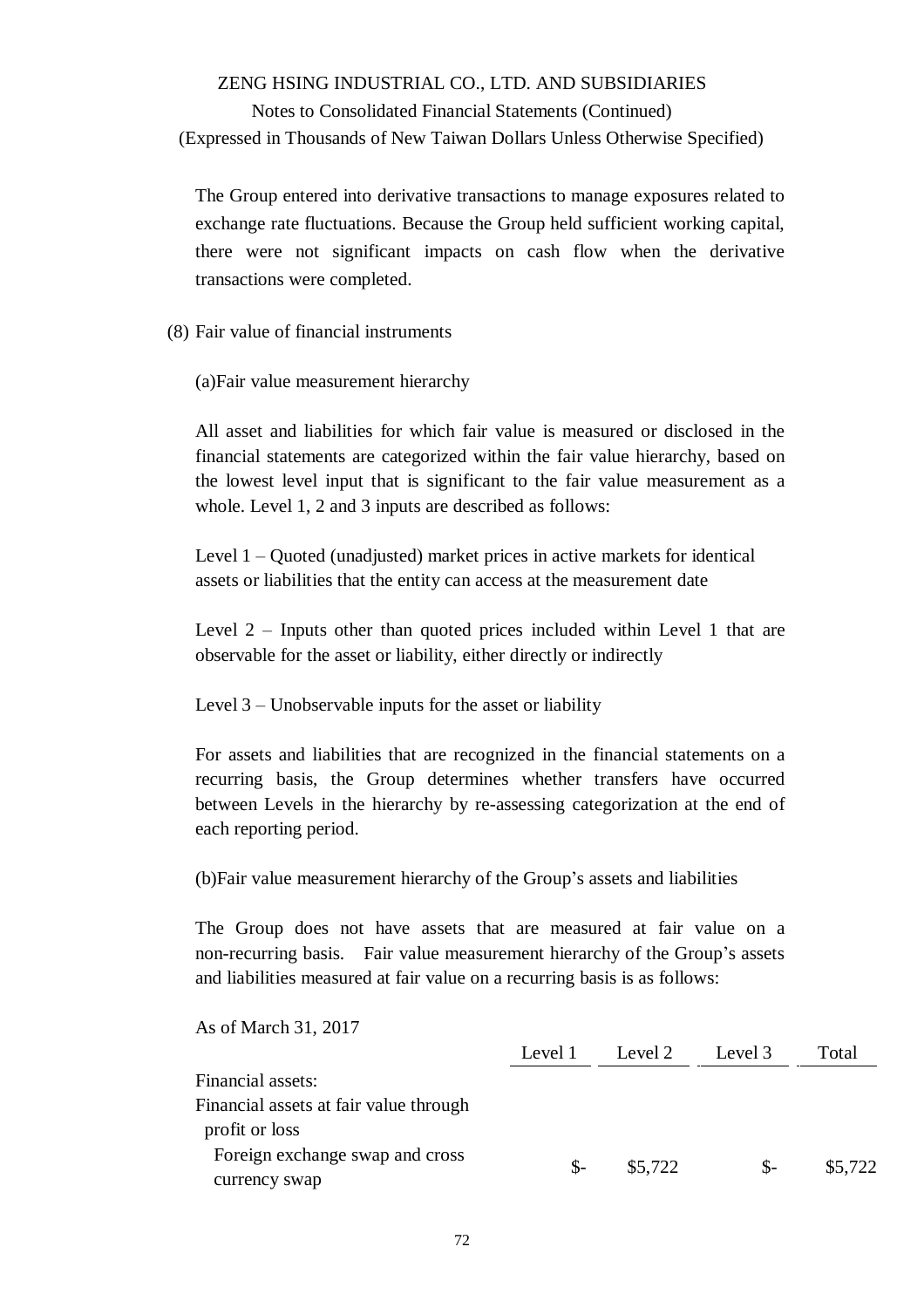# Notes to Consolidated Financial Statements (Continued) (Expressed in Thousands of New Taiwan Dollars Unless Otherwise Specified)

As of March 31, 2017

|                                                          | Level 1        | Level 2         | Level 3 | Total           |
|----------------------------------------------------------|----------------|-----------------|---------|-----------------|
| Financial liabilities:                                   |                |                 |         |                 |
| Financial assets at fair value through                   |                |                 |         |                 |
| profit or loss                                           |                |                 |         |                 |
| Foreign exchange swap and cross                          |                | 16,404          |         | 16,404          |
| currency swap                                            |                |                 |         |                 |
| As of December 31, 2016                                  |                |                 |         |                 |
|                                                          | Level 1        | Level 2         | Level 3 | Total           |
| Financial assets:                                        |                |                 |         |                 |
| Financial assets at fair value through                   |                |                 |         |                 |
| profit or loss                                           |                |                 |         |                 |
| Foreign exchange swap and cross                          | $\mathsf{S}$ - | \$22,308        | \$-     | \$22,308        |
| currency swap                                            |                |                 |         |                 |
| Financial liabilities:                                   |                |                 |         |                 |
| Financial assets at fair value through                   |                |                 |         |                 |
| profit or loss                                           |                |                 |         |                 |
| Foreign exchange swap and cross                          |                | 5,722           |         | 5,722           |
| currency swap                                            |                |                 |         |                 |
| As of March 31, 2016                                     |                |                 |         |                 |
|                                                          | Level 1        | Level 2         | Level 3 | Total           |
| Financial assets:                                        |                |                 |         |                 |
| Financial assets at fair value through<br>profit or loss |                |                 |         |                 |
| Forward exchange agreement                               | $\mathsf{S}$ - | $\mathcal{S}$ - | \$-     | $\mathcal{S}$ - |
| Financial liabilities:                                   |                |                 |         |                 |
| Financial assets at fair value through                   |                |                 |         |                 |
| profit or loss                                           |                |                 |         |                 |
| Forward exchange agreement                               |                |                 |         |                 |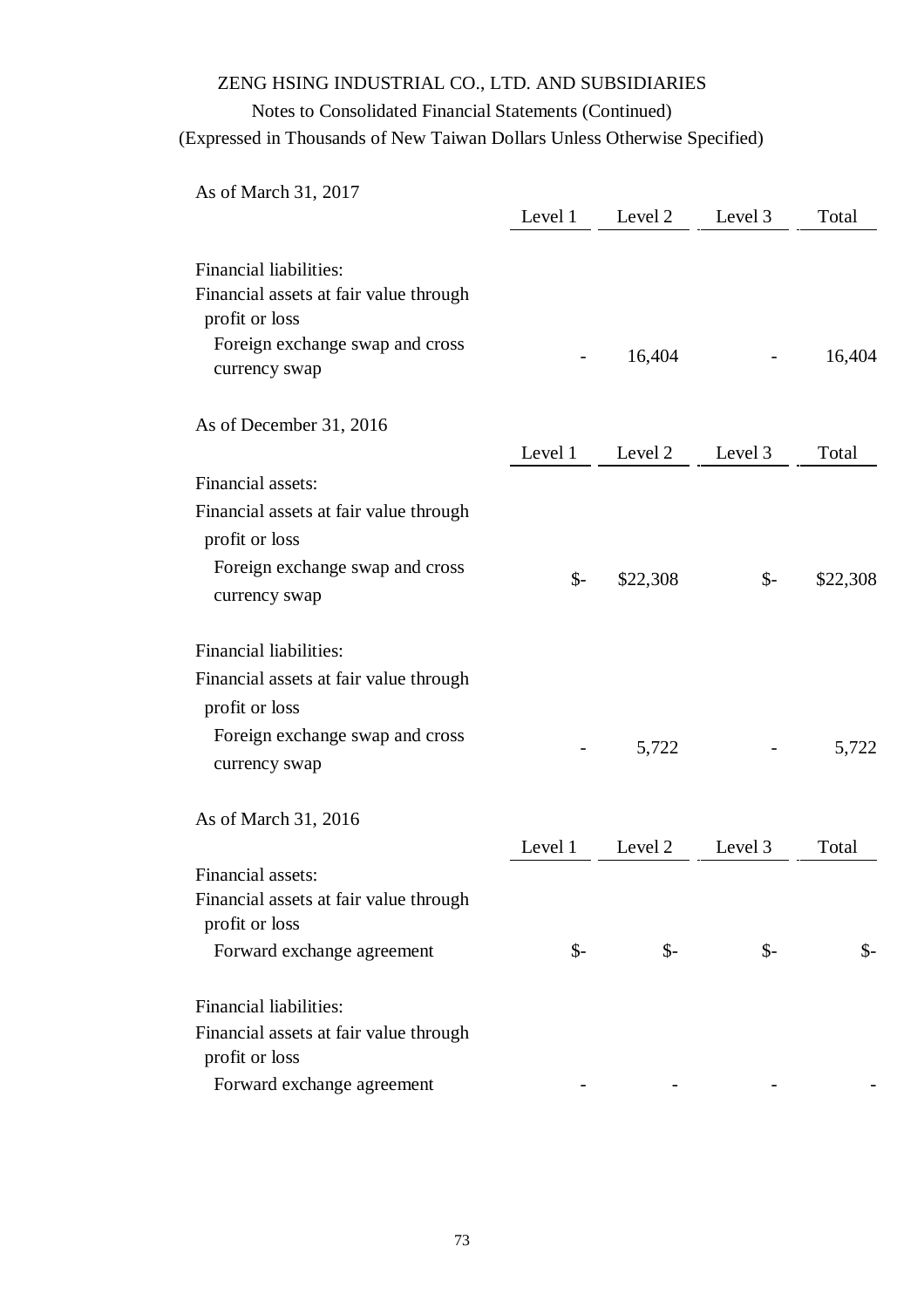## Notes to Consolidated Financial Statements (Continued) (Expressed in Thousands of New Taiwan Dollars Unless Otherwise Specified)

(c)Fair value measurement hierarchy of the Company's assets and liabilities not measured at fair value but for which the fair value is disclosed.

| As of March 31, 2017                        |                |                 |                |          |
|---------------------------------------------|----------------|-----------------|----------------|----------|
|                                             | Level 1        | Level 2         | Level 3        | Total    |
| Financial assets not measured at fair value |                |                 |                |          |
| but for which the fair value is disclosed:  |                |                 |                |          |
| Investment property (Note $6. (6)$ )        | $\mathsf{S}$ - | $\mathcal{S}$ - | \$70,744       | \$70,744 |
| As of December 31, 2016                     |                |                 |                |          |
|                                             | Level 1        | Level 2         | Level 3        | Total    |
| Financial assets not measured at fair value |                |                 |                |          |
| but for which the fair value is disclosed:  |                |                 |                |          |
| Investment property (Note $6. (6)$ )        | $\mathsf{S}$ - | $\mathcal{S}$ - | \$71,052       | \$71,052 |
| As of March 31, 2016                        |                |                 |                |          |
|                                             | Level 1        | Level 2         | Level 3        | Total    |
| Financial assets not measured at fair value |                |                 |                |          |
| but for which the fair value is disclosed:  |                |                 |                |          |
| Investment property (Note $6. (6)$ )        | \$-            | \$-             | $\mathbb{S}^-$ | \$-      |

(9) Significant assets and liabilities denominated in foreign currencies

Information regarding the significant assets and liabilities denominated in foreign currencies is listed below:

#### Unit: Thousands

|            |                     |                  |             |                     | As of             |             |                     |                  |             |  |
|------------|---------------------|------------------|-------------|---------------------|-------------------|-------------|---------------------|------------------|-------------|--|
|            |                     | March 31, 2017   |             |                     | December 31, 2016 |             | March 31, 2016      |                  |             |  |
|            | Foreign<br>Currency | Exchange<br>rate | <b>NTD</b>  | Foreign<br>Currency | Exchang<br>e rate | <b>NTD</b>  | Foreign<br>Currency | Exchange<br>rate | <b>NTD</b>  |  |
| Financial  |                     |                  |             |                     |                   |             |                     |                  |             |  |
| assets     |                     |                  |             |                     |                   |             |                     |                  |             |  |
| Monetary   |                     |                  |             |                     |                   |             |                     |                  |             |  |
| item:      |                     |                  |             |                     |                   |             |                     |                  |             |  |
| <b>USD</b> | \$92,313            | 30.3360          | \$2,800,414 | \$91,393            | 32.279            | \$2,950,070 | \$94,360            | 32.2820          | \$3,046,145 |  |
| <b>CNY</b> | 67,235              | 4.4019           | 295,960     | 78,980              | 4.6448            | 366,846     | 50,441              | 4.9913           | 251,765     |  |
| <b>VND</b> | 73,962,135          | 0.001424         | 105,322     | 89,237,410          | 0.001424          |             | 127,074 126,701,855 | 0.001424         | 180,423     |  |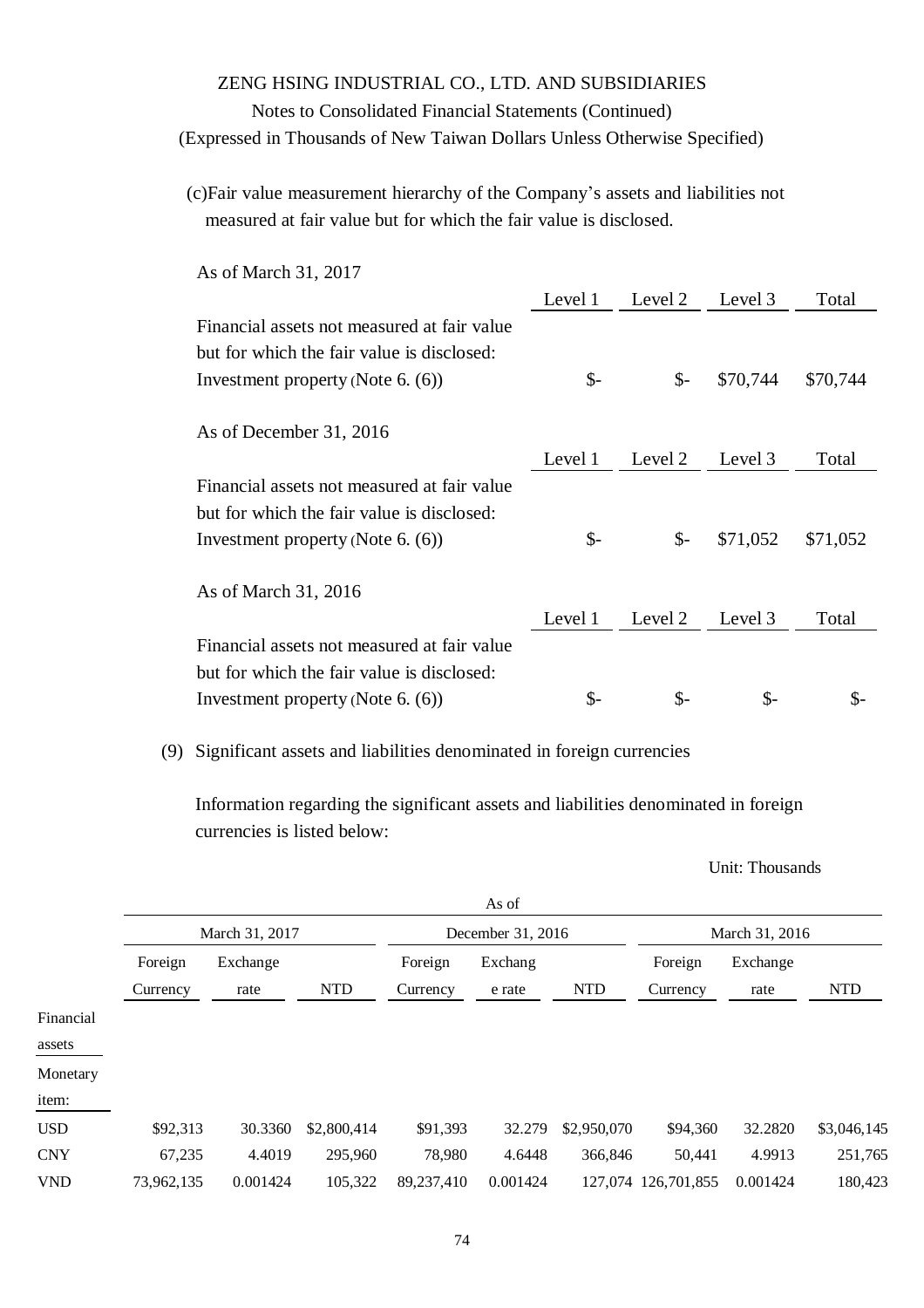# ZENG HSING INDUSTRIAL CO., LTD. AND SUBSIDIARIES Notes to Consolidated Financial Statements (Continued) (Expressed in Thousands of New Taiwan Dollars Unless Otherwise Specified)

|             |            |                |            |             | As of             |            |                     |                |            |
|-------------|------------|----------------|------------|-------------|-------------------|------------|---------------------|----------------|------------|
|             |            | March 31, 2017 |            |             | December 31, 2016 |            |                     | March 31, 2016 |            |
|             | Foreign    | Exchange       |            | Foreign     | Exchang           |            | Foreign             | Exchange       |            |
|             | Currency   | rate           | <b>NTD</b> | Currency    | e rate            | <b>NTD</b> | Currency            | rate           | <b>NTD</b> |
| Financial   |            |                |            |             |                   |            |                     |                |            |
| liabilities |            |                |            |             |                   |            |                     |                |            |
| Monetary    |            |                |            |             |                   |            |                     |                |            |
| item:       |            |                |            |             |                   |            |                     |                |            |
| <b>USD</b>  | \$11,070   | 30.3360        | \$335,818  | \$5,813     | 32.279            | \$187,365  | 906                 | 32.2820        | 29,236     |
| <b>CNY</b>  | 47,740     | 4.4019         | 210,145    | 49,516      | 4.6448            | 229,990    | 55,186              | 4.9913         | 275,448    |
| <b>VND</b>  | 67,362,480 | 0.001424       | 95,924     | 157,871,144 | 0.001424          |            | 224,809 186,912,612 | 0.001424       | 266,164    |

The Group is unable to disclose foreign exchange gains or losses on significant assets and liabilities denominated in foreign currencies because the Group entities have too many functional currencies. The exchange losses for the three-month periods ended March 31, 2017 and 2016 were \$124,352 and \$58,088, respectively.

## (10)Capital management

The primary objective of the Group's capital management is to ensure that it maintains a strong credit rating and healthy capital ratios in order to support its business and maximize the shareholder value. The Group manages its capital structure and makes adjustments to it, in light of changes in economic conditions. To maintain or adjust the capital structure, the Group may adjust dividend payment to shareholders, return capital to shareholders or issue new shares.

## 13. ADDITIONAL DISCLOSURES

The following information is required additional disclosures for the Company and its investees: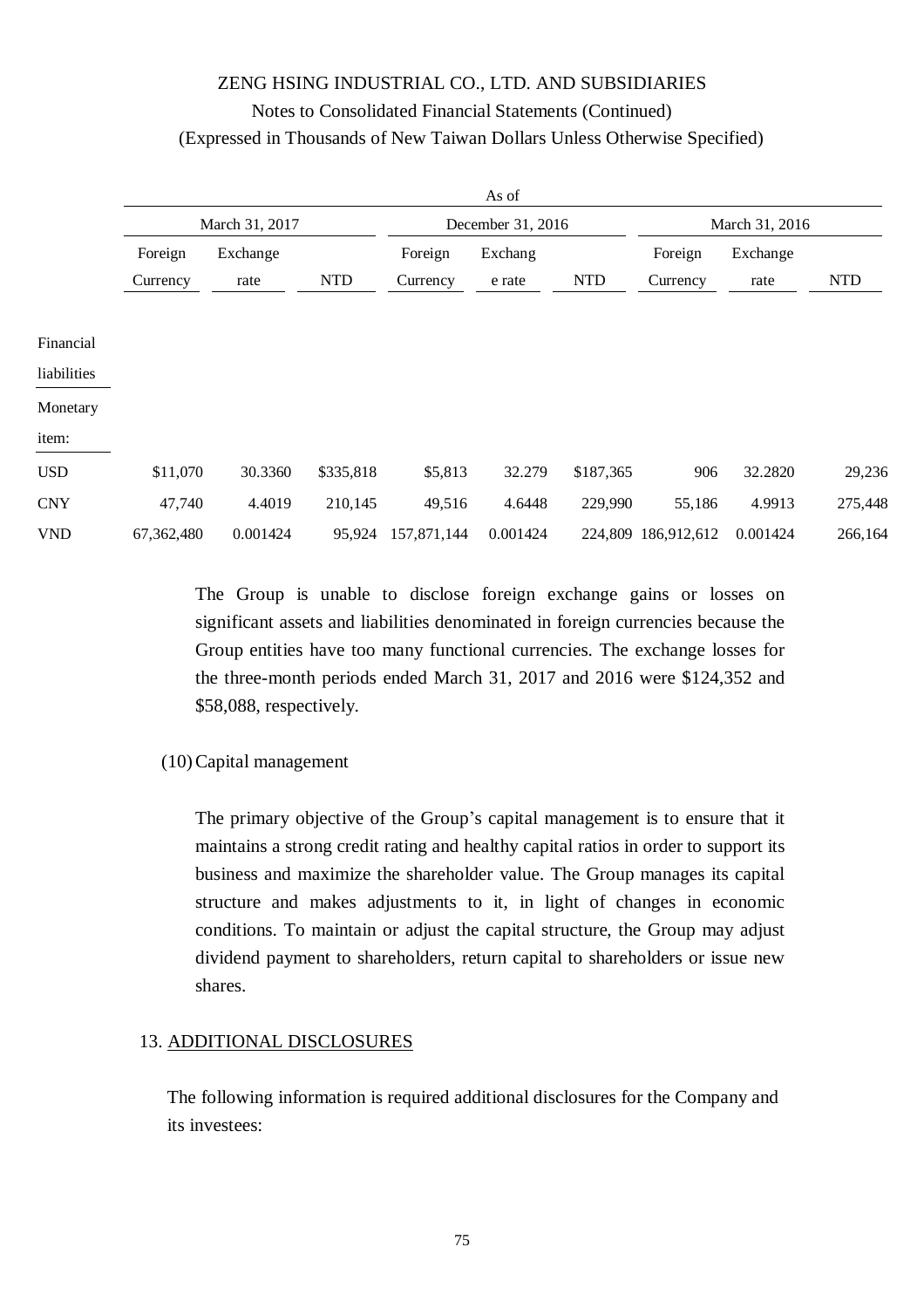#### Notes to Consolidated Financial Statements (Continued)

(Expressed in Thousands of New Taiwan Dollars Unless Otherwise Specified)

- (1) Financing provided: none.
- (2) Endorsement/guarantee provided: Table 1 on page 79.
- (3) Marketable securities held: Table 2 on page 80.
- (4) Marketable securities acquired or disposed of that cost or amounted to at least \$300 million or 20% of the paid-in capital: none.
- (5) Acquisition of individual real estate that cost at least \$300 million or 20% of the paid-in capital: none.
- (6) Disposal of individual real estate at prices of at least \$300 million or 20% of the paid-in capital: none.
- (7) Related party transactions for purchases and sales amounts exceeding the lower of \$100 million or 20% of capital stock: refer to Table 3 on page 81.
- (8) Receivable from related parties amounting to at least \$100 million or 20% of the paid-in capital: refer to Table 4 on page 82.
- (9) Information about derivatives of investees over which the Group has a controlling interest: refer to Note 12. (7).
- (10)Inter-company relationships and significant intercompany transactions: refer to Table 3 on page 81.
- (11) Names, locations, and related information of investees on which the Group exercises significant influence: refer to Table 5 on pages 83 to 84.
- (12)Information about transactions of financial derivatives: none.
- (13)Information on investment in Mainland China

The name of the investee in Mainland China, the main businesses and products, its issued capital, method of investment, information on inflow or outflow of capital, percentage of ownership, equity in the net gain or net loss, ending balance, amount received as dividends from the investee, and the limitation on investee: refer to Table 6 on page 85.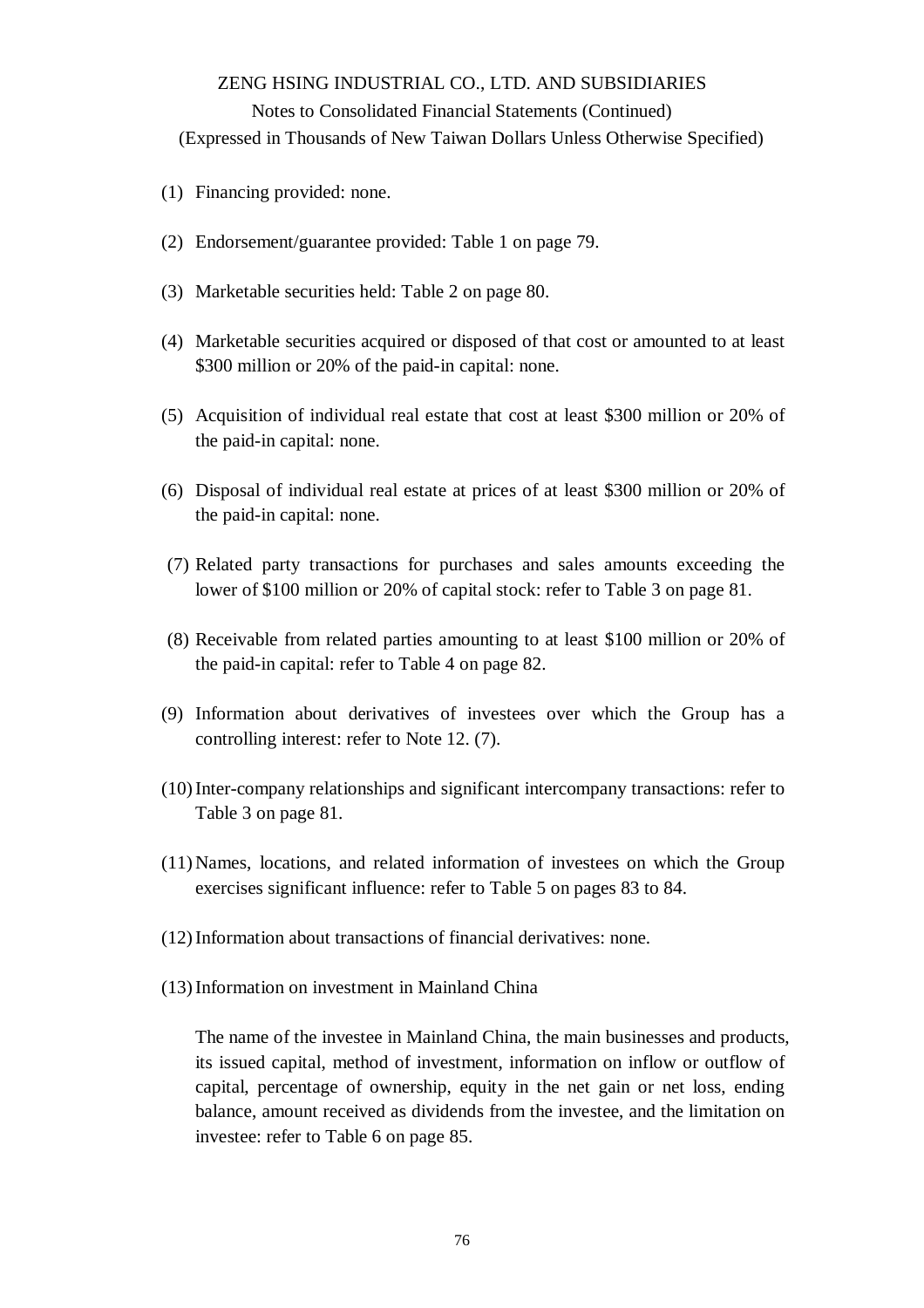# ZENG HSING INDUSTRIAL CO., LTD. AND SUBSIDIARIES Notes to Consolidated Financial Statements (Continued) (Expressed in Thousands of New Taiwan Dollars Unless Otherwise Specified)

### 14. OPERATING SEGMENT INFORMATION

For management purposes, the Group is organized into business units based on operating strategies and has three reportable segments as follows:

Taiwan segment produces computerized and electronic sewing machines.

China segment produces computerized, electronic and mechanical sewing machines.

Vietnam segment produces mechanical sewing machines.

No operating segments have been aggregated to form the above reportable operating segments.

Management monitors the operating results of its business units separately for the purpose of making decisions about resource allocation and performance assessment. Segment performance is evaluated based on operating profit or loss and is measured based on accounting policies consistent with those in the consolidated financial statements. However income taxes are managed on a group basis and are not allocated to operating segments.

Transfer prices between operating segment are on an arm's length basis in a manner similar to transactions with third parties.

(1) The reportable segments' profit and loss, information are listed as follows:

|                    |            |           |           | Adjustments and |              |
|--------------------|------------|-----------|-----------|-----------------|--------------|
|                    | Taiwan     | China     | Vietnam   | eliminations    | Consolidated |
| Revenue            |            |           |           |                 |              |
| External customers | \$873,824  | \$56,786  | \$42,915  | $\mathcal{S}$ - | \$973,525    |
| Inter-segment      | 9,773      | 311,325   | 429,016   | (750, 114)      |              |
| Total revenue      | \$883,597  | \$368,111 | \$471,931 | \$(750,114)     | \$973,525    |
|                    |            |           |           |                 |              |
| Segment profit     | \$(96,813) | \$16,206  | \$136     | \$(4,456)       | \$(84,927)   |

a. For the three-month periods ended March 31, 2017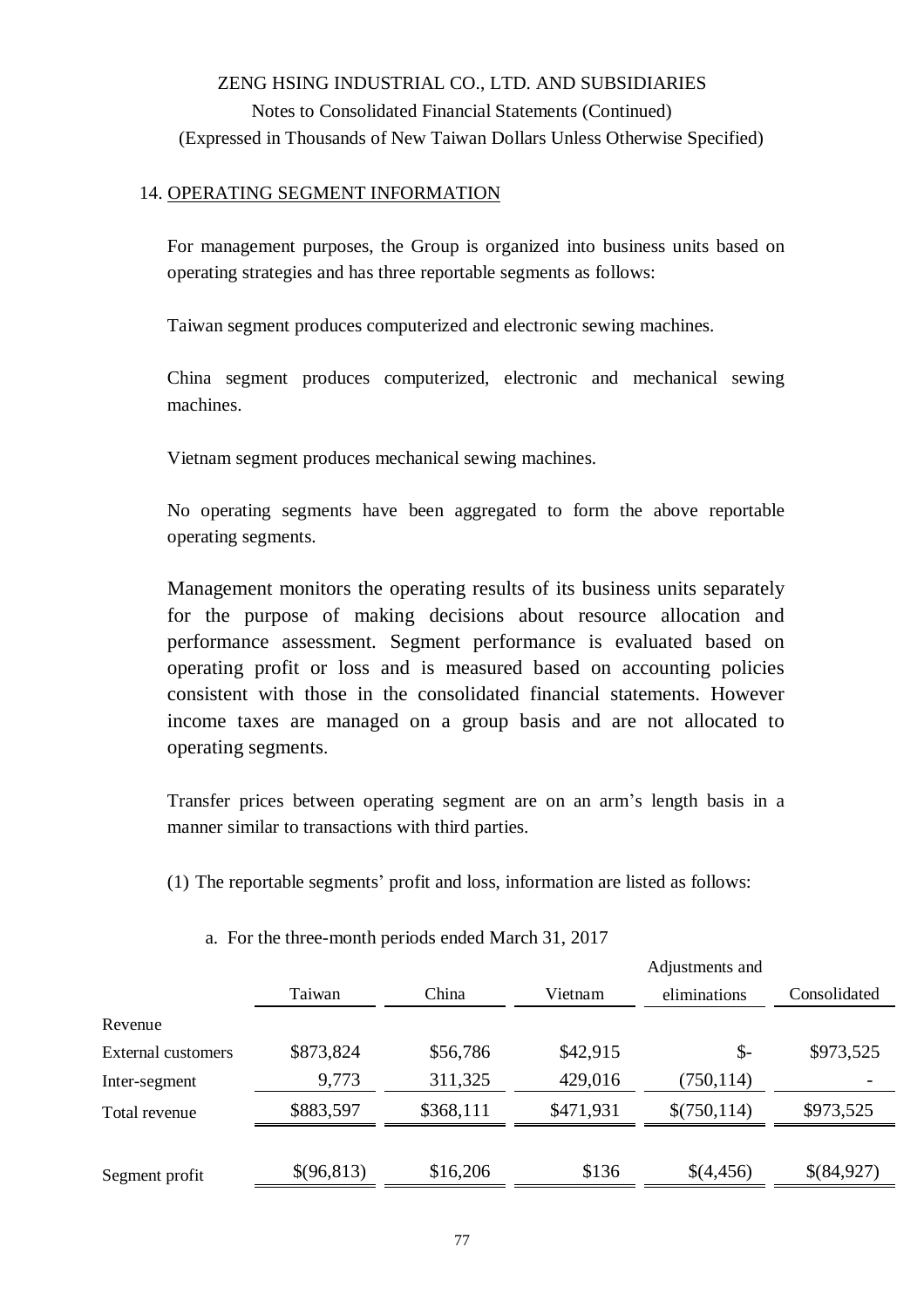# ZENG HSING INDUSTRIAL CO., LTD. AND SUBSIDIARIES Notes to Consolidated Financial Statements (Continued) (Expressed in Thousands of New Taiwan Dollars Unless Otherwise Specified)

|                    |             |           |           | Adjustments and |              |
|--------------------|-------------|-----------|-----------|-----------------|--------------|
|                    | Taiwan      | China     | Vietnam   | eliminations    | Consolidated |
| Revenue            |             |           |           |                 |              |
| External customers | \$1,150,933 | \$45,843  | \$28,749  | $\mathcal{S}$ - | \$1,225,525  |
| Inter-segment      | 15,104      | 477,722   | 485,554   | (978, 380)      |              |
| Total revenue      | \$1,166,037 | \$523,565 | \$514,303 | \$978,380       | \$1,225,525  |
|                    |             |           |           |                 |              |
| Segment profit     | \$157,078   | \$63,165  | \$9,890   | \$(106,499)     | \$123,634    |

### b. For the three-month periods ended March 31, 2016

The related information of operating segment asset as of March 31, 2017, December 31, 2016 and March 31, 2016 are listed as follows:

|                   |             |             |             | Adjustments and |              |
|-------------------|-------------|-------------|-------------|-----------------|--------------|
|                   | Taiwan      | China       | Vietnam     | eliminations    | Consolidated |
| March 31,2017     | \$6,875,799 | \$1,103,464 | \$2,236,815 | \$(4,196,273)   | \$6,019,805  |
| December 31, 2016 | \$7,527,113 | \$1,227,404 | \$2,160,689 | \$(4,671,438)   | \$6,243,768  |
| March 31, 2016    | \$6,992,825 | \$1,354,978 | \$2,107,390 | \$(4,377,585)   | \$6,077,608  |

The related information of operating segment liabilities as of March 31, 2017, December 31, 2016 and March 31, 2016 are listed as follows:

|                   |             |           |           | Adjustments and |              |
|-------------------|-------------|-----------|-----------|-----------------|--------------|
|                   | Taiwan      | China     | Vietnam   | eliminations    | Consolidated |
| March 31,2017     | \$1,334,257 | \$289,305 | \$488,540 | $\$(553,621)$   | \$1,558,481  |
| December 31, 2016 | \$1,833,383 | \$381,142 | \$401,914 | \$(957,577)     | \$1,658,862  |
| March 31, 2016    | \$1,450,445 | \$395,251 | \$425,831 | \$(645,047)     | \$1,626,480  |

(2) Information on reconciliations of revenue, profit or loss, assets, liabilities and other material items of reportable segments:

There's no segment revenue, profit, assets, liabilities or significant items that needed to be reconciled for the three-month periods ended March 31, 2017 and 2016.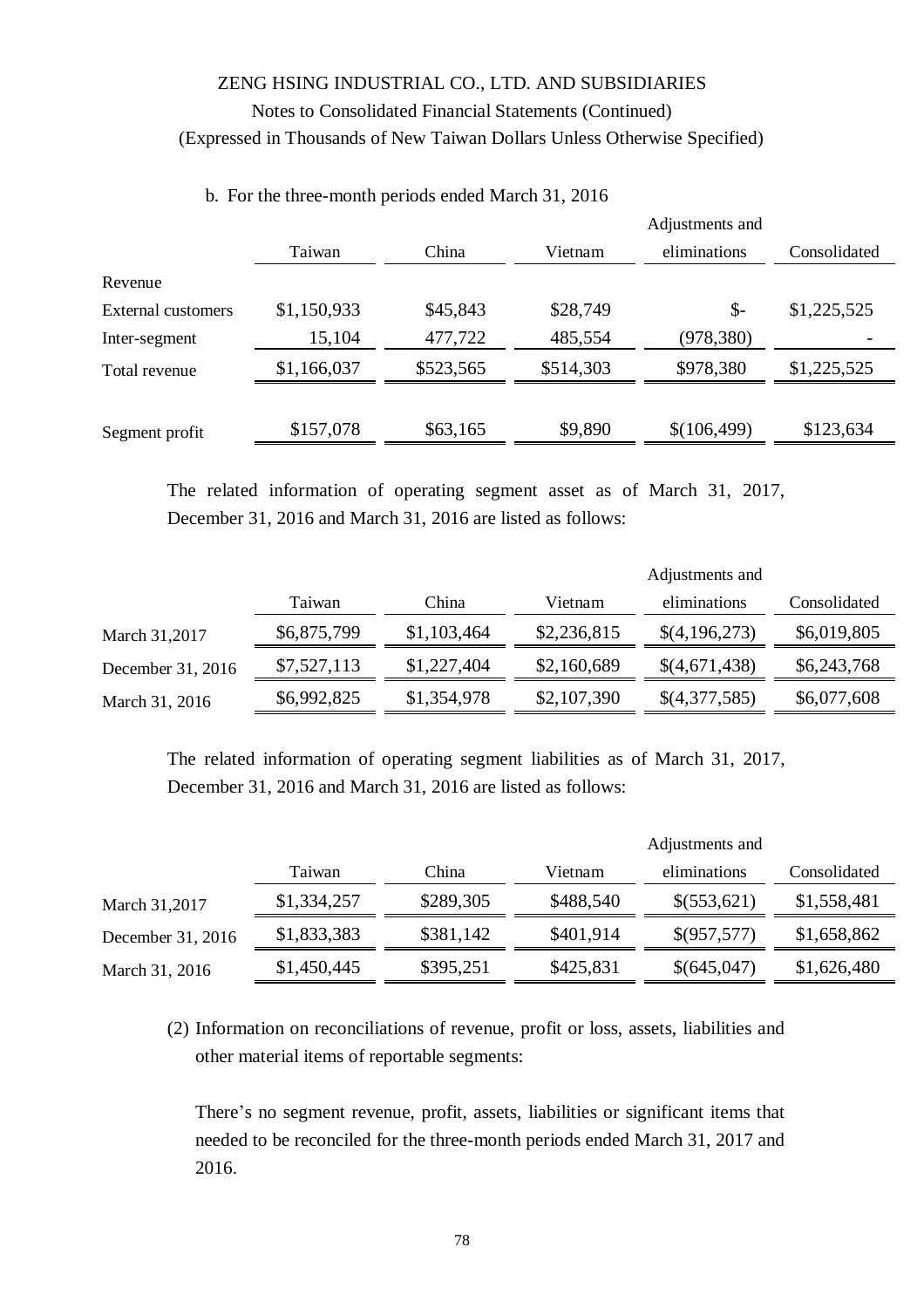Notes to Consolidated Financial Statements (Continued)

### (Expressed in Thousands of New Taiwan Dollars unless Otherwise Specified)

#### ENDORSEMENT/GUARANTEE PROVIDED FOR THE THREE MONTHS ENDED MARCH 31, 2017

|                 |                                       |                                               |                          |                                                                                    |                                      |                                              |                              |                                                      |                                                                                                                                |                                           | TABLE 1                            |                                        |                         |
|-----------------|---------------------------------------|-----------------------------------------------|--------------------------|------------------------------------------------------------------------------------|--------------------------------------|----------------------------------------------|------------------------------|------------------------------------------------------|--------------------------------------------------------------------------------------------------------------------------------|-------------------------------------------|------------------------------------|----------------------------------------|-------------------------|
| No.<br>(Note 1) | Endorser/<br>Guarantor                | Company<br>name                               | Relationship<br>(Note 2) | Limit of<br>guarantee/<br>endorsement<br>amount for<br>receiving party<br>(Note 3) | Maximum<br>balance for the<br>period | Ending balance                               | Actual<br>amount<br>provided | Amount of<br>collateral<br>guarantee/<br>endorsement | Ratio of<br>Accumulated<br>Amount of<br>Guarantee<br>Provided to Net<br>Equity of the<br>Latest Financial<br><b>Statements</b> | Guaranty<br>Limited<br>Amount<br>(Note 4) | Parent<br>company to<br>subsidiary | Subsidiar<br>y to<br>parent<br>company | To<br>Mainland<br>China |
|                 | Zeng Hsing<br>Industrial<br>CO., LTD. | Zeng Hsing<br>Industrial<br>CO., Ltd.<br>(VN) | (2)                      | \$1,328,498                                                                        | \$409,536                            | \$409,536<br>(USD13,500,000) (USD13,500,000) | $\mathsf{S}$                 | \$-                                                  | 9.25%                                                                                                                          | \$1,771,330                               | Yes                                | N <sub>0</sub>                         | N <sub>o</sub>          |

Note 1: The Company and its subsidiaries are coded as follows:

(1) The Company is coded "0".

(2) The subsidiaries are coded consecutively beginning from "1" in the order presented in the table above.

Note 2: According to the "Guidelines Governing the Preparation of Financial Reports by Securities Issuers" issued by the R.O.C. Securities and Futures Bureau, receiving parties should be disclosed as one of the following:

(1) A company that has a business relationship with ZENG HSING INDUSTRIAL CO., LTD.

 $(2)$  A subsidiary in which ZENG HSING INDUSTRIAL CO., LTD holds directly over 50% of equity interest.

(3) An investee in which ZENG HSING INDUSTRIAL CO., LTD and its subsidiaries hold over 50% of equity interest.

(4) An investee in which ZENG HSING INDUSTRIAL CO., LTD holds directly and indirectly over 50% of equity interest.

(5) A company that has provided guarantees to ZENG HSING INDUSTRIAL CO., LTD, and vice versa, due to contractual requirements.

(6) An investee in which ZENG HSING INDUSTRIAL CO., LTD invests jointly with other shareholders, and for which ZENG HSING INDUSTRIAL CO., LTD has provided endorsement/guarantee in proportion to its shareholding percentage.

Note 3: The amount of guarantees/endorsements shall not exceed 30% of ZENG HSING INDUSTRIAL CO., LTD's net assets value as of March 31, 2017.

Note 4: Limit of total guarantee/endorsement amount shall not exceed 40% of ZENG HSING INDUSTRIAL CO., LTD's net assets value as of March 31, 2017.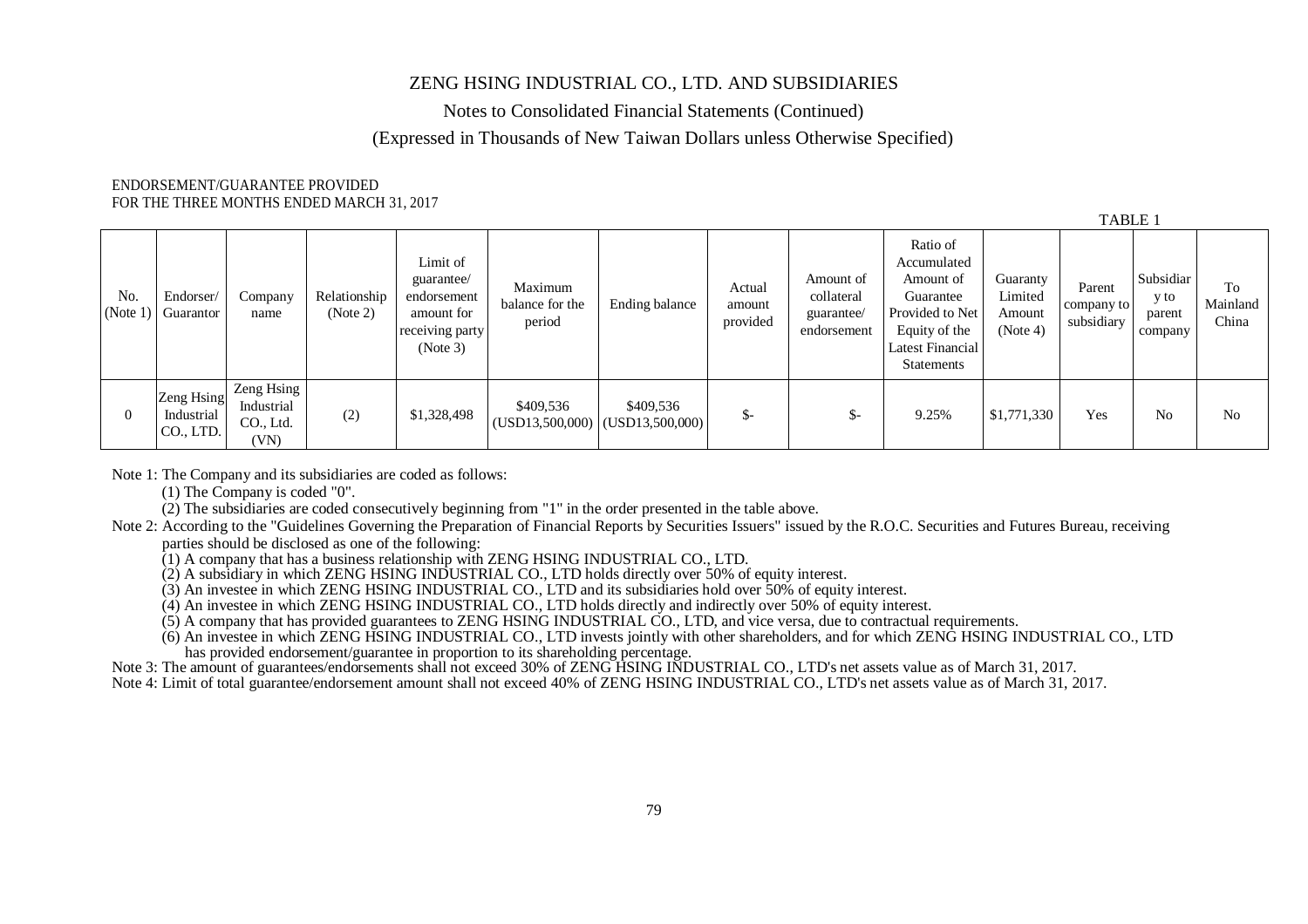Notes to Consolidated Financial Statements (Continued)

(Expressed in Thousands of New Taiwan Dollars unless Otherwise Specified)

#### MARKETABLE SECURITIES HELD

#### FOR THE THREE MONTHS ENDED MARCH 31, 2017

 TABLE 2 Securities Held By Type and name of securities Relationship with the Company Financial Statement Account March 31, 2017 Shares/Units Carrying Value Ownership Percentage Market Value or Net Asset ARCORIS PTE LTD HEYDAY INTERNATIONAL LIMITED non-relationship Financial assets measured at cost  $\begin{array}{|l} 604,800 \end{array}$  \$19,096 15% Note 1

Note: The stocks held that have no fair value or are not in the active market are not required to be disclosed.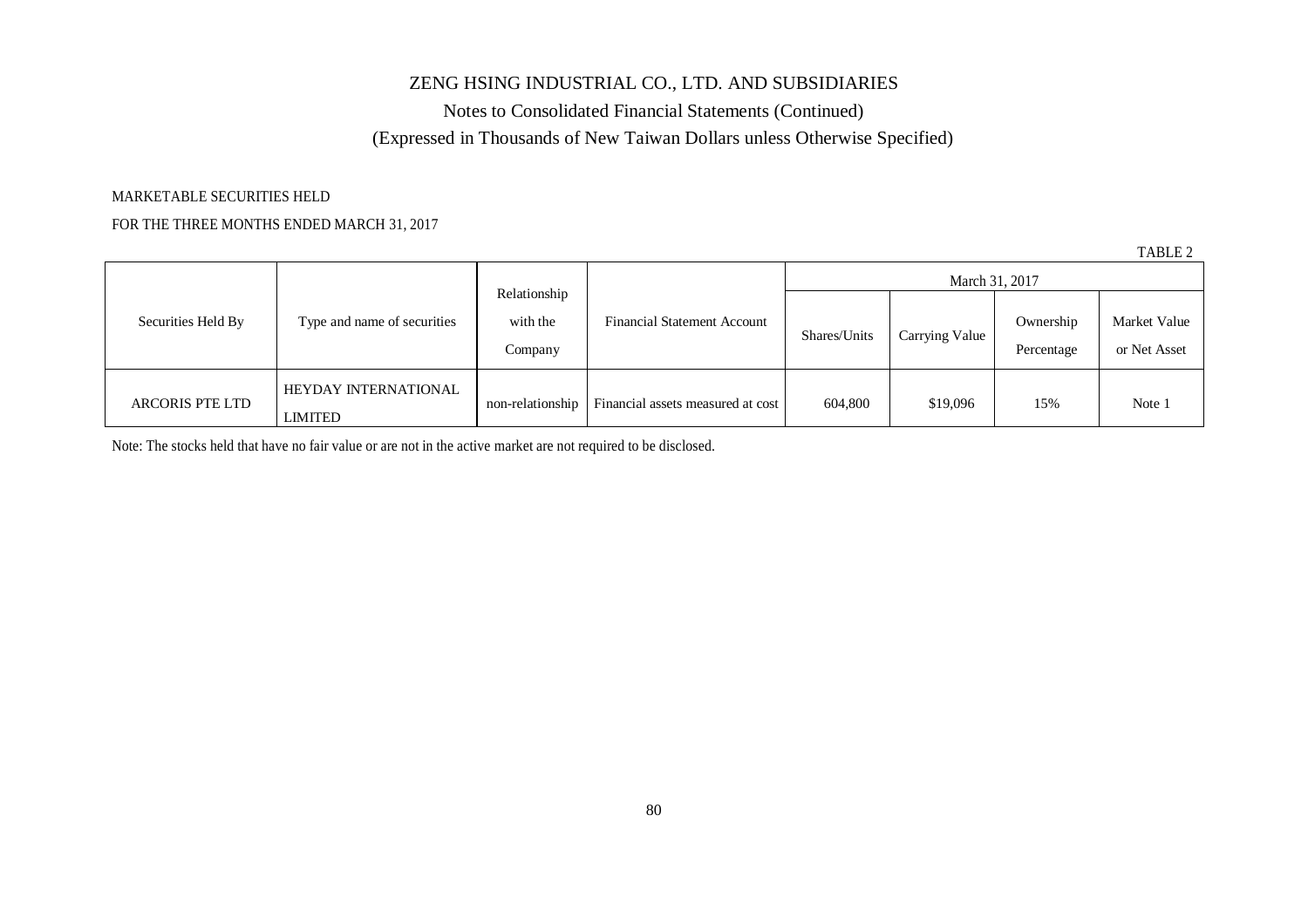Notes to Consolidated Financial Statements (Continued)

(Expressed in Thousands of New Taiwan Dollars unless Otherwise Specified)

#### RELATED PARTY TRANSACTIONS FOR PURCHASES AND SALES AMOUNTS EXCEEDING THE LOWER OF \$100 MILLION OR 20% OF CAPITAL STOCK FOR THE THREE MONTHS ENDED MARCH 31, 2017

TABLE 3 Company Name Counter Party Nature of Relationshi p (Note 1) **Transactions** Details of non-arm's length transaction Notes and accounts receivable (payable) Note Purchases (Sales) Amount % to Total Term Unit price Term Balance % to Total Zeng Hsing Industrial CO., Ltd. Zhangjiagang Zenghsing Machinery & Electronics CO., Ltd. 1 Purchases \$227,856 23.41% There is no difference with other clients Regular Regular Account payable  $\{(194,802)\}$  (3.24%) -Zhangjiagang Zenghsing Machinery & **Electronics** CO., Ltd. Zeng Hsing Industrial CO., Ltd. 2 Sales \$227,856 23.41% There is no difference with other clients Regular Regular Account receivable \$194,802 (RMB44,954,709) 3.24% - Zeng Hsing Industrial CO., Ltd. Zeng Hsing Industrial CO., Ltd. (VN) 1 Purchases \$389,705 40.03% There is no difference with other clients Regular Regular Account payable  $\begin{array}{c|c}\n\text{S}(148,165) & (2.46\%)\n\end{array}$ Zeng Hsing Industrial CO., Ltd. (VN) Zeng Hsing Industrial CO., Ltd. 2 Sales \$389,705 40.03% There is no difference with other clients Regular Regular Account receivable \$148,165 (VND110,825,271,053) 2.46% -

Note 1: "1" represents the transactions from the parent company to a subsidiary.

"2" represents the transactions from a subsidiary to the parent company.

"3" represents the transaction between subsidiaries.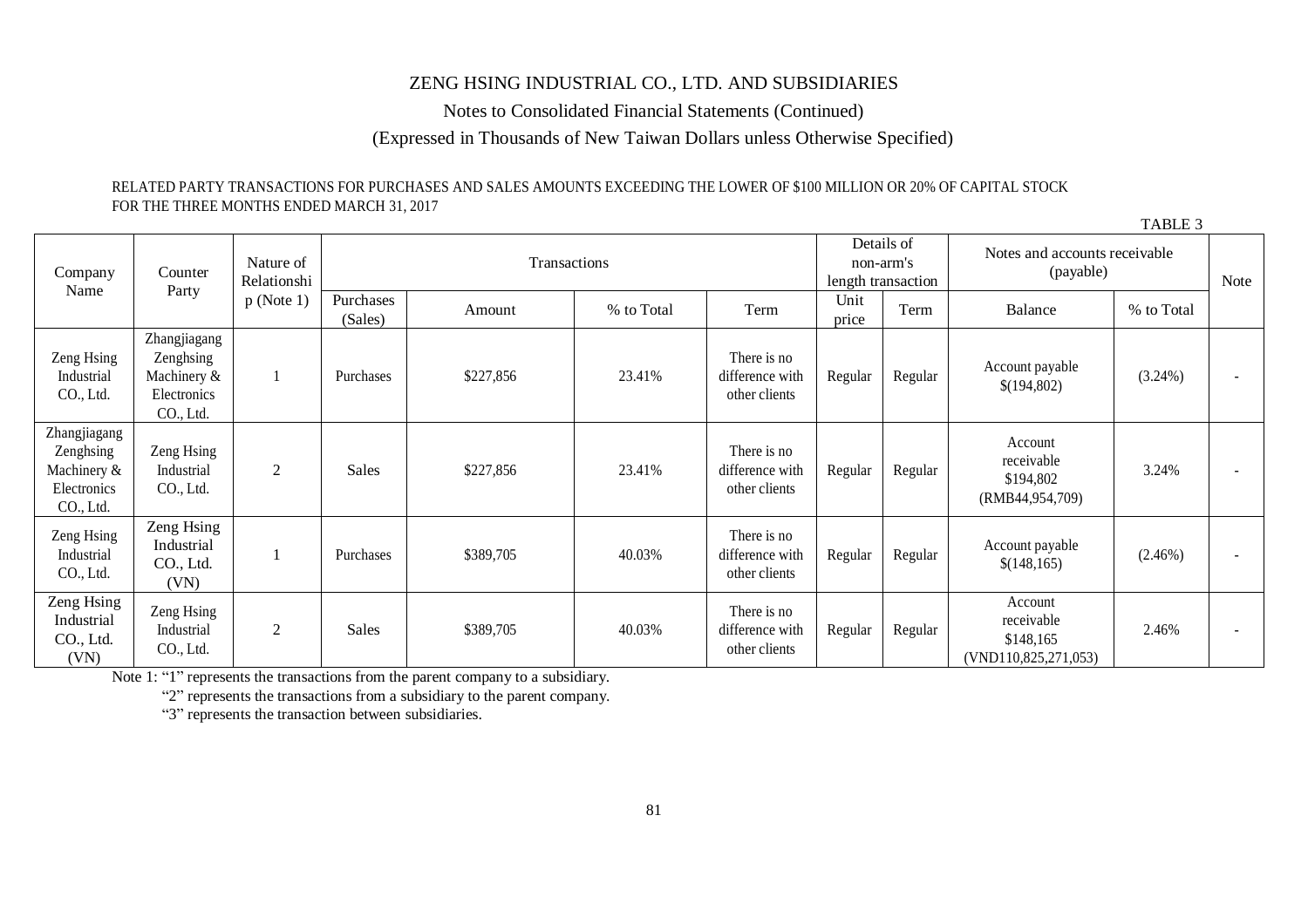## Notes to Consolidated Financial Statements (Continued) (Expressed in Thousands of New Taiwan Dollars unless Otherwise Specified)

## RECEIVABLES FROM RELATED PARTIES AMOUNTING TO OVER NT\$100 MILLION OR 20% OF THE PAID-IN CAPITAL FOR THE THREE MONTHS ENDED MARCH 31, 2017

|                                                                   |                                       |                           |                                                           |               |                 | Overdue         |                                          |                                   |                                      |
|-------------------------------------------------------------------|---------------------------------------|---------------------------|-----------------------------------------------------------|---------------|-----------------|-----------------|------------------------------------------|-----------------------------------|--------------------------------------|
| Company Name                                                      | <b>Related Party</b>                  | Nature of<br>Relationship | <b>Ending Balance</b>                                     | Turnover Rate | Amounts         | Action<br>Taken | Amounts Received in<br>Subsequent Period | Allowance for<br><b>Bad Debts</b> | <b>Note</b>                          |
| Zeng Hsing Industrial<br>CO <sub>1</sub> , Ltd. (VN)              | Zeng Hsing<br>Industrial CO.,<br>Ltd. | Subsidiary                | Accounts Receivable \$148,165<br>(VND 110, 825, 271, 053) | 6.72          | $\mathcal{S}$ - | $\mathcal{S}$ - | \$148,165<br>(VND 110, 825, 271, 053)    | $\mathcal{S}$ -                   | accounts<br>receivable-<br>customers |
| Zhangjiagang<br>Zenghsing Machinery<br>& Electronics CO.,<br>Ltd. | Zeng Hsing<br>Industrial CO.,<br>Ltd. | Subsidiary                | Accounts Receivable \$194,802<br>(RMB 44,954,709)         | 3.80          | $\mathcal{S}$ - | $\mathbb{S}^-$  | \$74,062<br>(RMB 16,824,987)             | $\mathcal{S}$ -                   | accounts<br>receivable-<br>customers |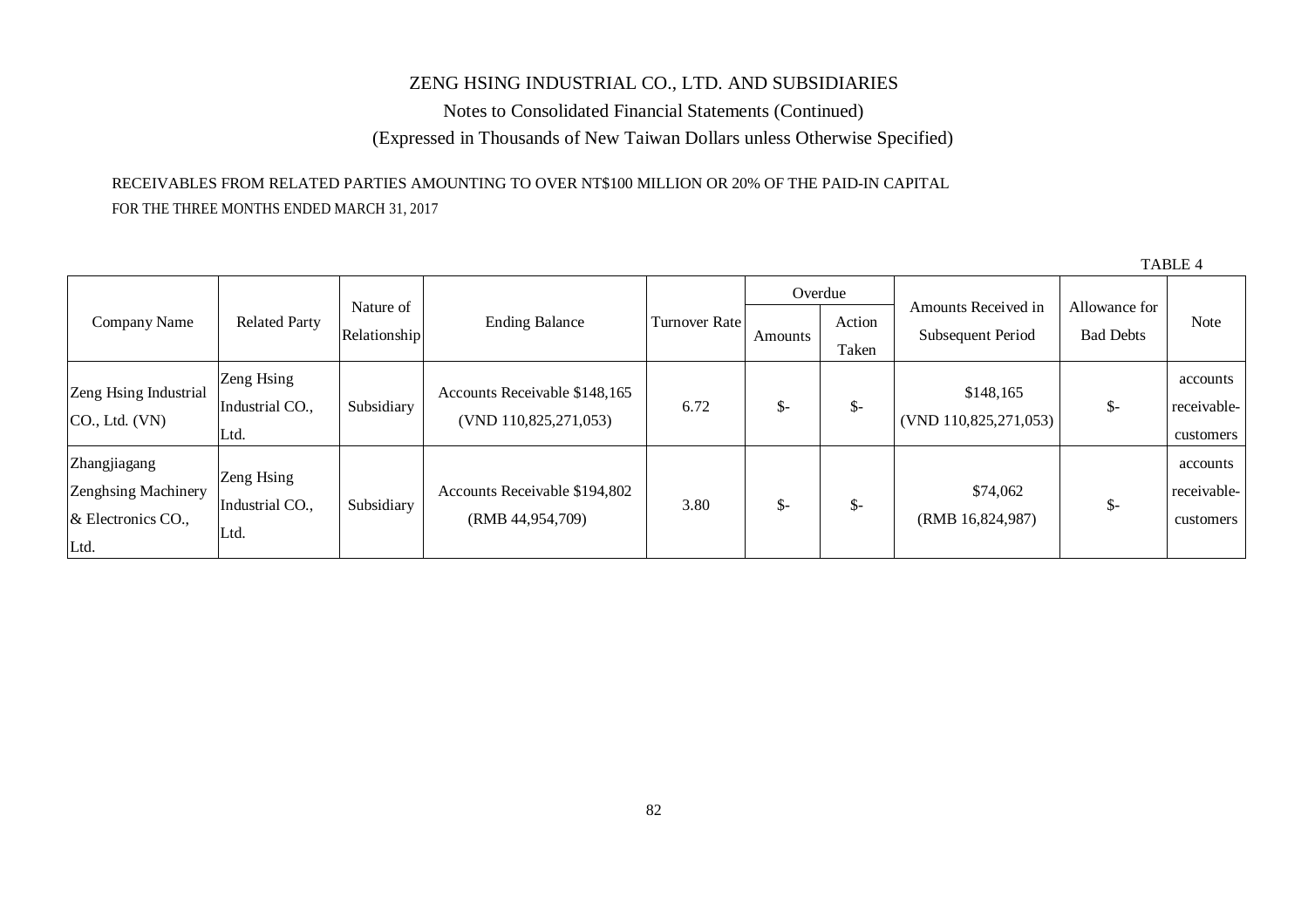Notes to Consolidated Financial Statements (Continued) (Expressed in Thousands of New Taiwan Dollars unless Otherwise Specified)

 $T_{\rm max}$ 

NAMES, LOCATIONS AND RELATED INFORMATION OF INVESTEES ON WHICH THE COMPANY EXERCISES SIGNIFICANT INFLUENCE FOR THE THREE MONTHS ENDED MARCH 31, 2017

|                                                    |                                                    |                                                                                                                                |                                                      |                              |                              |               |                              |                |                                        | TABLE 5              |        |
|----------------------------------------------------|----------------------------------------------------|--------------------------------------------------------------------------------------------------------------------------------|------------------------------------------------------|------------------------------|------------------------------|---------------|------------------------------|----------------|----------------------------------------|----------------------|--------|
|                                                    |                                                    |                                                                                                                                | Main Businesses and                                  |                              | Original Investment Amount   |               | Balance as of March 31, 2017 |                |                                        | Equity in the        |        |
| <b>Investor Company</b>                            | <b>Investee Company</b>                            | Location                                                                                                                       | Products                                             | March 31, 2017               | December 31, 2016            | <b>Shares</b> | Percentage of<br>Ownership   | Carrying Value | Net Income (Losses)<br>of the Investee | Earnings<br>(Losses) | Note   |
| Zeng Hsing<br>Industrial CO., Ltd. Limited (BVI)   | Shinco Worldwide                                   | P.O. Box 957, Offshore<br>Incorporations Centre, Road<br>Town, Tortola, British Virgin<br><b>Islands</b>                       | Selling household sewing<br>machines and spare parts | \$3,086<br>(USD100,000)      | \$3,086<br>(USD100,000)      | 10.000        | 100%                         | \$16,514       | \$(3,832)                              | \$(3,832)            |        |
| Zeng Hsing<br>Industrial CO., Ltd. CO., Ltd. (BVI) |                                                    | P.O. Box 957, Offshore<br>Zeng Hsing Industrial Incorporations Centre, Road<br>Town, Tortola, British Virgin<br><b>Islands</b> | Trading and holding<br>company                       | 547,316<br>(USD16, 573, 452) | 547,316<br>(USD16, 573, 452) | 16,573        | 100%                         | 857,190        | 7,230                                  | 7,230                | Note 1 |
| Zeng Hsing<br>Industrial CO., Ltd<br>(BVI)         | ARCORIS PTE LTD PWC BUILDING                       | 8 CROSS STREET #24-03/04<br>SINGAPORE (048424)                                                                                 | Holding company                                      | 125,273<br>(USD3,900,000)    | 125,273<br>(USD3,900,000)    | 3,900,000     | 100%                         | 98,225         | (5,846)                                | (5,846)              |        |
| <b>ARCORIS PTE</b><br>LTD.                         | <b>ZORCA</b><br>WORLDWIDE LTD. 2416, Road<br>(BVI) | Marcy Building, 2nd<br>Floor, Purcell Estaate, P.O.Box<br>Town, Tortola, British Virgin<br><b>Islands</b>                      | Holding company                                      | 77,534<br>(USD2,400,000)     | 77,534<br>(USD2,400,000)     | 2,400,000     | 100%                         | 52,830         | (4,071)                                | (4,071)              |        |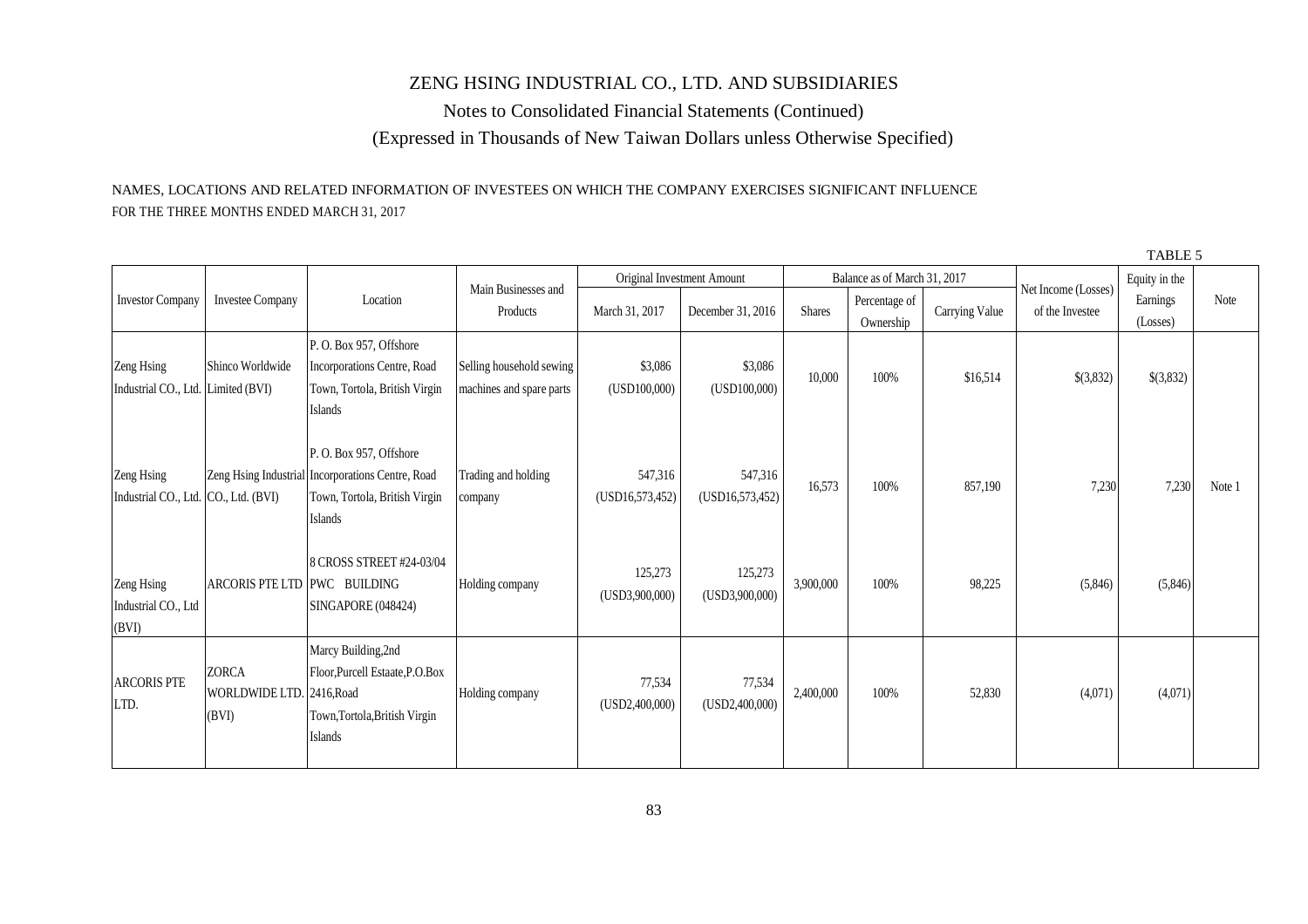# Notes to Consolidated Financial Statements (Continued) (Expressed in Thousands of New Taiwan Dollars unless Otherwise Specified)

|                                                   |                                                        |                                                                                                                 |                                                                              |                              | Original Investment Amount   |               | Balance as of March 31, 2017 |                |                                        | Equity in the        |      |
|---------------------------------------------------|--------------------------------------------------------|-----------------------------------------------------------------------------------------------------------------|------------------------------------------------------------------------------|------------------------------|------------------------------|---------------|------------------------------|----------------|----------------------------------------|----------------------|------|
| <b>Investor Company</b>                           | <b>Investee Company</b>                                | Location                                                                                                        | Main Businesses and<br>Products                                              | March 31, 2017               | December 31, 2016            | <b>Shares</b> | Percentage of<br>Ownership   | Carrying Value | Net Income (Losses)<br>of the Investee | Earnings<br>(Losses) | Note |
| <b>ARCORIS PTE</b><br>LTD.                        | <b>BERANO</b><br><b>INTERNATIONAL</b><br>LIMITED (BVI) | Marcy Building, 2nd<br>Floor, Purcell Estaate, P.O.Box<br>2416,Road<br>Town, Tortola, British Virgin<br>Islands | Holding company                                                              | 18,989<br>(USD600,000)       |                              | 6,000         | 100%                         | 18,200         | (789)                                  | (789)                |      |
| Zeng Hsing<br>Industrial CO., Ltd. CO., Ltd. (VN) | Zeng Hsing Industrial                                  | <b>Bing Doung, Vietnam</b>                                                                                      | Manufacturing household<br>sewing machines.                                  | 1,049,544<br>(USD35,000,000) | 1,049,554<br>(USD35,000,000) |               | 100%                         | 1,427,690      | VND(4,829,767,282)                     | (6,878)              |      |
| Zeng Hsing<br>Industrial CO., Ltd. Limited (VN)   | Shinco Technologies                                    | Bing Doung, Vietnam                                                                                             | Material die-casting of<br>metal of aluminum, zinc<br>and magnesium alloy.   | 347,158<br>(USD11, 173, 331) | 347,158<br>(USD11, 173, 331) |               | 100%                         | 319,957        | VND3,756,341,667                       | 5,349                |      |
| Zeng Hsing<br>Industrial CO., Ltd                 | Taiwan Carbon<br>Technology CO.,<br>.td.               | Taichung, Taiwan                                                                                                | Manufacturing carbon<br>fiber, fire resistant fiber<br>and related products. | 24,105                       | 24,105                       | 2,500,000     | 19.53%                       |                |                                        |                      |      |
| Zeng Hsing                                        | Mitsumichi<br>Industrial CO., Ltd. industrial CO. Ltd  | Taichung, Taiwan                                                                                                | Manufacturing household<br>sewing machines                                   | 31,330                       | 31,330                       | 1,378,000     | 53.00%                       | 38,392         | 1,938                                  | 1,027                |      |

Note 1: The long-term investment losses under equity method incurred by Zeng Hsing Industrial CO., Ltd (BVI) included the gains from investees.